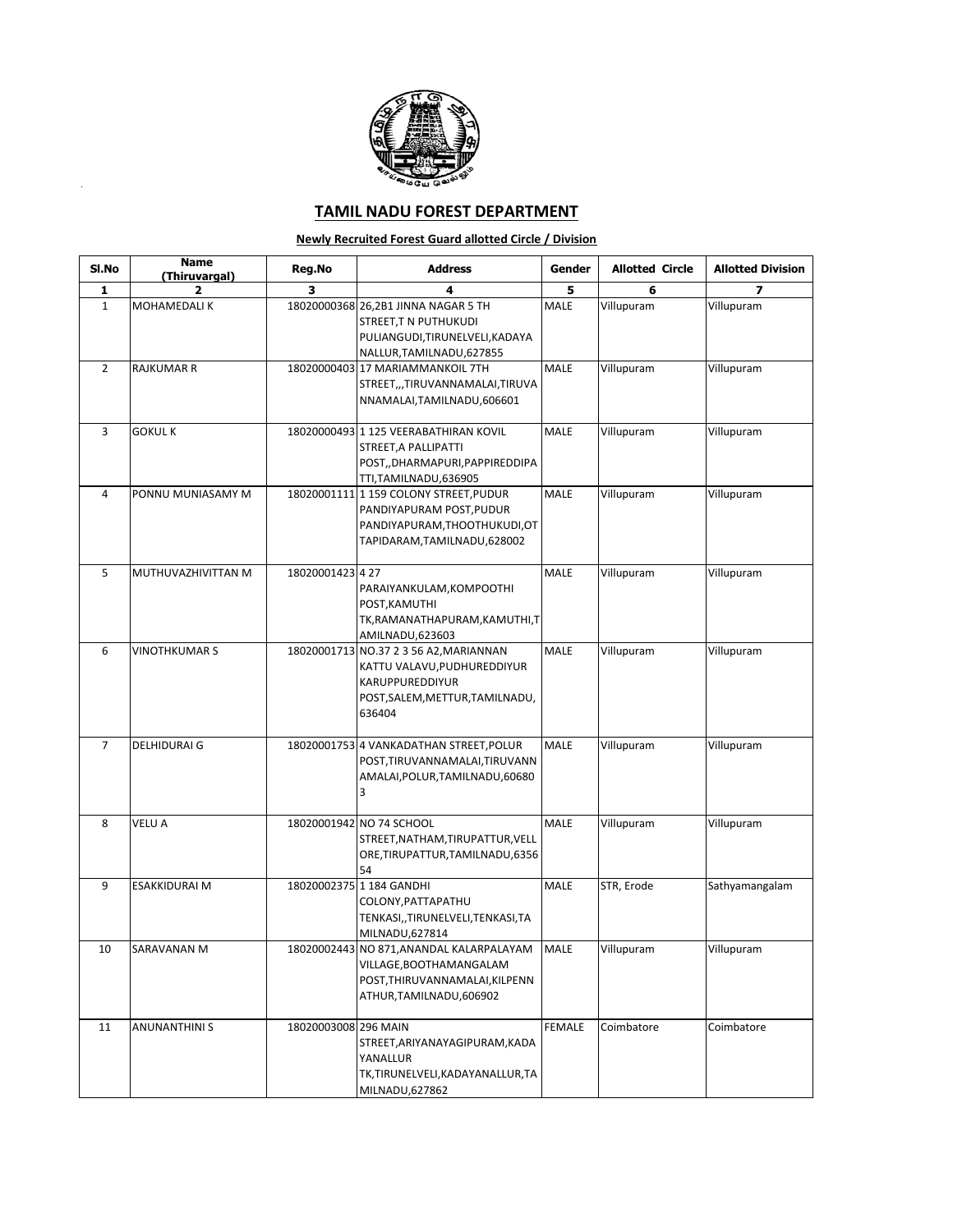| 12 | <b>VIDYAT</b>          | 18020003120 NORTH | THALAMPATTI,PERAIYUR.POST,THIR<br>UMAYAM.TALUK, PUDUKKOTTAI, THI<br>RUMAYAM, TAMILNADU, 622422                                             | <b>FEMALE</b> | STR, Erode | Sathyamangalam |
|----|------------------------|-------------------|--------------------------------------------------------------------------------------------------------------------------------------------|---------------|------------|----------------|
| 13 | RAMAKRISHNAN G         |                   | 18020003139 R 19 STAFF QUARTERS, ARIGNAR<br>ANNA ZOOLOGICAL<br>PARK, VANDALUR<br>CHENNAI, KANCHIPURAM, CHENGAL<br>PATTU, TAMILNADU, 600048 | MALE          | Chennai    | Thiruvallur    |
| 14 | ABUBAKKARSIDDIQ S      |                   | 18020004352 18A ARANMANAI STREET, NEW<br>AYAKUDI<br>PALANI, DINDIGUL, DINDIGUL, PALANI<br>TAMILNADU,624613                                 | MALE          | STR, Erode | Sathyamangalam |
| 15 | <b>BALAJI E</b>        |                   | 18020004565 NO 2 CHEYYUR B SANATHI<br>STREET, CHEYYUR B<br>VILLAGE,, KANCHIPURAM, CHEYYUR<br>TALUK, TAMILNADU, 603304                      | MALE          | Villupuram | Villupuram     |
| 16 | PONGANESAN B           |                   | 18020004589 1.127 NADAR STREET, ZAMIN<br>KARISALKULAM, VILATHIKULAM, THO<br>OTHUKUDI, VILATHIKULAM, TAMILN<br>ADU,628907                   | MALE          | STR, Erode | Sathyamangalam |
| 17 | <b>ASHOK D</b>         |                   | 18020004834 267 SASTHIRI<br>NAGAR, RAILWAYCOLONY<br>POST, ERODE, ERODE, ERODE, TAMILN<br>ADU,638002                                        | MALE          | Salem      | Salem          |
| 18 | SARATH D               |                   | 18020004973 40 1 SOUTH MARI AMMAN KOVIL<br>STREET, PUDUPET POST, ATTUR TK<br>SALEM<br>DT, SALEM, ATTUR, TAMILNADU, 6361<br>41              | MALE          | Vellore    | Thiruppathur   |
| 19 | <b>GANESAN S</b>       |                   | 18020005250 KARUPPAIYA NAICKAR<br>STREET, MEENATCHIPURAM, GENGU<br><b>VARPATTI</b><br>POST, THENI, PERIYAKULAM, TAMILN<br>ADU,625203       | MALE          | STR, Erode | Erode          |
| 20 | SANGILI KARUPPAN P     |                   | 18020005266 PATTALAMMAN KOVIL<br>STREET, KADAMALAIKUNDU, ,THENI,<br>AUNDIPATTI, TAMILNADU, 625579                                          | MALE          | STR, Erode | Erode          |
| 21 | KARTHIKRAJA P          |                   | 18020005357 99 WEST STREET<br>METTUPATTI, RAMANATHAPURAM,<br>SIVAGIRI, TIRUNELVELI, SIVAGIRI, TA<br>MILNADU,627760                         | MALE          | STR, Erode | Erode          |
| 22 | MURUGESAN M            |                   | 18020005986 174 55 A 1 2 CROSS, DEVENDRAR<br>NAGAR, RAMANATHAPURAM, RAMA<br>NATHAPURAM, RAMANATHAPURA<br>M,TAMILNADU,623501                | <b>MALE</b>   | Coimbatore | Gudalur        |
| 23 | <b>GNANASEKAR D</b>    |                   | 18020006035 THATHANKULAM<br>STREET, BHUVANAGIRI, , CUDDALORE<br>BHUVANAGIRI,TAMILNADU,608601,                                              | <b>MALE</b>   | Villupuram | Villupuram     |
| 24 | <b>KALAINESAN S</b>    | 18020007263 95    | NADUKADU, SEMBODAI, VEDARANY<br>AM<br>TK, NAGAPATTINAM, VEDARANYAM,<br>TAMILNADU,614809                                                    | <b>MALE</b>   | STR, Erode | Sathyamangalam |
| 25 | ANTONY ROBIN SMITH N   | 18020007279       | 16 EAST STREET, ADAIKALAPURAM<br>POST, TIRUCHENDUR<br>TALUK, THOOTHUKUDI, TIRUCHENDU<br>R,TAMILNADU,628217                                 | MALE          | Coimbatore | Gudalur        |
| 26 | LEEMA SIRIYA PUSHPAM A |                   | 18020007732 6A 1, GANDHI NAGAR 7TH<br>STREET, PALAYAMKOTTAI, TIRUNELV<br>ELI, PALAYAMKOTTAI, TAMILNADU, 6<br>27002                         | <b>FEMALE</b> | STR, Erode | Erode          |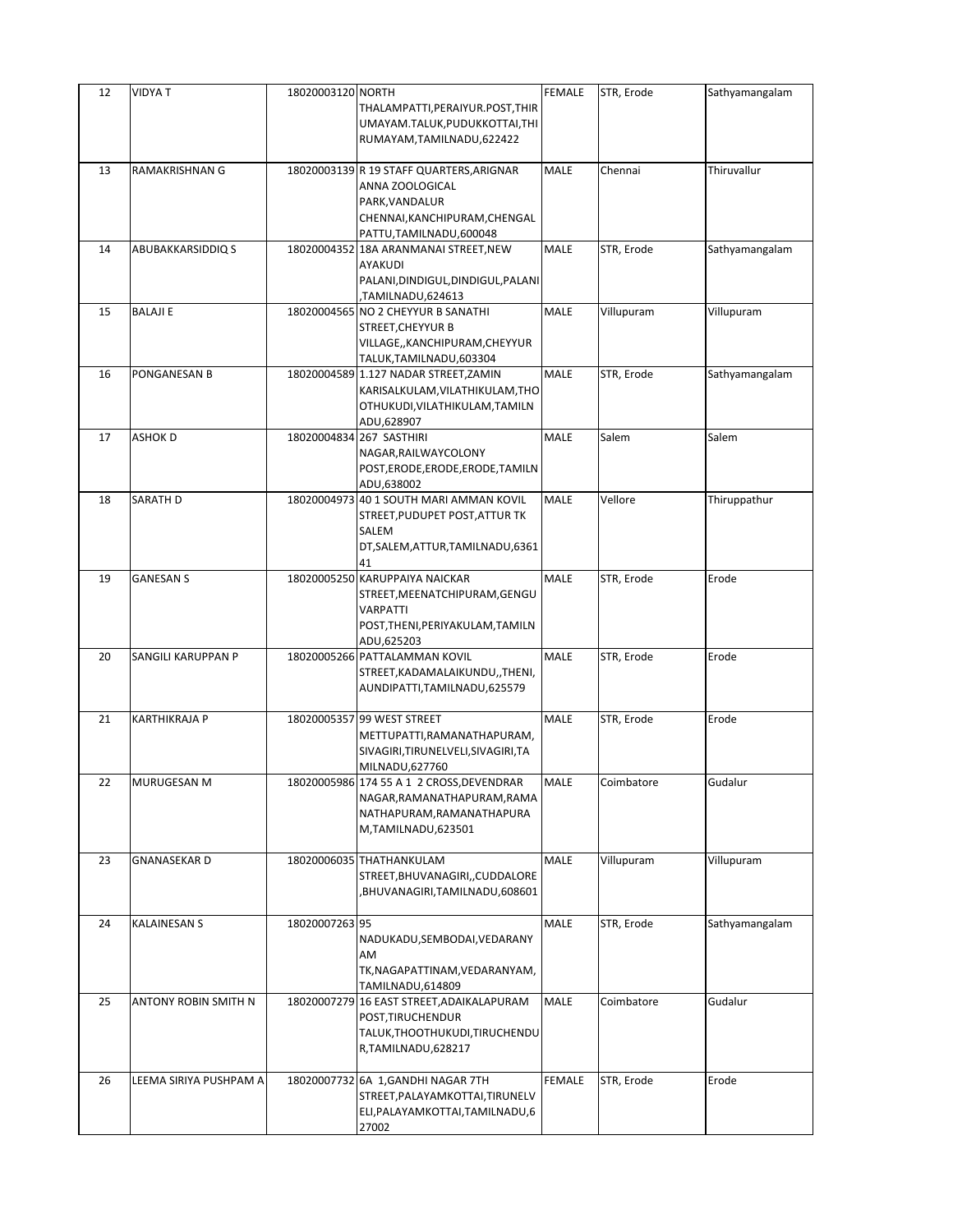| 27 | MANI KANDAN N            | 18020008779 PLOT NO 21 ROYAL GARDEN PV                         | MALE        | STR, Erode | Erode          |
|----|--------------------------|----------------------------------------------------------------|-------------|------------|----------------|
|    |                          | DOSS, COLONY OPP NEAR MVM<br>COLLEGE, THADIKOMBU ROAD          |             |            |                |
|    |                          | DINDIGUL, DINDIGUL, DINDIGUL-                                  |             |            |                |
|    |                          | WEST, TAMILNADU, 624001                                        |             |            |                |
| 28 | <b>GANESAN P</b>         | 18020008970 53B2 4 MANI COMPAND, PANDIAN                       | MALE        | Trichy     | Trichy         |
|    |                          | VEETHI, KAVIMANI                                               |             |            |                |
|    |                          | NAGER, KANNIYAKUMARI, AGASTHEE<br>SWARAM, TAMILNADU, 629002    |             |            |                |
|    |                          |                                                                |             |            |                |
|    |                          |                                                                |             |            |                |
| 29 | MOHAMED HARISH F         | 18020009063 174, ROAD NO                                       | <b>MALE</b> | STR, Erode | Sathyamangalam |
|    |                          | 11, KADAYANALLUR, TIRUNELVELI, KA                              |             |            |                |
|    |                          | DAYANALLUR, TAMILNADU, 627751                                  |             |            |                |
| 30 | DHANASEKAR RAJAMANI      | 18020009301 269 AMMAIYAR KUPPAM                                | <b>MALE</b> | Villupuram | Villupuram     |
|    |                          | ROAD, V.PUDUR, R.K. PET, TIRUVALLU                             |             |            |                |
|    |                          | R, PALLIPATTU, TAMILNADU, 631303                               |             |            |                |
| 31 | KALICHAMY M              | 18020009456 3 33 WEST STREET S                                 | MALE        | Villupuram | Villupuram     |
|    |                          | MELAPPATTI, SANDAIYUR POST                                     |             |            |                |
|    |                          | PERAIYUR TK, MADURAI                                           |             |            |                |
|    |                          | DT, MADURAI, PERAIYUR, TAMILNAD                                |             |            |                |
| 32 | <b>MAHESH S</b>          | U,625703<br>18020009677 96 VALIPALAYAM, VALPALAYAM             | MALE        | Salem      | Salem          |
|    |                          | PO,,ERODE,SATHYAMANGALAM,TA                                    |             |            |                |
|    |                          | MILNADU,638402                                                 |             |            |                |
|    |                          |                                                                |             |            |                |
| 33 | <b>SURESHKUMAR N</b>     | 18020009728 BEEMANNAN VATTAM K.K,LALAPET<br>VILL & POST,MITTUR | <b>MALE</b> | Villupuram | Villupuram     |
|    |                          | VIA, VELLORE, VANIYAMBADI, TAMIL                               |             |            |                |
|    |                          | NADU,635710                                                    |             |            |                |
|    |                          |                                                                |             |            |                |
| 34 | K MUTHUKUMARAN           | 18020009884 11170 B1 WEST<br>STREET, CHOCKALINGAPURAM, KR      | <b>MALE</b> | STR, Erode | Erode          |
|    |                          | <b>NAGAR PO</b>                                                |             |            |                |
|    |                          | RAJAPALAYAM, VIRUDHUNAGAR, RAJ                                 |             |            |                |
|    |                          | APALAYAM, TAMILNADU, 626108                                    |             |            |                |
| 35 | PALANIKUMAR A            | 18020010027 4 314 SOUTH STREET                                 | MALE        | STR, Erode | Erode          |
|    |                          | KOUNDAMPATTI, VELLUR                                           |             |            |                |
|    |                          | POST, AMATHUR                                                  |             |            |                |
|    |                          | VIA, VIRUDHUNAGAR, SIVAKASI, TAMI                              |             |            |                |
| 36 | <b>GANESH MAHARAJA P</b> | LNADU,626005<br>18020010219 134 10A HAMEEMPURAM 10TH           | <b>MALE</b> | STR, Erode | Sathyamangalam |
|    |                          | STREET, MELAPALAYAM, TIRUNELVEL                                |             |            |                |
|    |                          | I,TIRUNELVELI,PALAYAMKOTTAI,TA                                 |             |            |                |
|    |                          | MILNADU,627005                                                 |             |            |                |
| 37 | <b>BALAMURUGAN M</b>     | 18020011523 1 206 WEST STREET, ANAINTHA<br>PERUMAL             | <b>MALE</b> | STR, Erode | Sathyamangalam |
|    |                          | NADANOOR,,TIRUNELVELI,ALANGUL                                  |             |            |                |
|    |                          | AM,TAMILNADU,627423                                            |             |            |                |
| 38 | ANANTHABABU T            | 18020011835 S KUDIKKADU                                        | MALE        | STR, Erode | Erode          |
|    |                          | VILLAGE, KEELAPULIYUR                                          |             |            |                |
|    |                          | POST, KUNNAM<br>TALUK, PERAMBALUR, KUNNAM, TA                  |             |            |                |
|    |                          | MILNADU,621115                                                 |             |            |                |
| 39 | JEYAKUMAR G              | 18020011890 495B B10, BHARATHIDASAN 1ST                        | MALE        | STR, Erode | Sathyamangalam |
|    |                          | STREET, SILLAMARATHUPATTI, THENI                               |             |            |                |
|    |                          | BODINAYAKANUR,TAMILNADU,625,<br>528                            |             |            |                |
| 40 | BALASUBRAMANIAN N        | 18020012068 2 190 D VANIGAVARITHURAI                           | <b>MALE</b> | STR, Erode | Erode          |
|    |                          | NAGAR, SUNDARARAJANPATTI                                       |             |            |                |
|    |                          | ARUMBANUR POST, MADURAI                                        |             |            |                |
|    |                          | <b>NORTH</b><br>IRANIYAM, MADURAI, MADURAI-                    |             |            |                |
|    |                          | NORTH, TAMILNADU, 625104                                       |             |            |                |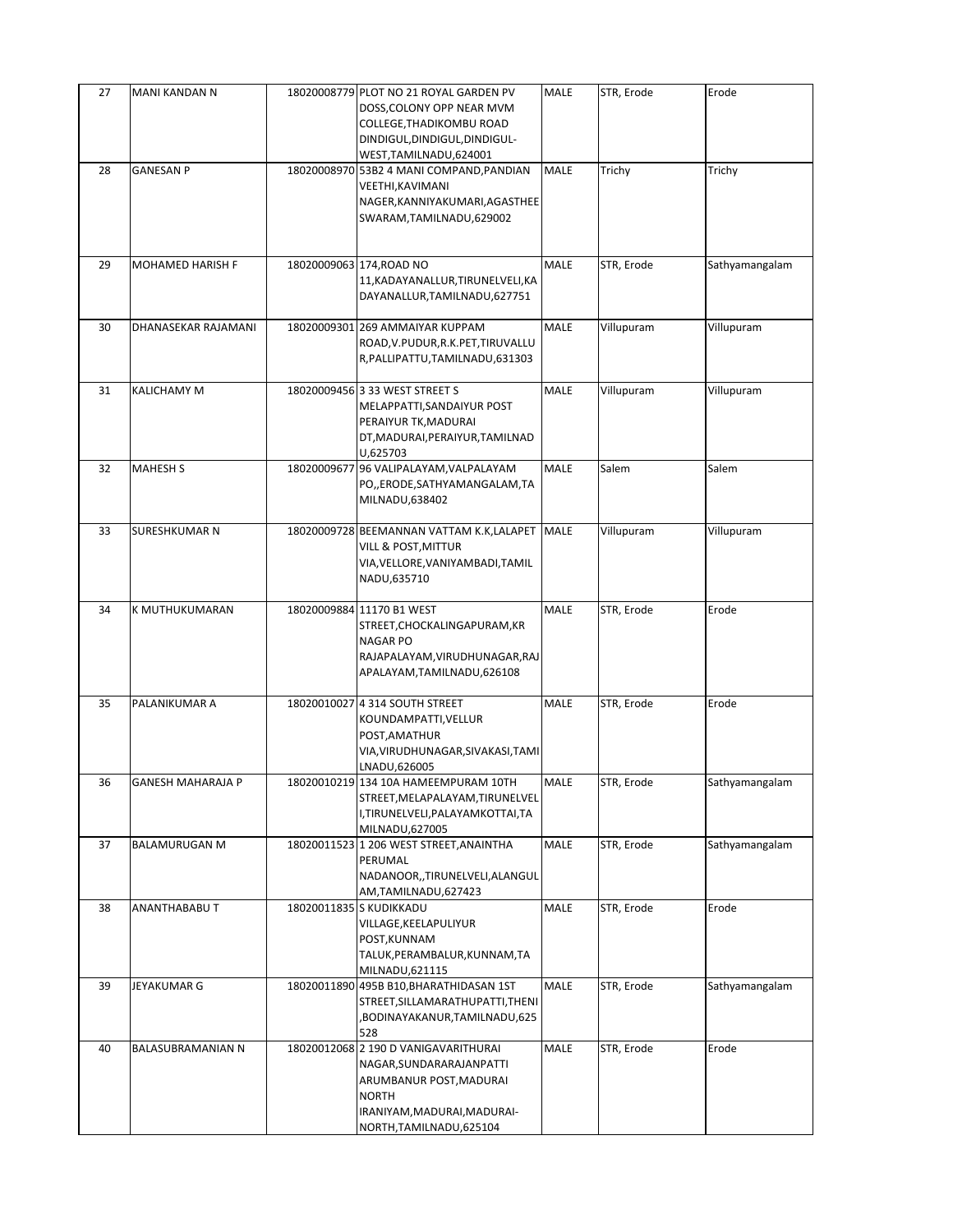| 41 | RATHINA PANDI M   |                          | 18020012199 PLOT NO.9 SVK<br>NAGAR, ACHAMPATHU, MADURAI, M<br>ADURAI, MADURAI                                                             | <b>MALE</b>   | STR, Erode | Erode           |
|----|-------------------|--------------------------|-------------------------------------------------------------------------------------------------------------------------------------------|---------------|------------|-----------------|
| 42 | <b>SUDHAD</b>     |                          | WEST, TAMILNADU, 625019<br>18020012823 SOTTANAPATTI<br>VILL, ELANGALAPATTI PO, PALACODE<br>TK, DHARMAPURI, PALACODE, TAMIL<br>NADU,636808 | <b>FEMALE</b> | Vellore    | Thiruvannamalai |
| 43 | <b>DHEVAKI K</b>  | 18020012868 D.NO.33      | SAMTHUVAPURAM, RASINGAPURA<br>M POST, BODINAYAKANUR<br>TALUK, THENI<br>DIST, BODINAYAKANUR, TAMILNADU<br>625528,                          | FEMALE        | Coimbatore | Coimbatore      |
| 44 | KALAIRAJA D       |                          | 18020012914 4 675 SOUTH<br>STREET, VALAMPATTI, KEELA ERAL<br>POST, THOOTHUKUDI, ETTAYAPURA<br>M,TAMILNADU,628908                          | <b>MALE</b>   | STR, Erode | Sathyamangalam  |
| 45 | SELVARAJAN E      | 18020012996 1 78, PRINCE | NAGAR, KORAMPALLAM, THOOTHUK<br>UDI, THOOTHUKUDI, TAMILNADU, 62<br>8101                                                                   | <b>MALE</b>   | STR, Erode | Sathyamangalam  |
| 46 | <b>SELVAKUMAR</b> |                          | 18020013246 3 ARULDOSS NAGAR, UNNAMALAI<br>CHETTY CHAVADI, KONDUR<br>POST, CUDDALORE, CUDDALORE, TA<br>MILNADU,607006                     | MALE          | Villupuram | Villupuram      |
| 47 | PRABU C           | 18020013385 NO           | 59, NADUKUPPAM, CHITHARASURE, C<br>UDDALORE, PANRUTI, TAMILNADU, 6<br>03101                                                               | <b>MALE</b>   | Villupuram | Villupuram      |
| 48 | <b>BOOBALANK</b>  |                          | 18020013442 KOORAMPATTI<br>VILLAGE, MALAIYANDAHALLI<br>POST, KAVERIPATTINAM<br>VIA, KRISHNAGIRI, KRISHNAGIRI, TAM<br>ILNADU,635112        | MALE          | Vellore    | Vellore         |
| 49 | PRADEEPA G        |                          | 18020013460 2 37 THANIYUR<br>STREET, KORANAD, MAYILADUTHUR<br>AI, NAGAPATTINAM, MAYILADUTHU<br>RAI, TAMILNADU, 609001                     | FEMALE        | Trichy     | Trichy          |
| 50 | RANJITH JAYARAMAN |                          | 18020013620 3.10A KALIYAMMAN KOVIL<br>STREET, MADUKKUR<br>NORTH, PATTUKKOTTAI, THANJAVUR<br>PATTUKKOTTAI,TAMILNADU,61490,                 | <b>MALE</b>   | STR, Erode | Sathyamangalam  |
| 51 | PUGALKANNAN S     | 18020013769 509          | MELACHIRUPOTHU, MUDUKULATHU<br>R, RAMANATHAPURAM, RAMANATH<br>APURAM, MUDUKULATHUR, TAMILN<br>ADU,623704                                  | MALE          | Dindigul   | Dindigul        |
| 52 | SAWRI RAJA        |                          | 18020013841 2 78 SOUTH STREET, KANSAPURAM<br>NOCHIKULAM, TIRUNELVELI, TIRUNE<br>LVELI, PALAYAMKOTTAI, TAMILNADU<br>,627351                | <b>MALE</b>   | STR, Erode | Sathyamangalam  |
| 53 | NAVAS A           |                          | 18020014052 1 186 PALNANGKUPPAM ELAGIRI<br>POST,,,VELLORE,TIRUPATTUR,TAMIL<br>NADU,635853                                                 | <b>MALE</b>   | Dharmapuri | Dharmapuri      |
| 54 | ASSIS A           |                          | 18020014055 2BY4 PERIYAVILAI<br>MULLANGANAVILAI,,,KANNIYAKUM<br>ARI, VILAVANCODE, TAMILNADU, 629<br>157                                   | MALE          | Dindigul   | Dindigul        |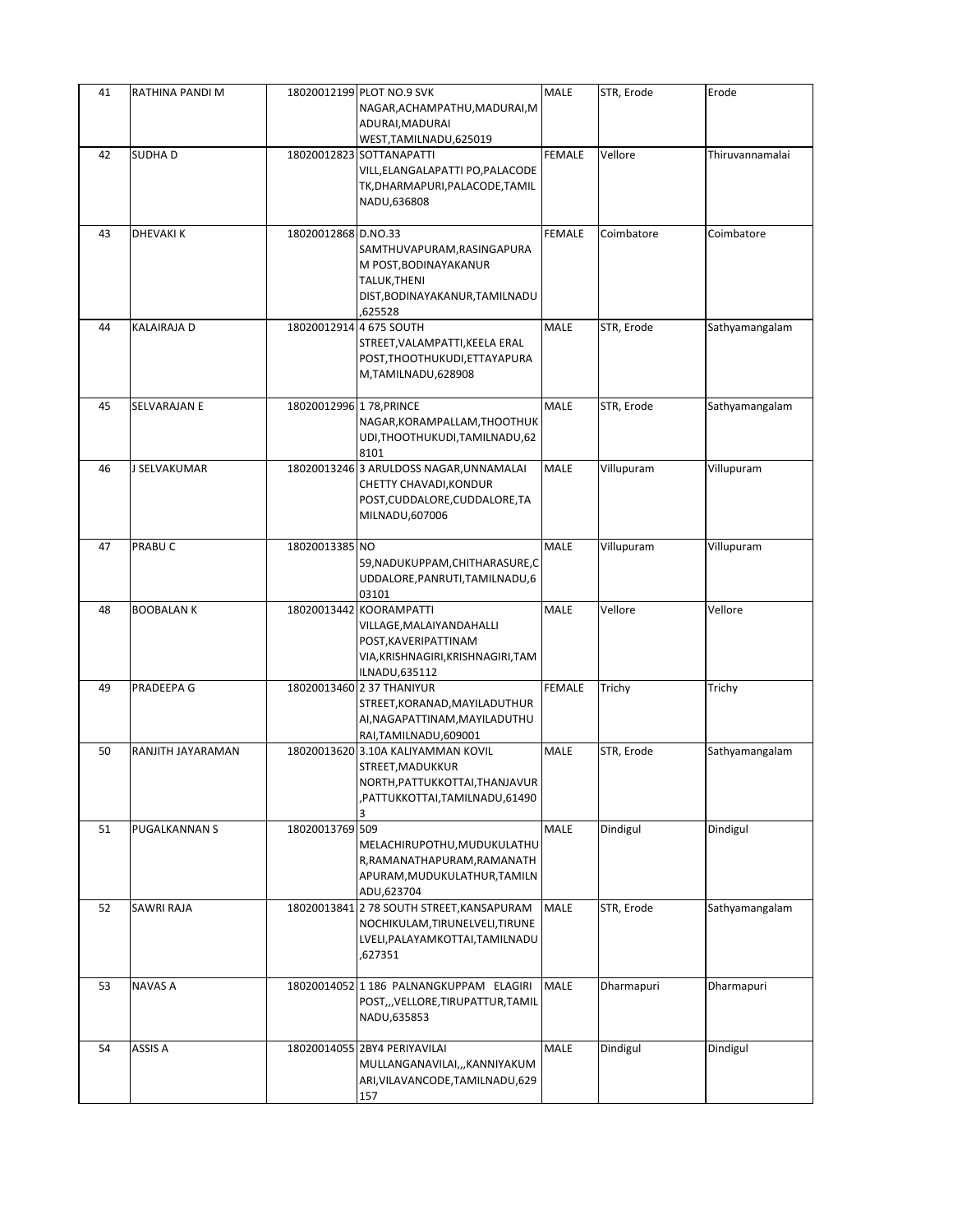| 55 | K GANESH KUMAR     |                          | 18020014209 265 2 KALYANAMANDAPAM<br>STREET, DEVARAPPAN<br>PATTI, AYYAMPALAYAM, DINDIGUL, A                                               | MALE          | STR, Erode | Sathyamangalam |
|----|--------------------|--------------------------|-------------------------------------------------------------------------------------------------------------------------------------------|---------------|------------|----------------|
| 56 | SATHYA R           | 18020014334 106D         | THOOR,TAMILNADU,624204<br>ANAIKELPALAYAM, KASTHURIPPATTI<br>,SANKARI,SALEM,SANKAGIRI,TAMIL<br>NADU,637302                                 | <b>FEMALE</b> | Dharmapuri | Dharmapuri     |
| 57 | AYYAM PERUMAL N    |                          | 18020014745 570 SALATCHIPURAM, IRUMBADI<br>PO, VADIPATTI<br>TK, MADURAI, VADIPATTI, TAMILNAD<br>U,625205                                  | <b>MALE</b>   | STR, Erode | Sathyamangalam |
| 58 | TAMILARASI M       |                          | 18020014807 ETTAPATTI ALAGAIRI NAGAR VILL, H<br>AGARAHARAM<br>POST, DHARMAPURI, DHARMAPURI,<br>HARUR, TAMILNADU, 636903                   | <b>FEMALE</b> | Vellore    | Vellore        |
| 59 | PARTHIBAN T        | 18020014810 895, PERIYAR | NAGAR, RAJAGOPALAPURAM, PUDU<br>KKOTTAI, PUDUKKOTTAI, TAMILNAD<br>U,622003                                                                | MALE          | STR, Erode | Erode          |
| 60 | ELANCHEZHIYAN A    |                          | 18020014835 199 MARIAMMAN KOIL<br>STREET, ULLERIPATTU, BAHOUR<br>POST, CUDDALORE, CUDDALORE, TA<br>MILNADU,607402                         | <b>MALE</b>   | Villupuram | Villupuram     |
| 61 | SANDHIYA SHREE B   |                          | 18020014964 577 PATCHUR MAIN<br>ROAD, NATTRAMPALLI, TIRUPATTUR<br>TALUK, VELLORE, TIRUPATTUR, TAMIL<br>NADU,635854                        | <b>FEMALE</b> | Villupuram | Villupuram     |
| 62 | <b>MUNIAPPAN R</b> |                          | 18020015787 26 82, VANNIYAR<br>STREET, KUMARASAMYPET<br>PO, DHARMAPURI, DHARMAPURI, TA<br>MILNADU,636701                                  | MALE          | Vellore    | Vellore        |
| 63 | CHINNASAMY S       |                          | 18020015945 KARAGUR VILL, MOTTUR<br>POST,, KRISHNAGIRI, KRISHNAGIRI, TA<br>MILNADU,635112                                                 | MALE          | Vellore    | Vellore        |
| 64 | SURIYA DEVI        |                          | 18020016447 5 1400 V.O.C 3RD<br>STREET, SADHASIVA NAGAR, ANNA<br>NAGAR, MADURAI, MADURAI-<br>NORTH, TAMILNADU, 625020                     | <b>FEMALE</b> | STR, Erode | Erode          |
| 65 | <b>MANJUK</b>      |                          | 18020016536 36 SIVAGAMI NAGAR, T PET<br>ROAD, MUSIRI, TRICHY, MUSIRI, TAMI<br>LNADU,621211                                                | <b>FEMALE</b> | STR, Erode | Sathyamangalam |
| 66 | RAJESHKUMAR M      |                          | 18020016607 252 KASI NAGAR<br>PAGADAPADDI, VELLAIYUR POST<br>GANGAVALLI TALUK, SALEM<br>DISTRICT, SALEM, GANGAVALLI, TAMI<br>LNADU,636116 | MALE          | Vellore    | Thiruppathur   |
| 67 | <b>SUKUMAR M</b>   |                          | 18020016695 6 315 PILLAIYAR KOVIL<br>STREET, MUPPULIYOOR<br>GUNARAMANALLUR, TENKASI, THIRU<br>NELVELI, TENKASI, TAMILNADU, 6278<br>14     | MALE          | STR, Erode | Sathyamangalam |
| 68 | NATARAJAN P        | 18020016699 KANNIYAM     | PATTI.ELLAPPANKADU,KONASAMU<br>DRAM PO EDAPPADI TK, SALEM<br>DT, SALEM, EDAPPADI, TAMILNADU, 6<br>37102                                   | <b>MALE</b>   | Vellore    | Thiruppathur   |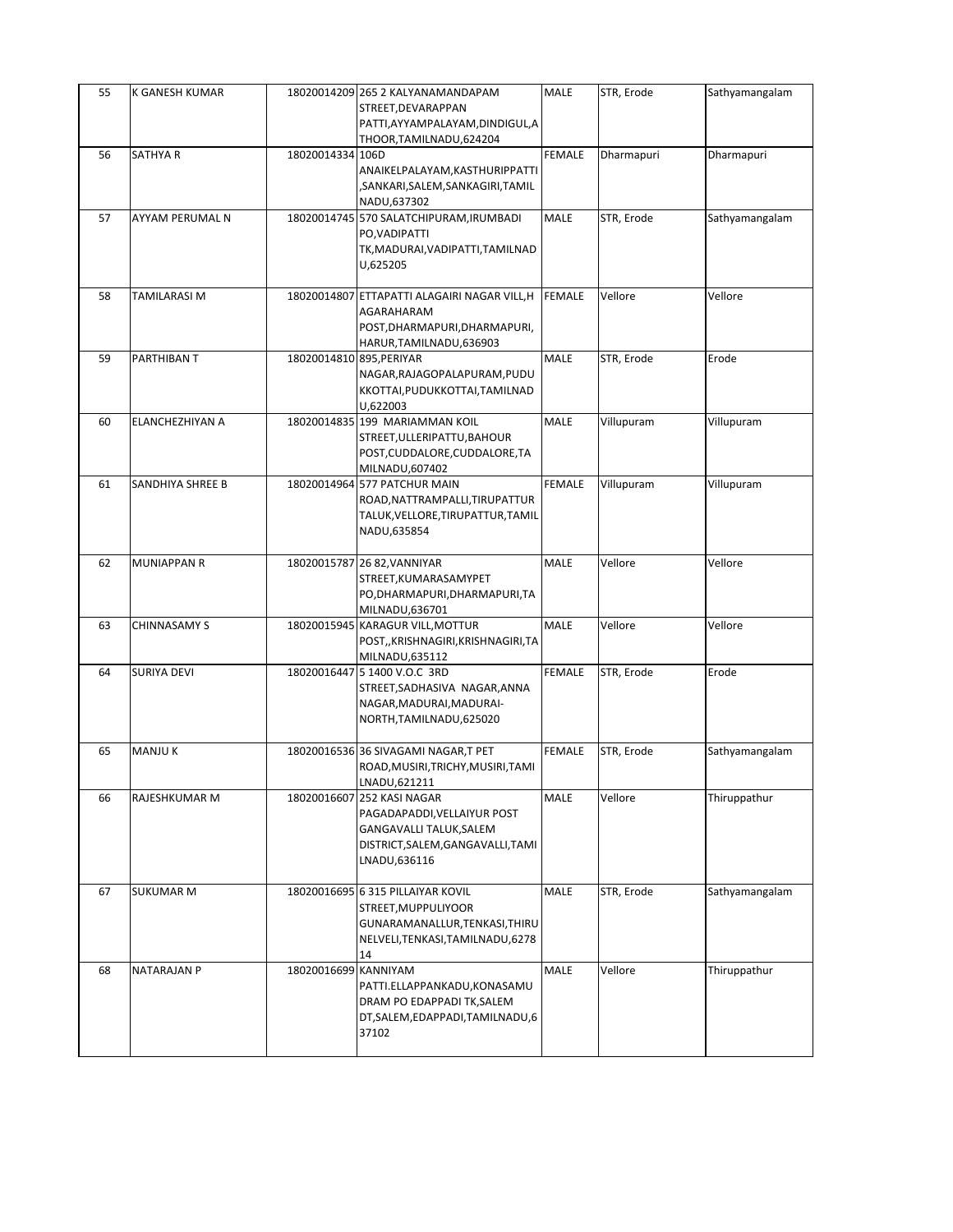| 69 | <b>VIGNESH S</b>      |                       | 18020016893 OLD NO.04 2317 NEW NO. 10<br>2317, VATTIPILLAYAR KOIL 1ST<br><b>CROSS</b>                                                          | MALE          | Coimbatore | Coimbatore     |
|----|-----------------------|-----------------------|------------------------------------------------------------------------------------------------------------------------------------------------|---------------|------------|----------------|
|    |                       |                       | STREET, KUMBAKONAM, THANJAVU<br>R,KUMBAKONAM,TAMILNADU,6120<br>01                                                                              |               |            |                |
| 70 | PRABAKARAN R          |                       | 18020017442 3 20 MARIAMMAN KOIL<br>STREET, MELVALAI &<br>POST,, VILLUPURAM, KANDACHIPUR<br>AM,TAMILNADU,605701                                 | MALE          | Dharmapuri | Dharmapuri     |
| 71 | RAMANATHAN            |                       | 18020017458 17 THACHU PILLAIYAR KOILSTREET<br>KOOD, KOODAPPAKKAM, VILLIANUR,<br>PONDICHERRY, VILLIANUR, PUDUCHE<br>RRY,605502                  | <b>MALE</b>   | Villupuram | Villupuram     |
| 72 | SUNDARAPANDI P        |                       | 18020017588 A.LAKSHMIPURAM, A.LAKSHMIPURA MALE<br>M POST, ALAGARKOVIL<br>VIA, MADURAI, MADURAI-<br>NORTH, TAMILNADU, 625301                    |               | Coimbatore | Coimbatore     |
| 73 | CHINNATHAMBI M        |                       | 18020017619 PAPPAN THOTTAM, EARUMAIPATTI<br>P.O., SALEM, IDAPPADI, TAMILNADU,<br>637102                                                        | <b>MALE</b>   | Vellore    | Thiruppathur   |
| 74 | V PRASANNADEVI        |                       | 18020017652 1ST WARD DOOR NO 77, NORTH<br>STREET GANDAMANUR<br>PO, AUNDIPATTY TK THENI<br>DT, THENI, AUNDIPATTY, TAMILNADU<br>625517,          | <b>FEMALE</b> | STR, Erode | Sathyamangalam |
| 75 | <b>KARPAGAVALLI S</b> |                       | 18020017662 DIPPO PURAYIDAM, CRA NAGAR<br>108 CONTONMENT<br>SOUTH, KOLLAM P<br>O,KOLLAM,KOLLAM,KERALA,691001                                   | <b>FEMALE</b> | STR, Erode | Erode          |
| 76 | YUGNESH S             |                       | 18020018170 1329 LIG 1 120TH STREET, 3RD<br>MAIN ROAD MATHUR MMDA<br>MANALI,, CHENNAI, MADHAVARAM,<br>TAMILNADU,600068                         | <b>MALE</b>   | Chennai    | Thiruvallur    |
| 77 | <b>MAHESHKANNAN S</b> |                       | 18020018256 7 8 37 EAST STREET<br>MARKKANATHAPURAM, PANAIYADI<br>PATTI PO, VEMBAKKOTTAI<br>TK, VIRUDHUNAGAR, VEMBAKKOTTA<br>I,TAMILNADU,626201 | MALE          | STR, Erode | Sathyamangalam |
| 78 | <b>MOHAN M</b>        | 18020018271 1131 ROAD | STREET, KRIHNAPURAM, KILSIRUPAK<br>KAM,TIRUVANNAMALAI,THANDRA<br>MPATTU, TAMILNADU, 606707                                                     | MALE          | Villupuram | Villupuram     |
| 79 | MARIAMMAL A           | 18020018321 166 EAST  | STREET, PALLIKOTTAI, SANKAR<br>NAGAR, TIRUNELVELI, TIRUNELVELI, T<br>AMILNADU, 627357                                                          | <b>FEMALE</b> | STR, Erode | Sathyamangalam |
| 80 | <b>GOVINDHARAJ C</b>  |                       | 18020018378 19A MALLIYAMPATTI<br>VILL, VEDHARAMPATTI<br>PO,, DHARMAPURI, KARIMANGALAM<br>TAMILNADU,635202                                      | MALE          | Dharmapuri | Hosur          |
| 81 | ANIL VIGNESH T T      |                       | 18020018559 12 69 MANGUZHI, ATHIPALLY<br>POST, GUDALUR, THE<br>NILGIRIS, GUDALUR, TAMILNADU, 643<br>212                                        | MALE          | STR, Erode | Sathyamangalam |
| 82 | <b>NISHANTH</b>       |                       | 18020018789 AD STREET, THAMMANAICKEN<br>PATTY,, SALEM, SALEM, TAMILNADU,<br>636010                                                             | MALE          | Vellore    | Thiruppathur   |
| 83 | VISHNU PRASADH G      |                       | 18020018964 MUTHIRAKOLLY, BITHERKAD<br>POST, GUDALUR, NILGIRIS, PANDALU<br>R,TAMILNADU,643240                                                  | MALE          | STR, Erode | Sathyamangalam |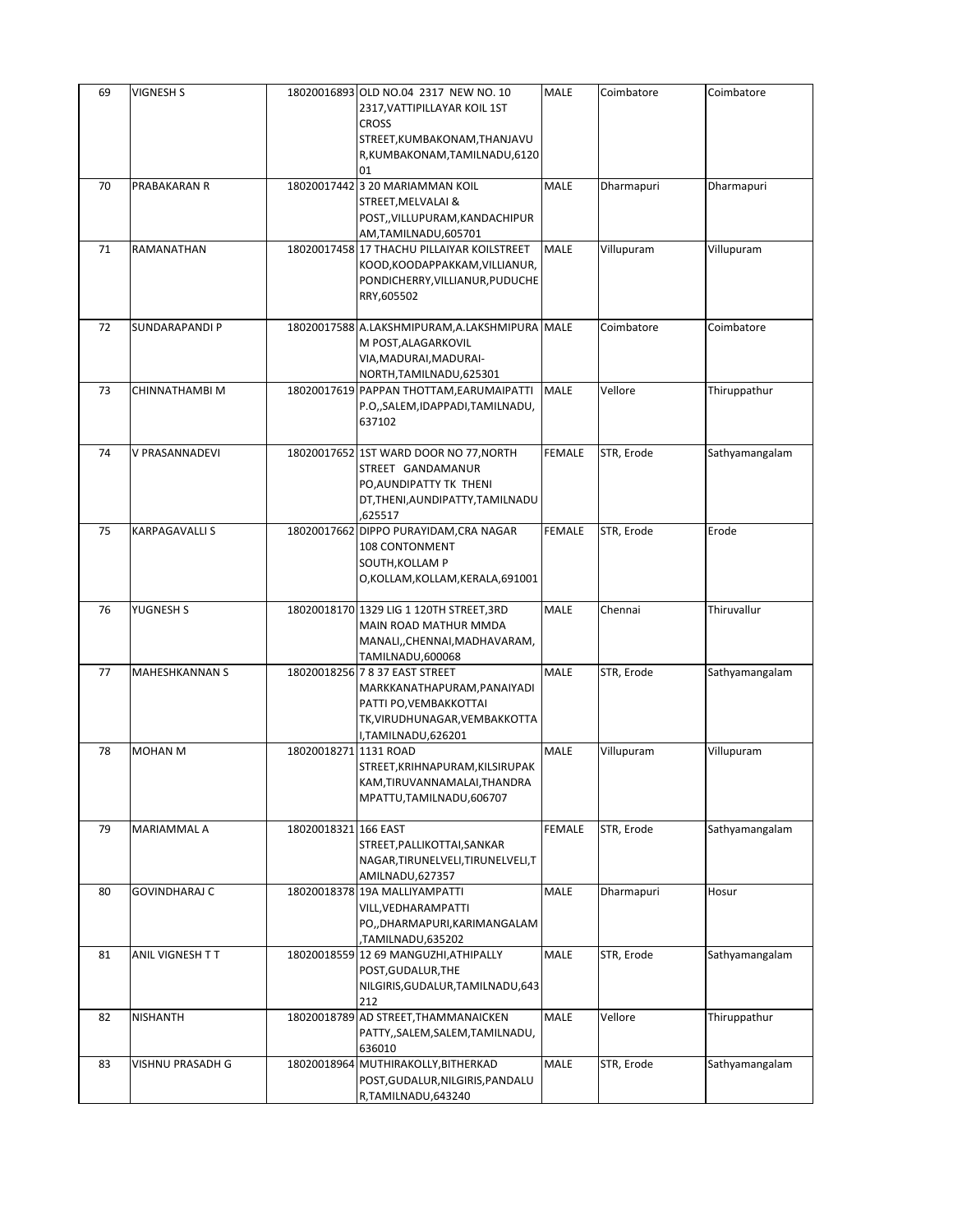| 84 | RAJESH                   |                         | 18020019273 300 MARIYAMMAN KOVIL<br>STREET, ULUNTHAMPATTU<br>VILLAGE, ENATHIRIMANGALAM<br>POST, CUDDALORE, PANRUTI, TAMIL<br>NADU,607108 | MALE          | Vellore    | Vellore    |
|----|--------------------------|-------------------------|------------------------------------------------------------------------------------------------------------------------------------------|---------------|------------|------------|
| 85 | SANTHOSHKUMAR M          |                         | 18020019402 1 66D PULIYUR, ARASAMPATTI<br>POST, POCHAMPALLI<br>TALUK, KRISHNAGIRI, POCHAMPALLI,<br>TAMILNADU,635201                      | MALE          | Vellore    | Vellore    |
| 86 | <b>MAHENDRAN K</b>       |                         | 18020019417 6 ANNANAGAR 7TH<br>STREET, THIRUMANGALAM, , MADUR<br>AI, THIRUMANGALAM, TAMILNADU, 6<br>25706                                | MALE          | Salem      | Salem      |
| 87 | <b>BABUK</b>             |                         | 18020019439 214A ATHIPARASAKTHI<br>NAGAR, IYYANGARKULAM VILLAGE<br>AND<br>POST,, KANCHEEPURAM, KANCHEEP<br>URAM, TAMILNADU, 631502       | <b>MALE</b>   | Villupuram | Villupuram |
| 88 | <b>RAJARAM S</b>         |                         | 18020020436 25, KOMUTTERI<br>VILLAGE, JAMUNAMARATHUR<br>POST, TIRUVANNAMALAI, JAMUNAM<br>ARATHUR, TAMILNADU, 635703                      | MALE          | Vellore    | Vellore    |
| 89 | <b>MURUGAN M</b>         |                         | 18020021754 2 100 VATHIMARATHAHALLI<br>VILLAGE, PANAIKULAM<br>POST,,DHARMAPURI,PENNAGARAM<br>TAMILNADU,636809                            | MALE          | Vellore    | Vellore    |
| 90 | <b>KARTHIKEYAN C</b>     |                         | 18020021764 THIRUVANNAMALAI MAIN<br>ROAD, ADHANUR AND<br>POST, VIKKIRAVANDI<br>TALUK, VILLUPURAM, VIKKIRAVANDI,<br>TAMILNADU,605402      | MALE          | Vellore    | Vellore    |
| 91 | KARTHIKEYAN V            |                         | 18020022312 744 SAMNTHIPURAM<br>VILLAGE, PINIJUR POST, CHENGAM<br>TALUKA, TIRUVANNAMALAI, CHENG<br>AM,TAMILNADU,606709                   | <b>MALE</b>   | Vellore    | Vellore    |
| 92 | AHAMED HAMEEM S          | 18020022664 98 VALLALAR | NAGAR, PILLAITHOTTAM, , KARAIKAL,<br>KARAIKAL, PUDUCHERRY, 609602                                                                        | MALE          | Dharmapuri | Dharmapuri |
| 93 | <b>SUNDAR R</b>          |                         | 18020022830 21 A,T.PUDUR,KRISHNA NAGAR 6<br>TН<br>STREET, SIVAGANGA, SIVAGANGA, TA<br>MILNADU,630561                                     | MALE          | Trichy     | Trichy     |
| 94 | NIVETHA C                |                         | 18020022880 DOOR NO 2 1,2ND LANE<br>VALAYALKARA<br>STREET, AMBUR, VELLORE, AMBUR, T<br>AMILNADU,635802                                   | FEMALE        | Villupuram | Villupuram |
| 95 | VENKATESH D              |                         | 18020022900 NO 96 PILLAIYAR KOIL STREET, T<br>VALAVETTI VILLAGE,VERAIYUR<br>POST, TIRUVANNAMALAI, TIRUVANN<br>AMALAI, TAMILNADU, 606806  | MALE          | Dharmapuri | Dharmapuri |
| 96 | <b>GRAZY USHA DEVI B</b> |                         | 18020023138 7 480 FATHIMA<br>NAGAR, MALAIPATTI<br>ROAD, THOTTANUTHU POST<br>DINDIGUL, DINDIGUL, DINDIGUL-<br>EAST, TAMILNADU, 624005     | <b>FEMALE</b> | Coimbatore | Coimbatore |
| 97 | <b>NEHRUDASS A</b>       |                         | 18020023196 1D411, NORTH<br>STREET, GANDAMANUR, THENI, ANDI<br>PATTI, TAMILNADU, 625517                                                  | MALE          | Coimbatore | Coimbatore |
| 98 | <b>SUGANTHAN S</b>       |                         | 18020023285 2 283 KEERAIPATTY PUDHUR<br>VILLAGE,KEERAIPATTY POST,HARUR<br>TALUK, DHARMAPURI, HARUR, TAMIL<br>NADU,636903                 | MALE          | Vellore    | Vellore    |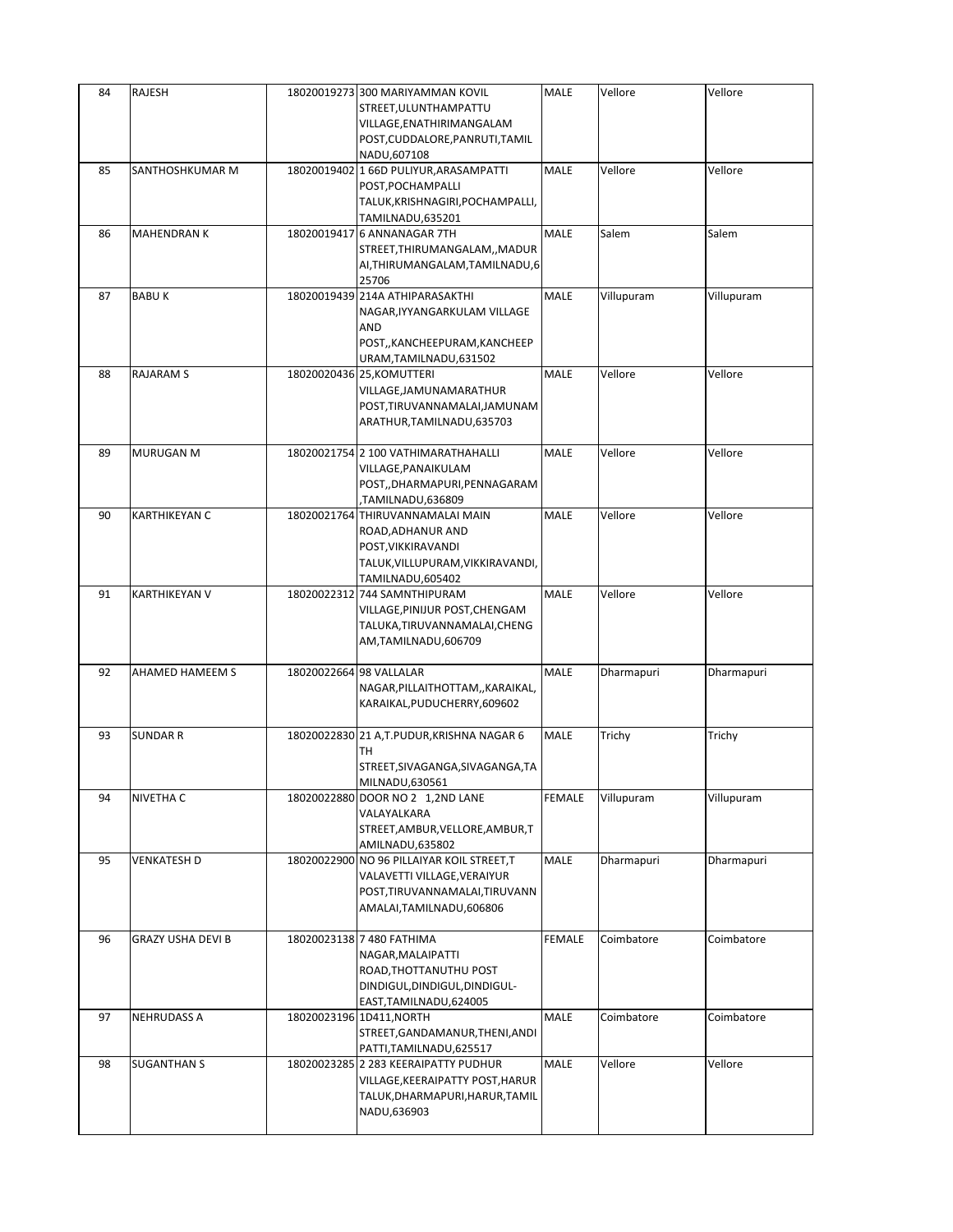| 99  | SARAVANAN SHANMUGAN   |               | 18020023323 67,31KOTTARA<br>STREET, VALLAM, THANJAVUR, THANJ<br>AVUR, TAMILNADU, 613403                                                           | <b>MALE</b>   | Trichy     | Trichy          |
|-----|-----------------------|---------------|---------------------------------------------------------------------------------------------------------------------------------------------------|---------------|------------|-----------------|
| 100 | DEENADAYALAN R        |               | 18020023432 3 192 KITTAMPALAYAM, M K<br>PUDUR, KARAMADAI, COIMBATORE,<br>METTUPALAYAM, TAMILNADU, 6411<br>04                                      | MALE          | STR, Erode | Hassanur        |
| 101 | SELVAKUMAR K          |               | 18020023664 NO.255 NORTH<br>STREET, UCHIMANCHOLAI, KANDITH<br>AMPATTU<br>PO, THANJAVUR, THANJAVUR, TAMIL<br>NADU,614904                           | <b>MALE</b>   | Coimbatore | Coimbatore      |
| 102 | PRAKASHKUMAR L        | 18020023935 2 | 181, VALAYAPATTI, IDAYAKOTTAI, DIN<br>DIGUL, ODDANCHATTIRAM, TAMILN<br>ADU,624704                                                                 | MALE          | Coimbatore | Coimbatore      |
| 103 | <b>MANIKANDAN M</b>   |               | 18020024171 3 483 KUTTAKOLLI<br>VILLAGE,KURUMBAKERI PUDUR<br>POST, TIRUPATTRU<br>TALUK, VELLORE, TIRUPATTUR, TAMIL<br>NADU,635653                 | <b>MALE</b>   | Vellore    | Thiruvannamalai |
| 104 | ANNATHAI K            |               | 18020024343 1 129 SAMINATHAM,T<br>MANAGASERI POST, SIVAKASI<br>TK, VIRUDHUNAGAR, SIVAKASI, TAMI<br>LNADU,626141                                   | <b>FEMALE</b> | Coimbatore | Coimbatore      |
| 105 | <b>ISSACDASAN E</b>   |               | 18020024432 M.G.R STREET.OPPOSITE DHARANI<br>MILL,,,DINDIGUL,VEDASANDUR,TA<br>MILNADU,624802                                                      | <b>MALE</b>   | Coimbatore | Coimbatore      |
| 106 | <b>RESHMAGS</b>       |               | 18020024755 128 RVS NAGAR, KHAJAMALAI<br>POST, TRICHY<br>23, TIRUCHIRAPPALLI, TIRUCHIRAPPA<br>LLI EAST, TAMILNADU, 620023                         | <b>FEMALE</b> | Coimbatore | Coimbatore      |
| 107 | <b>BUVANESWARAN A</b> |               | 18020024918 NO.8 MAMARATHU<br>KADU, MARAVANATHAM ROAD, V P<br>AGARAM POST, VILLUPURAM<br>DIST, CHINNASALEM<br>TK,TAMILNADU,606201                 | <b>MALE</b>   | Vellore    | Vellore         |
| 108 | SELVAMANI G           |               | 18020025180 777 POST OFFICE<br>STREET, MANSURABATH, , TIRUVANN<br>AMALAI, CHEPET, TAMILNADU, 60690                                                | <b>MALE</b>   | Vellore    | Vellore         |
| 109 | MAGESH <sub>S</sub>   |               | 18020025388 4 826 SRIKALIKAPURAM<br>POST&VILL, ERUMBI VIA PALLIPET<br>TALUK, THIRUVALLUR<br>DISTRICT, THIRUVALLUR, PALLIPET, TA<br>MILNADU,631302 | <b>MALE</b>   | Vellore    | Thiruppathur    |
| 110 | <b>BOOPATHIS</b>      |               | 18020025476 10 GORIKULAM, EAST VANDIKKARA<br>STREET, THANJAVUR, THANJAVUR, TH<br>ANJAVUR, TAMILNADU, 613001                                       | <b>MALE</b>   | Coimbatore | Nilgiris        |
| 111 | RAMASAMY              |               | 18020025648 80 7TH WARD, KOTTAIPATTI<br>STREET, SITHAREVU, DINDIGUL, ATHO<br>OR, TAMILNADU, 624204                                                | <b>MALE</b>   | Coimbatore | Coimbatore      |
| 112 | DHANASEKARAN P        | 18020026723   | NO.111.METTU<br>STREET, MARUTHUVAMBADI<br>VILLAGE, MARUTHUVAMBADI<br>POST, THIRUVANNAMALAI, CHETPET,<br>TAMILNADU,606801                          | <b>MALE</b>   | Vellore    | Vellore         |
| 113 | A CHITRA              |               | 18020026750 THENNAMPILLAIYUR, PN PALAYAM<br>TK,ATTUR,SALEM,PN PALAYAM<br>TK,TAMILNADU,636109                                                      | <b>FEMALE</b> | Vellore    | Thiruppathur    |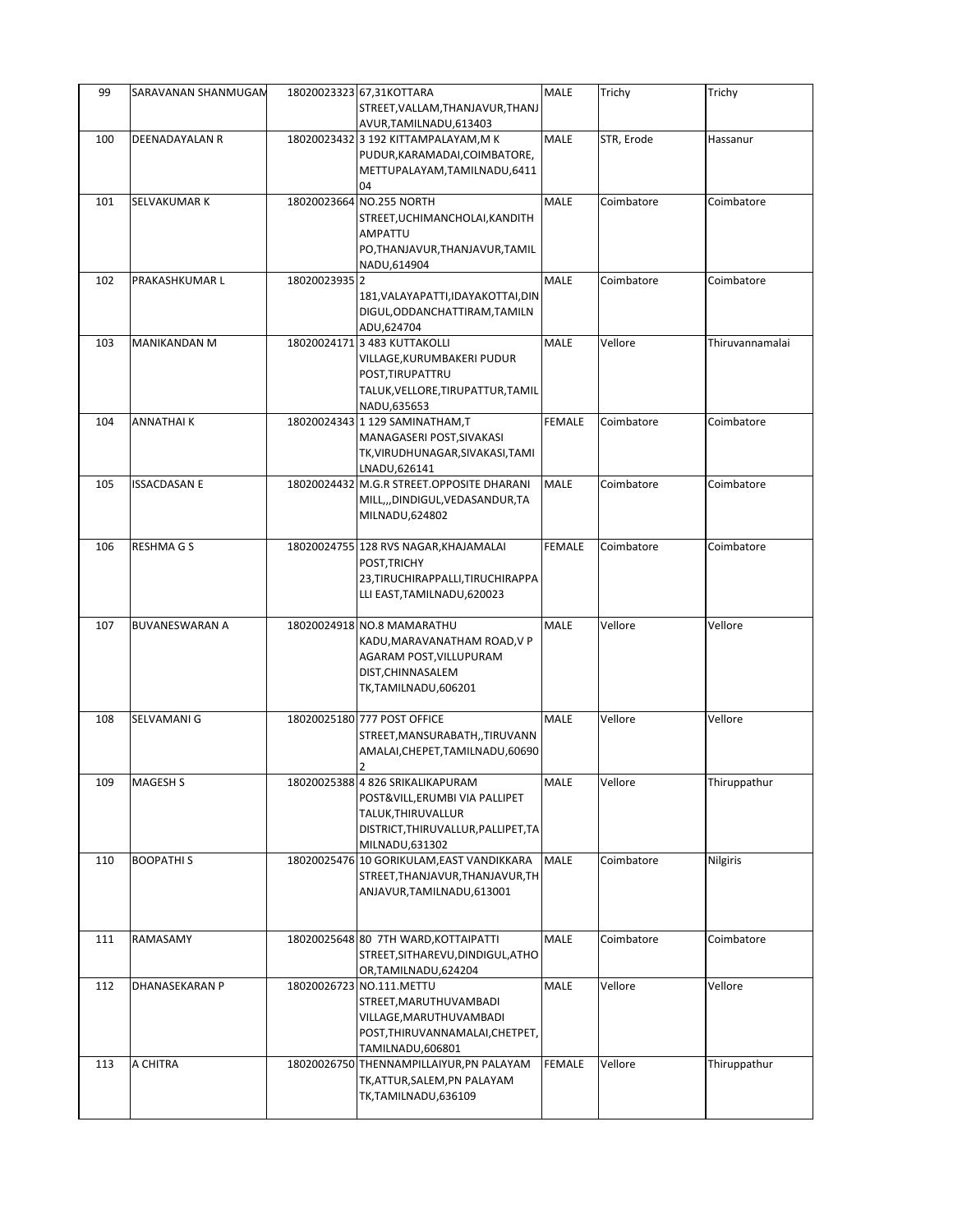| 114 | K JEYASHREE        | 18020027060 3D STREET, KAKAN<br>NAGER, SANKARANKOVIL, TIRUNELV<br>ELI, SANKARANKOVIL, TAMILNADU, 6                                                   | <b>FEMALE</b> | Dindigul   | Dindigul     |
|-----|--------------------|------------------------------------------------------------------------------------------------------------------------------------------------------|---------------|------------|--------------|
| 115 | RAMESH E           | 27756<br>18020028272 61 PILLAIYAR KOVIL STREET, KK<br>PALAYAM VILLAGE, PUDUPALAYAM<br>POST CHENGAM<br>TK,TIRUVANNAMALAI,CHENGAM,TA<br>MILNADU,606705 | MALE          | Vellore    | Vellore      |
| 116 | <b>MADASAMY M</b>  | 18020028332 125 KODAI MADASAMY KOVIL<br>STREET, DEVATHANAM, RAJAPALAYA<br>M, VIRUDHUNAGAR, RAJAPALAYAM,<br>TAMILNADU,626145                          | <b>MALE</b>   | Coimbatore | Coimbatore   |
| 117 | ANANTHERAJ D       | 18020028767 MANTHAI MEDU<br>VILLAGE, HALEPURAM<br>POST, PENNAGARAM, DHARMAPURI<br>DIST, PENNAGARAM<br>TALUK, TAMILNADU, 636810                       | MALE          | Vellore    | Vellore      |
| 118 | <b>ASOHK KUMAR</b> | 18020028836 KS PETTAI, AMARAGUNDHI<br>POST,,SALEM,OMALUR,TAMILNADU<br>636503,                                                                        | <b>MALE</b>   | Vellore    | Thiruppathur |
| 119 | <b>PRAVEEN P</b>   | 18020028864 EACHANKADU, THOTTIYAPATTY<br>POST, RASIPURAM<br>TALUK, NAMAKKAL, RASIPURAM, TA<br>MILNADU,637410                                         | <b>MALE</b>   | Coimbatore | Nilgiris     |
| 120 | PRABHUP            | 18020028904 NO 2 PALAPRAMPATTU<br>VILLAGE, PALAPRMBATTU<br>POST, POLUR<br>TK, THIRUVANNAMALAI, POLUR, TAM<br>ILNADU,632102                           | MALE          | Vellore    | Vellore      |
| 121 | K PETCHIMUTHU      | 18020029027 175, KANTHARIAMMAN KOVIL<br>STREET, CHELLAPANDIAN NAGAR<br>KOVILPATTI, THOOTHUKUDI, KOVILP<br>ATTI, TAMILNADU, 628501                    | MALE          | Coimbatore | Coimbatore   |
| 122 | SATHYA B           | 18020029129 M BASKAR, SOUTH STREET<br>KADAYAMPATTI<br>ELAMPILLA, EDAGANASALI<br>PO, SALEM, SANKAGIRI, TAMILNADU,<br>637502                           | <b>FEMALE</b> | Dharmapuri | Dharmapuri   |
| 123 | R VENKATRAMAN      | 18020029149 D NO 107 W2 MAIN ROAD, SEEPALA MALE<br>KOTTAI, ODAIPATTI<br>VIA, THENI, UTHAMAPALAYAM, TAMI<br>LNADU,625540                              |               | Coimbatore | Coimbatore   |
| 124 | NAVEENKUMAR M      | 18020029346 H.DODDAMPATTI VILL PO, HARUR<br>TK, DHARMAPURI<br>DT, DHARMAPURI, HARUR, TAMILNA<br>DU,636903                                            | <b>MALE</b>   | Vellore    | Vellore      |
| 125 | MARAGATHAM V       | 18020029641 DOOR NO 1 108 JINJUPALLI<br>VILLAGE, PILLANKUPPAM<br>POST, KRISHNAGIRI<br>TK, KRISHNAGIRI, KRISHNAGIRI, TAMI<br>LNADU,635115             | <b>FEMALE</b> | Vellore    | Vellore      |
| 126 | <b>KANNAN R</b>    | 18020029718 35 25C, KRISHNAN KOVIL NORTH<br>STREET, MELAKADAYANALLUR, TIRU<br>NELVELI, KADAYANALLUR, TAMILNAD<br>U,627751                            | MALE          | Coimbatore | Coimbatore   |
| 127 | KANNATHASAN K      | 18020029822 340 SOUTH STREET, ZAMIN<br>ATHUR, ALATHUR<br>T.K, PERAMBALUR, ALATHUR, TAMILN<br>ADU,621704                                              | MALE          | STR, Erode | Erode        |
| 128 | SARAVANAKUMAR      | 18020029884 54 PALPANNAI<br>STREET, SILVARPATTI, , THENI, PERIYA<br>KULAM, TAMILNADU, 625602                                                         | MALE          | Coimbatore | Coimbatore   |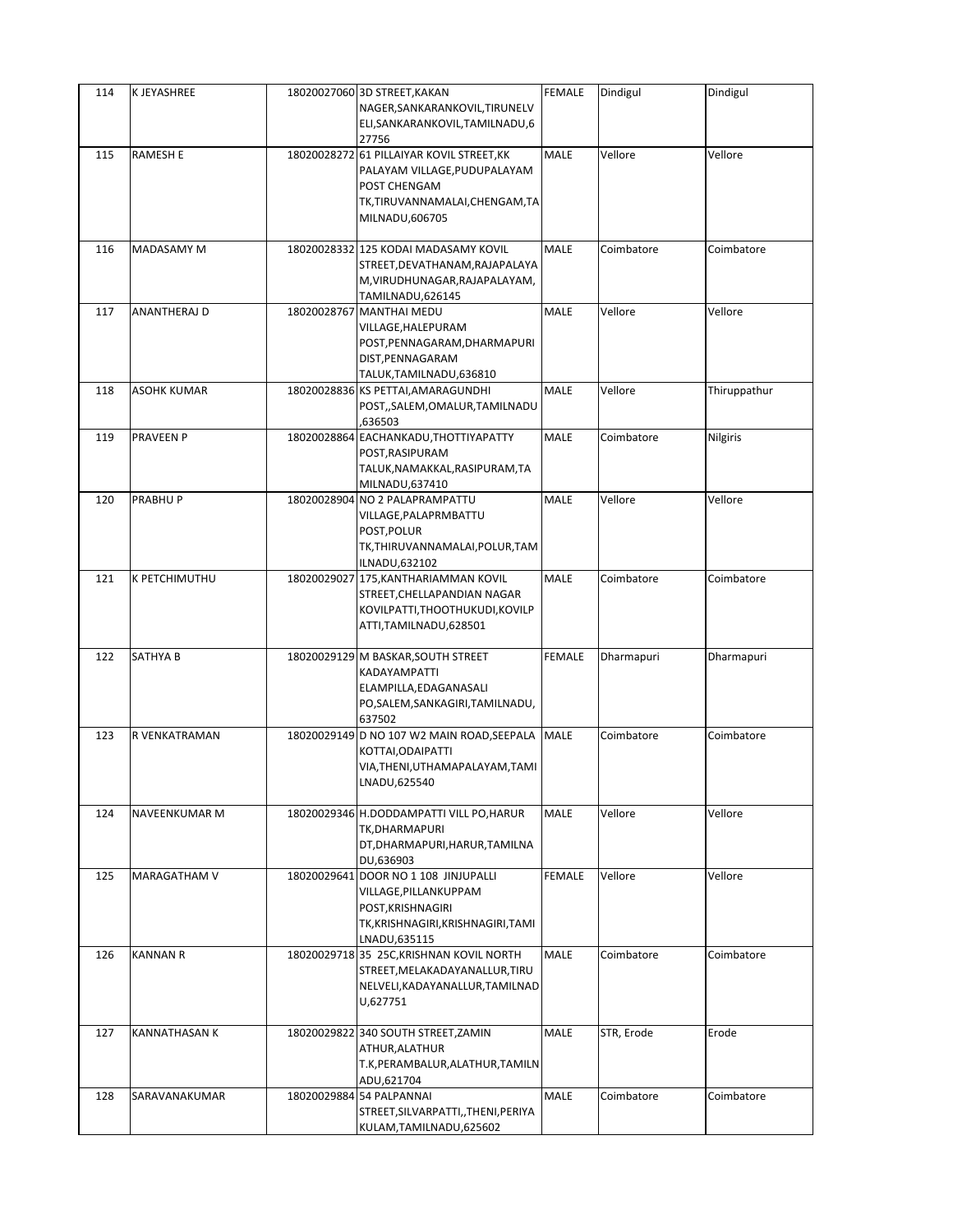| 129 | SIVABALAN A         | 18020030052 3.966 | THIRU.VEE.KA.STREET, AVATHI<br>PALAYAM AGRAHARAM<br>POST,, NAMAKKAL, THIRUCHENGODE                                                               | MALE          | Dharmapuri | Hosur           |
|-----|---------------------|-------------------|--------------------------------------------------------------------------------------------------------------------------------------------------|---------------|------------|-----------------|
| 130 | SATHEESHWARAN R     |                   | TAMILNADU,638008,<br>18020030110 6 41 MANIYAMMAN KOVIL<br>STREET, NALLAPPANAYAKEN<br>PATTY, MAHADEVI<br>PO,TRICHY, MUSIRI, TAMILNADU, 621<br>214 | MALE          | Salem      | Namakkal        |
| 131 | <b>VINITHRRAA M</b> |                   | 18020030228 6 731A PRASANNA NAGAR,E B<br>POWER OFFICE BACK<br>SIDE, PARAMATHI<br>ROAD, NAMKAKAL, NAMAKKAL, TAMI<br>LNADU,637001                  | <b>FEMALE</b> | Dharmapuri | Hosur           |
| 132 | CHITHRA KANNIAPPAN  |                   | 18020030356 51 75H M.PO.C. NAGAR, PUTHU<br>EARI<br>CHENGALPATTU,, KANCHIPURAM, C<br>HENGALPATTU, TAMILNADU, 603001                               | <b>FEMALE</b> | Chennai    | Thiruvallur     |
| 133 | PRAVEENKUMAR J      | 18020030686 467   | MAHADEVAPURAM, KATCHAMANG<br>ALAM POST, THOGHUR<br>VIA, THANJAVUR, BUDHALUR, TAMIL<br>NADU,613102                                                | <b>MALE</b>   | Coimbatore | Coimbatore      |
| 134 | <b>MEENAKSHIL</b>   | 18020030816 587   | PARTHASARATHIPURAM, SAMARAY<br>APATTI, UDUMALPET, TIRUPPUR, UD<br>UMALPET, TAMILNADU, 642154                                                     | <b>FEMALE</b> | Salem      | Salem           |
| 135 | RAMAMOORTHI P       |                   | 18020030926 4 101A NAKKALPATTI VILL<br>PO, BARGUR TK, KRISHNAGIRI<br>DT, KRISHNAGIRI, BARGUR, TAMILNA<br>DU,635203                               | MALE          | Dharmapuri | Dharmapuri      |
| 136 | SADHANA             |                   | 18020030928 28 13 KAVITHALAIAM THEERTHALU<br>NAGAR,,,VILUPPURAM,KALLAKURIC<br>HI, TAMILNADU, 606202                                              | <b>FEMALE</b> | Salem      | Salem           |
| 137 | KRISHNAMOORTHI K    |                   | 18020030942 4 88 JEEVA NAGAR, ANAIYAMPATTI<br>PO, GANGAVALLI<br>TK,SALEM,GANGAVALLI,TAMILNAD<br>U,636105                                         | <b>MALE</b>   | Dharmapuri | Dharmapuri      |
| 138 | <b>VINOTH C</b>     |                   | 18020030972 298 KRISHNAN<br>STREET, PUSHPAVANAM, VEDARANY<br>AM<br>TK, NAGAPATTINAM, VEDARANYAM,<br>TAMILNADU,614809                             | MALE          | Coimbatore | Nilgiris        |
| 139 | UBENDRAN M          |                   | 18020031158 106 INDRA NAGAR, MANAMADURAI<br>ROAD, SIVAGANGAI, SIVAGANGA, SIV<br>AGANGA, TAMILNADU, 630561                                        | <b>MALE</b>   | Coimbatore | Nilgiris        |
| 140 | GNANASOWNDARI K     |                   | 18020031394 470 KARPAGAM NAGAR, THITTAI<br>POST, SIRKALI, NAGAPPATTINAM, SIR<br>KALI, TAMILNADU, 609111                                          | <b>FEMALE</b> | Coimbatore | Nilgiris        |
| 141 | SARAVANAKUMAR M G   |                   | 18020031467 MALLIKUNDAM AD<br>STREET, MALLIKUNDAM<br>POST, METTUR TALUK SALEM<br>DISTRICT, SALEM, METTUR, TAMILNA<br>DU,636458                   | MALE          | Vellore    | Thiruvannamalai |
| 142 | RANJITHA R          |                   | 18020031550 33 NORTH STREET, ZAMIN<br>ATHUR,, PERAMBALUR<br>DISTRICT, ALATHUR, TAMILNADU, 621<br>716                                             | <b>FEMALE</b> | Salem      | Salem           |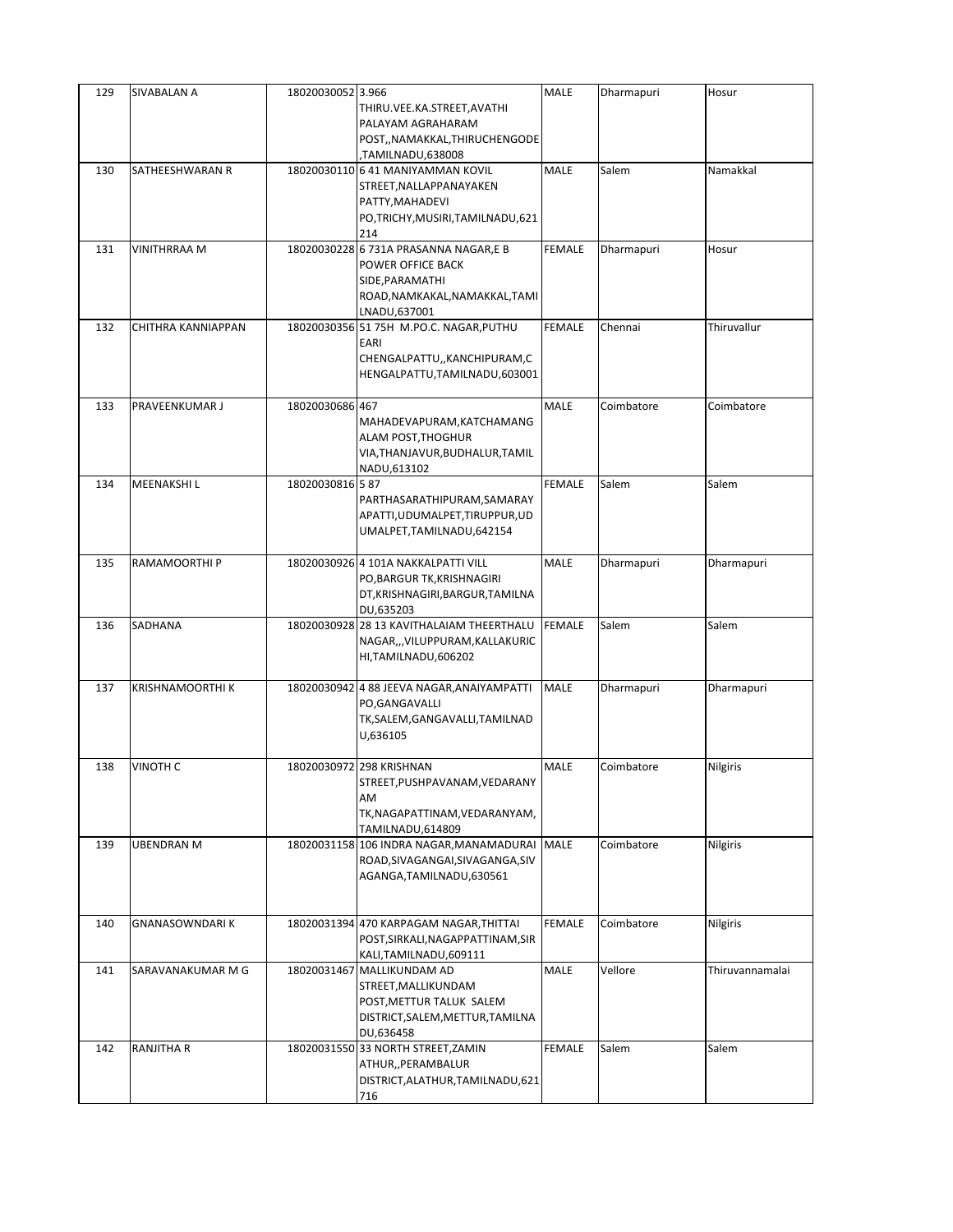| 143 | PRASANNA MOORTHY S |                       | 18020031662 190 MAIN ROAD, ICHITHIPUTHUR<br>VILLAGE<br>ARAKONAM,, VELLORE, ARAKKONAM                                                          | MALE          | Vellore    | Thiruvannamalai |
|-----|--------------------|-----------------------|-----------------------------------------------------------------------------------------------------------------------------------------------|---------------|------------|-----------------|
| 144 | AKSHYA SAMY C V    | 18020032073 28B EAST  | TAMILNADU,631003<br>STREET, EMAPPER, KALLAKURICHI, VIL<br>LUPURAM, KALLAKURICHI, TAMILNA<br>DU,606202                                         | <b>MALE</b>   | Vellore    | Vellore         |
| 145 | <b>DINESH T</b>    |                       | 18020032077 3 156, SUBBAIYA NAGAR<br>KULLICHETTIPALAYAM, VADAKKIPAL<br>AYAM<br>POST, COIMBATORE, POLLACHI, TAMI<br>LNADU,642110               | <b>MALE</b>   | STR, Erode | Hassanur        |
| 146 | LOKKESS KUMAR E    |                       | 18020032365 1 220, SENBAGA MALAR<br>VEEDHI, MEENAKSHI AMMAN<br>NAGAR, MADURAI, MADURAI-<br>NORTH, TAMILNADU, 625007                           | MALE          | Coimbatore | Nilgiris        |
| 147 | <b>MUTHUK</b>      | 18020032978 78 MULLAI | STREET, SAMATHUVAPURAM, THIRU<br>VAMUR<br>POST, CUDDALORE, PANRUTI, TAMIL<br>NADU,607106                                                      | <b>MALE</b>   | Vellore    | Thiruvannamalai |
| 148 | <b>SUTHAKAR</b>    |                       | 18020033416 300 NADU STREET, NEGANUR<br>VILLAGE,, VILUPPURAM, GINGEE, TA<br>MILNADU,604202                                                    | MALE          | Vellore    | Thiruvannamalai |
| 149 | RAJA PANDIYAN      |                       | 18020033432 6 151 HARIZANA<br>STREET, MUKKANI, AUTHOOR<br>POST, THOOTHUKUDI, SRIVAIKUNDA<br>M,TAMILNADU,628151                                | MALE          | Coimbatore | Gudalur         |
| 150 | VIJIKUMAR          | 18020033505 EAST      | STREET, NADUMUDALAIKULAM, , MA<br>DURAI, USILAMPATTI, TAMILNADU, 6<br>25514                                                                   | <b>MALE</b>   | Coimbatore | Coimbatore      |
| 151 | <b>ARUNKUMAR S</b> |                       | 18020033513 5 44 ETTAYAPURAM<br>ROAD, VILATHIKULAM, TUTICORIN, T<br>UTICORIN, VILATHIKULA, TAMILNAD<br>U,628907                               | MALE          | Coimbatore | Gudalur         |
| 152 | THAMODHARAN R      |                       | 18020033699 183 PONNINAGAR, PUNGANUR<br>RAMJINAGAR POST, SRIRANGAM<br>TAHLUK, TIRUCHIRAPPALLI, SRIRANG<br>AM,TAMILNADU,620009                 | MALE          | Coimbatore | Coimbatore      |
| 153 | VIJAYALAKSHMI L    | 18020033932 5 73 WEST | STREET, KOKKADI, KURUVADI<br>POST, RAMANATHAPURAM, KADALA<br>DI, TAMILNADU, 623120                                                            | <b>FEMALE</b> | Dindigul   | Dindigul        |
| 154 | A YOSUVA           |                       | 18020034136 D.NO 4921C GUTTOR, ANEKOLU<br>KELAMANGALAM, DENKANIKOTTAI,<br>KRISHNAGIRI, DENKANIKOTTAI, TAMI<br>LNADU,635113                    | MALE          | Dharmapuri | Dharmapuri      |
| 155 | POUSTIN BENO T     |                       | 18020034372 VAVARAI, ST MANKAD<br>POST,, KANYAKUMARI, VILAVANCOD<br>E,TAMILNADU,629172                                                        | MALE          | Madurai    | Madurai         |
| 156 | RAGHURAMAN E       |                       | 18020034556 14 KOTTAKARAI<br>STREET, PETHANAICKENPALAYAM<br>PO, PETHANAICKENPALAYAM<br>TALUK, SALEM, PETHANAICKENPALA<br>YAM,TAMILNADU,636109 | MALE          | Dharmapuri | Dharmapuri      |
| 157 | <b>BALAJI G</b>    |                       | 18020034744 7 SUNDARAM PILLAI<br>NAGAR, KARUNTHATTANKUDI<br>POST, THANJAVUR, THANJAVUR, THA<br>NJAVUR, TAMILNADU, 613002                      | MALE          | Coimbatore | Nilgiris        |
| 158 | <b>RAJA GURU R</b> |                       | 18020034840 154 1A AALADI ROAD, MRK<br>NAGAR, VRIDDACHALAM, CUDDALOR<br>E, VRIDDACHALAM, TAMILNADU, 606<br>001                                | MALE          | Coimbatore | Gudalur         |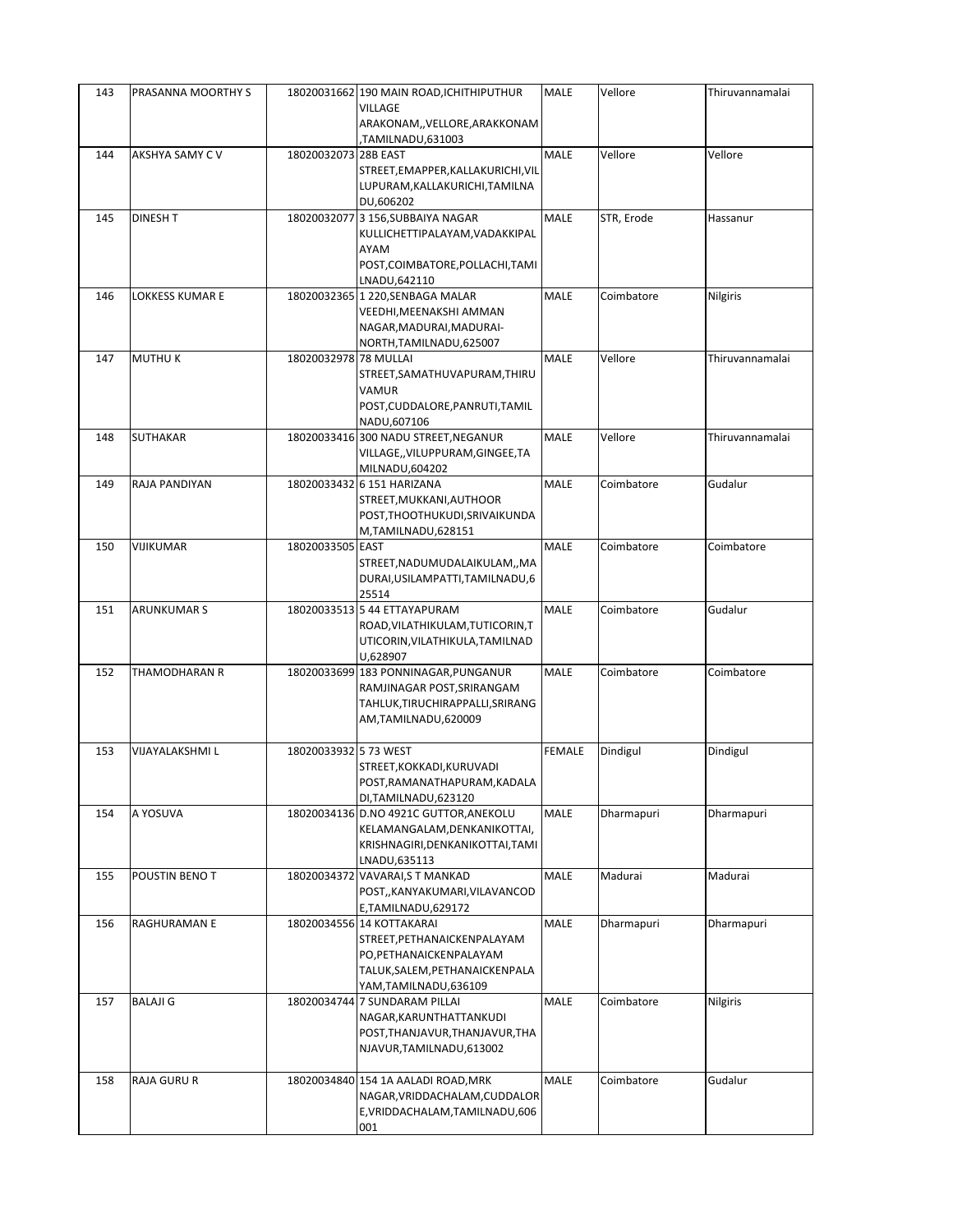| 159 | UDHAYA KUMAR A              |                       | 18020035816 157 SEEGURANI, KANDADEVI<br>POST,,SIVAGANGA,DEVAKOTTAI,TA<br>MILNADU,630314                                                          | <b>MALE</b>   | Coimbatore | Gudalur         |
|-----|-----------------------------|-----------------------|--------------------------------------------------------------------------------------------------------------------------------------------------|---------------|------------|-----------------|
| 160 | <b>GANAPATHY J JAYAKODI</b> |                       | 18020036037 NO 77 KEEZHANDA<br>STREET, VELUNGANANDAL VILL &<br>POST, THIRUVANNAMALAI, THIRUVA<br>NNAMALAI, THIRUVANNAMALAI, TA<br>MILNADU,606802 | <b>MALE</b>   | Vellore    | Thiruppathur    |
| 161 | ABDUL JALEEL S              |                       | 18020036823 28, EAST TEPPAKULAM<br>STREET, TRICHY, THURAIYUR, TAMIL<br>NADU,621010                                                               | MALE          | Salem      | Salem           |
| 162 | <b>KANNAN M</b>             |                       | 18020036877 C35 MAHALINGAM<br>THOTTAM, CHINNAPPAM<br>PALAYAM, ANAIMALAI, COIMBATOR<br>E, POLLACHI, TAMILNADU, 642104                             | MALE          | Coimbatore | Gudalur         |
| 163 | SHABENA G                   |                       | 18020037100 NO 46, KAGITHAKARA<br>STREET, WALAJAPET, VELLORE, WALA<br>JAPET, TAMILNADU, 632513                                                   | <b>FEMALE</b> | Vellore    | Thiruvannamalai |
| 164 | PREMKUMAR P                 | 18020037101 THOOTHAI  | COLONY, THOOTHAI, KOTHANGULA<br>M<br>POST, SIVAGANGA, TIRUPPUVANAM,<br>TAMILNADU,630611                                                          | <b>MALE</b>   | Coimbatore | Gudalur         |
| 165 | ARTHI J                     | 18020037319 4 151 VPS | LINE, PERUMAGOUNDAMPATTI, ELA<br>MPILLAI POST, SALEM, SALEM<br>SOUTH, TAMILNADU, 637502                                                          | <b>FEMALE</b> | Dharmapuri | Dharmapuri      |
| 166 | <b>MUTHUKUMAR R</b>         |                       | 18020037350 3A WEST STREET, VEPPANKULAM, K<br>ALANKULAM<br>POST, TIRUNELVELI, TIRUVENGADAM<br>TAMILNADU,627754,                                  | <b>MALE</b>   | Coimbatore | Nilgiris        |
| 167 | JEYAKUMAR V                 | 18020037451 2 224 PSP | NAGAR, KORAMPALLAM, , THOOTHU<br>KUDI, THOOTHUKUDI, TAMILNADU, 6<br>28101                                                                        | MALE          | Coimbatore | Gudalur         |
| 168 | VISHNUBHARATHI              |                       | 18020037551 3 17 87 INDIRA NAGAR<br>ANAIYUR,,,MADURAI,MADURAI-<br>NORTH, TAMILNADU, 625017                                                       | <b>MALE</b>   | Coimbatore | Nilgiris        |
| 169 | ANANTH J                    |                       | 18020037713 182, ARUNTHATHIYAR<br>STREET, V. MANNARPALAYAM<br>POST, SALEM, VALAPPADY, TAMILNA<br>DU,636115                                       | <b>MALE</b>   | Dharmapuri | Dharmapuri      |
| 170 | KARTHIGA PARAMESWARI        | 18020037819 134 EAST  | STREET, SALAIMARAIKULAM, SALAIM<br>ARAIKULAM<br>POST, VIRUDHUNAGAR, KARIAPATTI,<br>TAMILNADU,626607                                              | <b>FEMALE</b> | Trichy     | Trichy          |
| 171 | MURUGESAN R                 |                       | 18020038327 499 KANNADIKKARAR<br>THOTTAM, POONAKKAL<br>MEDU, VELLITHIRUPPUR<br>POST, ERODE, ANTHIYUR, TAMILNAD<br>U,638314                       | MALE          | Salem      | Salem           |
| 172 | SIVA <sub>M</sub>           | 18020038757           | 230 THALAKARAI, THAMARAIKARAI<br>POST, BURGUR<br>VILLAGE, ERODE, ANTHIYUR, TAMILN<br>ADU,638501                                                  | <b>MALE</b>   | Salem      | Salem           |
| 173 | MUTHU KUMAR J               |                       | 18020038834 35 PANAVILLAI<br>STREET, KOTTAR, NAGERCOIL, KANNIY<br>AKUMARI, AGASTHEESWARAM, TAM<br>ILNADU,629002                                  | <b>MALE</b>   | Coimbatore | Gudalur         |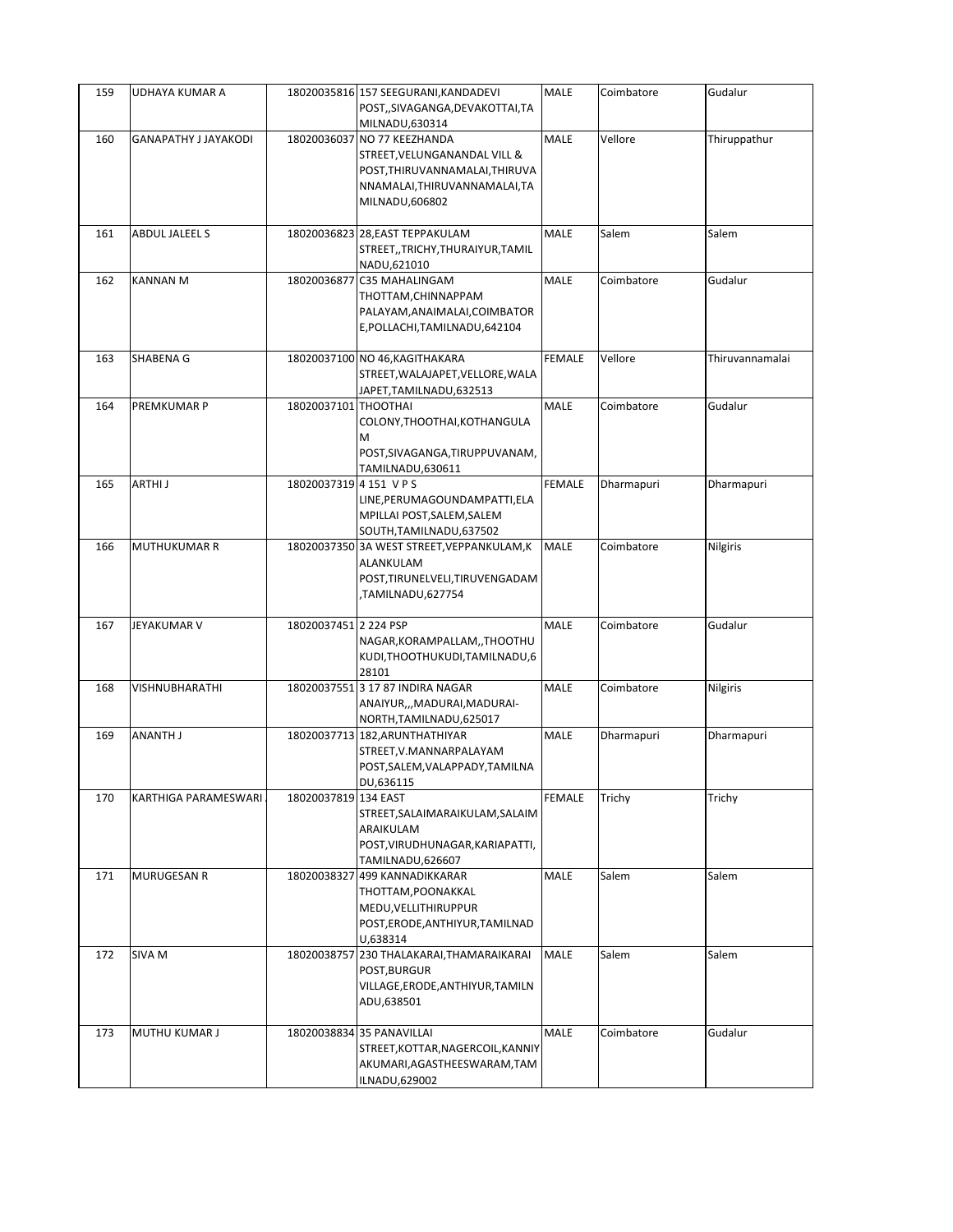| 174 | <b>SARAVANAN S</b>      |                       | 18020039106 1 118 MULLAI NAGAR FIRST<br>STREET, KATTU<br>PARAMAKUDI, PARAMAKUDI, RAMA<br>NATHAPURAM, PARAMAKUDI, TAMIL<br>NADU,623707 | <b>MALE</b>   | Dindigul   | Dindigul     |
|-----|-------------------------|-----------------------|---------------------------------------------------------------------------------------------------------------------------------------|---------------|------------|--------------|
| 175 | KAMESH RAJ B            |                       | 18020039187 92 59 PATTALAMMAN KOVIL<br>STREET, KUCHANUR, , THENI, UTHAM<br>APALAYAM, TAMILNADU, 625515                                | MALE          | Coimbatore | Coimbatore   |
| 176 | DASS S A                |                       | 18020039430 2.564 METTU STREET, PALAYANUR<br>VILLAGE, VIRIYUR<br>POST, VILUPPURAM, SANKARAPURA<br>M,TAMILNADU,606402                  | MALE          | Dharmapuri | Dharmapuri   |
| 177 | <b>SURYA M B</b>        |                       | 18020039459 NO 23, PRAKASAM<br>STREET, ARATTAVADI<br>VILLAGE, TIRUVANNAMALAI, CHENG<br>AM,TAMILNADU,606709                            | MALE          | Coimbatore | Gudalur      |
| 178 | ANANTHABABU K           |                       | 18020039460 137 G4 INDRA NAGAR EAST<br>COLONY, THIRUMALAPURAM, SIVAGI<br><b>RI</b><br>T.K,TIRUNELVELI,SIVAGIRI,TAMILNA<br>DU,627760   | MALE          | Dindigul   | Dindigul     |
| 179 | <b>GAYATHRI HARIDAS</b> |                       | 18020039629 130 1 BAZZAR STREET, OMALUR PO<br><b>AND</b><br>TK, SALEM, SALEM, OMALUR, TAMILN<br>ADU,636455                            | <b>FEMALE</b> | Dharmapuri | Dharmapuri   |
| 180 | SYED SAHUL HAMEED G     |                       | 18020039742 2 160 PERIYAR NAGAR, BARGUR<br>ROAD, ANTHIYUR, ERODE, ANTHIYUR,<br>TAMILNADU,638501                                       | MALE          | Salem      | Salem        |
| 181 | <b>KARTHICK S</b>       | 18020040093 5 73 KEEL | EACHAVARI, LADDUVADI, NAMAKKAL<br>NAMAKKAL,NAMAKKAL,TAMILNAD,<br>U,637002                                                             | <b>MALE</b>   | Salem      | Salem        |
| 182 | PANDIYARAJA C           |                       | 18020040333 NORTH STREET, T<br>MEENATCHIPURAM, THEKKAMPATTI<br>PO, THENI, AUNDIPATTI, TAMILNADU,<br>625517                            | MALE          | Coimbatore | Nilgiris     |
| 183 | <b>R KUMAR</b>          | 18020040371 8 28      | PONNUSANGAMPATTI, AZHAGAGOU<br>NDANPATTI PO, MANAPPARAI<br>TAULK, TRICHY, MANAPPARAI, TAMIL<br>NADU,621310                            | MALE          | Dharmapuri | Dharmapuri   |
| 184 | BALAJI A                |                       | 18020040522 3 332 ZAHIRHUSSAIN<br>NAGAR, SILLUVAIPATTI<br>POST, THOOTHUKUDI, THOOTHUKUD<br>I,OTTAPIDARAM,TAMILNADU,62800              | MALE          | Dindigul   | Dindigul     |
| 185 | ELUMALAI R              | 18020040627 221 NORTH | STREET, MUNIVAZHAI, MUNIVAZHAI<br>POST, VILLUPURAM<br>DT, SANKARAPURAM<br>TALUK, TAMILNADU, 606205                                    | MALE          | Salem      | Salem        |
| 186 | NAGARAJAN N             |                       | 18020040630 23 SIVARUTHIRAR STREET, KEELA<br>PATHAI, KALAKAD, TIRUNELVELI, NAN<br>GUNERI, TAMILNADU, 627501                           | MALE          | Dindigul   | Dindigul     |
| 187 | RAMESHKUMAR P           |                       | 18020040657 KOLAGAMPATTI VILL<br>PO, PAPPIREDDIPATTI<br>TK, DHARMAPURI<br>DT, DHARMAPURI, PAPPIRE DDIPATTI,<br>TAMILNADU,636903       | MALE          | Vellore    | Thiruppathur |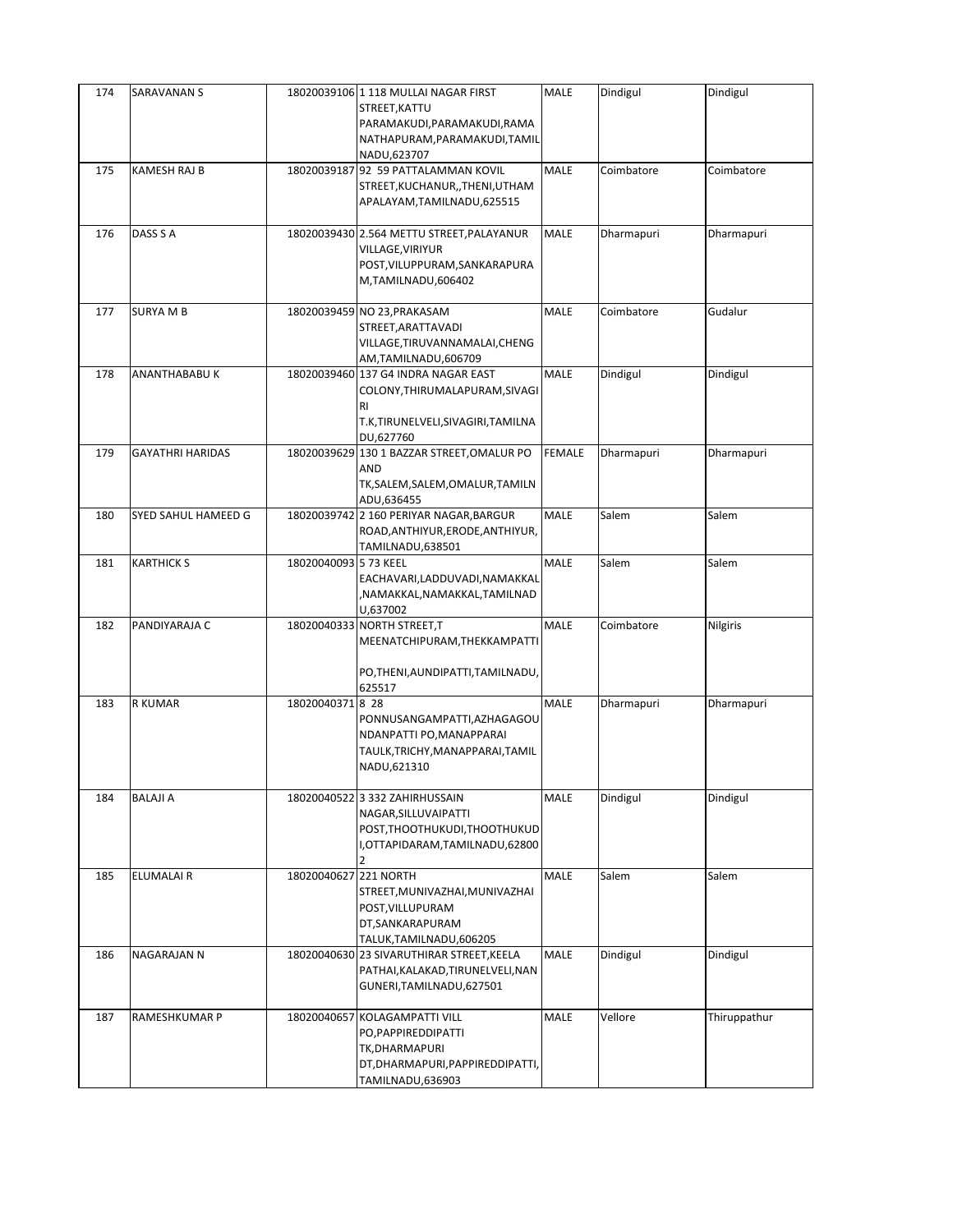| 188 | <b>BALAMURUGAN C</b>   | 18020040683 5 RAILWAY    |                                                                       | MALE          | Trichy     | Trichy       |
|-----|------------------------|--------------------------|-----------------------------------------------------------------------|---------------|------------|--------------|
|     |                        |                          | STREET, DARASURAM, KUMBAKONA                                          |               |            |              |
|     |                        |                          | M, THANJAVUR, KUMBAKONAM, TA                                          |               |            |              |
|     |                        |                          | MILNADU, 612702                                                       |               |            |              |
| 189 | PRASATH P              |                          | 18020040909 MALAIPATTI, K POTHAMPATTI                                 | <b>MALE</b>   | Trichy     | Trichy       |
|     |                        |                          | PO, USILAMPATTI                                                       |               |            |              |
|     |                        |                          | TK, MADURAI, USILAMPATTI, TAMILN                                      |               |            |              |
|     |                        |                          | ADU,625532                                                            |               |            |              |
| 190 | HAMEETHA R             |                          | 18020040964 2A.1, PASUMPON 1ST                                        | <b>FEMALE</b> | Dindigul   | Kodaikanal   |
|     |                        |                          | STREET, VASUDEVANALLUR, TIRUNEL                                       |               |            |              |
|     |                        |                          | <b>VELI, SIVAGIRI</b>                                                 |               |            |              |
|     |                        |                          | TK,TAMILNADU,627758                                                   |               |            |              |
| 191 | <b>BHARATH S</b>       |                          | 18020041099 2 415 PERUMBALAI                                          | MALE          | Vellore    | Thiruppathur |
|     |                        |                          | KOMBAI, PERUMBALAI                                                    |               |            |              |
|     |                        |                          | POST, PENNAGARAM, DHARMAPURI,                                         |               |            |              |
|     |                        |                          | PENNAGARAM, TAMILNADU, 636811                                         |               |            |              |
| 192 | <b>ARCHANA R</b>       |                          | 18020041169 1356 MOLAIYANUR                                           | <b>FEMALE</b> | Vellore    | Thiruppathur |
|     |                        |                          | VILLAGE, MOLAIYANUR                                                   |               |            |              |
|     |                        |                          | POST, PAPPIREDDIPATTI                                                 |               |            |              |
|     |                        |                          | TALUK, DHARMAPURI, PAPPIREDDIP                                        |               |            |              |
|     |                        |                          | ATTI,TAMILNADU,636904                                                 |               |            |              |
| 193 | <b>VEERAPANDIYAN B</b> |                          | 18020041297 198 MANAVELI, EAST                                        | MALE          | Trichy     | Trichy       |
|     |                        |                          | STREET, VANAMADEVI                                                    |               |            |              |
|     |                        |                          | POST, CUDDALORE, KATTUMANNAR                                          |               |            |              |
|     |                        |                          | KOIL, TAMILNADU, 608701                                               |               |            |              |
| 194 | VANAJA SUBRAMANIAN     |                          | 18020041350 4 4 B PUDHU KOLLI                                         | <b>FEMALE</b> | Dindigul   | Kodaikanal   |
|     |                        |                          | VILAI, VELLAMADAM                                                     |               |            |              |
|     |                        |                          | POST, KANNIYAKUMARI                                                   |               |            |              |
|     |                        |                          | DIST, KANNIYAKUMARI, THOVALAI, T                                      |               |            |              |
|     |                        |                          | AMILNADU,629302                                                       |               |            |              |
| 195 | SHEEBA S               | 18020041571 NO 12 96A    |                                                                       | <b>FEMALE</b> | Dindigul   | Kodaikanal   |
|     |                        |                          | MALANVILAI, VILAVANCODE, VIRICO                                       |               |            |              |
|     |                        |                          | DE                                                                    |               |            |              |
|     |                        |                          | POST, KANNIYAKUMARI, VILAVANCO                                        |               |            |              |
|     |                        |                          | DE, TAMILNADU, 629165                                                 |               |            |              |
| 196 | PADMA P                |                          | 18020042508 12 44 METTU                                               | <b>FEMALE</b> | Dindigul   | Dindigul     |
|     |                        |                          | STREET, KATTALIKUDIYIRUPPU, KARK                                      |               |            |              |
|     |                        |                          | UDI                                                                   |               |            |              |
|     |                        |                          | PULIYARAI, TIRUNELVELI, SHENKOTT                                      |               |            |              |
|     |                        |                          | AI, TAMILNADU, 627813                                                 |               |            |              |
| 197 | BANU                   | 18020042847 4 12 NORTH   |                                                                       | <b>FEMALE</b> | Trichy     | Trichy       |
|     |                        |                          | STREET, VANAGIRI, SIRKAZHI, NAGAP<br>ATTINAM, SIRKAZHI, TAMILNADU, 60 |               |            |              |
|     |                        |                          | 9105                                                                  |               |            |              |
| 198 | VELMURUGAN S           |                          | 18020042861 1 221 MIDDLE                                              | MALE          | STR, Erode | Erode        |
|     |                        |                          | STREET, DEVAMANGALAM, DEVAMA                                          |               |            |              |
|     |                        |                          | NGALAM, ARIYALUR, UDAYARPALAY                                         |               |            |              |
|     |                        |                          | AM,TAMILNADU,612902                                                   |               |            |              |
| 199 | SIVAKUMAR C            |                          | 18020042885 K MORUR VILLAGE, K MORUR                                  | MALE          | Dharmapuri | Dharmapuri   |
|     |                        |                          | POST, KADAIYAMPATTI                                                   |               |            |              |
|     |                        |                          | TK, SALEM, KADAIYAMPATTI, TAMILN                                      |               |            |              |
|     |                        |                          | ADU,636354                                                            |               |            |              |
| 200 | TAMIZHARASAN A         | 18020043137 4 268, SOUTH |                                                                       | <b>MALE</b>   | Dindigul   | Dindigul     |
|     |                        |                          | STREET, SENKOTTAIPATTI, RAMANAT                                       |               |            |              |
|     |                        |                          | HAPURAM, KAMUTHI, TAMILNADU, 6                                        |               |            |              |
|     |                        |                          | 23708                                                                 |               |            |              |
| 201 | ARAVINTHAN A           |                          | 18020043267 PALAIUR VILLAGE, PULIYAMPATTI                             | MALE          | Salem      | Salem        |
|     |                        |                          | POST, CHENGAM                                                         |               |            |              |
|     |                        |                          | TALUK, TIRUVANNAMALAI, CHENGA                                         |               |            |              |
|     |                        |                          | M,TAMILNADU,606703                                                    |               |            |              |
|     |                        |                          |                                                                       |               |            |              |
| 202 | KRISHNAVENI R          |                          | 18020043477 6 128 BOOCHETTIHALLI                                      | FEMALE        | Vellore    | Thiruppathur |
|     |                        |                          | VILLAGE, BEDARAHALLI POST INDUR                                       |               |            |              |
|     |                        |                          | VIA,, DHARMAPURI, NALLAMPALLI, T                                      |               |            |              |
|     |                        |                          | AMILNADU,636803                                                       |               |            |              |
|     |                        |                          |                                                                       |               |            |              |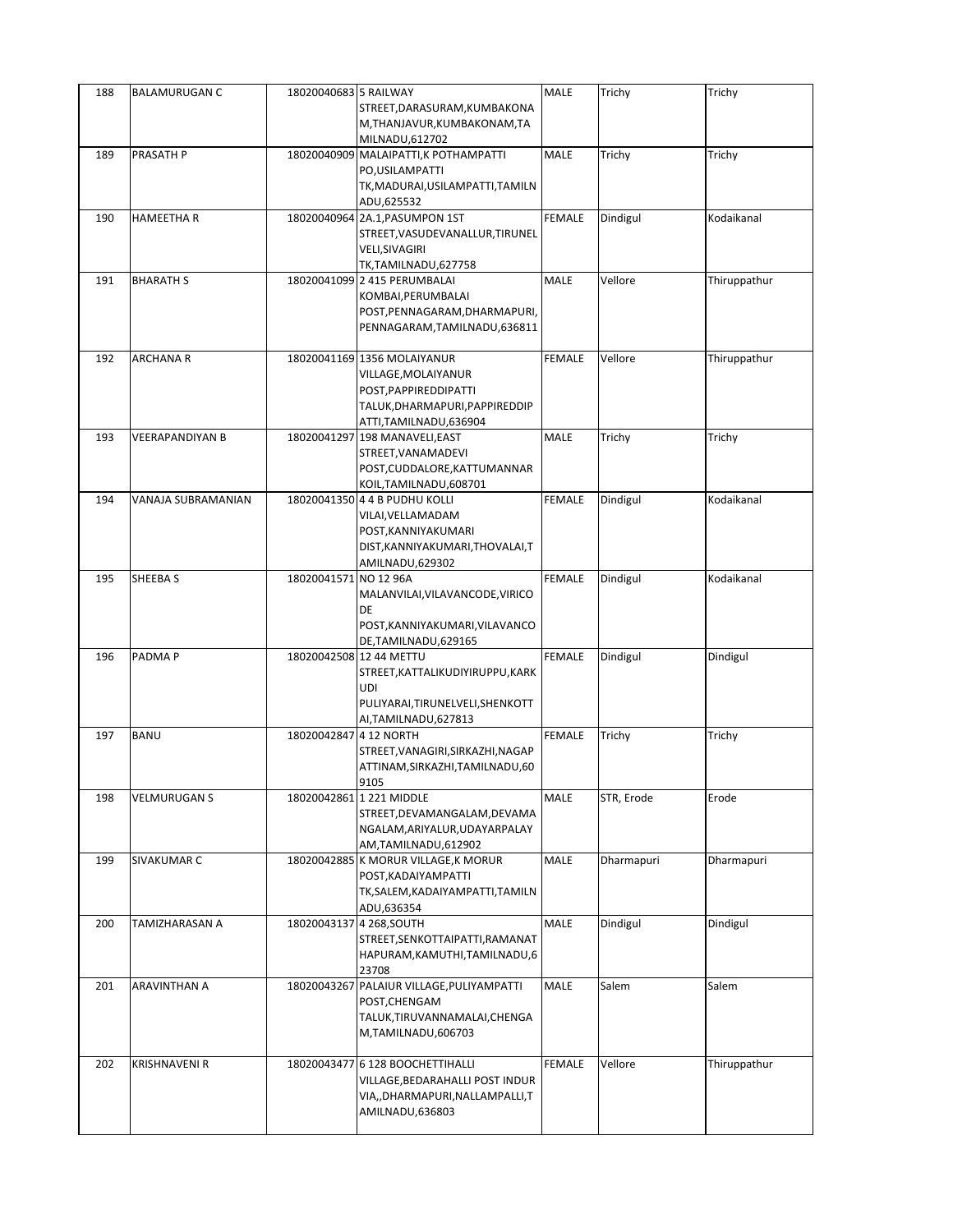| 203 | PRABHA M                |                         | 18020043528 3 143 1 KOLLAIMEDU, MEENUR<br>VILLAGE, AGRAHARAM<br>POST, VELLORE, GUDIYATHAM, TAMIL<br>NADU,632601                     | FEMALE        | Vellore    | Thiruvannamalai |
|-----|-------------------------|-------------------------|-------------------------------------------------------------------------------------------------------------------------------------|---------------|------------|-----------------|
| 204 | <b>KALAIVANI R</b>      | 18020043674 10 201      | VENGIPALAYAM, DHARAPURAM<br>NORTH,,TIRUPPUR,DHARAPURAM,T<br>AMILNADU,638703                                                         | FEMALE        | Salem      | Salem           |
| 205 | SUMATHI J               | 18020044157 217, MAIN   | STREET, THALAIKULAM, TIRUNELVELI,<br>NANGUNERI, TAMILNADU, 627152                                                                   | <b>FEMALE</b> | Dindigul   | Kodaikanal      |
| 206 | <b>SUDHAKAR S</b>       |                         | 18020044385 1 177A SOUTH STREET<br>VADUGAPALAYAM, KEELAKULATHU<br>R PO, THIRUMANUR<br>VIA, ARIYALUR, ARIYALUR, TAMILNAD<br>U,621715 | <b>MALE</b>   | STR, Erode | Sathyamangalam  |
| 207 | P HARIPRASATH           | 18020044950 51A         | PERIYAKAMACHIPATTI, THIRUVANAP<br>ATTI<br>POST,, KRISHNAGIRI, UTHANGARAI, T<br>AMILNADU,635304                                      | MALE          | Salem      | Salem           |
| 208 | <b>K SANGILIRAJA</b>    |                         | 18020045137 DOOR NO 304, MIDDLE<br>STREET, SEELAYAMPATTY, THENI, THE<br>NI, TAMILNADU, 625515                                       | MALE          | Coimbatore | Nilgiris        |
| 209 | ANISHA A                |                         | 18020045416 14 80, KOLLAN<br>VILAGAM, MANGARAI<br>POST, KANYAKUMARI, VILAVANCODE<br>TAMILNADU,629157                                | <b>FEMALE</b> | Madurai    | Madurai         |
| 210 | <b>RAAM SHANKAR R S</b> |                         | 18020045443 26 BAGAM PRIYAL<br>STREET,,,TUTICORIN,TUTICORIN,TA<br>MILNADU,628002                                                    | MALE          | Dindigul   | Dindigul        |
| 211 | <b>VIVEK J</b>          |                         | 18020045448 183, SIVANKOVIL<br>STREET,LADAPURAM,PERAMBALUR,<br>PERAMBALUR, TAMILNADU, 621121                                        | MALE          | Salem      | Salem           |
| 212 | PUSHPARAJAN A           |                         | 18020045515 753 MIN NAGAR FIRST<br>STREET, VENGIKKAL, , THIRUVANNAM<br>ALAI, THIRUVANNAMALAI, TAMILNA<br>DU,606604                  | MALE          | Salem      | Salem           |
| 213 | <b>VINOTH G</b>         |                         | 18020045834 1.243A, KATTU<br>KOTTAI.NAMACHIVAYAPURAM,, VIL<br>UPPURAM, KALLAKURICHI, TAMILNA<br>DU,606201                           | <b>MALE</b>   | Vellore    | Thiruppathur    |
| 214 | RAVIKUMAR               |                         | 18020045871 ADILAM VILLAGE, A.SAPPANIPATTI<br>POST,,DHARMAPURI,KARIMANGALA<br>M,TAMILNADU,635205                                    | MALE          | Vellore    | Thiruppathur    |
| 215 | ARAVINDHAN ANNADURAI    |                         | 18020045934 16 2A EXTENSION, KUDIL MAIN<br>ROAD, THURAIYUR, TIRUCHIRAPPALLI<br>THURAIYUR,TAMILNADU,621010,                          | MALE          | Coimbatore | Coimbatore      |
| 216 | PRAGADHEESH B           |                         | 18020046033 19. 4 3. CAUVERY NAGAR, T. PET<br>ROAD, MUSIRI POST MUSIRI<br>TALUK, TRICHY<br>DT, MUSIRI, TAMILNADU, 621211            | MALE          | STR, Erode | Sathyamangalam  |
| 217 | <b>GURUSUNDARI G</b>    | 18020046131 21 A A ROAD | RATHINAPURAM, JEEVANAGAR BUS<br><b>STOP</b><br>OPPOSITE, JAIHINDPURAM, MADURA<br>I, MADURAI<br>SOUTH, TAMILNADU, 625011             | <b>FEMALE</b> | Coimbatore | Coimbatore      |
| 218 | PRABAKARAN              |                         | 18020046317 SOUTH STREET, M<br>DURAICHAMYPURAM, CHINNAOVAL<br>APURAM<br>P.O,THENI,UTHAMAPALAYAM,TAMI<br>LNADU,625515                | MALE          | Coimbatore | Nilgiris        |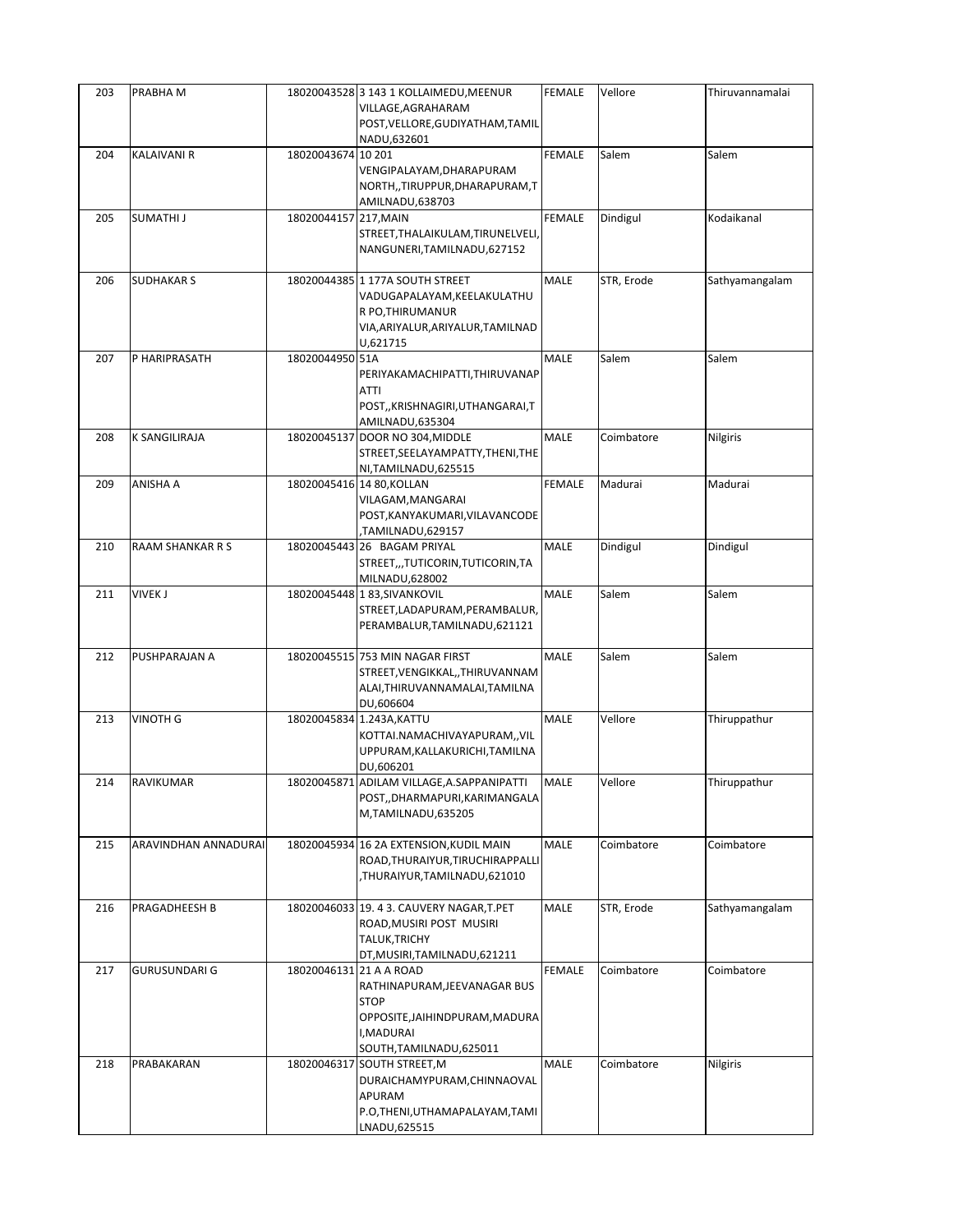| 219 | <b>MURUGAN P</b>     |                   | 18020046534 MURUGAN SON OF<br>PANDURANGAN, 4 101 KEEL<br>STREET, KADAGATHUR POST AND<br>VILLAGE, DHARMAPURI, DHARMAPU<br>RI, TAMILNADU, 636809 | <b>MALE</b>   | Vellore     | Thiruppathur  |
|-----|----------------------|-------------------|------------------------------------------------------------------------------------------------------------------------------------------------|---------------|-------------|---------------|
| 220 | MOHAMED ABDUL SUKKOO |                   | 18020046539 140 AZAD NAGAR 1ST<br>STREET, OPPOSITE JN<br>COMMUNICATION, KARUMBUKADAI<br>COIMBATORE, KUNIYAMUTHUR, TA<br>MILNADU,641008         | MALE          | Thanjavur   | Thiruvarur    |
| 221 | JAYAPRAKASH M        |                   | 18020046543 271A, POONAIGANKOTTAI<br>VILL, DEVARMUKKULAM<br>PO, KRISHNAGIRI, KRISHNAGIRI, TAMI<br>LNADU,635111                                 | MALE          | Dharmapuri  | Dharmapuri    |
| 222 | VASANTHAKUMAR        |                   | 18020046724 ODASALPATTI POST, KADATHUR<br>VIA,,DHARMAPURI,PAPPIREDDIPAT<br>TI, TAMILNADU, 635303                                               | MALE          | Vellore     | Thiruppathur  |
| 223 | <b>SUDHAK</b>        |                   | 18020047183 17.11.7 CHELLAIAH<br>STREET, MELUR, CHENCOTTAI, TIRUN<br>ELVELI, SHENKOTTAI, TAMILNADU, 62<br>7809                                 | <b>FEMALE</b> | Tirunelveli | Kanniyakumari |
| 224 | <b>THAARANIS</b>     |                   | 18020047213 M 583 TNHB, SECOND<br>PHASE, KRISHNAGIRI, KRISHNAGIRI, K<br>RISHNAGIRI, TAMILNADU, 635001                                          | <b>FEMALE</b> | Vellore     | Thiruppathur  |
| 225 | <b>NANDHINI R</b>    |                   | 18020047898 27 GOWRAMMAL<br>COLONY, SAMINATHAPURAM, SALE<br>M, SALEM, SALEM, TAMILNADU, 6360<br>09                                             | FEMALE        | Dharmapuri  | Hosur         |
| 226 | <b>SELVAN B</b>      |                   | 18020048068 NO 619, AYILREDDIPALAIYAM<br>VILLAGE, KATTAMPOONDI<br>POST, TIRUVANNAMALAI, TIRUVANN<br>AMALAI, TAMILNADU, 606808                  | MALE          | Coimbatore  | Nilgiris      |
| 227 | LOGESH VIKRAM G      |                   | 18020048171 WARD 7 DOOR NO 45, SIVARAMAN<br>STREET, CHINNAMANUR, THENI, UTH<br>AMAPALAYAM, TAMILNADU, 625515                                   | MALE          | Coimbatore  | Nilgiris      |
| 228 | VIJAY M              | 18020048216 KASPA | STREET, AMARAGUNDHI, AMARAGU<br>NDHI PO, SALEM<br>DT, OMALUR, TAMILNADU, 636503                                                                | MALE          | Dharmapuri  | Dharmapuri    |
| 229 | KARTHI KEYAN P       |                   | 18020048251 VPO REDDIYAR<br>PATTI, KANNIVADI, , DINDIGUL, KANNI<br>VADI, TAMILNADU, 624705                                                     | MALE          | Madurai     | Madurai       |
| 230 | <b>KUMARASAMY P</b>  |                   | 18020048308 12 142 7TH STREET<br>DURAISAMYPURAM, SAYALKUDI<br>PO, KADALADI<br>TK,RAMANATHAPURAM,KADALADI<br>TK,TAMILNADU,623120                | MALE          | Dindigul    | Kodaikanal    |
| 231 | ELUMALAI M           |                   | 18020049039 NO.110 VINAYAGAR KOVIL<br>ST, VELANANDAL<br>PUDHUR, RAJAPALAYAM<br>POST, TIRUVANNAMALAI, TIRUVANN<br>AMALAI, TAMILNADU, 606755     | <b>MALE</b>   | Vellore     | Thiruppathur  |
| 232 | SHANMUGAVEL S        |                   | 18020049478 5 191 MAYAKULAM, MAYAKULAM<br>POST, ERWADI MAIN<br>ROAD, RAMANATHAPURAM, KILAKA<br>RAI, TAMILNADU, 623515                          | <b>MALE</b>   | Dindigul    | Kodaikanal    |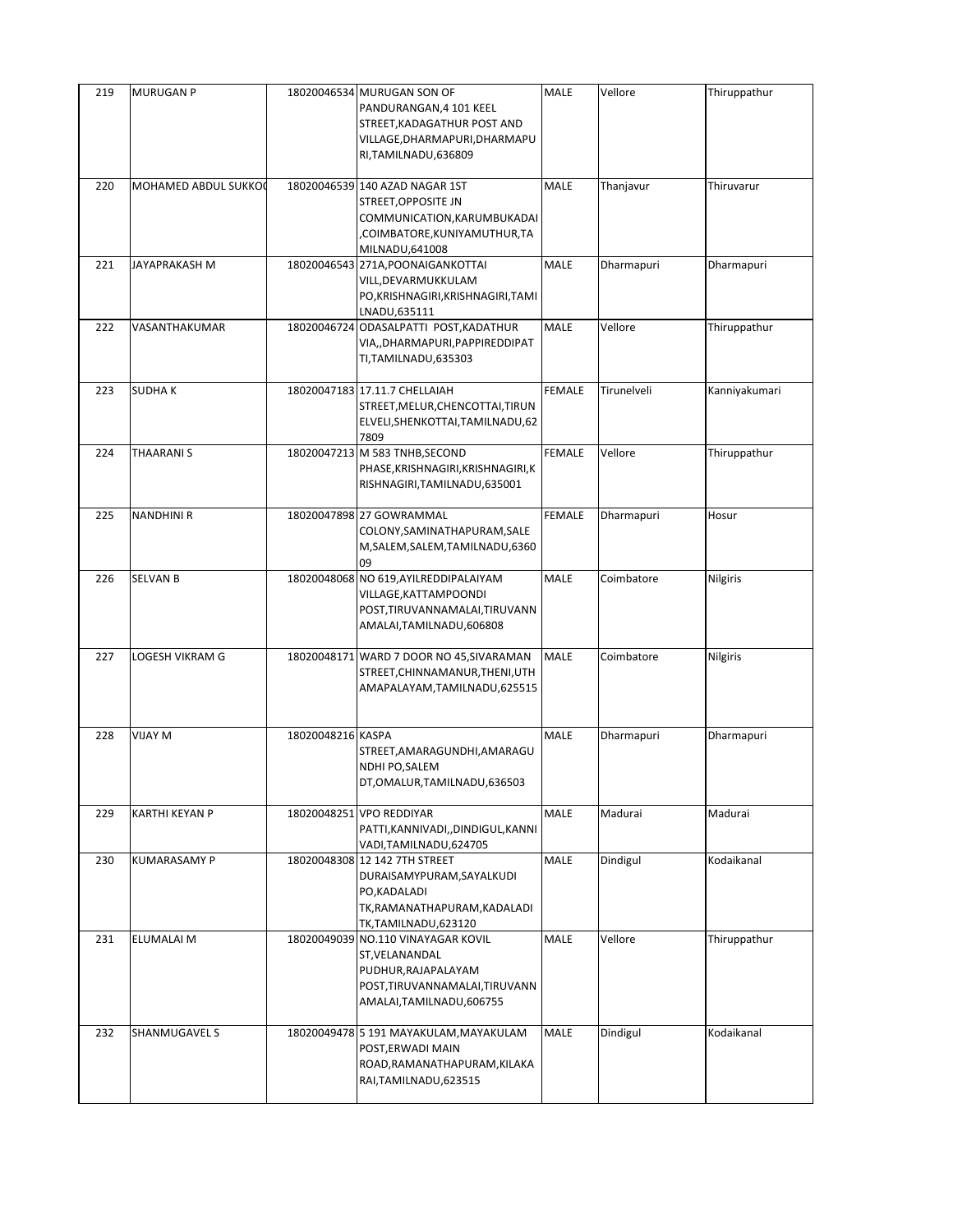| 233 | <b>MATHAN A</b>       |                         | 18020049520 2 75 KALIAMMAN KOVIL<br>STREET, PULLALAKKOTTAI, KOKKALA<br>NJERI<br>POST, VIRUDHUNAGAR, VIRUDHUNA<br>GAR, TAMILNADU, 626001   | MALE          | STR, Erode | Sathyamangalam |
|-----|-----------------------|-------------------------|-------------------------------------------------------------------------------------------------------------------------------------------|---------------|------------|----------------|
| 234 | VIJAYALAKSHMI B       |                         | 18020049714 112 NATHAVANAPPATTI SOUTH<br>STREET,,,VIRUDHUNAGAR,SATTUR,T<br>AMILNADU, 626203                                               | FEMALE        | STR, Erode | Sathyamangalam |
| 235 | SURENDHRAKUMAR D      |                         | 18020050122 THIMAMPATTI POST, PALACODE<br>TK, DHARMAPURI, DHARMAPURI, PAL<br>ACODE, TAMILNADU, 636808                                     | MALE          | Vellore    | Thiruppathur   |
| 236 | <b>MUNIVEL V</b>      | 18020050173 5 349 M.G.R | NAGAR, DHOMPARAKAMPATTI, DHO<br>KKUPODHANAHALLI, DHARMAPURI,<br>NALLAMPALLI, TAMILNADU, 636807                                            | <b>MALE</b>   | Vellore    | Thiruppathur   |
| 237 | <b>ASSEN SHERIFF</b>  |                         | 18020050417 VEDHACHALAPURAM, THOGAIMALA MALE<br>I,,KARUR,KULITHALAI,TAMILNADU,6<br>21313                                                  |               | Dindigul   | Kodaikanal     |
| 238 | MOHANKUMAR            |                         | 18020050490 MOHANKUMAR MANDRAM<br>PALAYAM,,,COIMBATORE,KINATHU<br>KADAVU, TAMILNADU, 641202                                               | MALE          | STR, Erode | Hassanur       |
| 239 | RABIYATHUL BASIRIYA S |                         | 18020050499 25, DOORI SUBRAMANIYAM<br>STREET, GOBICHETTIPALAYAM, EROD<br>E, GOBICHETTIPALAYAM, TAMILNAD<br>U,638452                       | <b>FEMALE</b> | Salem      | Salem          |
| 240 | <b>REVANTH A</b>      | 18020050627 KAMATCHI    | STREET, NADUMUDHALAIKULLAM<br>POST, USILAMPATTI<br>TALUK, MADURAI, USILAMPATTI, TA<br>MILNADU,625514                                      | <b>MALE</b>   | Dindigul   | Dindigul       |
| 241 | <b>AROCKIAMMAL S</b>  |                         | 18020050686 11 256 POOSARIVEEDUGAL<br>STREET, TELUNGAPATTY<br>PORUNTHALUR POST, KULITHALAI<br>TK, KARUR, KULITHALAI, TAMILNADU,<br>621313 | <b>FEMALE</b> | STR, Erode | Erode          |
| 242 | RAJKUMAR M            |                         | 18020050879 ENJANUR VILL, RANIMOOKANUR<br>PO, PAPPIRE DDIPATTI, DHARMAPURI<br>PAPPIREDDIPATTI, TAMILNADU, 635<br>303                      | MALE          | Vellore    | Thiruppathur   |
| 243 | <b>BHARATHIK</b>      |                         | 18020051098 3RD WARD KODIKKAL<br>STREET, KALLAPALLI, LALAPET<br>POST, KARUR, KRISHNARAYAPURAM,<br>TAMILNADU,639105                        | <b>FEMALE</b> | STR, Erode | Erode          |
| 244 | SUGANTHY              |                         | 18020051332 1.56 MELA STREET, KORKAI<br>KALLIKADU, THALANCHERI, NAGAPAT<br>TINAM, MAYILADUTHURAI, TAMILNA<br>DU,609203                    | FEMALE        | Dindigul   | Kodaikanal     |
| 245 | PAUL RAJ M            | 18020051340 SAVADIYUR   | VILLAGE, ELANGALAPATTI<br>POST, PALACODE<br>TK, DHARMAPURI, PALACODE, TAMIL<br>NADU,636808                                                | <b>MALE</b>   | Vellore    | Thiruppathur   |
| 246 | <b>ASHOK V</b>        |                         | 18020051627 13A GOPALAPURAM 3RD STREET, T<br>V K NAGAR CHENNAI<br>82,, CHENNAI, PERAMBUR, TAMILNA<br>DU,600082                            | MALE          | Chennai    | Thiruvallur    |
| 247 | JAYABAL M             | 18020051867 159 NEW     | COLONY, PICHANATHAM, ALATHUR<br>MURARBAD, VILLUPURAM, SANKARA<br>PURAM, TAMILNADU, 606208                                                 | <b>MALE</b>   | Dharmapuri | Dharmapuri     |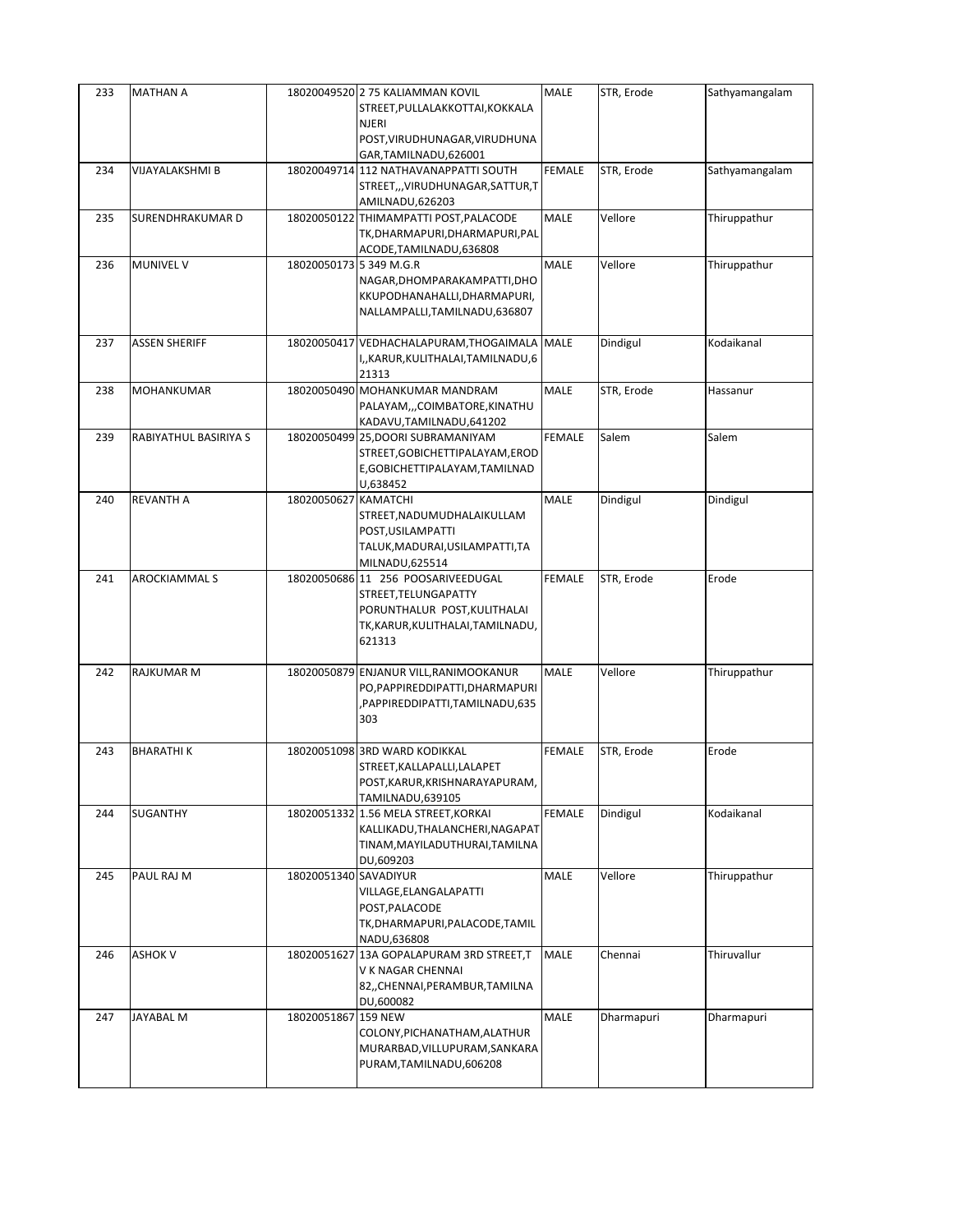| 248 | RANJITHA Y             |                       | 18020052166 2 11 NEW COLONY<br>STREET, KATTAMPULI, RAJAVALLIPUR<br>AM                                                                                            | <b>FEMALE</b> | Dindigul    | Kodaikanal      |
|-----|------------------------|-----------------------|------------------------------------------------------------------------------------------------------------------------------------------------------------------|---------------|-------------|-----------------|
|     |                        |                       | POST, TIRUNELVELI, TIRUNELVELI, TA<br>MILNADU,627359                                                                                                             |               |             |                 |
| 249 | NIRMALSRIRANJAN M A    |                       | 18020052394 NO 55 KOLLAPURI AMMAN KOIL<br>ST, KUMPINIPET POST AND<br>VILLAGE, NEMILI<br>TALUK, VELLORE, NEMILI, TAMILNAD<br>U,631003                             | MALE          | Vellore     | Thiruvannamalai |
| 250 | <b>GOBAL M</b>         |                       | 18020052474 333 MULIYANUR, P.K. PUDUR<br>PO, ANTHIYUR<br>T.K, ERODE, ANTHIYUR, TAMILNADU,<br>638504                                                              | MALE          | Salem       | Salem           |
| 251 | <b>MOHAMED ASRAR R</b> |                       | 18020052525 313, BIG BAZAAR STREET, NEAR<br>GANDHI<br>MARKET, TRICHY, TRICHY, TAMILNAD<br>U,620008                                                               | MALE          | Coimbatore  | Nilgiris        |
| 252 | VENKATESAN D           |                       | 18020052527 1558 SUBBULAKSHMI<br>NAGAR, CHETTIMANDAPAM, KUMBA<br>KONAM, THANJAVUR, KUMBAKONA<br>M,TAMILNADU,612001                                               | MALE          | Trichy      | Perambalur      |
| 253 | MADASAMY M             |                       | 18020052575 1300 6 INDRA NAGAR, 3RD MAIN<br>STREET, KOVILPATTI, THOOTHUKUDI,<br>KOVILPATTI, TAMILNADU, 628502                                                    | MALE          | Dindigul    | Kodaikanal      |
| 254 | MUTHURAMALINGAM B      |                       | 18020052617 19 123 MAINROAD, DEVAKULAM<br>AND PO, SUCHINDRUM<br>VIA, KANYAKUMARI, AGESTHESWAR<br>AM,TAMILNADU,629704                                             | MALE          | Tirunelveli | Tirunelveli     |
| 255 | RAJAKALI M             | 18020053291 57 3 WEST | STREET, MELAKOTTAI, THIRUMANGA<br>LAM, MADURAI, THIRUMANGALAM, T<br>AMILNADU,625706                                                                              | <b>MALE</b>   | Dindigul    | Dindigul        |
| 256 | <b>MAHENDRAN G</b>     | 18020053664 2 20      | VANAMOORTHILINGAPURAM,VEMB<br>AKOTTAI PO, VEMBAKOTTAI<br>TK,VIRUDHUNAGAR,VEMBAKOTTAI,<br>TAMILNADU,626131                                                        | MALE          | Dindigul    | Dindigul        |
| 257 | <b>GEETHA A</b>        | 18020053935 264       | VADAKUPALAYAM,PADIYUR,KANGA<br>YAM, TIRUPPUR, KANGAYAM, TAMIL<br>NADU,638701                                                                                     | <b>FEMALE</b> | Coimbatore  | Nilgiris        |
| 258 | <b>MURUGANT</b>        |                       | 18020054275 MURUGAN SO THANAPAL,T<br>ANDIYUR VILL PO, HARUR TK<br>DHARMAPUI, DHARMAPURI, HARUR,<br>TAMILNADU,636906                                              | MALE          | Vellore     | Thiruppathur    |
| 259 | SINDHU C               |                       | 18020054603 23 SEVENTH STREET, WEAVERS<br>COLONY, ARUPPUKOTTAI, VIRUDHU<br>NAGAR, ARUPPUKKOTTAI, TAMILNA<br>DU,626101                                            | FEMALE        | Dindigul    | Dindigul        |
| 260 | SELVASEKAR M           |                       | 18020054604 NEW NO 187 OLD NO 2, WEST<br>STREET KUDIYANALLUR<br>VILLAGE, VENGAIVADI POST<br>KALLAKURICHI<br>TALUK, VILLUPURAM, KALLAKURICHI,<br>TAMILNADU,606206 | MALE          | Salem       | Salem           |
| 261 | VETRIVEL R             |                       | 18020054611 5 52 MIDDLE STREET, KARAI<br><b>VILLAGE AND</b><br>POST,, VILLUPURAM, GINGEE, TAMIL<br>NADU,605201                                                   | MALE          | Dharmapuri  | Hosur           |
| 262 | <b>VIJAYAN P</b>       |                       | 18020054669 216, PAPPAPATTI KATTU<br>VALAVU, EDANGANASALAI VILL<br>KADAIYAMPATTI<br>PO, SALEM, SANKAGIRI, TAMILNADU,<br>637502                                   | MALE          | Dharmapuri  | Dharmapuri      |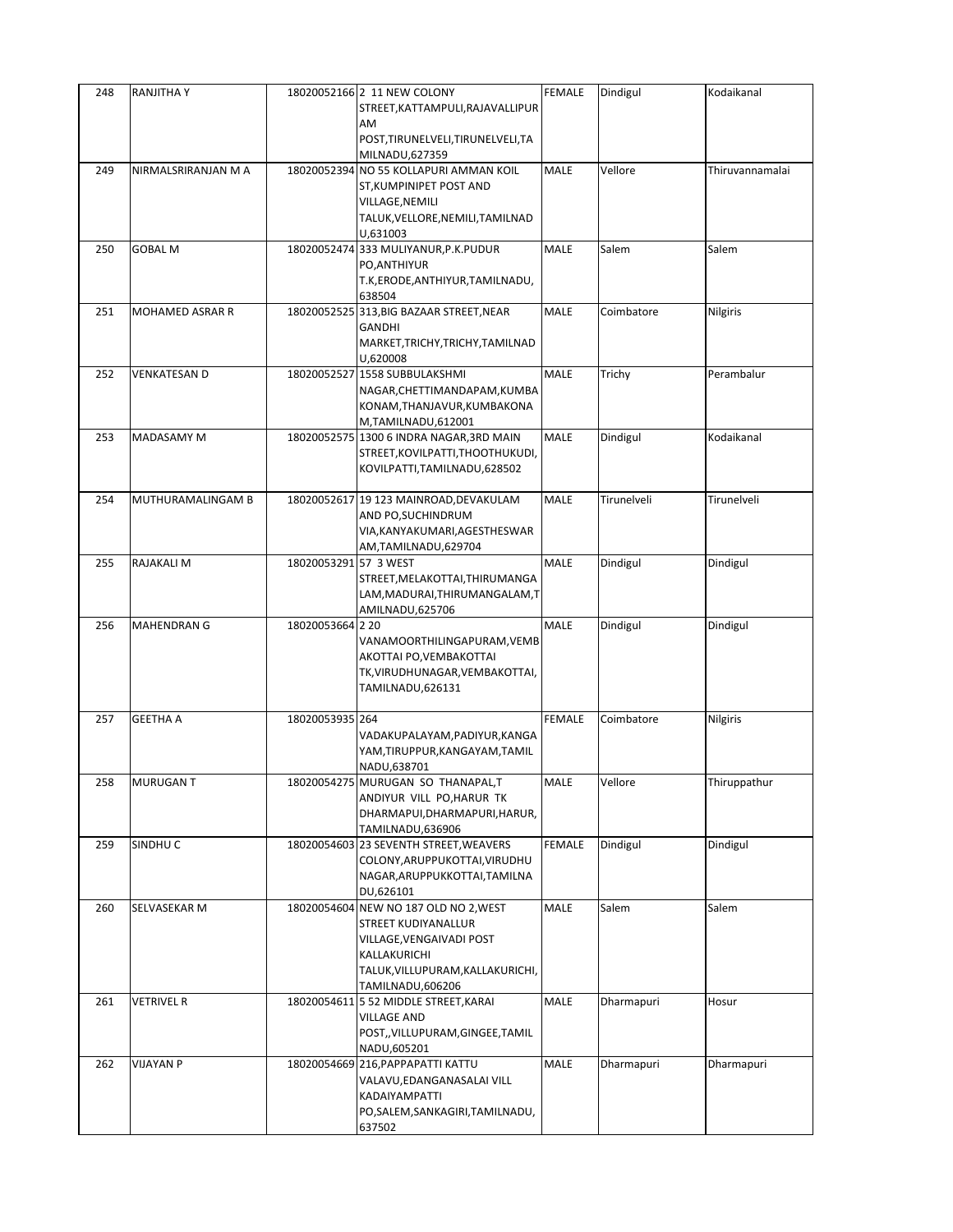| 263 | VANARAJA C            |                        | 18020054684 101 GKS AVENUE, BHARATHIAR<br>UNIVERSITY<br>POST, VADAVALLI, COIMBATORE, COI<br>MBATORE-                                          | <b>MALE</b>   | STR, Erode   | Hassanur       |
|-----|-----------------------|------------------------|-----------------------------------------------------------------------------------------------------------------------------------------------|---------------|--------------|----------------|
|     |                       |                        | NORTH, TAMILNADU, 641046                                                                                                                      |               |              |                |
| 264 | SETHURAMAN V          |                        | 18020054744 25 AYYAPPAN<br>STREET, ALLINAGARAM, THENI, THENI<br>THENI,TAMILNADU,625531,                                                       | MALE          | Dindigul     | Dindigul       |
| 265 | SATHISHKUMAR K        | 18020054799 5          |                                                                                                                                               | MALE          | Salem        | Salem          |
|     |                       |                        | 57, SALAPALAYAM, REDDIPATTI, NAM<br>AKKAL, SENDAMANGALAM, TAMILN<br>ADU,637002                                                                |               |              |                |
| 266 | PRABAKARAN S          |                        | 18020054994 4 475 DEVAROOTHUPALLAM<br>VILLAGE, BALAJANGAMANAHALLI<br>POST, NALLAMPALLI<br>TALUK, DHARMAPURI, NALLAMPALLI,<br>TAMILNADU,636807 | MALE          | Vellore      | Thiruppathur   |
| 267 | DINESH KUMAR C        |                        | 18020055063 7 129 SOUTH STREET, OLD<br>SILUKKUVARPATTY, SILUKKUVARPAT<br><b>TY</b><br>P.O,DINDIGUL,NILAKOTTAI,TAMILN<br>ADU,624215            | MALE          | Madurai      | Madurai        |
| 268 | <b>BAMA M</b>         |                        | 18020055363 10 NADAR STREET, SOUTH<br>AUTHOOR, THOOTHUKUDI, THOOTH<br>UKUDI, THIRUCHENDUR, TAMILNAD<br>U,628151                               | <b>FEMALE</b> | Madurai      | Madurai        |
| 269 | <b>KARTHIK S</b>      |                        | 18020055393 334 TRICHY MAIN ROAD, ARASUR &<br>POST, ULUNDURPET<br>TALUK, VILLUPURAM, ULUNDURPET,<br>TAMILNADU,607107                          | <b>MALE</b>   | Salem        | Salem          |
| 270 | <b>AYYANAR G</b>      |                        | 18020055487 47 67 Y SAPPANI KOIL<br>STREET, PALAIYUR, THIRUPPUVANA<br>M, SIVAGANGA, TIRUPPUVANAM, TA<br>MILNADU,630611                        | MALE          | Dindigul     | Kodaikanal     |
| 271 | <b>SIVACHANDRAN S</b> |                        | 18020055682 PERUMAL PATTI, KALLUTHU<br>POST, USILAMPATTI<br>TK, MADURAI, USILAMPATTI, TAMILN<br>ADU,625537                                    | MALE          | Virudhunagar | Ramanathapuram |
| 272 | <b>JANANI G</b>       |                        | 18020055923 351 SARANGAPANI PILLAIYAM<br>PETTAI, UMAMAGESHWARAPURAM<br>PO,KUMBAKONAM<br>TK,THANJAVUR,KUMBAKONAM,TA<br>MILNADU,612103          | <b>FEMALE</b> | Dindigul     | Kodaikanal     |
| 273 | <b>SEEMA V</b>        |                        | 18020056024 NORTH STREET, CHINNAKATTALAI<br>VILLAGE, CHINNAKATTALAI<br>POST, MADURAI, PERAIYUR, TAMILNA<br>DU,625527                          | FEMALE        | Dindigul     | Dindigul       |
| 274 | SATHISH K             | 18020056121316         | SALAIPUTHUR, SENGATTAMPATTY<br>POST,,DINDIGUL,ATHOOR,TAMILNA<br>DU,624708                                                                     | MALE          | Virudhunagar | Srivilliputhur |
| 275 | <b>DEVIA</b>          |                        | 18020056452 SANTHAPATTI VILL, SANTHAPATTI<br>PO, HARUR<br>TK, DHARMAPURI, HARUR, TAMILNA<br>DU,635305                                         | <b>FEMALE</b> | Vellore      | Thiruppathur   |
| 276 | SUDHAKAR M            | 18020056471 13 18 WEST | STREET, MUDIVAITHANENDAL<br>VILLAGE<br>PO,, THOOTHUKUDI, THOOTHUKUDI,<br>TAMILNADU,628102                                                     | MALE          | Virudhunagar | Srivilliputhur |
| 277 | <b>V PANDI</b>        |                        | 18020056504 2 1057 8TH STREET, THANTHAI<br>PERIYAR<br>NAGAR, KARAIKUDI, SIVAGANGA, KAR<br>AIKUDI, TAMILNADU, 630002                           | MALE          | Dindigul     | Kodaikanal     |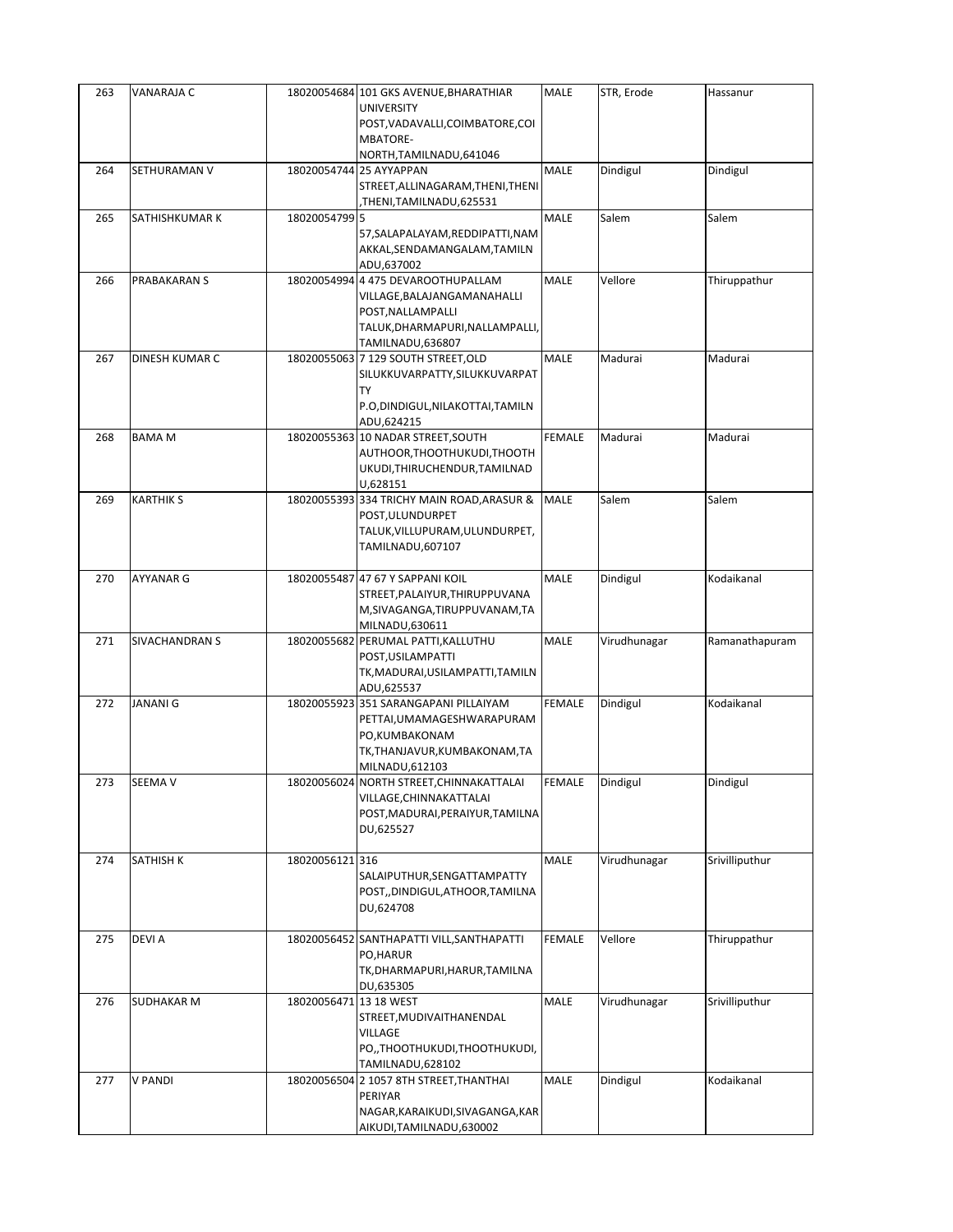| 278 | <b>RANJITHA R</b>      |                        | 18020056710 75 NORTH STREET, KOSAPPADI<br>VILLAGE & POST, SANKARAPURAM<br>TK, VILLUPURAM, SANKARAPURAM, T<br>AMILNADU,606401          | <b>FEMALE</b> | Vellore      | Thiruvannamalai |
|-----|------------------------|------------------------|---------------------------------------------------------------------------------------------------------------------------------------|---------------|--------------|-----------------|
| 279 | LAVANYA DEVI R         |                        | 18020056746 125 4 JAI BEEM NAGAR, PACHAL<br><b>VILLAGE AND</b><br>POST, TIRUPATTUR, VELLORE, TIRUPA<br>TTUR, TAMILNADU, 635602        | <b>FEMALE</b> | Vellore      | Thiruvannamalai |
| 280 | VIGNESH R              |                        | 18020056839 90A MEENAKSHI NAGAR 1ST<br>STREET, PONMENI MAIN<br>ROAD, MADURAI, MADURAI, MADUR<br>AI-SOUTH, TAMILNADU, 625010           | MALE          | Coimbatore   | Coimbatore      |
| 281 | SATHYA T               |                        | 18020056931 6 77 AMMAN KOVIL<br>STREET, ARUNACHALAPURAM, ARIYA<br>NAYAGIPURAM<br>POST, TIRUNELVELI, KADAYANALLUR,<br>TAMILNADU,627828 | <b>FEMALE</b> | Dindigul     | Kodaikanal      |
| 282 | <b>KARTHIK RAJA S</b>  |                        | 18020057035 37 MULLAI NAGAR FIRST<br>STREET, KATTUPARAMAKUDI, PARA<br>MAKUDI, RAMANATHAPURAM, PARA<br>MAKUDI, TAMILNADU, 623707       | MALE          | Dindigul     | Kodaikanal      |
| 283 | <b>MUTHUVEL P</b>      |                        | 18020057425 9 57 3, SAMATTIYUR<br>KATTUVALAVU, NANGAVALLI, SALEM<br>METTUR,TAMILNADU,636454,                                          | MALE          | Dharmapuri   | Dharmapuri      |
| 284 | SIVARAM P              |                        | 18020057449 5 905 EAST STREET, VELLUR, VELLUR<br>POST, VIRUDHUNAGAR, SIVAKASI, TA<br>MILNADU,626005                                   | <b>MALE</b>   | Dindigul     | Kodaikanal      |
| 285 | <b>SUTHAKAR A</b>      | 18020057513 2          | KAMARAJAPURAM, ARUMUGANERI,<br>TUTICORIN, TUTICORIN, TIRUCHEND<br>UR,TAMILNADU,628202                                                 | MALE          | Virudhunagar | Srivilliputhur  |
| 286 | MARIA PHILOMINE RANI T |                        | 18020057621 52 C, THIRUNAGAR MAIN<br>ROAD, PONMALAI, TIRUCHIRAPPALLI,<br>TIRUCHIRAPPALLI<br>EAST, TAMILNADU, 620004                   | <b>FEMALE</b> | Thanjavur    | Thiruvarur      |
| 287 | RAJARAJAN              | 18020057799 191 NAIKAR | STREET, C. PUDUPATTY, , THENI, UTHA<br>MAPALAYAM, TAMILNADU, 625556                                                                   | MALE          | Dindigul     | Kodaikanal      |
| 288 | <b>GOKUL PRIYA S</b>   |                        | 18020058121 35 WEST STREET, VADAKKU PUDHU FEMALE<br>PALAYAM, ERODE, ERODE, KODUMU<br>DI, TAMILNADU, 638152                            |               | Salem        | Salem           |
| 289 | KANNAN                 |                        | 18020058186 11 4 8, PILLAIYAR KOVIL<br>STREET, PARVATHIPURAM, TIRUNELV<br>ELI, KADAYANALLUR, TAMILNADU, 62<br>7812                    | MALE          | Virudhunagar | Srivilliputhur  |
| 290 | SURENDAR               |                        | 18020058456 AMRAVATHIPATTINAM<br>KILAMBI, KRISHNAPURAM POST<br>KANCHIPURAM,, KANCHIPURAM, KA<br>NCHIPURAM, TAMILNADU, 631551          | <b>MALE</b>   | Villupuram   | Villupuram      |
| 291 | SABARI KRISHNAN P      | 18020058506 12         | 456, PONMALAINAGAR, PULAVANOO<br>R,TIRUNELVELI,AMBASAMUDRAM,T<br>AMILNADU,627415                                                      | <b>MALE</b>   | Virudhunagar | Srivilliputhur  |
| 292 | PONNUVEL C             |                        | 18020058595 MAMPATTY VILL &<br>POST,,,DHARMAPURI,HARUR,TAMIL<br>NADU,636902                                                           | MALE          | Vellore      | Thiruppathur    |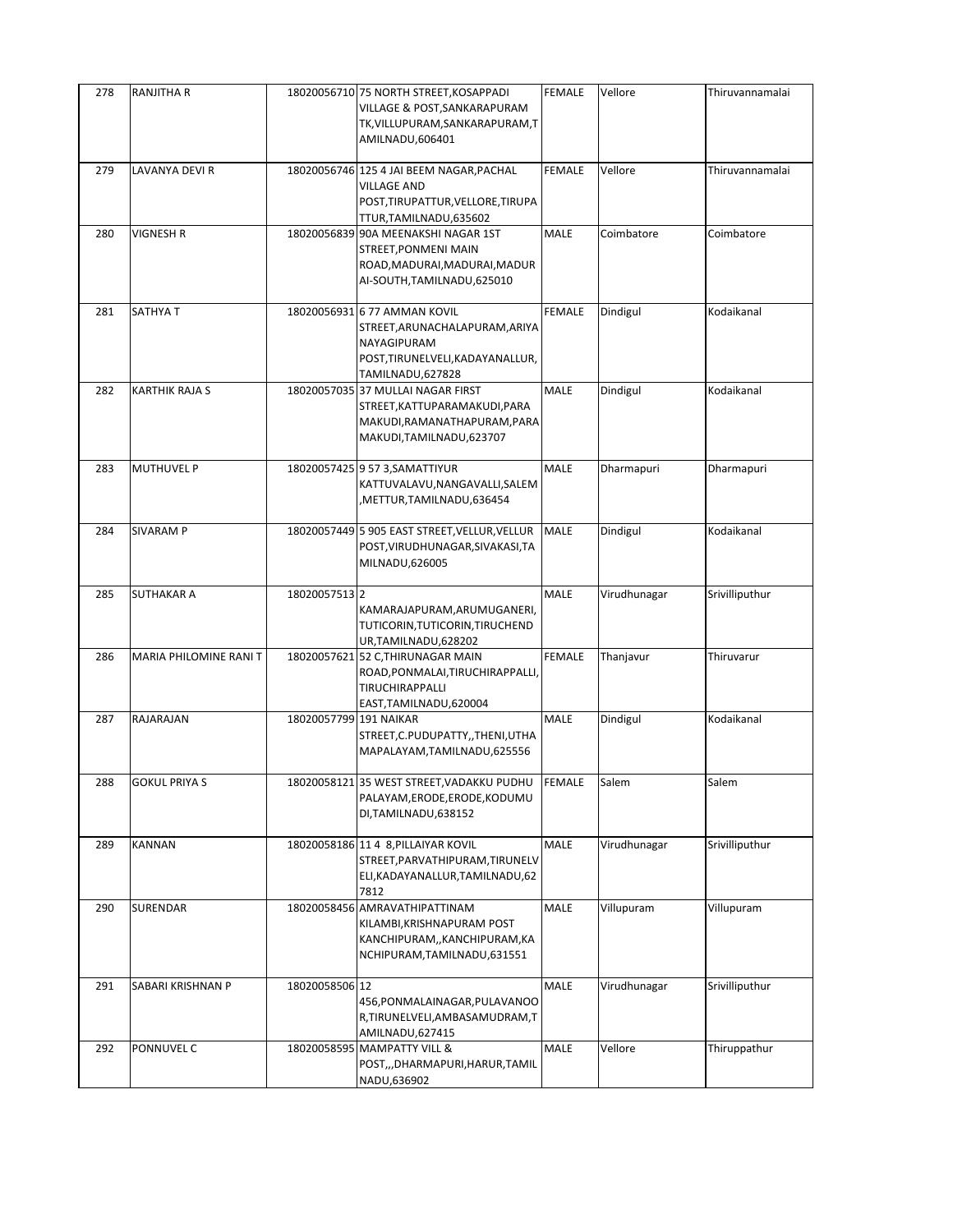| 293 | PRABHAKARAN A             |                        | 18020058742 2 79 KALIYAMMAN KOIL<br>STREET, KEEZHACHAVADI<br>THILLAIVIDANGAN<br>POST, CHIDAMBARAM TK<br>CUDDALORE, CUDDALORE, CHIDAMB<br>ARAM, TAMILNADU, 608102 | MALE          | Virudhunagar    | Ramanathapuram  |
|-----|---------------------------|------------------------|------------------------------------------------------------------------------------------------------------------------------------------------------------------|---------------|-----------------|-----------------|
| 294 | <b>MUTHARASAN S</b>       |                        | 18020059435 190 SOUTH ANNA<br>NAGAR, KURUMBAPATTI, PALANI, DI<br>NDIGUL, PALANI, TAMILNADU, 62460<br>1                                                           | MALE          | Virudhunagar    | Srivilliputhur  |
| 295 | <b>IYAPPAN M</b>          | 18020059832 1 91D EAST | STREET, VADAKOOR, ARALVAIMOZHI,<br>KANNIYAKUMARI, THOVALAI, TAMIL<br>NADU,629301                                                                                 | <b>MALE</b>   | FD, Tirunelveli | Ambasamuthram   |
| 296 | SANGEETHA A               |                        | 18020060434 678 NEIVELY, PUKKADURAI<br>POST, MANNACHANALLUR<br>TALUK, TIRUCHIRAPPALLI, MANNACH<br>ANALLUR, TAMILNADU, 621213                                     | <b>FEMALE</b> | Dindigul        | Kodaikanal      |
| 297 | <b>RANJITHA R</b>         |                        | 18020060437 1 145 THADIYA MANGALAM<br>VILLAGE, PERRIYA KANNNUR<br>POST, SIVAGANGAI, SIVAGANGA, ILAY<br>ANGUDI, TAMILNADU, 630561                                 | <b>FEMALE</b> | Virudhunagar    | WLW, Ramnad     |
| 298 | VELMURUGAN P              |                        | 18020060562 7 NORTH PAVENDAR<br>STREET, MULLAIVADI POST, ATTUR<br>TALUK, SALEM, ATTUR, TAMILNADU, 6<br>36141                                                     | <b>MALE</b>   | Dharmapuri      | Dharmapuri      |
| 299 | DHANALAKSHMI              |                        | 18020060895 NAVAMARATHUPATTY, SULLERUMB<br>U<br>POST,,DINDIGUL,VEDASANDUR,TAM<br>ILNADU,624710                                                                   | <b>FEMALE</b> | Virudhunagar    | Srivilliputhur  |
| 300 | RATHIPRIYA V              |                        | 18020061041 13 15 E.B.COLONY, NEAR SRSI<br>SCHOOL, KARAMADAI, COIMBATORE,<br>METTUPALAYAM, TAMILNADU, 6411<br>04                                                 | <b>FEMALE</b> | STR, Erode      | Hassanur        |
| 301 | <b>GEETHA RAGHUNATHAN</b> |                        | 18020061249 1 120A VINAYAGAR KOVIL<br>STREET, MOOVUR VILLAGE, NEYVELI<br>POST, TIRUVALLUR, TIRUVALLUR, TA<br>MILNADU,602023                                      | <b>FEMALE</b> | Villupuram      | Villupuram      |
| 302 | SARATHIRAM B              |                        | 18020061325 154 NORTH STREET<br>ICHIPALAYAM, ICHIPALAYAM<br>POST, KODUMUDI<br>VIA,ERODE,KODUMUDI,TAMILNADU<br>.638151                                            | MALE          | Salem           | Salem           |
| 303 | UMERA A                   |                        | 18020061453 125 SIVAN KOVIL<br>STREET, DEVAPANDALAM VILLAGE<br>& PO, SANKARAPURAM<br>TK, VILLUPURAM, SANKARAPURAM, T<br>AMILNADU,606402                          | <b>FEMALE</b> | Vellore         | Thiruvannamalai |
| 304 | GANESHPANDIAN             |                        | 18020061622 1 160 NORTH<br>STREET, NADUVAPATTI, ENJAR<br>PO, VIRUDHUNAGAR, SIVAKASI, TAMI<br>LNADU,626124                                                        | <b>MALE</b>   | STR, Erode      | Sathyamangalam  |
| 305 | RANJITHAA R               |                        | 18020061846 5 83A OTTAKULAM<br>PUDUR, VEESANAM<br>PO,, NAMAKKAL, NAMAKKAL, TAMILN<br>ADU,637405                                                                  | <b>FEMALE</b> | Salem           | Salem           |
| 306 | SANTHIYA R                | 1802006206247          | THOLASAMPATTI,OMALUR,SALEM,S<br>ALEM, OMALUR, TAMILNADU, 63650<br>3                                                                                              | <b>FEMALE</b> | Dharmapuri      | Dharmapuri      |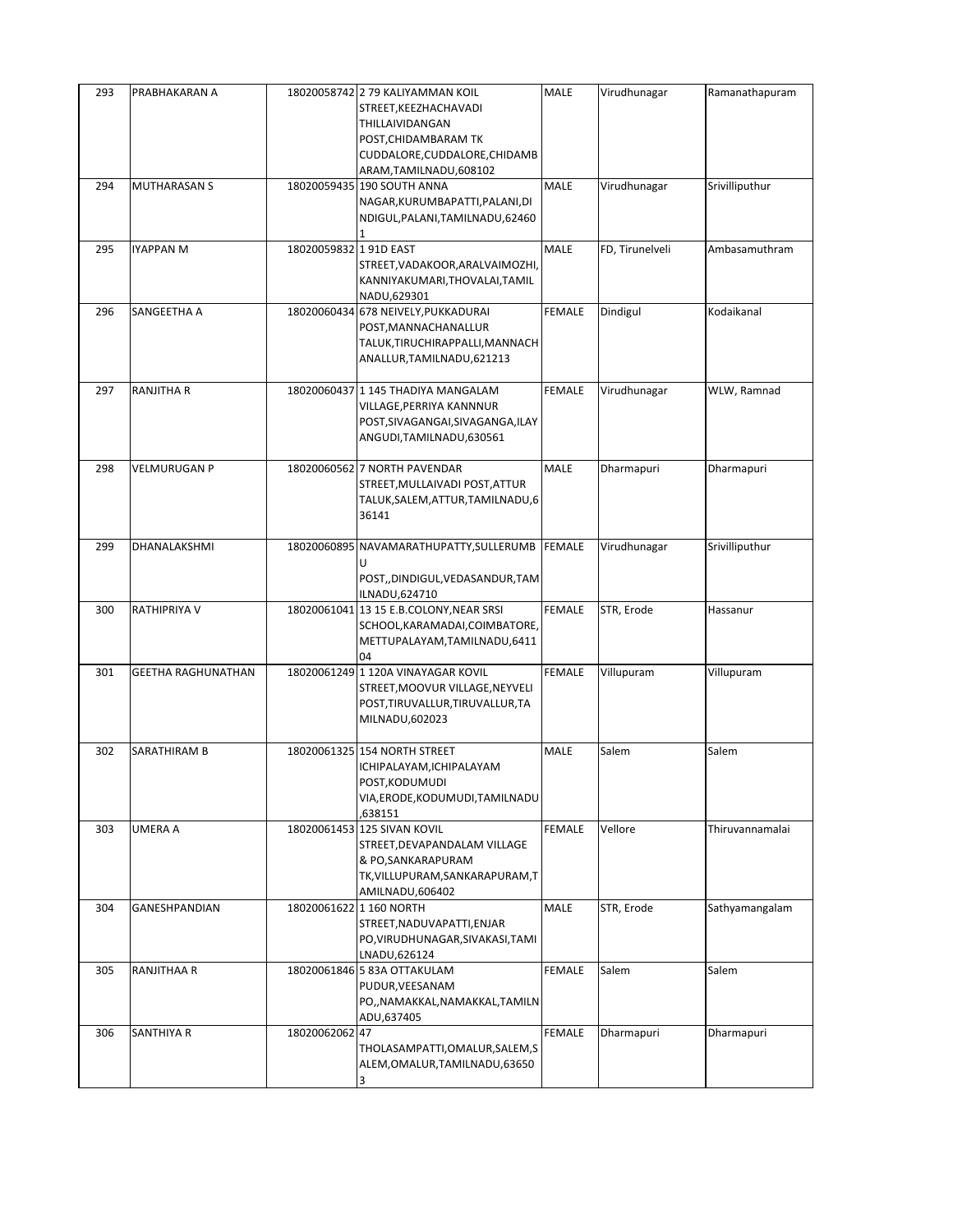| 307 | CHARLES KUMAR M     | 18020062098 5 142 EAST |                                                              | MALE          | Dindigul     | Kodaikanal     |
|-----|---------------------|------------------------|--------------------------------------------------------------|---------------|--------------|----------------|
|     |                     |                        | STREET, KATTARIMANGALAM, SATHA                               |               |              |                |
|     |                     |                        | NKULAM, TUTICORIN, SATHANKULA                                |               |              |                |
| 308 | MADHUMANICKAM V     | 1802006211891          | M,TAMILNADU,628613                                           | MALE          | STR, Erode   |                |
|     |                     |                        |                                                              |               |              | Sathyamangalam |
|     |                     |                        | KURICHIKULAM, AVUDAIYARKOVIL, A<br><b>VUDAIYARKOVIL POST</b> |               |              |                |
|     |                     |                        | TALUK, PUDUKKOTTAI, AVADAIYARK                               |               |              |                |
|     |                     |                        | OIL, TAMILNADU, 614618                                       |               |              |                |
| 309 | PRIYANKA A          | 18020062326 DOOR NO    |                                                              | <b>FEMALE</b> | STR, Erode   | Sathyamangalam |
|     |                     |                        | 52, GOUNDANPUTHUR, SEMANGI                                   |               |              |                |
|     |                     |                        | POST, KARUR, MANMANGALAM, TA                                 |               |              |                |
|     |                     |                        | MILNADU,639117                                               |               |              |                |
|     |                     |                        |                                                              |               |              |                |
| 310 | SANTHOSH B          |                        | 18020062368 1 3, POOMAGAL 5TH                                | MALE          | Villupuram   | Villupuram     |
|     |                     |                        | STREET, AMBAL NAGAR                                          |               |              |                |
|     |                     |                        | EKKATUTHANGAL, CHENNAI, GUINDY                               |               |              |                |
|     |                     |                        | TAMILNADU,600032,                                            |               |              |                |
| 311 | <b>GOWRIL</b>       | 18020062547 227        |                                                              | <b>FEMALE</b> | STR, Erode   | Sathyamangalam |
|     |                     |                        | VELSPURAM, THEKKAMPATTI, NELLIT                              |               |              |                |
|     |                     |                        | HURAI, COIMBATORE, METTUPALAY                                |               |              |                |
|     |                     |                        | AM,TAMILNADU,641305                                          |               |              |                |
| 312 | SIVAKUMAR R         |                        | 18020062700 CHINNAPAKKALAM                                   | MALE          | Dharmapuri   | Dharmapuri     |
|     |                     |                        | VILL, PACHAIMALAI MAYAMBADI                                  |               |              |                |
|     |                     |                        | PO, GENGAVALLI TK SALEM                                      |               |              |                |
|     |                     |                        | DT, SALEM, GENGAVALLI, TAMILNAD                              |               |              |                |
|     |                     |                        | U,636105                                                     |               |              |                |
|     |                     |                        |                                                              |               |              |                |
| 313 | PREMA M             |                        | 18020062709 1 344 PAVADI                                     | <b>FEMALE</b> | STR, Erode   | Sathyamangalam |
|     |                     |                        | THOTTAM, PALLAGOUNDAN                                        |               |              |                |
|     |                     |                        | PALAYAM, UTHUKULI                                            |               |              |                |
|     |                     |                        | TK,TIRUPPUR,TIRUPPUR,TAMILNAD                                |               |              |                |
|     |                     |                        | U,638056                                                     |               |              |                |
|     |                     |                        |                                                              |               |              |                |
| 314 | SARAVANAN N J       |                        | 18020062898 2 435 GANDHIJI                                   | MALE          | Dindigul     | Kodaikanal     |
|     |                     |                        | COLONY, PERUMPACHERI, KUNAPPA                                |               |              |                |
|     |                     |                        | <b>NENTHAL</b>                                               |               |              |                |
|     |                     |                        | POST, SIVAGANGAI, ILAYANKUDI, TA                             |               |              |                |
|     |                     |                        | MILNADU,623701                                               |               |              |                |
| 315 | SAKTHI DEVI S       |                        | 18020063082 216, THIRUVALLUVAR                               | <b>FEMALE</b> | Virudhunagar | WLW, Ramnad    |
|     |                     |                        | NAGAR, PANRUTI, CUDDALORE, PANR                              |               |              |                |
|     |                     |                        | UTI,TAMILNADU,607106                                         |               |              |                |
| 316 | PRADEEPA THANKARAJ  |                        | 18020063175 NO.13 THENDRAL NAGAR                             | <b>FEMALE</b> | Coimbatore   | Coimbatore     |
|     |                     |                        | <b>WEST, 2ND CROSS STREET</b>                                |               |              |                |
|     |                     |                        | THIRUMULLAI                                                  |               |              |                |
|     |                     |                        | VOYAL,,THIRUVALLUR,AVADI,TAMIL<br>NADU,600062                |               |              |                |
| 317 | VIVEKANANTHAN S     |                        | 18020063467 201 WARD 5 WEST                                  | MALE          | Dindigul     | Kodaikanal     |
|     |                     |                        | STREET, PULIKUTHI                                            |               |              |                |
|     |                     |                        | PO, UTHAMAPALAYAM                                            |               |              |                |
|     |                     |                        | TK, THENI, UTHAMAPALAYAM, TAMIL                              |               |              |                |
|     |                     |                        | NADU,625524                                                  |               |              |                |
| 318 | KALAIYARASAN RASU   | 18020063587 3 45       |                                                              | MALE          | Dindigul     | Kodaikanal     |
|     |                     |                        | VIJAYAREGUNATHAPPATTI, MANGO                                 |               |              |                |
|     |                     |                        | <b>TTAI</b>                                                  |               |              |                |
|     |                     |                        | POST,, PUDUKKOTTAI, KARAMBAKKU                               |               |              |                |
|     |                     |                        | DI, TAMILNADU, 622301                                        |               |              |                |
| 319 | KARTHICK BALASANKAR |                        | 18020064173 E4 NEW POLICE                                    | MALE          | STR, Erode   | Erode          |
|     |                     |                        | QUARTERS, KARAIKATTU                                         |               |              |                |
|     |                     |                        | STREET, THIRUVARUR, TIRUVARUR, TI                            |               |              |                |
|     |                     |                        | RUVARUR, TAMILNADU, 610001                                   |               |              |                |
|     |                     |                        |                                                              |               |              |                |
| 320 | JAYABALAN P         | 18020064333 4 54       |                                                              | MALE          | Salem        | Salem          |
|     |                     |                        | KULLAMPALAYAM, UTHIYUR,, TIRUPP                              |               |              |                |
|     |                     |                        | UR, KANGAYAM, TAMILNADU, 63870<br>3                          |               |              |                |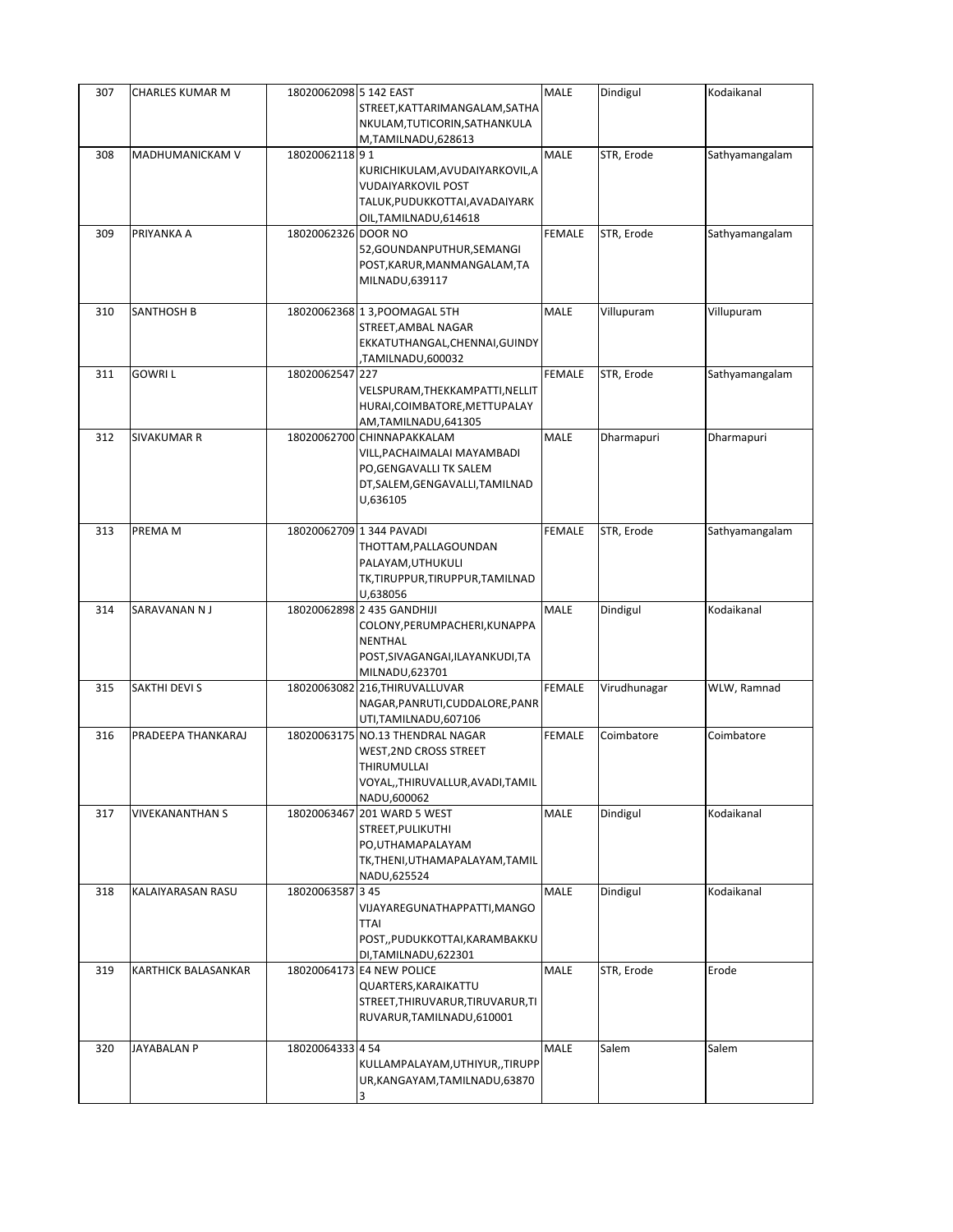| 321 | <b>RENGANATH J</b>     | 18020064393 1 88F EAST | STREET, CHINNAREDDIPATTI, T.KALL                                    | <b>MALE</b>   | Virudhunagar | WLW, Ramnad     |
|-----|------------------------|------------------------|---------------------------------------------------------------------|---------------|--------------|-----------------|
|     |                        |                        | UPATTI, MADURAI, PERAIYUR, TAMIL<br>NADU,625702                     |               |              |                 |
| 322 | THIRUMURUGAN S         |                        | 18020064451 31 A POOVAISIA INDIRAKULA<br>SOUTH                      | <b>MALE</b>   | Dindigul     | Kodaikanal      |
|     |                        |                        | ST, KATTUPARAMAKUDI, PARAMAKU                                       |               |              |                 |
|     |                        |                        | DI, RAMANATHAPURAM, PARAMAKU<br>DI, TAMILNADU, 623707               |               |              |                 |
| 323 | BALAJI                 |                        | 18020064945 56 LONDON MISSION ROAD                                  | MALE          | Vellore      | Thiruvannamalai |
|     |                        |                        | <b>NADAR</b><br>TH,,,VELLORE,TIRUPATTUR,TAMILN                      |               |              |                 |
|     |                        |                        | ADU,635601                                                          |               |              |                 |
| 324 | MAHALAKSHMI N          |                        | 18020064979 2 157 S C M COLONY, M P K                               | <b>FEMALE</b> | Dindigul     | Kodaikanal      |
|     |                        |                        | PUDHUPATTY, RAJAPALAYAM, VIRUD<br>HUNAGAR, RAJAPALAYAM, TAMILNA     |               |              |                 |
|     |                        |                        | DU,626117                                                           |               |              |                 |
| 325 | M AMSAGANAPATHI        |                        | 18020065341 111 KURUNJI STREET, NEHRUJI                             | MALE          | Coimbatore   | Coimbatore      |
|     |                        |                        | NAGAR, VEDASANDUR, DINDIGUL, VE<br>DASANDUR, TAMILNADU, 624710      |               |              |                 |
|     |                        |                        |                                                                     |               |              |                 |
| 326 | <b>ABISHA KUMARI S</b> | 18020065459 11 92      |                                                                     | <b>FEMALE</b> | Tirunelveli  | Tirunelveli     |
|     |                        |                        | B, NANGANVILLAI, KERALAPURAM<br>POST, KANNIYAKUMARI, PADMANAB       |               |              |                 |
|     |                        |                        | HAPURAM, TAMILNADU, 629174                                          |               |              |                 |
|     |                        |                        |                                                                     |               |              |                 |
| 327 | AJITH DEVA ASIR        |                        | 18020065460 11A RAYAPPAR                                            | MALE          | Dindigul     | Kodaikanal      |
|     |                        |                        | CHANDU, THISAIYANVILAI, TIRUNELV                                    |               |              |                 |
|     |                        |                        | ELI, TIRUNELVELI, RADHAPURAM, TA                                    |               |              |                 |
| 328 | ABARNA DEVI S          | 18020065837 NO. 62     | MILNADU,627657                                                      | <b>FEMALE</b> | Thanjavur    | Thiruvarur      |
|     |                        |                        | ASTALAKSHMI, KARPAGAVINAYAGA                                        |               |              |                 |
|     |                        |                        | <b>R KOVIL</b>                                                      |               |              |                 |
|     |                        |                        | STREET, CHEYYAR, TIRUVANNAMALAI<br>CHEYYAR,TAMILNADU,604407,        |               |              |                 |
|     |                        |                        |                                                                     |               |              |                 |
| 329 | NIROJA DEVI A          |                        | 18020066158 KULANTHAPURI VILL, PARTHIBANUR FEMALE<br>PO, PARAMAKUDI |               | Dindigul     | Kodaikanal      |
|     |                        |                        | TK, RAMANATHAPURAM, PARAMAK                                         |               |              |                 |
|     |                        |                        | UDI,TAMILNADU,623608                                                |               |              |                 |
| 330 | YUVARAMAN A            | 18020066339 3 226      |                                                                     | MALE          | Dindigul     | Kodaikanal      |
|     |                        |                        | RAMALINGAPURAM, KARUMAL                                             |               |              |                 |
|     |                        |                        | POST, MUDUKULATHUR<br>TALUK, RAMANATHAPURAM, MUDU                   |               |              |                 |
|     |                        |                        | KULATHUR, TAMILNADU, 623711                                         |               |              |                 |
| 331 | RIZWAN SHARIFF J       |                        | 18020066585 5 BY 49 PALLI VASAL STREET, SHAIK                       | <b>MALE</b>   | Dharmapuri   | Dharmapuri      |
|     |                        |                        | HUSSAIN PET PALI                                                    |               |              |                 |
|     |                        |                        | POST, ULUNDURPET                                                    |               |              |                 |
|     |                        |                        | TALUK, VILUPPURAM, ULUNDURPETT                                      |               |              |                 |
| 332 | RAM KISHORE V S        |                        | AI, TAMILNADU, 606104<br>18020066644 18 MAHAL 7TH                   | MALE          | Dindigul     | Kodaikanal      |
|     |                        |                        | STREET,,,MADURAI,MADURAI                                            |               |              |                 |
| 333 | SURESH M               |                        | SOUTH, TAMILNADU, 625001<br>18020066683 5 62 MADHA KOVIL            | MALE          | Dharmapuri   | Dharmapuri      |
|     |                        |                        | STREET, R. PUDUPPALAYAM, RASIPUR                                    |               |              |                 |
|     |                        |                        | AM, NAMAKKAL, RASIPURAM, TAMIL                                      |               |              |                 |
|     |                        |                        | NADU,637408                                                         |               |              |                 |
| 334 | PRASANTH K             |                        | 18020066794 1543 SCHOOL<br>STREET, SALAIMEDU, KIDAMPALAYA           | <b>MALE</b>   | Dharmapuri   | Hosur           |
|     |                        |                        | M POST, TIRUVANNAMALAI                                              |               |              |                 |
|     |                        |                        | DT, KALASAPAKKAM, TAMILNADU, 60                                     |               |              |                 |
|     |                        |                        | 6901                                                                |               |              |                 |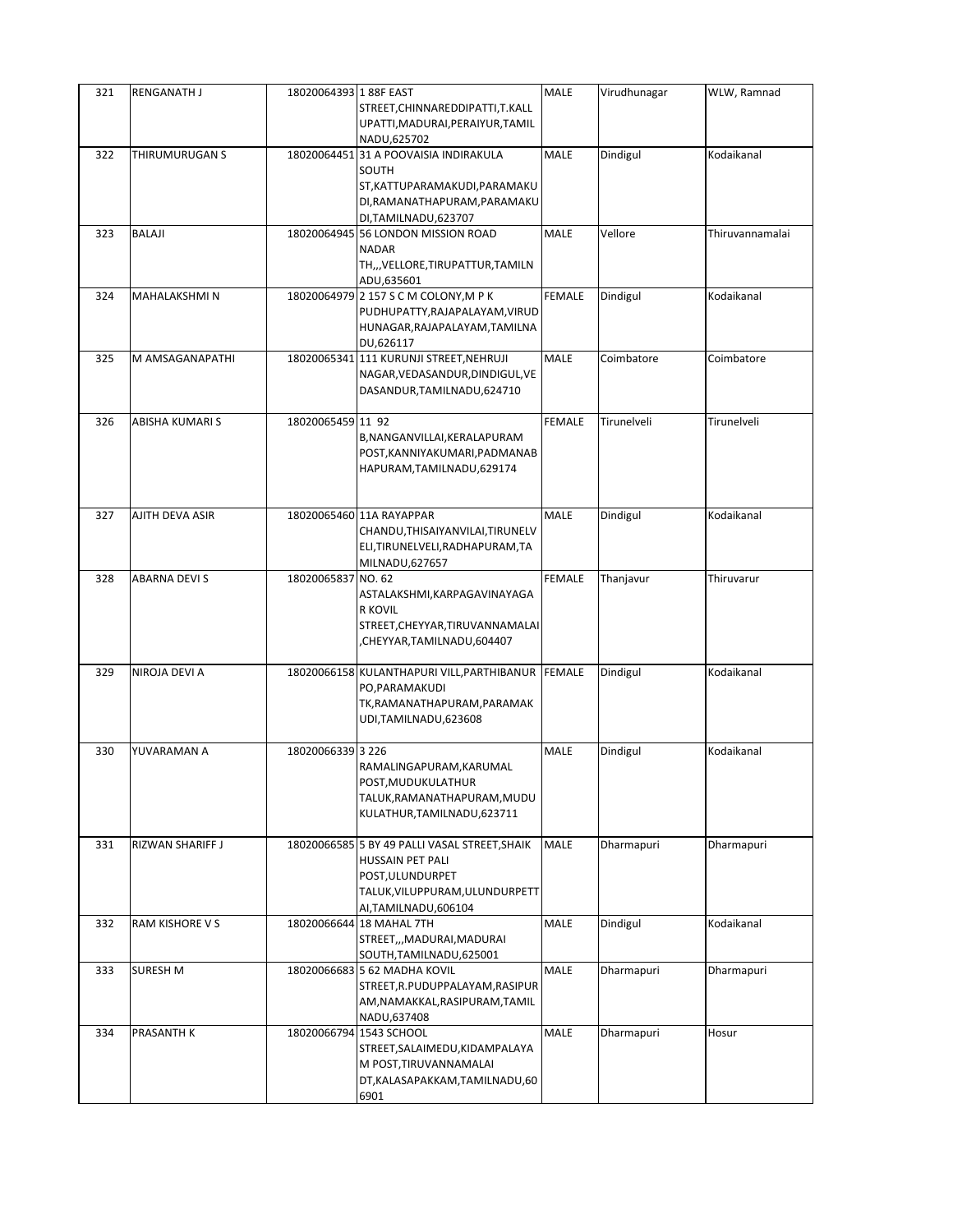| 335 | PAVITHRA R              |                      | 18020066795 281 PILLAIYAR KOIL<br>STREET, SOMANTHAPUTHUR, KANGE<br>YANUR POST, TIRUVANNAMALAI<br>DT, POLUR, TAMILNADU, 606803             | <b>FEMALE</b> | Dharmapuri   | Hosur           |
|-----|-------------------------|----------------------|-------------------------------------------------------------------------------------------------------------------------------------------|---------------|--------------|-----------------|
| 336 | <b>MANOJ KUMAR</b>      |                      | 18020066801 KUMARAKKURICHI, KARUMAL<br>PO, MUDUKULATHUR<br>TK, RAMANATHAPURAM, MUDUKUL<br>ATHUR, TAMILNADU, 623711                        | MALE          | Dindigul     | Kodaikanal      |
| 337 | SHANMUGAPRIYA K         |                      | 18020066934 1 43 KOTTAIYA KADU<br>KARUNGALPATTI, AGRAHARAM<br>KARUNGALPATTI<br>PO,, NAMAKKAL, TIRUCHENGODE, TA<br>MILNADU,637410          | <b>FEMALE</b> | Dharmapuri   | Dharmapuri      |
| 338 | IYYAPPAN C              |                      | 18020067104 28 NETHAJI MAIN ROAD, RAM<br>GARDEN, UDAIYAMPALAYAM, COIM<br>BATORE, COIMBATORE<br>SOUTH, TAMILNADU, 641028                   | MALE          | STR, Erode   | Hassanur        |
| 339 | <b>KALIRAJ K</b>        |                      | 18020067252 1 120 MIDDLE<br>STREET, AYANSALVARPATTI, SIVAKAS<br>I, VIRUDHUNAGAR, SIVAKASI, TAMILN<br>ADU,626128                           | MALE          | Dindigul     | Kodaikanal      |
| 340 | <b>SIVANU GANESAN S</b> |                      | 18020067299 4 AMMAN KOVIL<br>STREET, NANNAGARAM, MELAGARA<br>M POST<br>TENKASI, TIRUNELVELI, TENKASI, TAM<br>ILNADU, 627818               | MALE          | Virudhunagar | Srivilliputhur  |
| 341 | PUGALENTHI M            |                      | 18020067400 7A ADHI DRAVIDAR<br>STREET, KADAYAMPATTI, EDANGANA<br>SALAI POST SANKARI<br>TK, SALEM, SANKARI, TAMILNADU, 63<br>7502         | <b>MALE</b>   | Dharmapuri   | Dharmapuri      |
| 342 | MAHESWARI C             |                      | 18020067403 4 8 32 NORTH<br>STREET, MADATHARAIPARAI<br>PULIYARAI, SHENGOTTAI<br>TAMILNADU, TIRUNELVELI, SHENKOT<br>TAI, TAMILNADU, 627813 | <b>FEMALE</b> | Virudhunagar | Srivilliputhur  |
| 343 | RAMYA R                 |                      | 18020067410 55 3 MEERANPALAYAM<br>STREET, VILATHIKULAM, , THOOTHUK<br>UDI, VILATHIKULAM, TAMILNADU, 62<br>8907                            | FEMALE        | Dindigul     | Kodaikanal      |
| 344 | SATHYA G                |                      | 18020067463 1 222 DEVARASAMPETTI VILL, A<br>JETTIHALLI<br>POST, ADHIYAMANKOTTAI, NALLAM<br>PALLI, DHARMAPURI, TAMILNADU, 63<br>6807       | <b>FEMALE</b> | Coimbatore   | Coimbatore      |
| 345 | <b>SNEHA S</b>          |                      | 18020067480 3 639 10 ACRE<br>COLONY, RAMANAICKENPALAYAM, A<br><b>TTUR</b><br>TK, SALEM, ATTUR, TAMILNADU, 6361<br>08                      | FEMALE        | Dharmapuri   | Dharmapuri      |
| 346 | <b>DANIEL A</b>         |                      | 18020067553 7BAR121, SOUKKAI EAST<br>STREET, SIRUTHONDANALLUR, THOO<br>THUKUDI, ERAL, TAMILNADU, 628802                                   | MALE          | Virudhunagar | WLW, Ramnad     |
| 347 | RAJESHKUMAR M           | 18020067567 71 METTU | STREET, SUTHUKULAM, CUDDALORE<br>OT, CUDDALORE, CUDDALORE, TAMIL<br>NADU,607003                                                           | MALE          | Vellore      | Thiruvannamalai |
| 348 | ANBUMANI D              |                      | 18020068055 NO.300 RAJAN<br>STREET, PERPERIYANKUPPAM<br>POST, PERPERIYANKUPPAM, CUDDAL<br>ORE, PANRUTI, TAMILNADU, 607805                 | MALE          | Vellore      | Thiruvannamalai |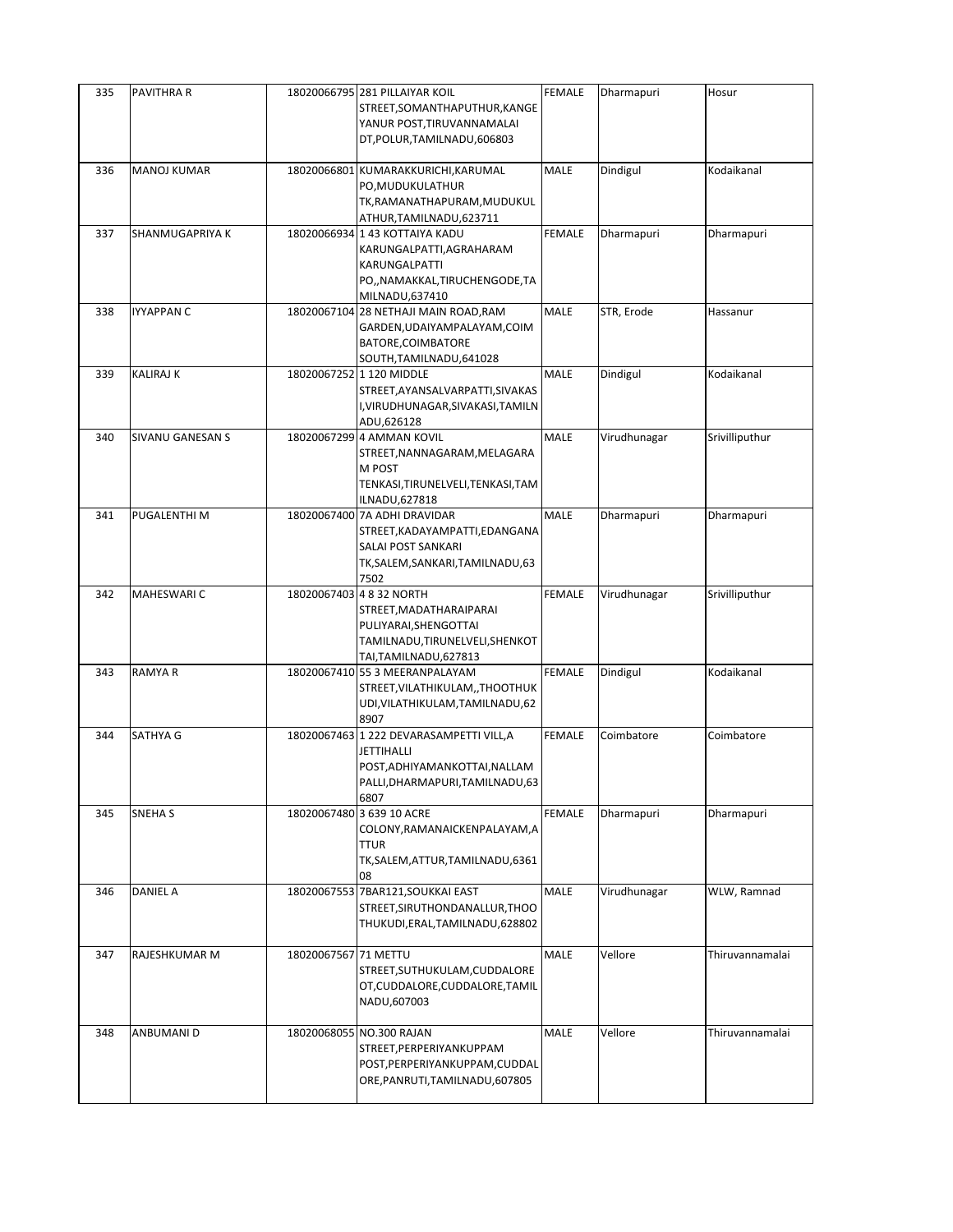| 349 | KOTHANDAN A           |                        | 18020068232 436 MGR NAGAR<br>KANAKKAMPALAYAM                                                                                      | MALE          | Dindigul     | Kodaikanal     |
|-----|-----------------------|------------------------|-----------------------------------------------------------------------------------------------------------------------------------|---------------|--------------|----------------|
|     |                       |                        | PO,,,ERODE,GOBICHETTIPALAYAM,T<br>AMILNADU,638505                                                                                 |               |              |                |
| 350 | KUMARAVELU A          |                        | 18020068255 NO 27 NORTH<br>STREET, MELKANGEYANKUPPAM, KE<br>ELKANGEYANKUPPAM<br>POST, CUDDALORE, PANRUTI, TAMIL<br>NADU,607805    | MALE          | Dharmapuri   | Hosur          |
| 351 | SARAVANAN D           |                        | 18020068329 136 REDDIYAR<br>STREET, PILLADURAI, THATHIENGARP<br>EТ<br>POST, TRICHY, MUSIRI, TAMILNADU, 6<br>21214                 | MALE          | Salem        | Salem          |
| 352 | <b>REGI THANKAYAN</b> |                        | 18020068392 114 SWAMY BHAVAN<br>MELAPTHUCODE,,,KANYAKUMARI,A<br>RUDESAM, TAMILNADU, 629172                                        | MALE          | Tirunelveli  | Tirunelveli    |
| 353 | <b>MANIVELAN S</b>    |                        | 18020068561 143 NADU ST, MATTAPIRAIYUR<br>VILL, ALLIYALAMANGALAM<br>PT,TIRUVANNAMALAI,POLUR,TAMIL<br>NADU,606904                  | MALE          | Coimbatore   | Coimbatore     |
| 354 | PADMAVATHI T          |                        | 18020068584 2 40 NESAVALAR<br>STREET, VANARAMUTTI,, THOOTHUK<br>UDI, KAYATHAR, TAMILNADU, 628721                                  | <b>FEMALE</b> | Tirunelveli  | Tirunelveli    |
| 355 | <b>GANDHIMATHI R</b>  |                        | 18020069060 1 C DR AMBEDKAR<br>NAGAR, RAILWAY<br>ROAD,, KANCHEEPURAM, KANCHEEP<br>URAM, TAMILNADU, 631501                         | <b>FEMALE</b> | Villupuram   | Villupuram     |
| 356 | PAL PANDI G           |                        | 18020069122 28D MARAVAR PERIYA<br>STREET, VANNAN<br>PATCHERI, RAJAVALLIPURAM, TIRUN<br>ELVELI, TIRUNELVELI, TAMILNADU, 62<br>7359 | MALE          | MTR, Ooty    | DD, MTR, Ooty  |
| 357 | SHOBANA V             | 18020069342 2          | 72, PUDHUKOMBAI, PALAYAPALAYA<br>M, NAMAKKAL, NAMAKKAL, TAMILNA<br>DU,637405                                                      | <b>FEMALE</b> | Dharmapuri   | Hosur          |
| 358 | <b>BHARATHIRAJA S</b> | 18020069941 141 MIDDLE | STREET, MANICKAPURAM, KAMARAJ<br>APURAM<br>PO, THENI, BODINAYAKANUR, TAMIL<br>NADU,625582                                         | MALE          | Virudhunagar | Srivilliputhur |
| 359 | PRIYANKA R            |                        | 18020069998 1146, KUPPURETTIPATTI, INUNGUR FEMALE<br><b>POST</b><br>NAGAVARAM, KARUR, KULITHALAI, T<br>AMILNADU,639110            |               | Salem        | Salem          |
| 360 | SILAMBARASAN          |                        | 18020070222 EAST STREET, MUTHAL<br>NADU, KAMUTHI, RAMANATHAPURA<br>M, KAMUTHI, TAMILNADU, 623603                                  | MALE          | Tirunelveli  | Kanniyakumari  |
| 361 | ARAVINTH R            |                        | 18020070440 20A, RAJAGANAPATHI<br>STREET, CHINNATHIRUPATHI, SALEM,<br>SALEM, TAMILNADU, 636008                                    | MALE          | Dharmapuri   | Dharmapuri     |
| 362 | <b>VENKATESH C</b>    |                        | 18020070504 6 258, NEAR GANDHI<br>NAGAR, THOLASAMPATTI, SALEM<br>DT, OMALUR<br>TK,TAMILNADU,636503                                | MALE          | Coimbatore   | Coimbatore     |
| 363 | THANGAMANI M          |                        | 18020070561 1 5 ODAIPATTY, AMBILIKAI<br>VIA, ODDANCHATRAM<br>TK, DINDIGUL, ODDANCHATTIRAM, T<br>AMILNADU,624612                   | <b>FEMALE</b> | Tirunelveli  | Tirunelveli    |
| 364 | <b>SUSMITHA S</b>     |                        | 18020070757 4 RAJAGANAPATHY JKNAGAR<br>AIRPORT,,,TIRUCHIRAPALLI,TRICHY,T<br>AMILNADU,620023                                       | <b>FEMALE</b> | Thanjavur    | Thiruvarur     |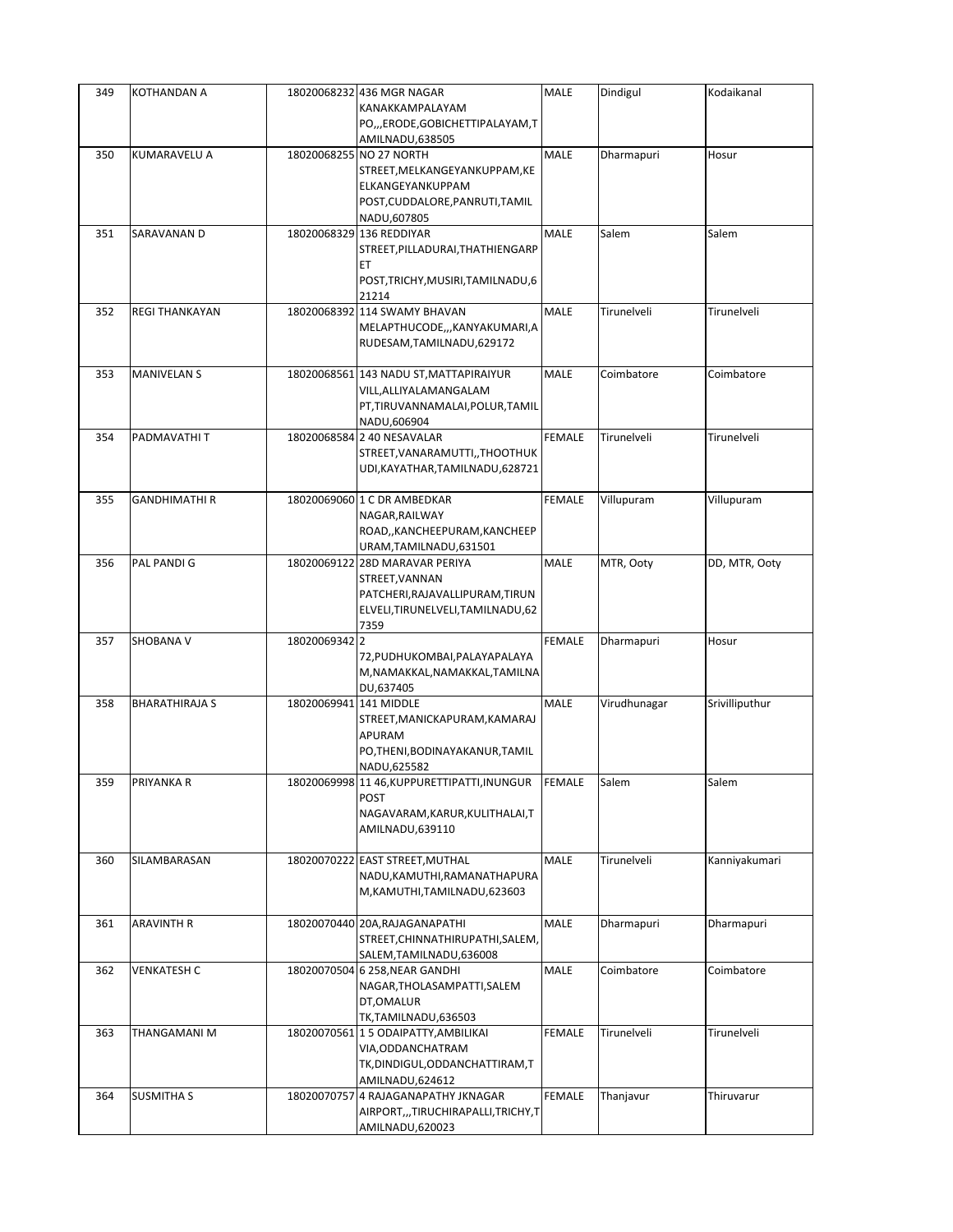| 365 | M AYISHA             |                        | 18020070826 MUTHUVINAYAGAR<br>STREET, THATHANTHIRUVASAL, VETT<br>AIKKARANIRUPPU<br>POST, NAGAPATTINAM, KILVELUR, TA<br>MILNADU, 611112                          | <b>FEMALE</b> | Thanjavur    | Thanjavur    |
|-----|----------------------|------------------------|-----------------------------------------------------------------------------------------------------------------------------------------------------------------|---------------|--------------|--------------|
| 366 | M BASIL RAYMOND      |                        | 18020070979 28 PIRAKARAI<br>POONTHOTTAM, UNDARPATTY, THA<br>DICOMBU, DINDIGUL, DINDIGUL-<br>WEST, TAMILNADU, 624709                                             | MALE          | Tirunelveli  | Tirunelveli  |
| 367 | <b>HEMAP</b>         | 18020071235 L 119 PARK | TOWN, RAJAGOPALAPURAM, PUDUK<br>KOTTAI, PUDUKKOTTAI, PUDUKOTTAI<br>TAMILNADU,622003,                                                                            | <b>FEMALE</b> | Dindigul     | Kodaikanal   |
| 368 | <b>ALLWYN A</b>      |                        | 18020071467 165, RC STREET, THURINJIKOLLAI<br>PERIYANELLIKOLLAI<br>P,CUDDALORE, BHUVANAGIRI, TAMIL<br>NADU,608704                                               | MALE          | Dindigul     | Kodaikanal   |
| 369 | <b>KUMARAVEL C</b>   |                        | 18020071480 PANGUNATHM KOTTAI<br>VILL, SAMICHETTIPATTI<br>PO, NALLAMPALLI TK DHARMAPURI<br>DT, DHARMAPURI, NALLAMPALLI, TA<br>MILNADU,636807                    | MALE          | Dharmapuri   | Hosur        |
| 370 | ANBARASU A           |                        | 18020071496 L7 LAKSHMANAN ILLAM<br>UPSTAIR,BHARATHI NAGAR<br>SECOND STREET, ROEVER SCHOOL<br>ROAD NEW M.G<br>PURAM, PERAMBALUR, PERAMBALU<br>R,TAMILNADU,621212 | <b>MALE</b>   | Salem        | Salem        |
| 371 | SIVAKUMAR C          | 18020071916 NO 18 61   | KANNIMARPALAYAM, NAGANOOR<br>POST, KULITHALAI<br>TK, KARUR, KULITHALAI, TAMILNADU,<br>639120                                                                    | <b>MALE</b>   | Salem        | Salem        |
| 372 | <b>IMMANUEL T</b>    |                        | 18020071933 60 A KANAGARAJ<br>STREET, NAZARETH, , THOOTHUKUDI,<br>THIRUCHENDUR, TAMILNADU, 62861                                                                | MALE          | Tirunelveli  | Tirunelveli  |
| 373 | <b>GUNASEKARAN R</b> |                        | 18020071936 12C BHARATHINAGAR<br>NEWSTREET, SITHARKADU, MAYILAD<br>UTHURAI, NAGAPATTINAM, MAYILA<br>DUTHURAI, TAMILNADU, 609003                                 | <b>MALE</b>   | Virudhunagar | WLW, Ramnad  |
| 374 | <b>INBAMATHI J</b>   |                        | 18020071961 7.281 CHANDRANALLUR, THOPPUR<br>PO,, DHARMAPURI, NALLAMPALLI, TA<br>MILNADU,636352                                                                  | <b>FEMALE</b> | Dharmapuri   | Hosur        |
| 375 | MURUGESHWARI N       |                        | 18020071987 9 240D WEST<br>STREET, MUPPULIVETTI, OTTAPIDAR<br>AM, THOOTHUKUDI, OTTAPIDARAM,<br>TAMILNADU,628401                                                 | <b>FEMALE</b> | Dindigul     | Kodaikanal   |
| 376 | <b>RAMESH G</b>      |                        | 18020072063 M DODDAMPATTI VILLAGE &<br>POST, HARUR, , DHARMAPURI, HARUR<br>TAMILNADU,635305                                                                     | MALE          | Dharmapuri   | Hosur        |
| 377 | SINDHU BAIRAVI D     |                        | 18020072392 14 LAKSHMI NARAYANAN<br>NAGAR, MADURAI<br>ROAD, MANAPARAI, TIRUCHIRAPPAL<br>LI, MANAPPARAI, TAMILNADU, 62130<br>6                                   | <b>FEMALE</b> | Salem        | Salem        |
| 378 | SELVARAGAVAN A       | 18020073211 KEELA      | ARUMPUR, THIRUVETRIYUR, THIRUV<br>ADANAI, RAMANATHAPURAM, TIRU<br>VADANAI, TAMILNADU, 623407                                                                    | MALE          | Thanjavur    | Nagapattinam |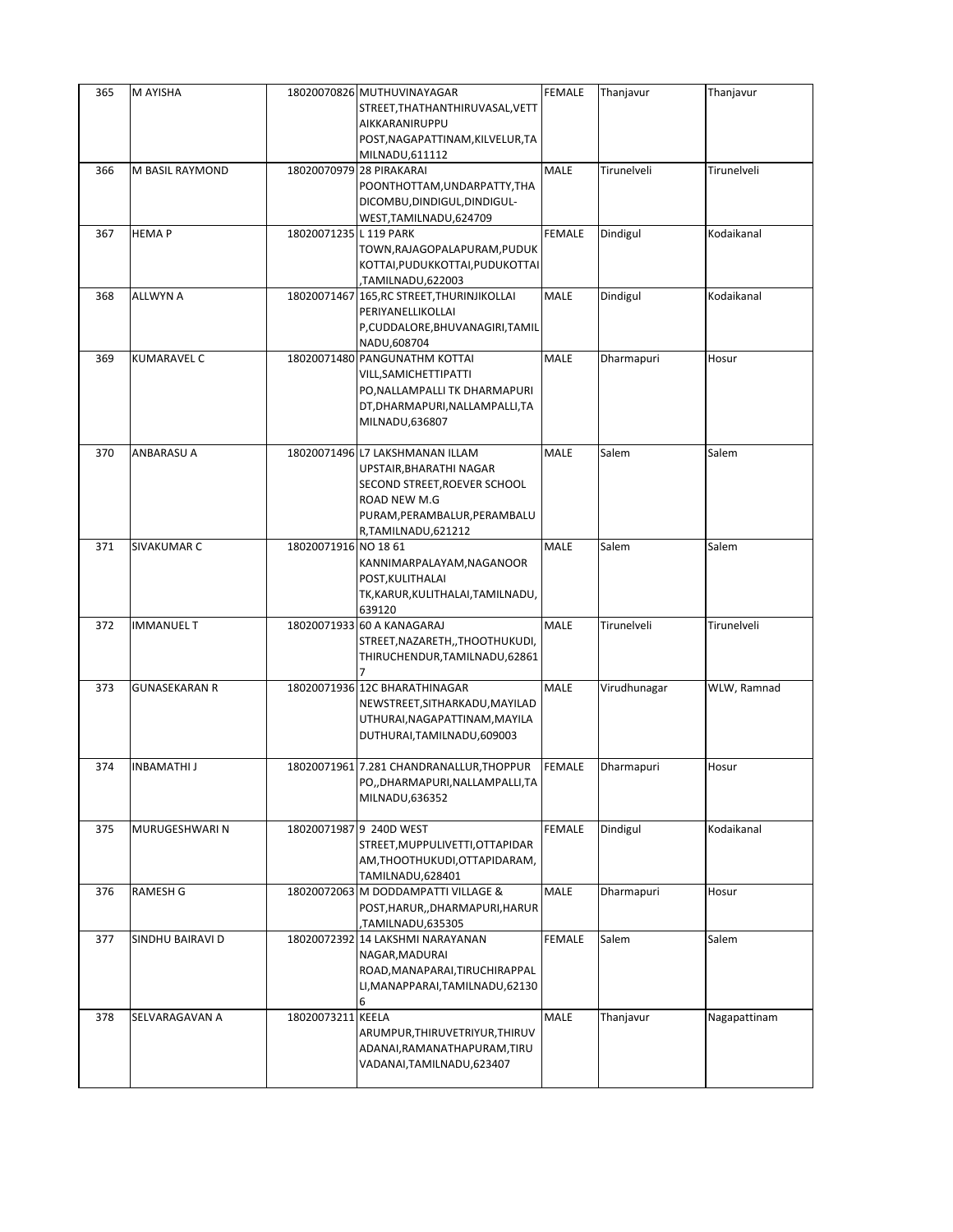| 379 | ANBU M            | 18020073284 15       | 89, KALKOODAPATTI, PALACODE, DH<br>ARMAPURI, PALACODE, TAMILNADU,<br>636808                                                                     | MALE          | Dharmapuri       | Hosur            |
|-----|-------------------|----------------------|-------------------------------------------------------------------------------------------------------------------------------------------------|---------------|------------------|------------------|
| 380 | SASIKUMAR S       |                      | 18020073333 4 PERIYAMMAPALAYAM<br>WEST, POOLAMBADI, , PERAMBALUR,<br>VEPPANTHATTAI, TAMILNADU, 6211<br>10                                       | <b>MALE</b>   | Tirunelveli      | Tirunelveli      |
| 381 | LOGESH RAJA       | 18020073394          | OM SARAVANA RICE MILL, NEAR<br><b>BUS</b><br>STAND, MUDUKULATHUR, RAMANAT<br>HAPURAM, MUDUKULATHUR, TAMIL<br>NADU,623704                        | <b>MALE</b>   | Thanjavur        | Nagapattinam     |
| 382 | <b>KUMAR R</b>    |                      | 18020073399 5 92 MAIN ROAD.PUDUR<br>UTHAMANUR, LALGUDI, TIRUCHIRAP<br>PALLI,LALGUDI,TAMILNADU,621712                                            | MALE          | Thanjavur        | Thanjavur        |
| 383 | PRABHUR           |                      | 18020073674 2 12 A NETHAJI NAGAR, KURAYUR<br>POST, THIRUMANGALAM<br>TK, MADURAI, THIRUMANGALAM, TA<br>MILNADU,625701                            | MALE          | Virudhunagar     | WLW, Ramnad      |
| 384 | ANUSUYA R         |                      | 18020073748 NO. BAJANAI KOIL<br>STREET, EAPPAKKAM<br>VILLAGE, AND APATTU<br>POST, VILLUPURAM, TINDIVANAM, TA<br>MILNADU,604101                  | <b>FEMALE</b> | TNFA, Coimbatore | TNFA, Coimbatore |
| 385 | DILEEP V          |                      | 18020073992 220 RASANVATTAM<br>CHIKANANKUPPAM, CHIKANANKUP<br>PAM VILLAGE AND<br>POST, VANIYAMBADI, VELLORE, VANI<br>YAMBADI, TAMILNADU, 635801 | MALE          | Vellore          | Thiruvannamalai  |
| 386 | MAHALAKSHMI       |                      | 18020074063 46 GANDHI NAGAR 2ND<br>STREET,,,PUDUKKOTTAI,PUDUKOTT<br>AI,TAMILNADU,622001                                                         | <b>FEMALE</b> | Dindigul         | Kodaikanal       |
| 387 | ANANDHI G         |                      | 18020074080 NO.0 PONDY MAIN<br>ROAD, KENGARAMPALAYAM<br>VILLAGE, VILLUPURAM, VILLUPURAM<br>VILLUPURAM,TAMILNADU,605108,                         | FEMALE        | Coimbatore       | Coimbatore       |
| 388 | <b>MUNIVEL J</b>  |                      | 18020074293 NO 713 KOTTAMALAI<br>ROAD, VETTAGIRIPALAYAM VILL, AK<br>PADAVEDU<br>POST, TIRUVANNAMALAI, POLUR, TA<br>MILNADU,606905               | <b>MALE</b>   | Tirunelveli      | Tirunelveli      |
| 389 | SIVASAKTHI C      | 18020074624 2 67 MEL | STREET, GUNDALAPATTI, HALE<br>DHARMAPURI, DHARMAPURI, DHAR<br>MAPURI, TAMILNADU, 636703                                                         | <b>FEMALE</b> | Dharmapuri       | Hosur            |
| 390 | ARUN ANANTH S     |                      | 18020074785 11 74 SOUTH<br>STREET, CHINNATHAMBINADARPAT<br>TI, KALLURANI, TIRUNELVELI, TENKASI<br>TAMILNADU,627808                              | MALE          | MTR, Ooty        | DD, Masinagudi   |
| 391 | NIRPHIN RAJ S     |                      | 18020074797 2 BY 8 NORTH<br>STREET, ADAIKALAPURAM, , THOOTH<br>UKUDI, THIRUCHENDUR, TAMILNAD<br>U,628217                                        | MALE          | MTR, Ooty        | DD, Masinagudi   |
| 392 | <b>GOPINATH D</b> |                      | 18020075087 3 102, ELAGIRI POST, NALLAMPALLI<br>VIA,DHARMAPURI,NALLAMPALLI,TA<br>MILNADU,636807                                                 | MALE          | Dharmapuri       | Hosur            |
| 393 | S SUDHAKAR        |                      | 18020075734 4 91 WEST STREET, KOKKUPATTI<br>NILAKOTTAI TALUK, NILAKOTTAI<br>POST, DINDIGUL, NILAKOTTAI, TAMIL<br>NADU,624208                    | MALE          | Tirunelveli      | Tirunelveli      |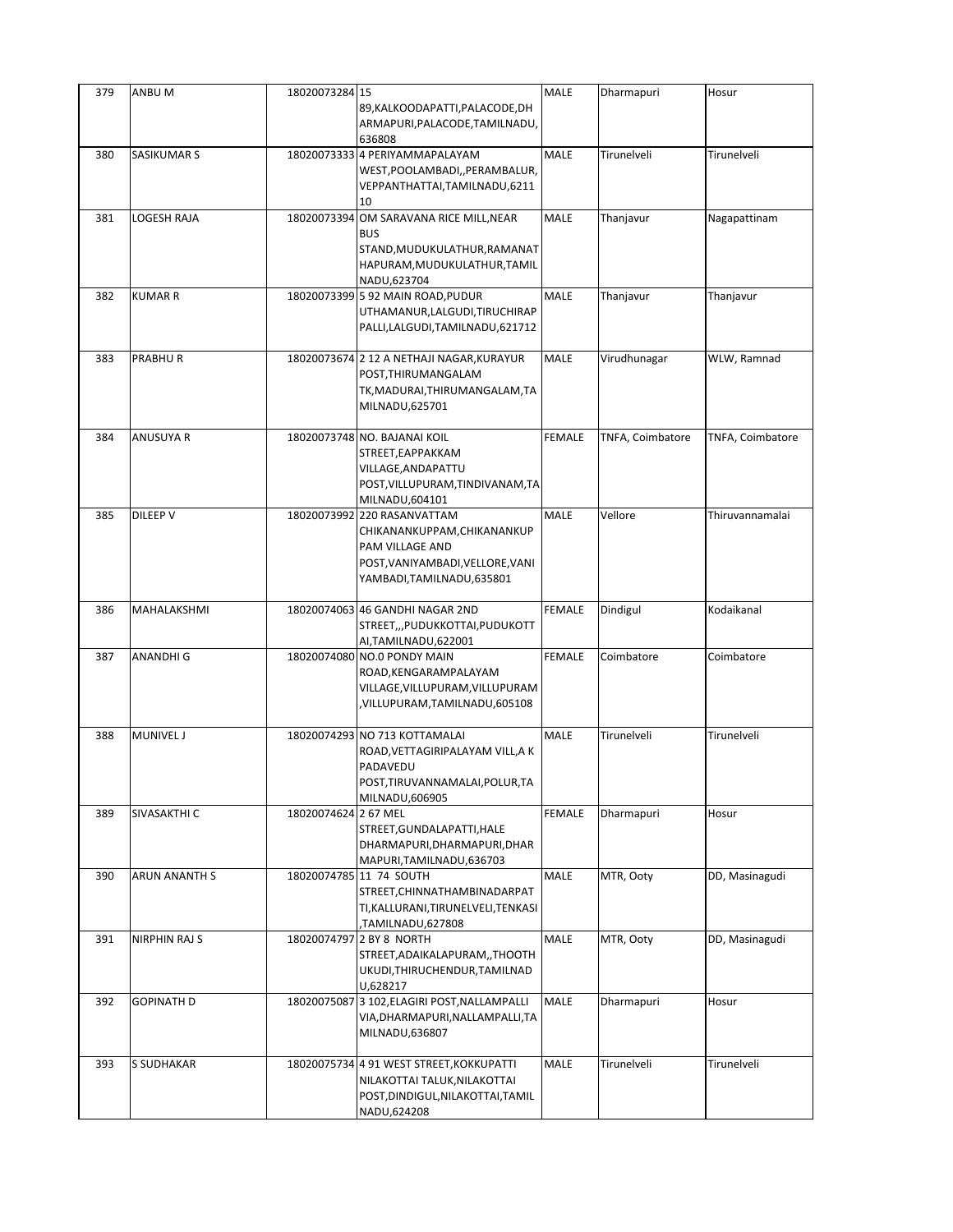| 394 | <b>VASIMALAIR</b>        |                  | 18020075845 3326 DR.AMBEDKAR<br>NAGAR, VETNARI HOSPITAL BACK<br>SIDE, VIRUDHUNAGAR, VIRUDHUNA<br>GAR, VIRUDHUNAGAR, TAMILNADU,<br>626001 | MALE          | Coimbatore  | Coimbatore      |
|-----|--------------------------|------------------|------------------------------------------------------------------------------------------------------------------------------------------|---------------|-------------|-----------------|
| 395 | <b>BABUJIS</b>           | 18020076575 MAIN | ROAD, PERUNCHERRY, KUTTALAM<br>TK, NAGAPATTINAM, KUTTALAM, TA<br>MILNADU,609404                                                          | <b>FEMALE</b> | Tirunelveli | Tirunelveli     |
| 396 | AZHAR BASHA A            |                  | 18020076632 462C 11TH STREET, PANANTHOPE<br><b>RLY COLONY</b><br>AYANAVARAM,, CHENNAI, AYANAVA<br>RAM,TAMILNADU,600023                   | <b>MALE</b>   | Chennai     | Thiruvallur     |
| 397 | <b>MANIVASUGI S</b>      |                  | 18020077484 KURAVAR STREET, ASANAMPATTU<br>VILL, ASANAMPATTU<br>POST, VELLORE, AMBUR, TAMILNADU<br>632107,                               | <b>FEMALE</b> | Vellore     | Thiruvannamalai |
| 398 | <b>GOVINDASAMY T</b>     |                  | 18020077546 157 SOUTH STREET, KALUR VILLAGE<br>POST,,TIRUVANNAMALAI,KALASAPA<br>KKAM,TAMILNADU,606751                                    | <b>MALE</b>   | Dharmapuri  | Dharmapuri      |
| 399 | THANGARAJU P             | 18020077686 972  | KODIKARANVALAVU, KATCHUPPALLI<br>POST, EDAPPADI TK SALEM<br>DT, SALEM, IDAPPADI, TAMILNADU, 6<br>37102                                   | MALE          | Dharmapuri  | Dharmapuri      |
| 400 | RAJU ARJUNAN             |                  | 18020077713 33 6, MANICKAN PILLAI<br>COMPOUND, CHANDRA COLONY<br>COONOOR, NILGIRIS, COONOOR, TAM<br>ILNADU,643102                        | <b>MALE</b>   | Dindigul    | Kodaikanal      |
| 401 | <b>SUGANYA M</b>         |                  | 18020078064 1 32, EAST STREET, THANDALAI<br>PO, VILLUPURAM, SANKARAPURAM,<br>TAMILNADU,606213                                            | <b>FEMALE</b> | Dharmapuri  | Dharmapuri      |
| 402 | KANTHA RAJ L             | 18020078086 99 3 | ANNANAGAR, DENKANIKOTTAI, KRIS<br>HNAGIRI, KRISHNAGIRI, DENKANIKOT<br>TAI, TAMILNADU, 635107                                             | <b>MALE</b>   | Dharmapuri  | Dharmapuri      |
| 403 | <b>BABUM</b>             |                  | 18020078442 3 10 NATTAR STREET<br>AVALURPET, AVALURPET, MELMALAI<br>YANUR<br>TK, VILLUPURAM, MELMALAIYANUR,<br>TAMILNADU,604201          | <b>MALE</b>   | Coimbatore  | Coimbatore      |
| 404 | RAJESHKUMAR C            |                  | 18020078521 13 4 16 KALIYAMMAN KOVIL<br>STREET,T<br>KALLIPATTI, PERIYAKULAM, THENI, PE<br>RIYAKULAM, TAMILNADU, 625605                   | <b>MALE</b>   | Tirunelveli | Tirunelveli     |
| 405 | <b>ELAWARASI J</b>       |                  | 18020078550 3 19 DARLING NAGAR, MAHARAJA<br><b>NAGAR</b><br>POST, PALAYAMKOTTAI, TIRUNELVELI<br>,PALAYAMKOTTAI,TAMILNADU,627<br>011      | <b>FEMALE</b> | Tirunelveli | Thoothukudi     |
| 406 | MOHAMED SIDDIQ S         | 18020078590      | NO 135, MUSLIM<br>STREET, SATHAMANGALAM<br>POST, TRICHY DIST, LALGUDI<br>TK,TAMILNADU,621703                                             | <b>MALE</b>   | Thanjavur   | Nagapattinam    |
| 407 | <b>BARATHIK KANNAN B</b> |                  | 18020078591 5 397 KAMARAJ STREET, NR<br>SRIRAM<br>THEATRE, ALLAMPATTI, VIRUDHUNA<br>GAR, VIRUDHUNAGAR, TAMILNADU,<br>626001              | MALE          | Tirunelveli | Tirunelveli     |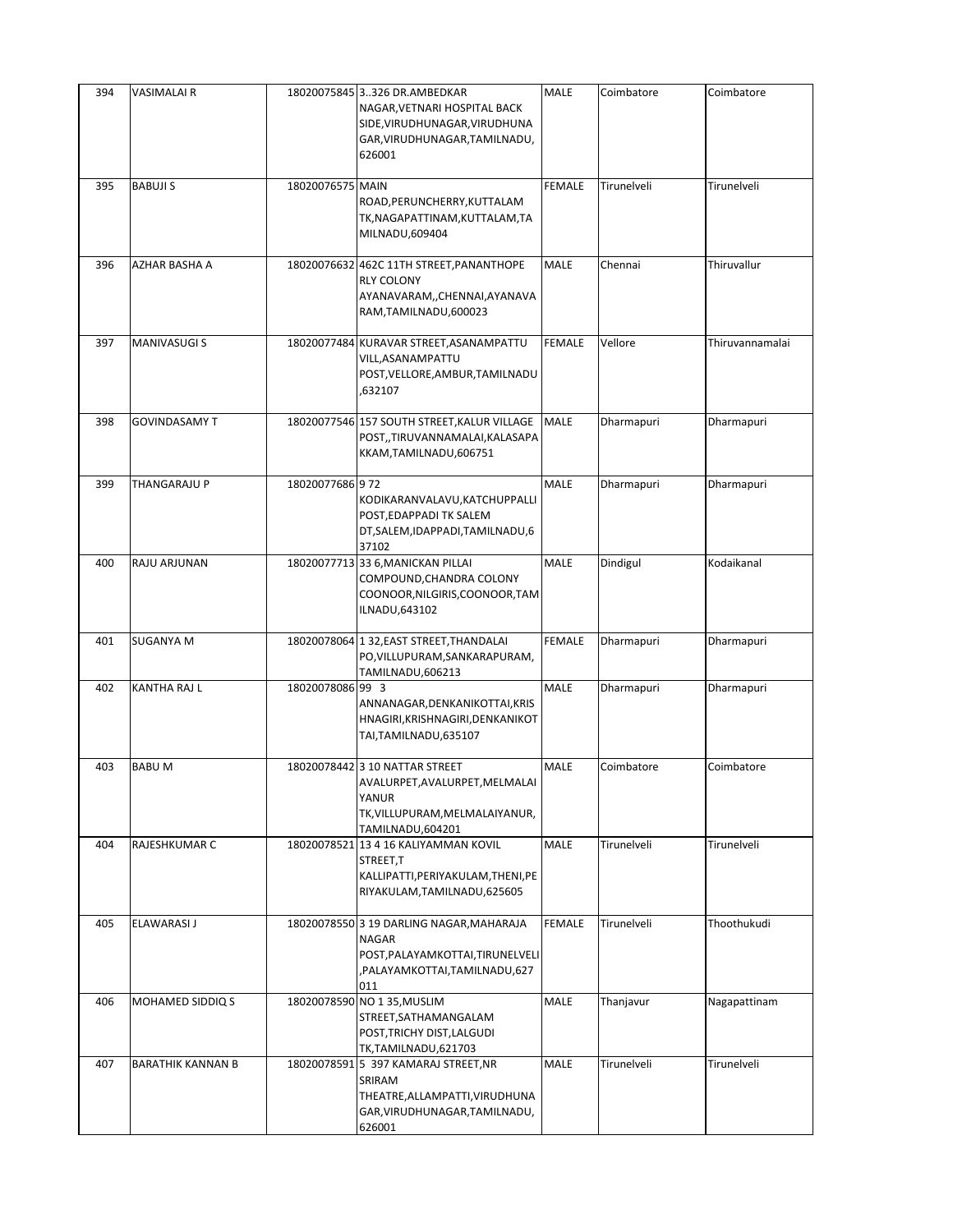| 408 | <b>BALASUNDARIK</b>  |                      | 18020078719 3 168 COLONY STREET, THENKALAM FEMALE<br>PUTHUR, THENKALAM<br>PO,TIRUNELVELI,MANOOR,TAMILN<br>ADU,627357                          |               | Tirunelveli      | Kanniyakumari    |
|-----|----------------------|----------------------|-----------------------------------------------------------------------------------------------------------------------------------------------|---------------|------------------|------------------|
| 409 | <b>BHARATHIS</b>     |                      | 18020078770 5 SUBIKSHAM<br>AVENUE, BOOTHIPURAM<br>ROAD, THENI, THENI, THENI, TAMILNA<br>DU,625531                                             | <b>FEMALE</b> | TNFA, Coimbatore | TNFA, Coimbatore |
| 410 | KANAGAVALLI A        |                      | 18020078804 6, EZHILNAGAR 7TH<br>STREET, KEERANUR<br>POST, PUDUKKOTTAI, KULATHUR, TA<br>MILNADU,622502                                        | <b>FEMALE</b> | Tirunelveli      | Kanniyakumari    |
| 411 | SENTAMIZHSELVAN K    |                      | 18020078956 AMBLATHADIKUPPAM<br>KEEZHAMOONGILADI,,,CUDDALORE,<br>CHIDAMBARAM, TAMILNADU, 60810                                                | MALE          | Thanjavur        | Nagapattinam     |
| 412 | <b>FRANKLIN S</b>    |                      | 18020079207 2 134, KIDANGUDAIYAMPATTU<br>ROAD, VIRIYUR, VILUPPURAM, SANKA<br>RAPURAM, TAMILNADU, 606402                                       | MALE          | STR, Erode       | Erode            |
| 413 | MAHAVISHNU S         |                      | 18020079276 2 196 CHINNASAVULAR<br>VILLAGE, PAADI POST, PALACODE<br><b>TALUK</b><br>DHARMAPURI, DHARMAPURI, PALAC<br>ODE, TAMILNADU, 636809   | MALE          | Dharmapuri       | Hosur            |
| 414 | <b>MALATHIS</b>      |                      | 18020080350 S.MALATHI D O V.SIVALINGAM,152<br>ROMAPURI MAIN<br>ROAD, PADIPALLAM VILLAGE AND<br>POST, VILUPPURAM, GINGEE, TAMILN<br>ADU,604151 | <b>FEMALE</b> | Salem            | Salem            |
| 415 | ARISHBABU A          |                      | 18020080623 678 NEIVELY, PUKKATHURAI<br>POST, MANNACHANALLUR<br>TALUK, TIRUCHIRAPPALLI, MANACHA<br>NALLUR, TAMILNADU, 621213                  | <b>MALE</b>   | Coimbatore       | Coimbatore       |
| 416 | GOWTHAMAN SUBBIAH    | 18020080726 30 NORTH | STREET, VALAYAPATTI, SALLI PATTI<br>PO, VIRUDHUNAGAR, SRIVILLIPUTHU<br>R,TAMILNADU,626138                                                     | MALE          | Virudhunagar     | WLW, Ramnad      |
| 417 | ROOBINI D            |                      | 18020080924 92 PADAIYACHI<br>STREET, ARIYAGOUDAPATTI, RASIPU<br>RAM<br>TALUK, NAMAKKAL, RASIPURAM, TA<br>MILNADU,637406                       | <b>FEMALE</b> | STR, Erode       | Hassanur         |
| 418 | <b>GUNASEKARAN S</b> |                      | 18020080997 4 434 BAJANAI KOVIL STREET<br>PANAIYUR,,,TIRUVANNAMALAI,AAR<br>ANI,TAMILNADU,632518                                               | MALE          | Dharmapuri       | Dharmapuri       |
| 419 | PRAHALATHA RAMASAMY  |                      | 18020081202 43 CHURCH 4TH STREET, NEW<br>TOWN, KARAIKUDI, SIVAGANGA, KAR<br>AIKUDI, TAMILNADU, 630001                                         | <b>FEMALE</b> | Virudhunagar     | WLW, Ramnad      |
| 420 | ASWIN V              |                      | 18020081237 EDAYAN VILAI, KAPPIYARAI<br>POST,, KANNIYAKUMARI, KALKULAM,<br>TAMILNADU,629156                                                   | MALE          | Tirunelveli      | Tirunelveli      |
| 421 | HEMASUNDAR A         |                      | 18020081426 KORAKUPPAM VILLAGE, BK PURAM<br>POST, PALLIPATTU, TIRUVALLUR, PALL<br>IPATTU, TAMILNADU, 631202                                   | MALE          | Villupuram       | Villupuram       |
| 422 | PRASANAVENGATESH K   |                      | 18020081592 6 PATTALAMMAN KOVIL<br>LANE,SUBRAMANIYA SAVADI<br>STREET, VADAGARAI<br>PERIYAKULAM, THENI, PERIYAKULAM<br>TAMILNADU,625601,       | MALE          | Virudhunagar     | Srivilliputhur   |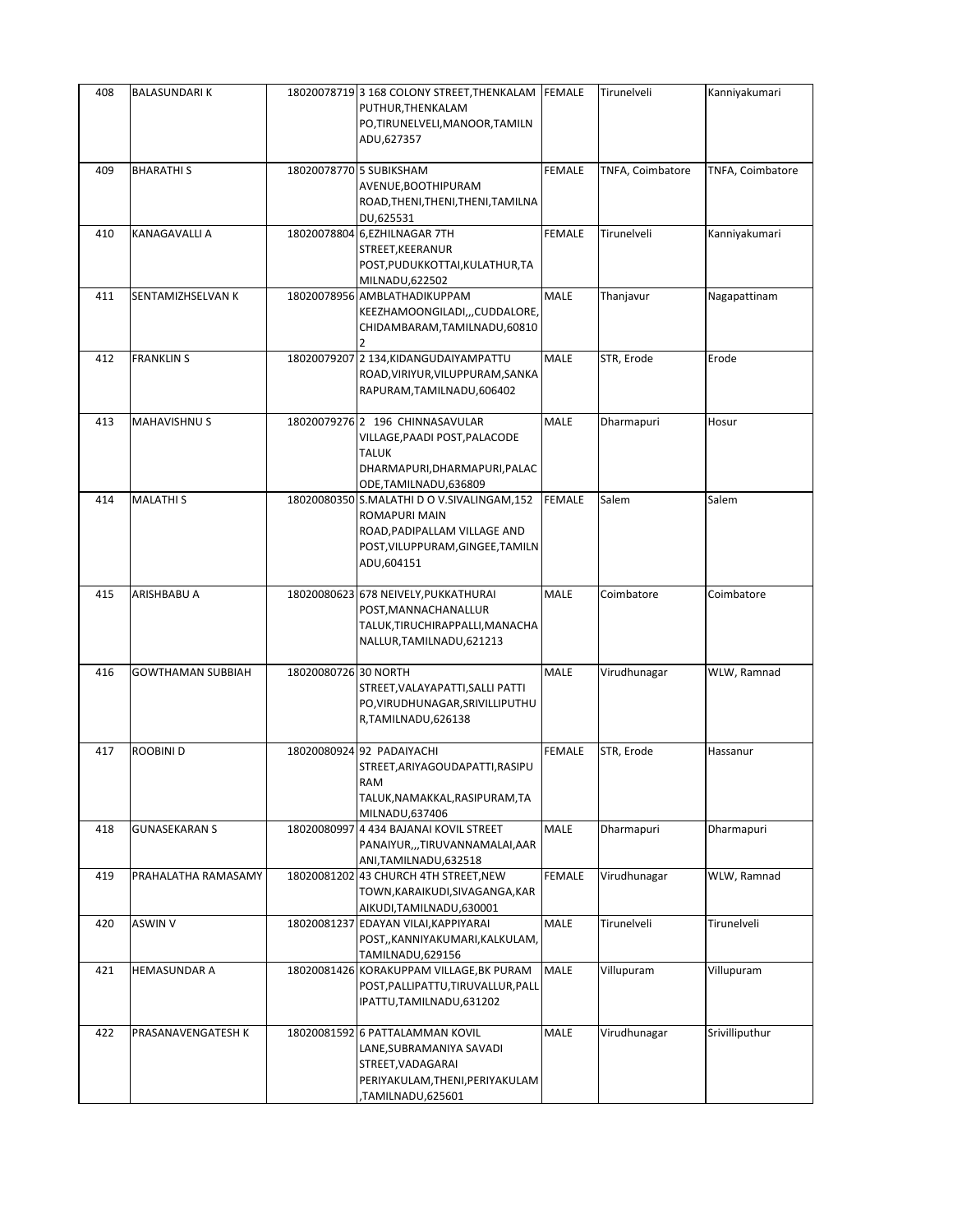| 423 | VIJAYALAKSHMI N            | 18020081809 1111       | MANICKANATHAM, PARAMATHI<br>PO, PARAMATHI VELUR                                                                                    | <b>FEMALE</b> | STR, Erode   | Erode          |
|-----|----------------------------|------------------------|------------------------------------------------------------------------------------------------------------------------------------|---------------|--------------|----------------|
|     |                            |                        | TK, NAMAKKAL, PARAMATHI<br>VELUR,TAMILNADU,637207                                                                                  |               |              |                |
| 424 | DEVI M                     | 18020081813 VELLALAR   | STREET, UDAYARPALAYAM, UDAYAR<br>PALAYAM, ARIYALUR, UDAYARPALAY<br>AM,TAMILNADU,621804                                             | FEMALE        | Thanjavur    | Nagapattinam   |
| 425 | THAVAKKUMAR K              |                        | 18020082183 111 EAST STREET<br>PARUTHTHIKKOTTAI, KEELAIYUR<br>PO,,THIRUVARUR,MANNARGUDI,TA<br>MILNADU,614013                       | MALE          | Thanjavur    | Nagapattinam   |
| 426 | <b>ADAICKALA JASMINE S</b> |                        | 18020082555 12A WEST ALAGAPURI<br>NAGAR, RAMNAGAR, DEVAKOTTAI, SI<br>VAGNAGAI<br>DT, DEVAKOTTAI, TAMILNADU, 63030<br>3             | <b>FEMALE</b> | Virudhunagar | WLW, Ramnad    |
| 427 | S SELVAM                   |                        | 18020082822 INDIRA COLONY K<br>RENGAPALAYAM, T KUNNATHUR<br>PO PERAIYUR TK, MADURAI<br>DT, MADURAI, PERAIYUR, TAMILNAD<br>U,625708 | <b>MALE</b>   | Virudhunagar | Srivilliputhur |
| 428 | SABARINATHAN G             |                        | 18020083160 ATHANAKKOTTAI<br>KARUKKADIPPATTI<br>POST, ORATHANADU<br>TALUK,,THANJAVUR,ORATHANADU,<br>TAMILNADU,614902               | <b>MALE</b>   | Thanjavur    | Nagapattinam   |
| 429 | ASMITHA BANU A             |                        | 18020083260 277 A BARMA<br>COLONY, MANAMADURAI, SIVAGAN<br>GAI, SIVAGANGAI, MANAMADURAI, T<br>AMILNADU,630606                      | <b>FEMALE</b> | MTR, Ooty    | DD, Masinagudi |
| 430 | <b>BHARATHIDASAN T</b>     |                        | 18020083340 1944 PERIYAR NAGAR, NK<br>ROAD, THANJAVUR, THANJAVUR, THA<br>NJAVUR, TAMILNADU, 613006                                 | <b>MALE</b>   | Thanjavur    | Nagapattinam   |
| 431 | RAJALAKSHMI G              | 18020083525 10 100 1ST | STREET, KOVILCHELLAIYAPURAM, EL<br>AYIRAMPANNAI PO<br>VIRUDHUNAGAR, VIRUDHUNAGAR, S<br>ATTUR, TAMILNADU, 626201                    | <b>FEMALE</b> | Coimbatore   | Coimbatore     |
| 432 | <b>DINESHKUMAR M</b>       | 18020083827            | DR NO 179 ANNA STREET, 1ST<br>WARD<br>A.KALAYAMPUTHUR, PALANI, DINDIG<br>UL, PALANI, TAMILNADU, 624615                             | MALE          | Coimbatore   | Coimbatore     |
| 433 | <b>REVATHIM</b>            | 18020083830 NO 188     | THAMBUREDDYPALAYAM, THERVAZ<br>HI, GUMMIDIPOONDI, THIRUVALLUR,<br>GUMMIDIPOONDI, TAMILNADU, 601<br>201                             | <b>FEMALE</b> | Coimbatore   | Coimbatore     |
| 434 | <b>RAMESH R</b>            | 18020083940 33, NORTH  | STREET, APPIPATTY, THENI, UTHAMA<br>PALAYAM, TAMILNADU, 625515                                                                     | <b>MALE</b>   | Virudhunagar | Srivilliputhur |
| 435 | <b>GUHAN M</b>             |                        | 18020084036 D NO. 8 4 29. ODAI STREET.<br>KOMBAI, UTHAMAPALAYAM<br>TALUK, KOMBAI, THENI, UTHAMAPAL<br>AYAM, TAMILNADU, 625522      | <b>MALE</b>   | Tirunelveli  | Tirunelveli    |
| 436 | <b>SUDHA A</b>             |                        | 18020084142 47 EAST STREET<br>CHIKKINAPURAM, DHALAVAIPATTIN<br>AM, DHARAPURAM, TIRUPPUR, DHAR<br>APURAM, TAMILNADU, 638672         | <b>FEMALE</b> | STR, Erode   | Hassanur       |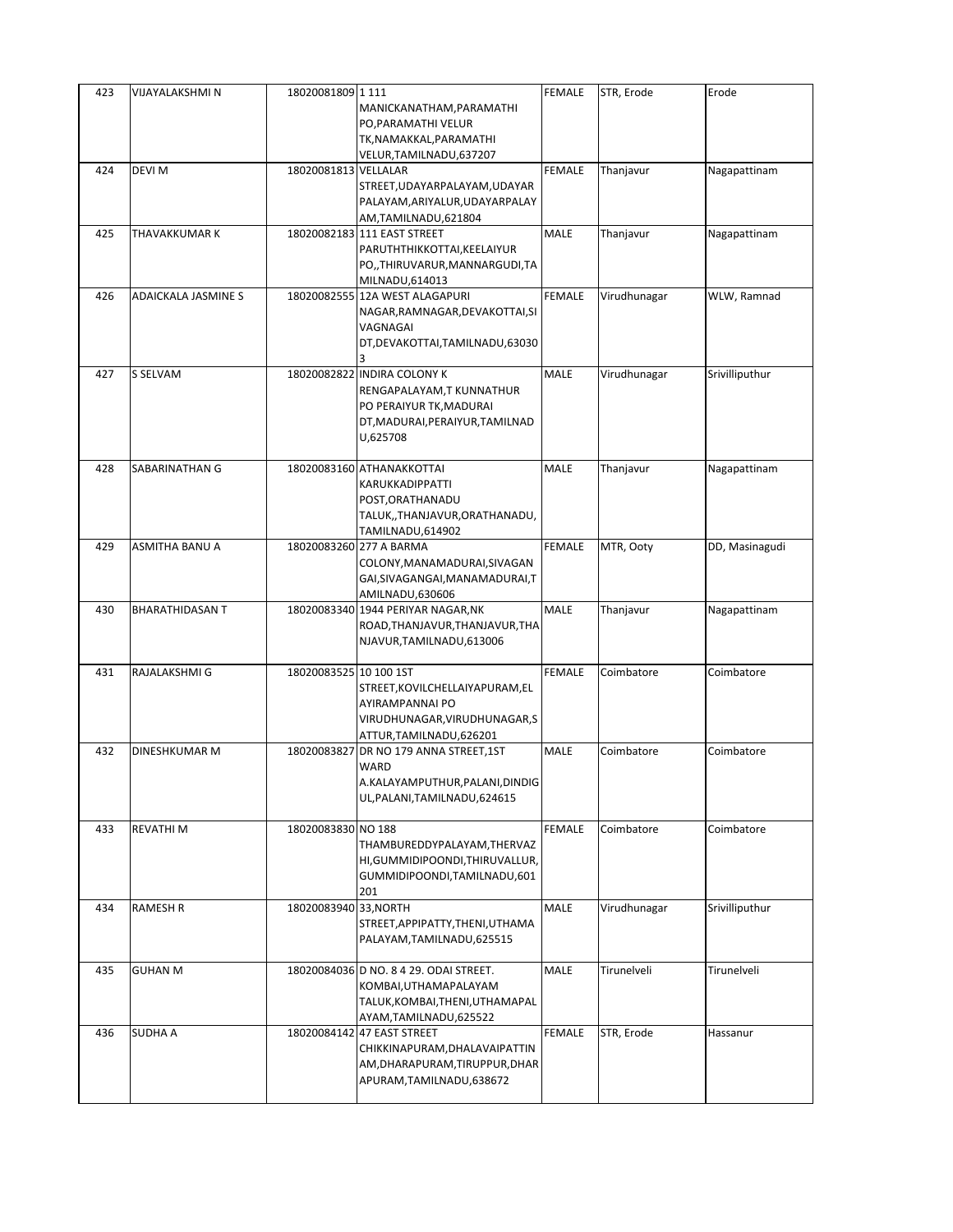| 437 | VIZHIYARASI C           |                       | 18020084282 4 513, KALIPETTAI                                   | <b>FEMALE</b> | Dharmapuri   | Hosur           |
|-----|-------------------------|-----------------------|-----------------------------------------------------------------|---------------|--------------|-----------------|
|     |                         |                       | PO, PAPPIRE DDIPATTI                                            |               |              |                 |
|     |                         |                       | TK, DHARMAPURI, PAPPIRE DDIPATTI,                               |               |              |                 |
|     |                         |                       | TAMILNADU,636905                                                |               |              |                 |
| 438 | <b>GOPI</b>             |                       | 18020084458 WEST STREET, POOVANUR                               | MALE          | Tirunelveli  | Kanniyakumari   |
|     |                         |                       | VILLAGE, NATHAMOOR                                              |               |              |                 |
|     |                         |                       | PO, VILLUPURAM, ULUNDURPET, TA                                  |               |              |                 |
|     |                         |                       | MILNADU,606102                                                  |               |              |                 |
| 439 | SELVAM I                |                       | 18020085001 4 26 AVARANGADU, VELLIKURICHI                       | FEMALE        | MTR, Ooty    | DD, Masinagudi  |
|     |                         |                       | POST,,SIVANGANGA,MANAMADUR                                      |               |              |                 |
|     |                         |                       | AI, TAMILNADU, 630610                                           |               |              |                 |
|     |                         |                       |                                                                 |               |              |                 |
| 440 | RAJAPANDI J             | 18020085127 KAARSAAMY |                                                                 | MALE          | Virudhunagar | Srivilliputhur  |
|     |                         |                       | COMPOUND, KUMARAN                                               |               |              |                 |
|     |                         |                       | SALAI, KEEZHATHOPPU                                             |               |              |                 |
|     |                         |                       | SELLUR, MADURAI, MADURAI-                                       |               |              |                 |
|     |                         |                       | NORTH, TAMILNADU, 625002                                        |               |              |                 |
| 441 | <b>DEVIBALA B</b>       |                       | 18020085312 104 UDAIYAR                                         | FEMALE        | Tirunelveli  | Tirunelveli     |
|     |                         |                       | STREET, KEEZHAKADAMBUR                                          |               |              |                 |
|     |                         |                       | MELAKADAMBUR                                                    |               |              |                 |
|     |                         |                       | POST, KATTUMANNARKOIL                                           |               |              |                 |
|     |                         |                       | TALUK, CUDDALORE, KATTUMANNAR                                   |               |              |                 |
|     |                         |                       | KOIL, TAMILNADU, 608304                                         |               |              |                 |
| 442 | RAMAPREETHI             |                       | 18020085437 12 WEST STREET, WEST                                | <b>FEMALE</b> | Tirunelveli  | Tirunelveli     |
|     |                         |                       | PATTAKKARAI, NEIVILAI                                           |               |              |                 |
|     |                         |                       | POST, TUTICORIN, TIRUCHENDUR, TA                                |               |              |                 |
|     |                         |                       | MILNADU,628618                                                  |               |              |                 |
| 443 | PETHAPERUMAL G          |                       | 18020085838 56 SILAMBANI NORTH                                  | MALE          | Tirunelveli  | Tirunelveli     |
|     |                         |                       | ST, DEVAKOTTAI, , SIVAGANGAI, DEVA                              |               |              |                 |
|     |                         |                       | KOTTAI, TAMILNADU, 630302                                       |               |              |                 |
| 444 | DHANRAJ N               |                       | 18020086245 3 59 EAST STREET, VARAGANOOR                        | MALE          | MTR, Ooty    | DD, MTR, Ooty   |
|     |                         |                       | PO,,TIRUNELVELI,THIRUVENGADAM                                   |               |              |                 |
|     |                         |                       | TAMILNADU,626140,                                               |               |              |                 |
| 445 | SONIYA N                |                       |                                                                 | FEMALE        | Vellore      | Thiruvannamalai |
|     |                         |                       | 18020086260 46 SAMANDALLIPUDUR<br>VILLAGE,ELAVADAI              |               |              |                 |
|     |                         |                       |                                                                 |               |              |                 |
|     |                         |                       | POST,,DHARMAPURI,HARUR,TAMIL<br>NADU,635305                     |               |              |                 |
| 446 | VANITHAMANI G           |                       | 18020086306 3 3 NEW THILLAI NAGAR, P N                          | <b>FEMALE</b> | Coimbatore   | Gudalur         |
|     |                         |                       | PUDHUR, VADAVALLI, COIMBATORE,                                  |               |              |                 |
|     |                         |                       | COIMBATORE-                                                     |               |              |                 |
|     |                         |                       | SOUTH, TAMILNADU, 641041                                        |               |              |                 |
| 447 | SUBBULAKSHMI M          | 18020086365 2 154     |                                                                 | <b>FEMALE</b> | Tirunelveli  | Kanniyakumari   |
|     |                         |                       |                                                                 |               |              |                 |
|     |                         |                       | KAMARAJANAGAR, SIVANTHIPATTI,<br>MUTHUR, TIRUNELVELI, PALAYAMKO |               |              |                 |
|     |                         |                       | TTAI, TAMILNADU, 627011                                         |               |              |                 |
| 448 | MURUGAN J               |                       | 18020086391 UTHIRAMERUR                                         | MALE          | Villupuram   | Villupuram      |
|     |                         |                       | DOWN, UTHIRAMERUR, MANGUDISA                                    |               |              |                 |
|     |                         |                       | I,KANCHIPURAM,UTHIRAMERUR,TA                                    |               |              |                 |
|     |                         |                       | MILNADU,603406                                                  |               |              |                 |
| 449 | SARAVANAN S             |                       | 18020086483 2 32 PILLAIYAR KOVIL                                | MALE          | Tirunelveli  | Kanniyakumari   |
|     |                         |                       | STREET, VADAKARAITHALANUR,, VILL                                |               |              |                 |
|     |                         |                       | UPURAM, KANDACHIPURAM, TAMIL                                    |               |              |                 |
|     |                         |                       | NADU,605752                                                     |               |              |                 |
| 450 | <b>GOVARTHANAGIRI D</b> |                       | 18020086544 67 BAJANAI KOIL                                     | MALE          | Villupuram   | Villupuram      |
|     |                         |                       | STREET, SANKARAPURAM                                            |               |              |                 |
|     |                         |                       | VILLAGE, PULIYAMBAKKAM                                          |               |              |                 |
|     |                         |                       | POST, KANCHEEPURAM, WALAJABAD                                   |               |              |                 |
|     |                         |                       | TAMILNADU,631605                                                |               |              |                 |
| 451 | PUSHPA M                |                       | 18020086957 KILUVAN KOTTAI                                      | FEMALE        | Dharmapuri   | Hosur           |
|     |                         |                       | VILLAGE, HANUMANTHAPURAM                                        |               |              |                 |
|     |                         |                       | POST, DHARMAPURI                                                |               |              |                 |
|     |                         |                       | DT, DHARMAPURI, KARIMANGALAM,                                   |               |              |                 |
|     |                         |                       | TAMILNADU,636808                                                |               |              |                 |
|     |                         |                       |                                                                 |               |              |                 |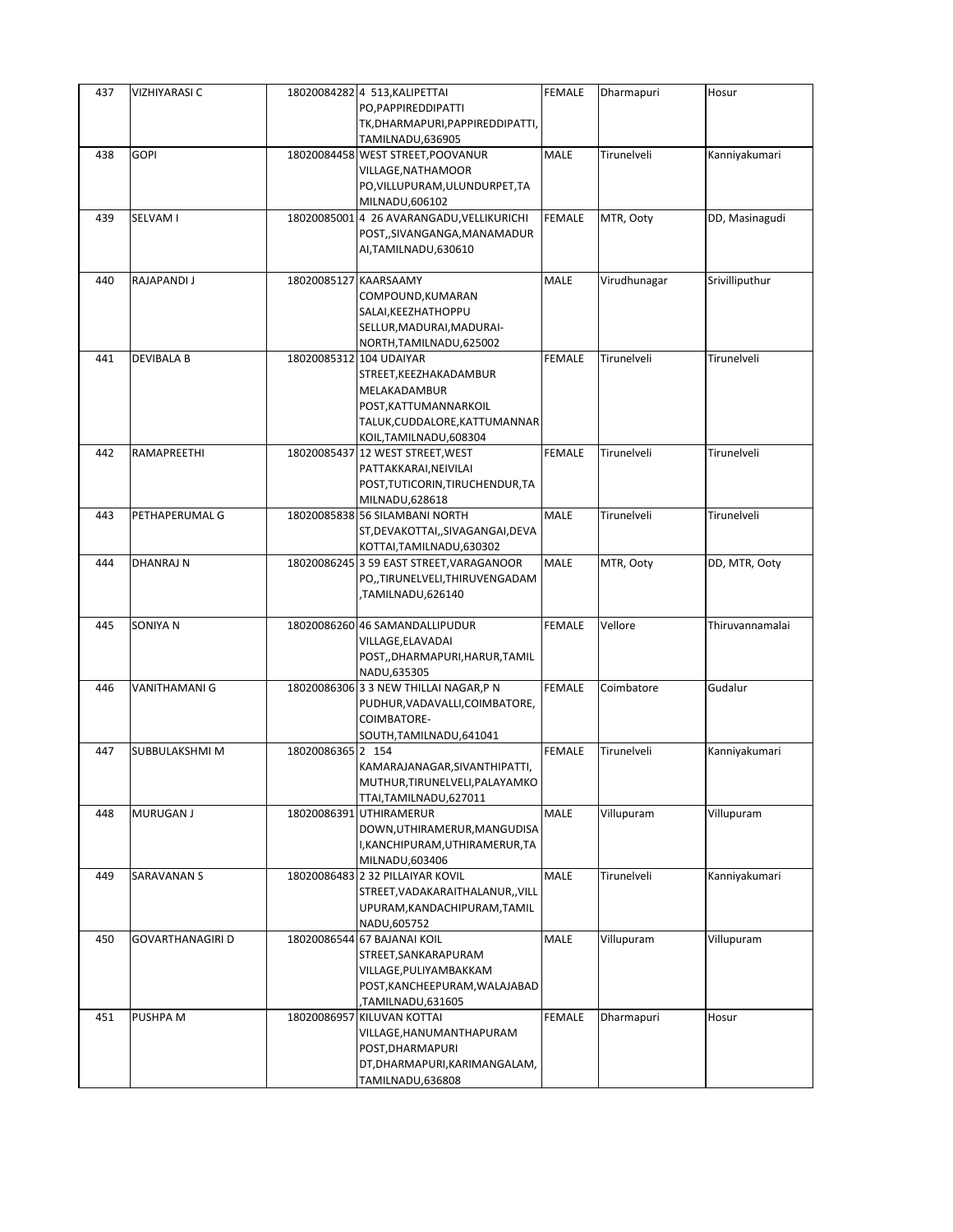| 452 | <b>GOPINATH S</b>      |                       | 18020087440 15 22C NIRAIMATHI AASARI<br>STREET, THIRUTHANGAL, , VIRUDHUN<br>AGAR, SIVAKASI, TAMILNADU, 626130                         | <b>MALE</b>   | Tirunelveli   | Tirunelveli     |
|-----|------------------------|-----------------------|---------------------------------------------------------------------------------------------------------------------------------------|---------------|---------------|-----------------|
| 453 | DAISY RANI A           |                       | 18020088156 NO 35 G, NEW<br>STREET, VARADARAJANPET, ARIYALU<br>R, ANDIMADAM, TAMILNADU, 62180                                         | <b>FEMALE</b> | Tirunelveli   | Tirunelveli     |
| 454 | SUDARSAN U             |                       | 18020088183 KOKKUMUTTAI, EDAIYATHUR, MANA<br>MELKUDI, PUDUKKOTTAI, MANAMEL<br>KUDI, TAMILNADU, 614616                                 | <b>MALE</b>   | MTR, Ooty     | DD, Masinagudi  |
| 455 | RAJESWARI N            |                       | 18020088291 51 THANIYUR VANIYA<br>STREET, KORANAD, MAYILADUTHUR<br>AI, NAGAPATTINAM, MAYILADUTHU<br>RAI, TAMILNADU, 609001            | <b>FEMALE</b> | ATR, Pollachi | Tiruppur        |
| 456 | SARANYA N              |                       | 18020088336 3 134 SOUTH STREET, O<br>METTUPATTI, SATTUR, VIRUDHUNAG<br>AR, SATTUR<br>TALUK, TAMILNADU, 626203                         | <b>FEMALE</b> | MTR, Ooty     | DD, MTR, Ooty   |
| 457 | MUTHULAKSHMI M         |                       | 18020088359 2 231 SOUTH ST, RAJANGA<br>PURAM, GOVINDA PERI<br>PO,TIRUNELVELI,AMBASAMUDRAM,<br>TAMILNADU,627424                        | <b>FEMALE</b> | Tirunelveli   | Kanniyakumari   |
| 458 | SINDHUJA P             |                       | 18020088440 8 13 NEW NO 20, OLD POST OFFICE<br>ROAD, BEEMA NAGAR<br>TRICHY, TRICHY, SRIRANGAM, TAMIL<br>NADU,620001                   | <b>FEMALE</b> | Coimbatore    | Coimbatore      |
| 459 | <b>SURIYAPRAKASH S</b> |                       | 18020088472 PERUMAL KOVIL<br>STREET, MOONGILPODI POST<br>POOSAPADI, CHINNASALEM<br>T.K, VILUPPURAM, CHINNASALEM, TA<br>MILNADU,606201 | MALE          | Dharmapuri    | Dharmapuri      |
| 460 | DEEPAR                 |                       | 18020088761 3 2 MARICHETTIHALLI VILL AND<br>POST, KRISHNAGIRI<br>DT,,KRISHNAGIRI,KRISHNAGIRI,TAMI<br>LNADU,635204                     | <b>FEMALE</b> | MTR, Ooty     | DD, Masinagudi  |
| 461 | VIDUTHALAICHELVI       |                       | 18020088916 2 199 SOUTH STREET, KASANGADU<br>PATTUKKOTTAI, THANJAVUR, THANJ<br>AVUR, PATTUKKOTTAI, TAMILNADU,<br>614613               | <b>FEMALE</b> | Tirunelveli   | Kanniyakumari   |
| 462 | <b>KANAGARAJ T</b>     | 18020089039 2 45 WEST | STREET, PULLAKKAVUNDANPATTI, SA<br>NKARAPANDIYAPURAM<br>POST, VIRUDHUNAGAR, VEMBAKOTT<br>AI, TAMILNADU, 626201                        | <b>MALE</b>   | MTR, Ooty     | DD, MTR, Ooty   |
| 463 | DINESH R               | 18020089208 3.78 WEST | STREET, THIRAVIRUNTHANPATTI, SET<br>TUDAIYANPATTI<br>POST, VIRUDHUNAGAR, SATTUR, TA<br>MILNADU,626203                                 | <b>MALE</b>   | MTR, Ooty     | DD, MTR, Ooty   |
| 464 | RAJA K                 | 18020089802           | NO 47,ESAVANKULAM<br>EAST, SRIVAIKUNTAM, THOOTHUKU<br>DI, SRIVAIKUNTAM, TAMILNADU, 628<br>619                                         | MALE          | Tirunelveli   | Tirunelveli     |
| 465 | THASLIMA BASANA        |                       | 18020089957 1 159, MUSLIM STREET, AVANAM<br>POST, THANJAVUR, PERAVURANI, TA<br>MILNADU,614623                                         | <b>FEMALE</b> | Thanjavur     | Nagapattinam    |
| 466 | SIVAKUMAR A            |                       | 18020090648 49 VEERA KOVIL STREET, SENUR<br>POST, KATPADI<br>TK, VELLORE, KATPADI, TAMILNADU, 6<br>32006                              | MALE          | Vellore       | Thiruvannamalai |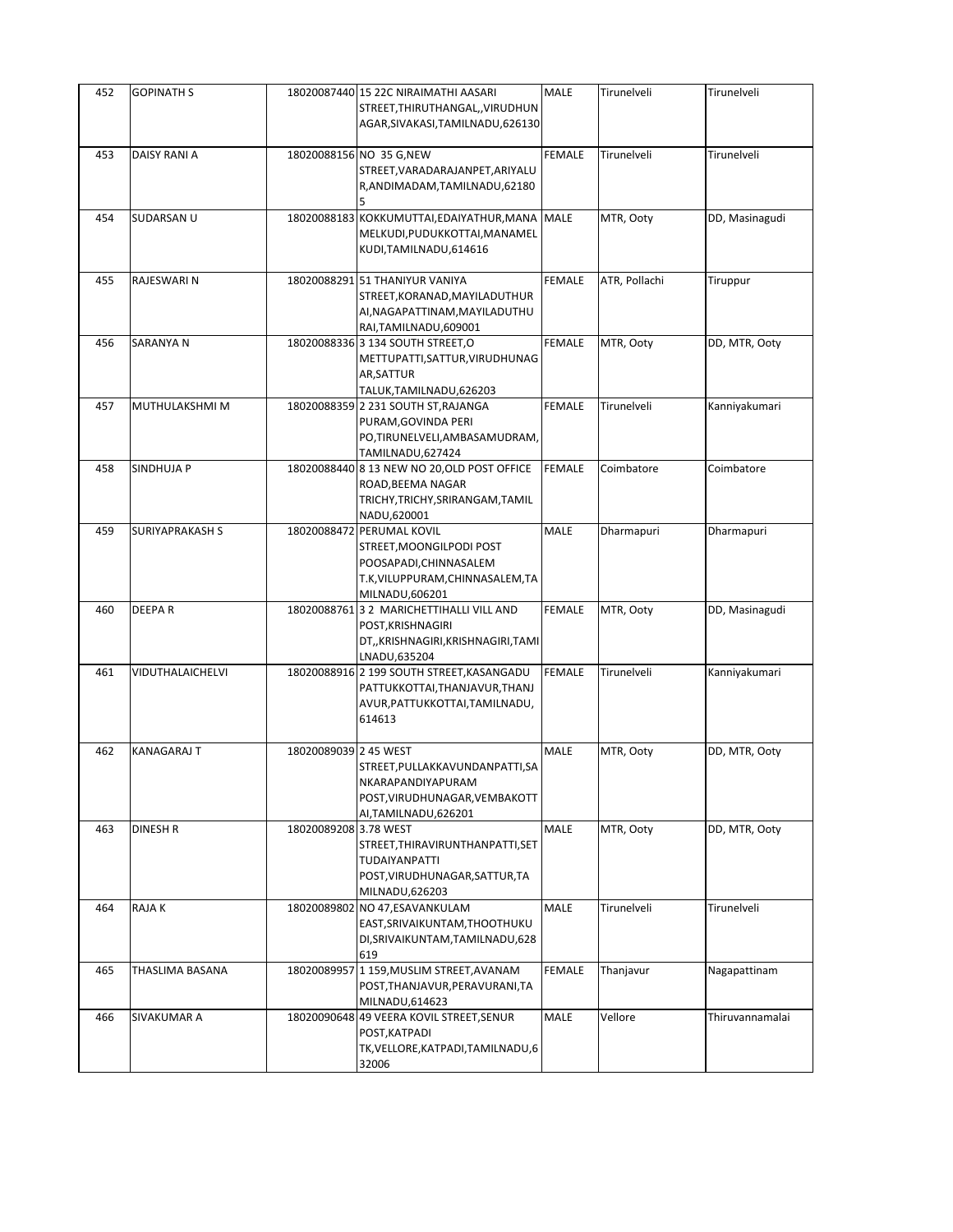| 467 | TAMILARASAN              |                        | 18020090703 AYYA KOVIL STREET SOUTH<br>COLONY, JJ<br>NAGAR, KALAKAD, TIRUNELVELI, NAN<br>GUNERI, TAMILNADU, 627501                         | <b>MALE</b>   | MTR, Ooty     | DD, MTR, Ooty   |
|-----|--------------------------|------------------------|--------------------------------------------------------------------------------------------------------------------------------------------|---------------|---------------|-----------------|
| 468 | MARITHANGAM V            |                        | 18020090865 160 SUPPAN STREET<br>VELLANAKOTTAI, SIVAKIRI,, TIRUNEL<br>VELI, SIVAKIRI, TAMILNADU, 627758                                    | FEMALE        | ATR, Pollachi | Tiruppur        |
| 469 | RAJU                     |                        | 18020090963 SOUTHAMARAI<br>KULAM, MARTHANDAN<br>COMPOUND, KANNIYAKUMARI<br>DIST, KANNIYAKUMARI, AGASTHEES<br>WARAM, TAMILNADU, 629701      | MALE          | Tirunelveli   | Tirunelveli     |
| 470 | KARTHICKRAJA P           |                        | 18020090965 38.UPPUPALAYAM.PADAIVEEDU,SA<br>NNOYASIPATTI<br>POST.KUMARAPALAYAM,NAMAKKA<br>L, NAMAKKAL, KUMARAPALAYAM, TA<br>MILNADU,637303 | MALE          | Coimbatore    | Coimbatore      |
| 471 | <b>BALAKRISHNAN S</b>    | 18020091058 1 307 WEST | STREET, MANALMETTUPPATTI, CHOC<br>KALINGAPURAM<br>POST, MADURAI, MELUR, TAMILNAD<br>U,625103                                               | <b>MALE</b>   | ATR, Pollachi | Tiruppur        |
| 472 | <b>SIVAKUMAR</b>         |                        | 18020091497 DOOR NO 62, SENTHAMIL<br>NAGAR, KALITHOGAI STRREET<br>SIVAGANGAI, SIVAGANGA, SIVAGAN<br>GA,TAMILNADU,630561                    | MALE          | ATR, Pollachi | Tiruppur        |
| 473 | <b>VEERASARABOJI S N</b> |                        | 18020091508 4.81 PALLIVASAL<br>STREET, RAJAGAMBEERAM, , SIVAGA<br>NGA, MANAMADURAI, TAMILNADU,<br>630609                                   | MALE          | Tirunelveli   | Kanniyakumari   |
| 474 | <b>S SATHISH</b>         |                        | 18020091598 KOODAKKAL KATTU<br>VALAVU, POOLAMPATTY<br>PO,, SALEM, EDAPPADI, TAMILNADU,<br>637107                                           | MALE          | Dharmapuri    | Dharmapuri      |
| 475 | SARAVANAN D              |                        | 18020091696 3 269 POLAMPATTI<br>VILLAGE, MODHUR<br>POST, KARIMANGALAM<br>TK, DHARMAPURI, KARIMANGALAM,<br>TAMILNADU,635205                 | <b>MALE</b>   | Dharmapuri    | Hosur           |
| 476 | POOVENTHAN M             |                        | 18020091699 131 VANTHAVASI MAIN<br>ROAD, PATTANAM VILLAGE, URAL<br>POST, VILLUPURAM, TINDIVANAM, TA<br>MILNADU,604001                      | <b>MALE</b>   | Vellore       | Thiruvannamalai |
| 477 | POOPATHIRAJA S           | 18020091757 4          | 80, MELATHOTTIYAPATTI, PILLAIYAR<br><b>NATHAM</b><br>POST, VIRUDHUNAGAR, SRIVILLIPUT<br>HUR, TAMILNADU, 626125                             | MALE          | Tirunelveli   | Tirunelveli     |
| 478 | <b>K RAJESH</b>          |                        | 18020091924 31 MURUGAN<br>STREET, ANUPPANADI<br>ROAD, MADURAI<br>SOUTH, MADURAI, MADURAI<br>SOUTH, TAMILNADU, 625009                       | MALE          | MTR, Ooty     | DD, MTR, Ooty   |
| 479 | MUNEESWARAN S            |                        | 18020092008 59 2, MARRIYAMMAN KOVIL<br>STREET, THIRUMOHUR, MADURAI, M<br>ADURAI EAST, TAMILNADU, 625107                                    | MALE          | ATR, Pollachi | Tiruppur        |
| 480 | PUNITHADEVI P            |                        | 18020092432 AGRAHARAM, KOVILVENNI, NEEDAM<br>ANGALAM, THIRUVARUR, NEEDAMA<br>NGALAM, TAMILNADU, 614403                                     | <b>FEMALE</b> | STR, Erode    | Erode           |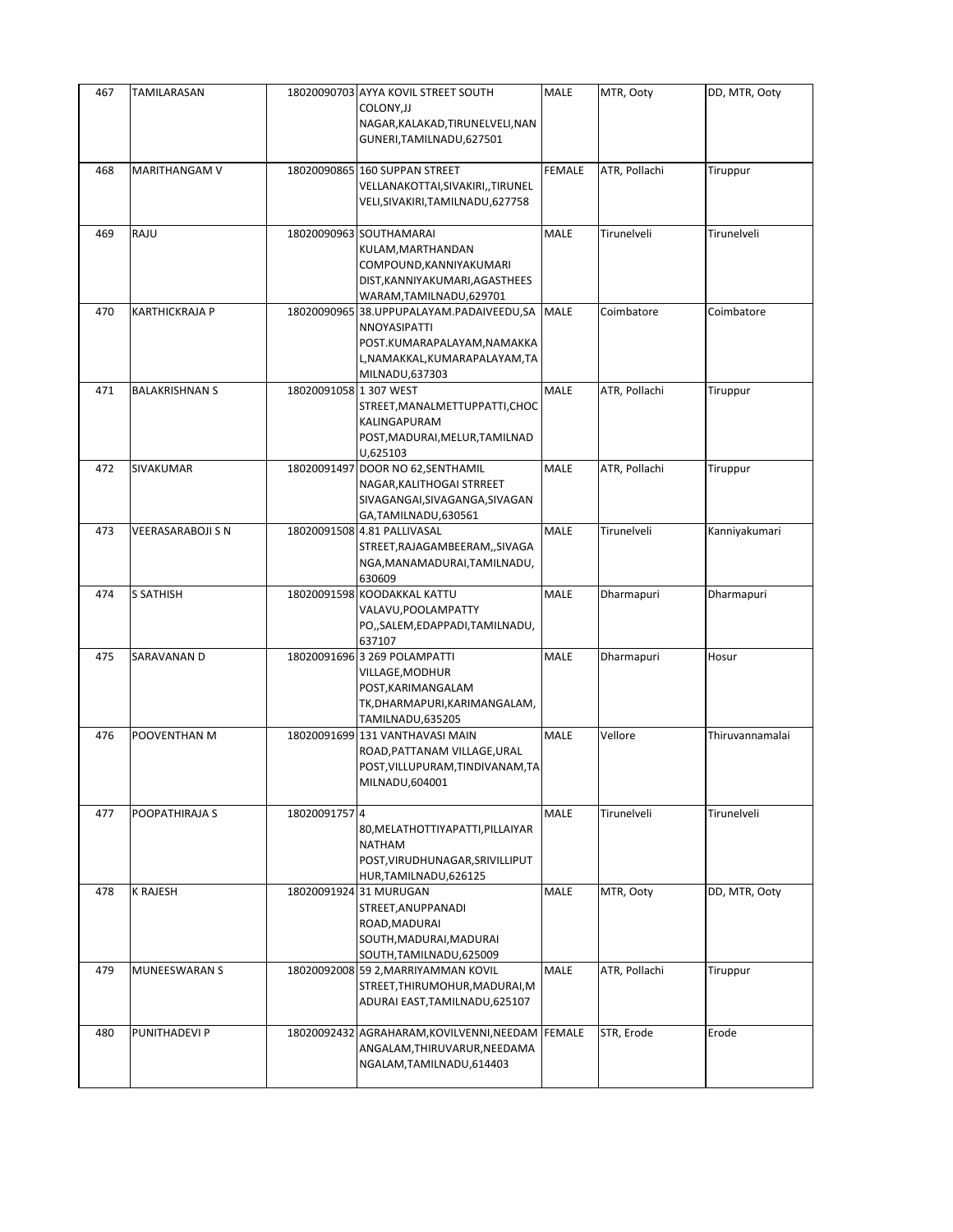| 481 | HEMA                 | 18020092636 5 56 MARIYAMMAN TEMPLE<br>STREET, PUNNAM, BHAVANI, ERODE,                                                                      | FEMALE        | MTR, Ooty       | DD, MTR, Ooty     |
|-----|----------------------|--------------------------------------------------------------------------------------------------------------------------------------------|---------------|-----------------|-------------------|
|     | <b>SAKTHIVEL P</b>   | BHAVANI, TAMILNADU, 638312                                                                                                                 | <b>MALE</b>   |                 | Erode             |
| 482 |                      | 18020092665 68.6 EZHIL NAGAR, KAILASAPURAM<br>PO, TIRCHIRAPPALLI, TIRCHIRAPPALLI<br>THIRUVERUMBUR,TAMILNADU,620,<br>014                    |               | STR, Erode      |                   |
| 483 | VEEGANKUMAR V        | 18020093093 338 EB OFFICE OPPOSIT, FOUR<br>ROADS, HARUR PO<br>TK, DHARMAPURI, HARUR, TAMILNA<br>DU,636903                                  | MALE          | STR, Erode      | Erode             |
| 484 | JAGANRAJ             | 18020093293 66 WARD NO<br>4,ANDAMAN,KANJARAMPETTAI<br>POST, MADURAI, MADURAI<br>NORTH, TAMILNADU, 625014                                   | MALE          | ATR, Pollachi   | Tiruppur          |
| 485 | ARUNA D              | 18020093343 NAGAR KOODAL POST, NAGAR<br>KOODAL VILL, INDUR<br>VIA, DHARMAPURI, NALLAMPALLI, TA<br>MILNADU,636803                           | <b>FEMALE</b> | STR, Erode      | Erode             |
| 486 | <b>D SUTHAKAR</b>    | 18020093492 NORTH STREET, MANIVILUNDHAN<br>NORTH, MANIVILUNDHAN COLONY<br>POST, SALEM, ATTUR, TAMILNADU, 63<br>6112                        | <b>MALE</b>   | Dharmapuri      | Dharmapuri        |
| 487 | MURUGAVEL V          | 18020093614 MARIYAMMAN KOVIL<br>STREET, ARIYALUR PO AND<br>VILLAGE,, VILUPPURAM, SANKARAPU<br>RAM,TAMILNADU,605801                         | MALE          | Dharmapuri      | Dharmapuri        |
| 488 | ELAVARASAN R         | 18020093629 6 91B TEACHERS<br>COLONY, ARIYAKULAM, TIRUNELVELI,<br>TIRUNELVELI, PALAYAMKOTTAI, TAM<br>ILNADU,627011                         | MALE          | ATR, Pollachi   | Tiruppur          |
| 489 | NIVEDHA K            | 18020094011 KARAPATTU, NEERPALANI PO<br>MATHUR VIA, KULATHUR<br>TALUK, PUDUKKOTTAI, KULATHUR, T<br>AMILNADU, 622515                        | <b>FEMALE</b> | ATR, Pollachi   | Tiruppur          |
| 490 | RAJIPRIYADHARSHINI P | 18020094205 33 XAVIER NAGAR, THOLKAPPIER<br>SQUARE, THANJAVUR, THANJAVUR, T<br>HANJAVUR, TAMILNADU, 613001                                 | <b>FEMALE</b> | FD, Tirunelveli | Ambasamuthram     |
| 491 | SINGARAVELAN S       | 18020094240 341 16TH WARD, AMBETHKAR<br>NAGAR, HARUR PO<br>TK, DHARMAPURI, HARUR, TAMILNA<br>DU,636903                                     | MALE          | Dharmapuri      | Hosur             |
| 492 | <b>MANONPRIYA R</b>  | 18020094305 42 MARIYAMMAN KOVIL<br>STREET, PERIYA<br>SEMUR, ERODE, ERODE, ERODE, TAMI<br>LNADU,638004                                      | <b>FEMALE</b> | MTR, Ooty       | DD, MTR, Ooty     |
| 493 | GENGARAJ P           | 18020094476 150 NORTH STREET, MALAIPATTI<br>VILLAGE, PARIVILLIKOTTAI<br>POST, THOOTHUKUDI, OTTAPIDARA<br>M,TAMILNADU,628714                | MALE          | ATR, Pollachi   | DD, ATR, Pollachi |
| 494 | <b>GANESAN R</b>     | 18020094520 NO 17 KB TOWERS FIRST FLOOR<br>F3, THIRU VI KA STREET, MG NAGAR<br>URAPAKKAM, KANCHIPURAM, CHEN<br>GALPATTU, TAMILNADU, 603211 | <b>MALE</b>   | Vellore         | Vellore           |
| 495 | VINODHINI D          | 18020094596 NEAR CO OPERATIVE<br>BANK, KATTUKKOTTAI<br>POST, KATTUKKOTTAI, SALEM, ATTUR<br>TAMILNADU,636121,                               | <b>FEMALE</b> | Dharmapuri      | Dharmapuri        |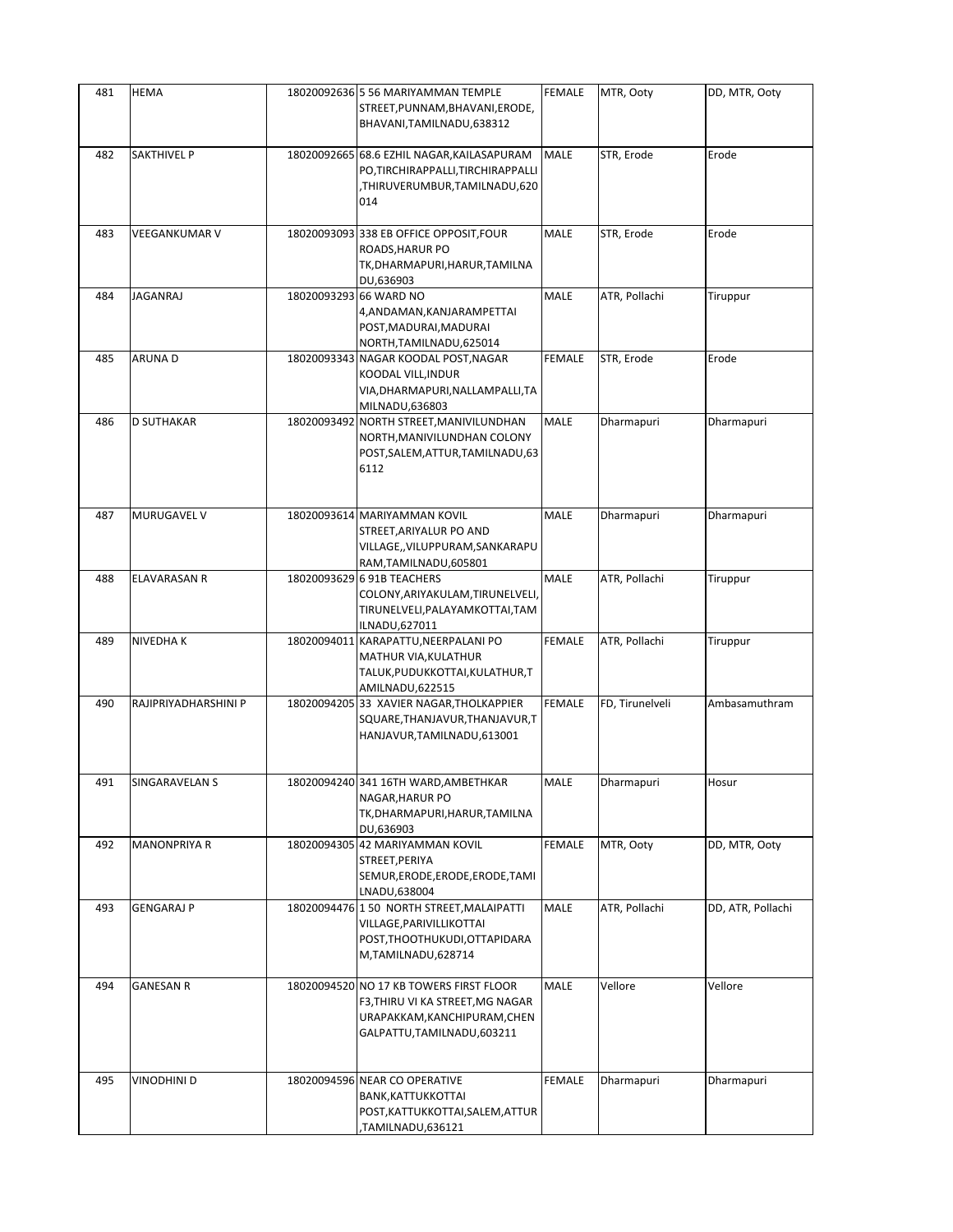| 496 | MUTHUSAMY G            |                        | 18020094992 4 288 BHARATHI<br>NAGAR, VISWANATHAPURAM, SENG<br><b>OTTAI</b><br>RS, TIRUNELVELI, SENGOTTAI, TAMILN<br>ADU,627810                    | <b>MALE</b>   | ATR, Pollachi   | DD, ATR, Pollachi |
|-----|------------------------|------------------------|---------------------------------------------------------------------------------------------------------------------------------------------------|---------------|-----------------|-------------------|
| 497 | MURUGANANTHAM M        | 18020095104 37 EAST    | STREET, VELAYUTHAPURAM, ROSAN<br><b>AM PATTY</b><br>PO, THENI, ANDIPATTI, TAMILNADU, 6<br>25512                                                   | <b>MALE</b>   | ATR, Pollachi   | DD, ATR, Pollachi |
| 498 | <b>KAPIL P</b>         |                        | 18020095253 THATHANOOR PUDUR<br>VILL, KURUBARAHALLI PO<br>PAPPIREDDIPATTI TK, DHARMAPURI<br>DT, DHARMAPURI, PAPPIRE DDIPATTI,<br>TAMILNADU,635302 | <b>MALE</b>   | Vellore         | Thiruvannamalai   |
| 499 | S MUTHUSELVI           |                        | 18020095271 18C RAILWAY<br>COLONY, MANDAPAM, RAMANATHA<br>PURAM, RAMANATHAPURAM, RAMA<br>NATHAPURAM, TAMILNADU, 623518                            | <b>FEMALE</b> | ATR, Pollachi   | DD, ATR, Pollachi |
| 500 | R GANESH MOORTHI KRISH |                        | 18020095664 CHINTHALPADI<br>VILLAGE, CHINTHALPADI<br>POST, PAPPIREDDIPATTI<br>TAULK, DHARMAPURI, PAPPIREDDIP<br>ATTI,TAMILNADU,635302             | <b>MALE</b>   | Vellore         | Thiruvannamalai   |
| 501 | MURUGALAKSHMI R        |                        | 18020095666 1 156 EAST STREET, THAMBI PATTI<br>MAHARAJAPURAM<br>POST, SIRIVILIPUTHUR, VIRUDHUNAG<br>AR, SIRIVILIPUTHUR, TAMILNADU, 62<br>6149     | <b>FEMALE</b> | STR, Erode      | Erode             |
| 502 | <b>HAZEENA BEGUM K</b> |                        | 18020095810 3 INDRA STREEET, 18TH<br>STREET,SIVAGANGAI,SIVAGANGAI,SI<br>VAGANGAI, TAMILNADU, 630561                                               | <b>FEMALE</b> | ATR, Pollachi   | DD, ATR, Pollachi |
| 503 | <b>PARKAVIB</b>        |                        | 18020095853 3 1790 MULLAI NAGAR, 2ND<br>CROSS, VENNAMPATTI<br>ROAD, DHARMAPURI, DHARMAPURI,<br>TAMILNADU,636701                                   | <b>FEMALE</b> | Vellore         | Thiruvannamalai   |
| 504 | <b>RAJESH G</b>        |                        | 18020095898 418 BHARATHI NAGAR, ATNANUR<br>POST,,NAMAKKAL,RASIPURAM,TAM<br>ILNADU,637408                                                          | <b>MALE</b>   | FD, Tirunelveli | Ambasamuthram     |
| 505 | THANGAMUNIASAMY R      | 18020095972 3 85 SOUTH | STREET, VANNIMADAI, NENMENI<br>POST, VIRUDHUNAGAR, SATTUR, TA<br>MILNADU,626202                                                                   | MALE          | ATR, Pollachi   | Tiruppur          |
| 506 | PRITHIVRAJ L           |                        | 18020095991 AMBALAPATTI<br>VILL, KANDHAGOUNDANUR<br>PO,, DHARMAPURI, PAPPIREDDIPATT<br>I,TAMILNADU,635302                                         | <b>MALE</b>   | Dharmapuri      | Hosur             |
| 507 | R DHANALAKSHMI         |                        | 18020096022 4 5, NORTH MUTHURAJA ST, T<br>PATHARPETTAI, TIRUCHIRAPPALLI, T<br>HURAIYUR, TAMILNADU, 621012                                         | <b>FEMALE</b> | ATR, Pollachi   | DD, ATR, Pollachi |
| 508 | <b>ANANDHAKUMAR R</b>  |                        | 18020096085 SOUTH STREET, KALPADI<br>POST, PERAMBALUR TK<br>DT, PERAMBALUR, PERAMBALUR, TA<br>MILNADU,621113                                      | MALE          | MTR, Ooty       | DD, Masinagudi    |
| 509 | SASIKALA M             |                        | 18020096499 58 2 PALANIVEL CHETTY<br>STREET, JALAKANDPAURAM, METTU<br>R<br>TK, SALEM, METTUR, TAMILNADU, 63<br>6501                               | <b>FEMALE</b> | Dharmapuri      | Dharmapuri        |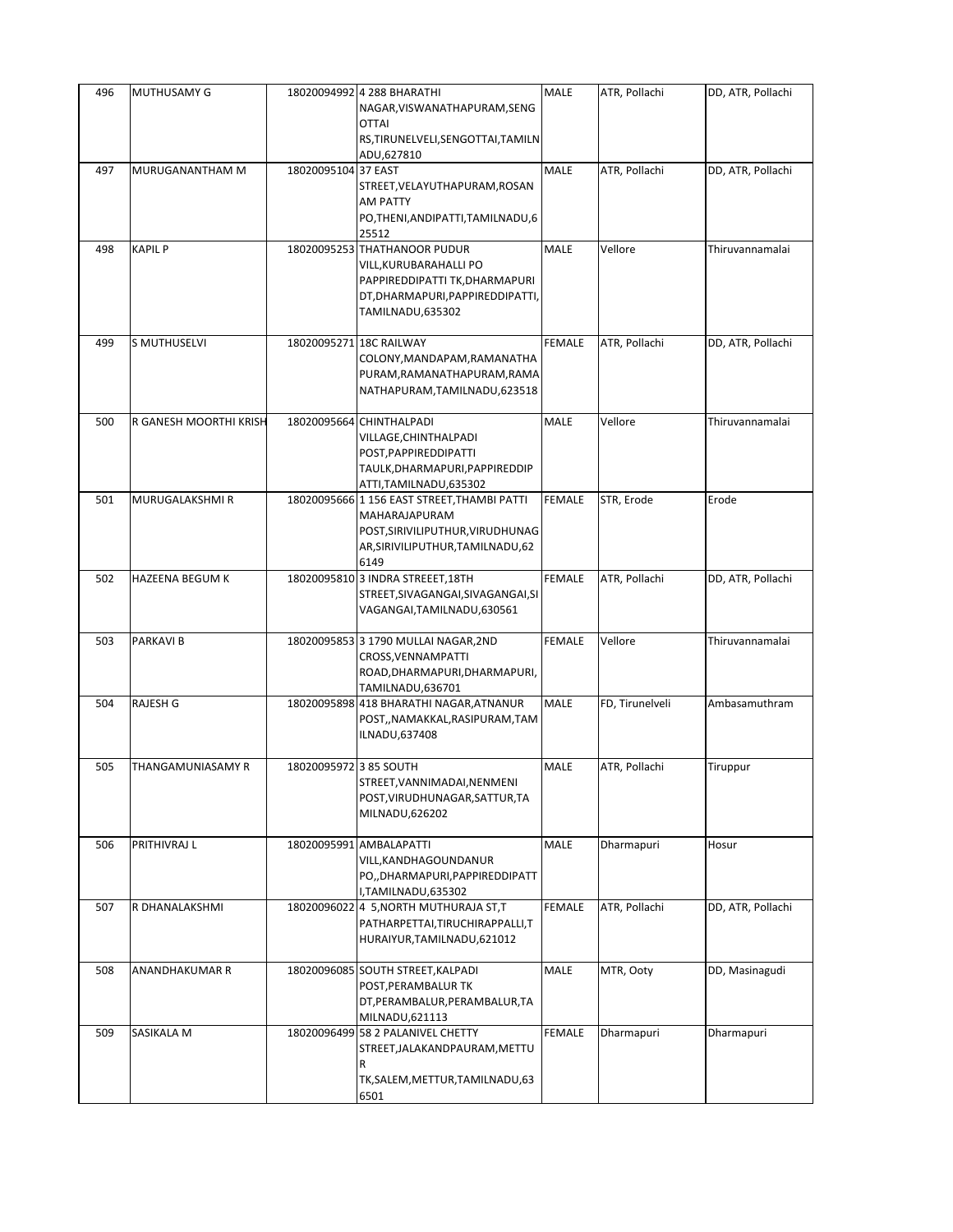| 510 | <b>VIVEK R</b>     | 18020096523 NO 259 WEST<br>STREET, KAZHUMANGALAM<br>VILLAGE SENDURAI TK, ARIYALUR<br>DT, ARIYALUR, SENDURAI, TAMILNAD                | <b>MALE</b>   | STR, Erode    | Erode             |
|-----|--------------------|--------------------------------------------------------------------------------------------------------------------------------------|---------------|---------------|-------------------|
|     |                    | U,621804                                                                                                                             |               |               |                   |
| 511 | SRIDEVI            | 18020097236 699 EAST STREET, PICHANDAR KOIL<br>PO, MANACHANALLUR<br>TK,TIRUCHIRAPPALLI,MANACHANAL<br>LUR, TAMILNADU, 621216          | <b>FEMALE</b> | MTR, Ooty     | DD, MTR, Ooty     |
| 512 | PETCHIMUTHU M      | 18020097321 2 BY 6 MIDDLE STREET, E<br>RAMANATHAPURAM, ELAYIRAMPAN<br>NAI<br>POST, VIRUDHUNAGAR, VEMBAKKOT<br>TAI, TAMILNADU, 626201 | <b>MALE</b>   | ATR, Pollachi | Tiruppur          |
| 513 | SUNDARANANTHI M    | 18020097340 64 PERUMPALCHERY<br>STREET, SRIVILLIPUTHUR, , VIRUDHUN<br>AGAR, SRIVILLIPUTHUR, TAMILNADU,<br>626125                     | <b>FEMALE</b> | ATR, Pollachi | Tiruppur          |
| 514 | TAMILSELVAN V      | 18020097615 1 168, THEERTHAMALAI<br>VILL, THE ERTHAMALAI<br>PO, DHARMAPURI, HARUR, TAMILNA<br>DU,636906                              | <b>MALE</b>   | Vellore       | Thiruvannamalai   |
| 515 | PATCHAIPERUMAL C   | 18020098028 NORTH STREET, THATHANKULAM<br>POST, THATHANKULAM, THOOTHUK<br>UDI, SRIVAIKUNTAM, TAMILNADU, 62<br>8622                   | <b>MALE</b>   | ATR, Pollachi | DD, ATR, Pollachi |
| 516 | SATHISH KUMAR U    | 18020098261 49 WEST PANDIAN AGIL<br>STREET, OPP RAJA PARLEY<br>BAKERY,, MADURAI, MADURAI<br>SOUTH, TAMILNADU, 625001                 | <b>MALE</b>   | MTR, Ooty     | DD, Masinagudi    |
| 517 | <b>PONNAIAH P</b>  | 18020098472 230 KARBAGA VINAYAGAR KOVIL<br>STREET, VALLANADU, TUTICORIN, TH<br>OOTHUKUDI, SRIVAIKUNTAM, TAMIL<br>NADU,628252         | <b>MALE</b>   | ATR, Pollachi | DD, ATR, Pollachi |
| 518 | BHARATHIKANNAN     | 18020098567 6 168 MGR NAGAR, BEHIND GOVT<br>GIRLS HIGH SCHOOL, THALAIVASAL<br>PO, SALEM, ATTUR, TAMILNADU, 6361<br>12                | <b>MALE</b>   | Dharmapuri    | Dharmapuri        |
| 519 | <b>KUMARESAN K</b> | 18020098587 KUMARESAN S.O<br>KANNADHASAN, NO.97 KK<br>NAGAR, THANIPADI, TIRUVANNAMAL<br>AI, THANDARAMPATTU, TAMILNADU<br>606708,     | <b>MALE</b>   | STR, Erode    | Hassanur          |
| 520 | ELAKKIYA M         | 18020098855 1 179 MIDDLE<br>STREET, DEVAMANGALM, UDAYARPA<br>LAYAM<br>T.K, ARIYALUR, UDAYARPALAYAM, TA<br>MILNADU,612902             | <b>FEMALE</b> | STR, Erode    | Erode             |
| 521 | BALASUBRAMANIYAN P | 18020098993 34 PALURANKOTTAM<br>C.AYYAMPALAYAM, MANNACHANAL<br>LUR, TRICHY, TRICHY, MANNACHANA<br>LLUR, TAMILNADU, 621005            | MALE          | MTR, Ooty     | DD, Masinagudi    |
| 522 | <b>THARANIS</b>    | 18020098995 2 50 KOVIL STREET, LALIGAM<br>POST, DHARMAPURI, DHARMAPURI,<br>NALLAMPALLI, TAMILNADU, 636804                            | <b>FEMALE</b> | Vellore       | Thiruvannamalai   |
| 523 | ROJA B             | 18020099004 1 148 KEELEA STREET, AGARAM<br>SEEGOOR POSTKUNNAM<br>TALUK, PERAMBALUR, PERAMBALUR,<br>KUNNAM, TAMILNADU, 621108         | <b>FEMALE</b> | MTR, Ooty     | DD, Masinagudi    |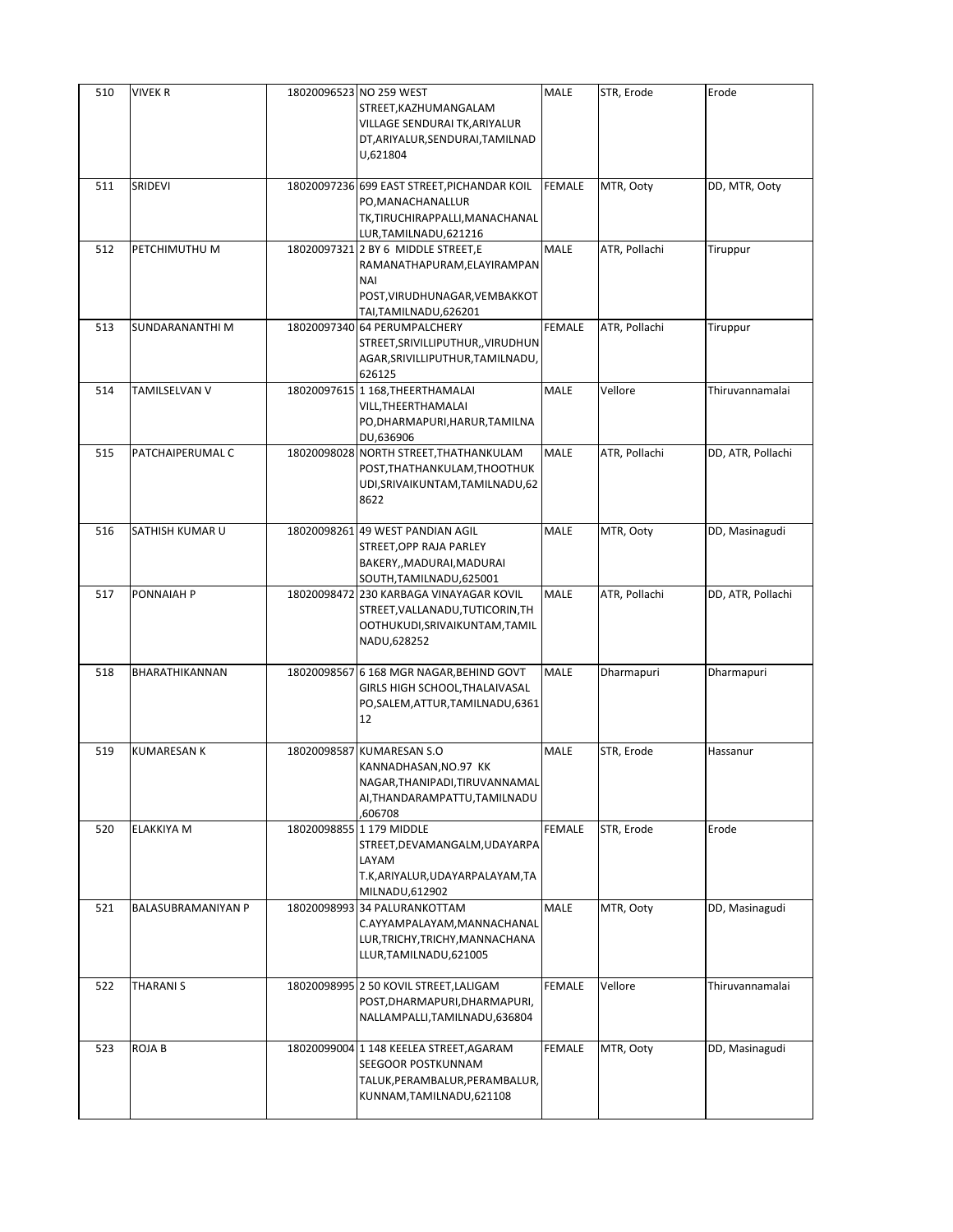| 524 | <b>ANANTHAVALLI S</b>  | 18020099152 1 197, EAST | STREET, ALAVOY, ARIYALUR, UDAYAR<br>PALAYAM, TAMILNADU, 621701                                                                                                     | FEMALE        | STR, Erode    | Erode             |
|-----|------------------------|-------------------------|--------------------------------------------------------------------------------------------------------------------------------------------------------------------|---------------|---------------|-------------------|
| 525 | SARANYA V              |                         | 18020099182 NO 56 YADHAVAR<br>STREET, VANDAVASI, , TIRUVANNAM<br>ALAI, VANDAVASI, TAMILNADU, 6044<br>08                                                            | <b>FEMALE</b> | MTR, Ooty     | DD, Masinagudi    |
| 526 | <b>NAGENDRANK</b>      |                         | 18020099218 6 VELALAR STREET, VAIGAIDAM<br>ROAD, VADUGAPATTY<br>POST, THENI, PERIYAKULAM, TAMILN<br>ADU,625603                                                     | MALE          | ATR, Pollachi | Tiruppur          |
| 527 | ALAGU SHIBANI A        |                         | 18020099247 19 PATTALAMMAN KOIL<br>STREET, KUCAHANUR, THENI<br>DISTRICT, THENI, UTHAMAPALAYAM,<br>TAMILNADU,625515                                                 | <b>FEMALE</b> | ATR, Pollachi | Tiruppur          |
| 528 | JEBINDHERSINGH JACKSON |                         | 18020099301 128B MAINROAD<br>ELANKULAM,,,TIRUNELVELI,NANGU<br>NERI, TAMILNADU, 627110                                                                              | <b>MALE</b>   | ATR, Pollachi | DD, ATR, Pollachi |
| 529 | <b>MARIDURAI S</b>     |                         | 18020099302 39 2 WEST STREET<br>KUPPAKURICHI,,,TIRUNELVELI,TIRU<br>NELVELI, TAMILNADU, 627351                                                                      | MALE          | ATR, Pollachi | DD, ATR, Pollachi |
| 530 | <b>MANOJ KUMAR S</b>   |                         | 18020099315 103 52A AYYAMPATTI<br>SRIVILLIPUTTUR,,,VIRUDHUNAGAR,S<br>RIVILLIPUTHUR, TAMILNADU, 626125                                                              | <b>MALE</b>   | MTR, Ooty     | DD, Masinagudi    |
| 531 | SELVI M                | 18020099322 106         | VEDAPATTI,,,TIRUPPUR,MADATHUK<br>ULAM, TAMILNADU, 642203                                                                                                           | <b>FEMALE</b> | STR, Erode    | Erode             |
| 532 | <b>SRIDEVI V</b>       |                         | 18020099521 35 MGR NAGAR, KAMARAJAR<br>COLONY, MANNACHANALLUR, TIRUC<br>HIRAPPALLI, MANNACHANALLUR, TA<br>MILNADU,621005                                           | <b>FEMALE</b> | ATR, Pollachi | DD, ATR, Pollachi |
| 533 | <b>KAVITHA R</b>       |                         | 18020099829 2.91 KALIAMMAN KOVIL<br>STREET, VEERARPATTI, APPAIYANAIC<br><b>KENPATI</b><br>POST, VIRUDHUNAGAR, SATTUR, TA<br>MILNADU,626204                         | <b>FEMALE</b> | MTR, Ooty     | DD, Masinagudi    |
| 534 | <b>GOMATHIS</b>        |                         | 18020100044 WARD NO 12 DOOR NO<br>14, VENUGOPALSAMY KOVIL<br>STREET, KARIMANGALAM, DHARMAP<br>URI, KARIMANGALAM, TAMILNADU, 6<br>35111                             | <b>FEMALE</b> | STR, Erode    | Erode             |
| 535 | <b>DEVANANDHAN K</b>   |                         | 18020100142 2 42 LINE KOLLAI, OLD PET<br>POST, KRISHNAGIRI, KRISHNAGIRI, KRI<br>SHNAGIRI, TAMILNADU, 635001                                                        | <b>MALE</b>   | Dharmapuri    | Dharmapuri        |
| 536 | <b>BHARATHIM</b>       |                         | 18020100273 4 681 MAHALAKSHMI NAGAR,2ND<br>STREEET, K.PUDHUR, MADURAI, MAD<br>URAI-NORTH, TAMILNADU, 625007                                                        | <b>MALE</b>   | ATR, Pollachi | DD, ATR, Pollachi |
| 537 | SATHISH N              |                         | 18020100352 NO 78 BAJANAI KOVIL<br>ST, SANKARAPURAM, PULIYAMBAKK<br>AM<br>PO, KANCHIPURAM, WALAJABAD, TA<br>MILNADU,631605                                         | MALE          | Villupuram    | Villupuram        |
| 538 | <b>ILAYARAJA T</b>     |                         | 18020100355 4 52VELLAPALLAM FISERMAN<br>STREET, VELLAPALLAM POST<br>VEDARANYAM<br>TALUK, NAGAPATTINAM<br>DISTRICT, NAGAPATTINAM, VEDARA<br>NYAM, TAMILNADU, 611112 | MALE          | ATR, Pollachi | DD, ATR, Pollachi |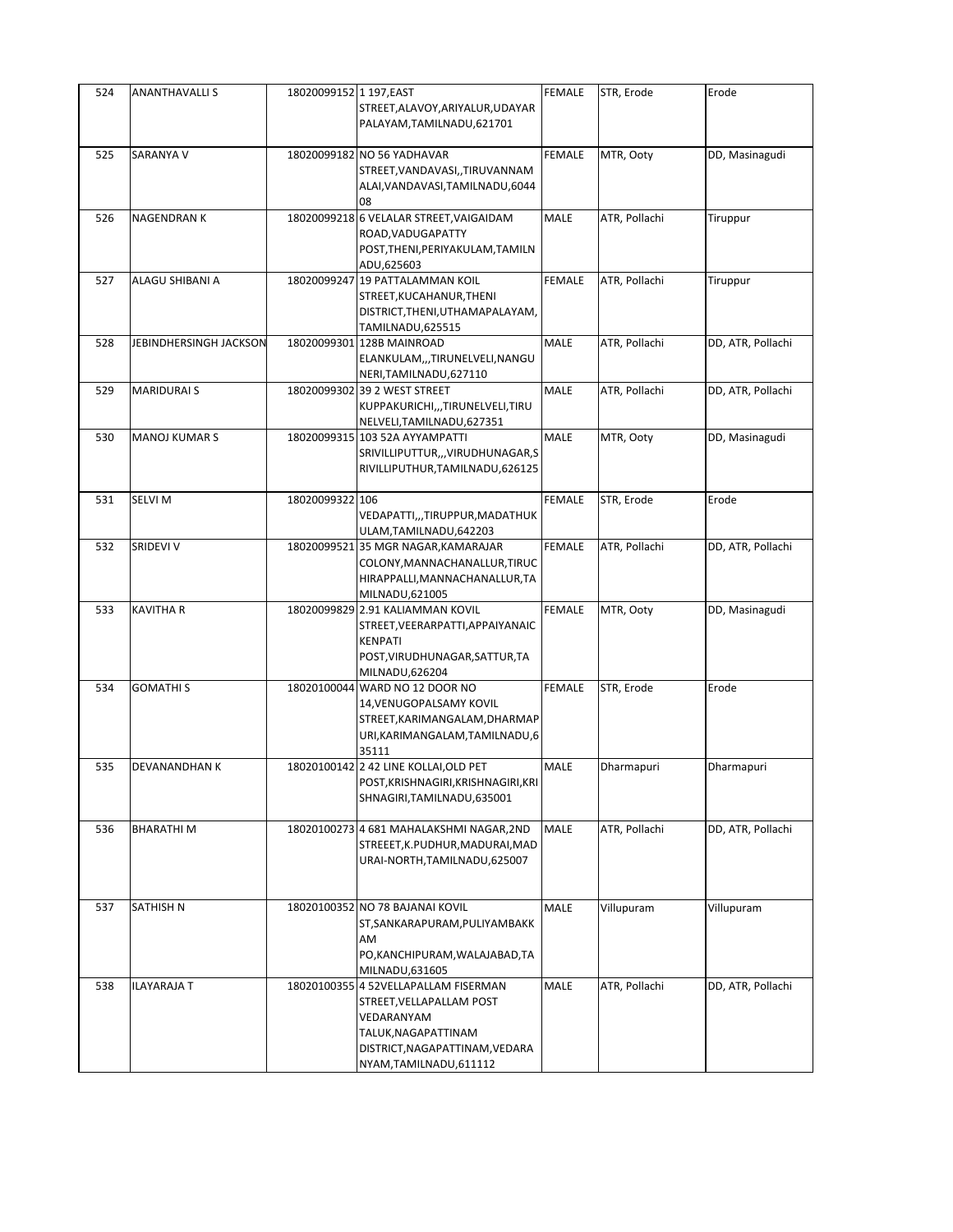| 539 | MAHALAKSHMIT            | 18020100869 50 74 EAST | AGRAHARAM, KRISHNARAYAPURAM                                                                                                          | <b>FEMALE</b> | TNFA, Coimbatore | TNFTC, Vagaidam   |
|-----|-------------------------|------------------------|--------------------------------------------------------------------------------------------------------------------------------------|---------------|------------------|-------------------|
|     |                         |                        | POST,,KARUR,KRISHNARAYAPURAM<br>TAMILNADU,639102,                                                                                    |               |                  |                   |
| 540 | SAKTHI M                |                        | 18020102296 288 3, BAJANAI KOVIL<br>STREET, PAVITHRAM VILLAGE AND<br>POST, TIRUVANNAMALAI, TIRUVANN<br>AMALAI, TAMILNADU, 606806     | <b>MALE</b>   | Dharmapuri       | Dharmapuri        |
| 541 | THANGADURAI R           | 180201023613           | 135, SEKKARAPATTI, MATTUKKARAN<br>UR<br>PO, SALEM, OMALUR, TAMILNADU, 63<br>6011                                                     | MALE          | Dharmapuri       | Dharmapuri        |
| 542 | AMSAVENI M              |                        | 18020102371 69 SUBRAMANIA SIVA<br>STREET, PAUPARAPATTI, DHARMAPU<br>RI, DHARMAPURI, PENNAGARAM, TA<br>MILNADU,636809                 | <b>FEMALE</b> | Salem            | Salem             |
| 543 | YUVARANI V P            |                        | 18020103259 29 24A MUNNIPPAN KOVIL<br>STREET, KALLIYANKATU<br>PUDHUR, VANIPUTHUR, ERODE, GOBI<br>TAMILNADU,638506                    | <b>FEMALE</b> | ATR, Pollachi    | Tiruppur          |
| 544 | RANISH KUMAR K          |                        | 18020103664 7 SOUTH POOKKOLLAI, MC ROAD<br>THANJAVUR,, THANJAVUR, THANJAV<br>UR, TAMILNADU, 613004                                   | MALE          | ATR, Pollachi    | DD, ATR, Pollachi |
| 545 | <b>GOPALAKRISHNAN D</b> |                        | 18020103706 NO.38 SELLIYAMMAN<br>NAGAR, MUTHIALPETTAI<br>VILLAGE, AYYAMPETTAI<br>POST, KANCHIPURAM, WALAJABAD, T<br>AMILNADU, 631601 | MALE          | Villupuram       | Villupuram        |
| 546 | <b>SUJITHA S</b>        |                        | 18020103816 VEERAPPANAYAKKANAPATTI,,,DHA<br>RMAPURI, HARUR, TAMILNADU, 6369<br>06                                                    | <b>FEMALE</b> | Vellore          | Thiruvannamalai   |
| 547 | <b>MARIAPPAN N</b>      |                        | 18020104268 3 4 AMMANKOVIL<br>STREET, ARIYANAYAGIPURAM, ARIYA<br>NAYAGIPURAM, TIRUNELVELI, KADAY<br>ANALLUR, TAMILNADU, 627862       | MALE          | ATR, Pollachi    | DD, ATR, Pollachi |
| 548 | ANANDARAJ               |                        | 18020104411 193 NEAR SCHOOL<br>PUKKARAMBAI, CHOKKANATHAPUR<br>AM, PATTUKKOTAI, THANJAVUR, PAT<br>TUKKOTTAI, TAMILNADU, 614803        | <b>MALE</b>   | ATR, Pollachi    | DD, ATR, Pollachi |
| 549 | RAJA M                  |                        | 18020104824 VASIGOUNDANUR VILLAGE, B<br>PALLIPATTI POST, PAPPIREDDIPATTI<br>TK, DHARMAPURI, PAPPIREDDIPATTI,<br>TAMILNADU,635301     | MALE          | Salem            | Salem             |
| 550 | <b>B DURAI RAJ</b>      |                        | 18020104862 28 54 NAGU NAGAR 1ST<br>STREET, BETHANIYAPURAM, MADUR<br>AI, MADURAI, MADURAI<br>WEST, TAMILNADU, 625016                 | <b>MALE</b>   | ATR, Pollachi    | DD, ATR, Pollachi |
| 551 | RENUGAPARAMESWARI S     |                        | 18020104973 NO. 1.64 ROAD STREET, MELNAGAR<br>VILL & POST, ARNI<br>TALUK, THIRUVANNAMALAI, ARNI, TA<br>MILNADU,632315                | <b>FEMALE</b> | Dharmapuri       | Dharmapuri        |
| 552 | KRISHNASURESHKUMAR T    |                        | 18020105143 91 PALANIYANDAVAR KOVIL<br>STREET, OPPOSITE TO GOVT<br>SCHOOL, BELUKURICHI, NAMAKKAL,<br>NAMAKKAL,TAMILNADU,637402       | <b>MALE</b>   | Salem            | Salem             |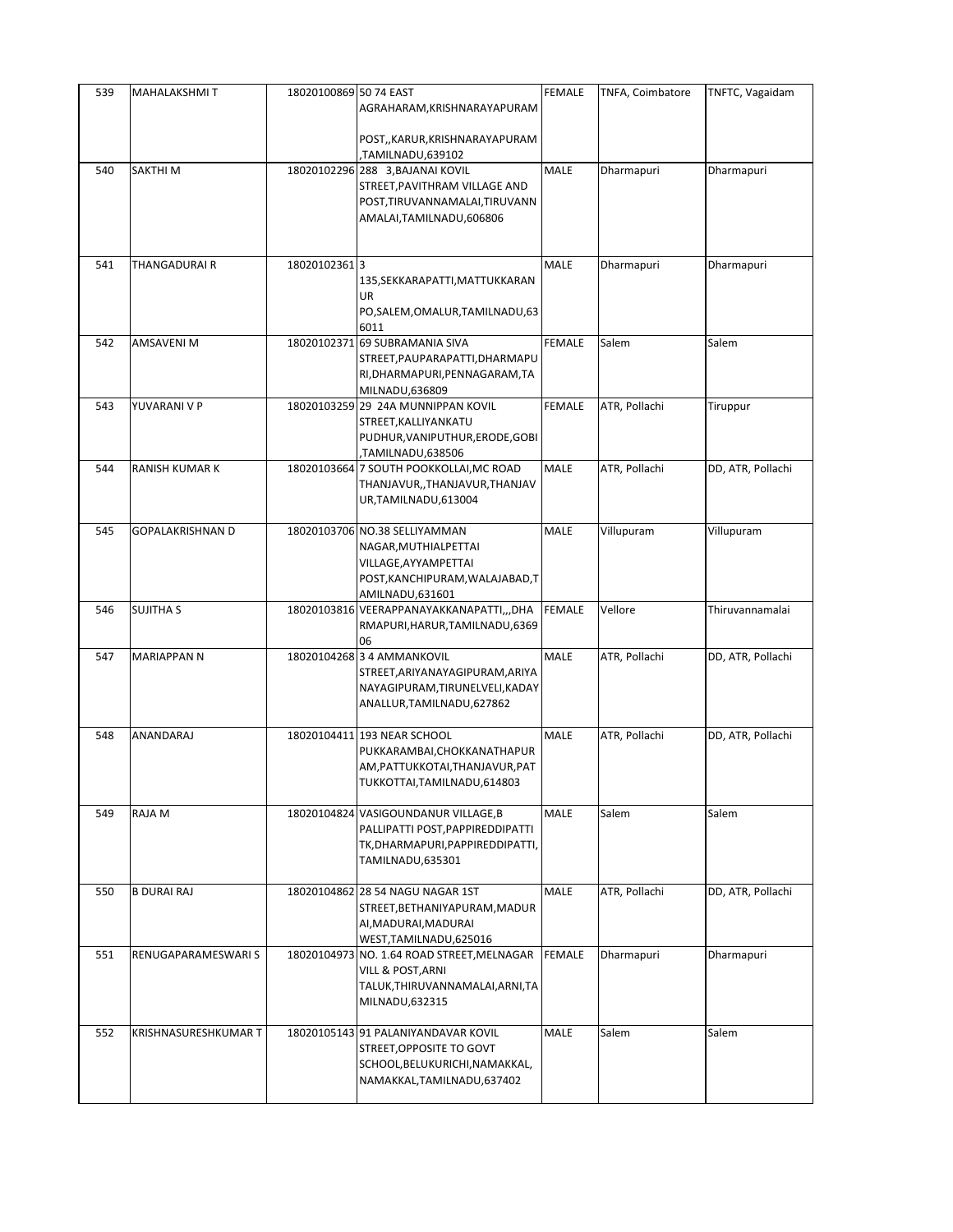| 553 | SEMMALAR R                |                         | 18020105527 NO 108 1 MARIYAMMAN KOIL<br>STREET, ALAPAKKAM, CUDDALORE, C<br>UDDALORE, CUDDALORE, TAMILNAD<br>U,608801                                                  | <b>FEMALE</b> | ATR, Pollachi   | DD, ATR, Pollachi |
|-----|---------------------------|-------------------------|-----------------------------------------------------------------------------------------------------------------------------------------------------------------------|---------------|-----------------|-------------------|
| 554 | BALAJI                    | 18020105618 491 A NEAR  | IOB, NARANAPURAM, , VIRUDHUNAG<br>AR, SIVAKASI, TAMILNADU, 626189                                                                                                     | MALE          | ATR, Pollachi   | DD, ATR, Pollachi |
| 555 | <b>SURYAT</b>             |                         | 18020105624 11 OLD POST OFFICE<br>STREET, KARNATHAM<br>POST, MANGALAMPET<br>VIA, CUDDALORE, VIRUDHACHALAM,<br>TAMILNADU,606104                                        | <b>FEMALE</b> | ATR, Pollachi   | DD, ATR, Pollachi |
| 556 | KANSTANDIN JOSEPH PESK    |                         | 18020105737 NO 3 126 CHURCH<br>STREET, RAJAGIRI, PAPANASAM<br>TALUK, THANJAVUR, PAPANASAM, TA<br>MILNADU,614207                                                       | MALE          | ATR, Pollachi   | DD, ATR, Pollachi |
| 557 | <b>RAJKUMAR C</b>         |                         | 18020105814 2 52 IRULAPPATTI VILL, PULIKARAI<br>PO, PALACODE PO DHARMAPURI<br>DT, DHARMAPURI, PALACODE, TAMIL<br>NADU,636808                                          | MALE          | Salem           | Salem             |
| 558 | MATHANKUMAR J             |                         | 18020105906 16 ROAD STREET, CHITHAMOOR<br>VILLAGE, KOVILUR<br>POST, THIRUVANNAMALAI, CHEYYAR<br>TAMILNADU,604404,                                                     | MALE          | Salem           | Salem             |
| 559 | ARUN KUMAR SV             |                         | 18020105917 B BLOCK GROUND FLOOR SUKRA<br>FLATS, SRINIVASA NAGAR 5TH<br>CROSS STREET, THIRUVANAIKOVIL<br>SRIRANGAM, TIRUCHIRAPPALLI, SRIR<br>ANGAM, TAMILNADU, 620006 | MALE          | Madurai         | Megamalai         |
| 560 | <b>SUBHAS</b>             | 18020106367 3 41A WEST  | STREET, SEVALKULAM, SEVALKULAM<br>POST, TIRUNELVELI, THIRUVENGADA<br>M,TAMILNADU,627754                                                                               | <b>FEMALE</b> | Madurai         | Megamalai         |
| 561 | <b>GANAPATHY SELVAM V</b> |                         | 18020106428 1BY79 MARIAMMAN KOVIL<br>STREET, ANDIPATTI<br>POST, ALANGULAM<br>TALUK, TIRUNELVELI, ALANGULAM, T<br>AMILNADU, 627851                                     | MALE          | Madurai         | Megamalai         |
| 562 | THARUNIYA T               |                         | 18020106715 47 3 KURUNJI NAGAR, KUMARAN<br>THIRU<br>NAGAR,,DINDIGUL,DINDIGUL,TAMIL<br>NADU,624005                                                                     | <b>FEMALE</b> | FD, Tirunelveli | Ambasamuthram     |
| 563 | SIVASANKARI S             |                         | 18020107287 4 10 EAST VELLALAR<br>STREET, SARABOJIRAJAPURAM, KEEL<br>A<br>VALUTHOOR, THANJAVUR, PAPANAS<br>AM,TAMILNADU,614210                                        | <b>FEMALE</b> | Madurai         | Megamalai         |
| 564 | ANUSUYA A                 |                         | 18020107352 880, NORTH STREET<br>USUPPUR, AMMAPETTAI<br>CHIDAMBARAM, CUDDALORE, CHIDA<br>MBARAM, TAMILNADU, 608401                                                    | <b>FEMALE</b> | Madurai         | Megamalai         |
| 565 | INDHUMATHI A              |                         | 18020107735 31 11 VEDHAKARA<br>STREET, KACHIRAYAPALAYAM, VADA<br>KKANANDAL<br>PO, VILLUPURAM, CHINNASALEM, TA<br>MILNADU,606207                                       | <b>FEMALE</b> | Vellore         | Thiruvannamalai   |
| 566 | <b>MOHANESWARI P</b>      | 18020107841 2 256, MAIN | ROAD, SOMARASAMPETTAI, TIRUCHI<br>RAPPALLI, SRIRANGAM, TAMILNADU,<br>620102                                                                                           | <b>FEMALE</b> | Madurai         | Megamalai         |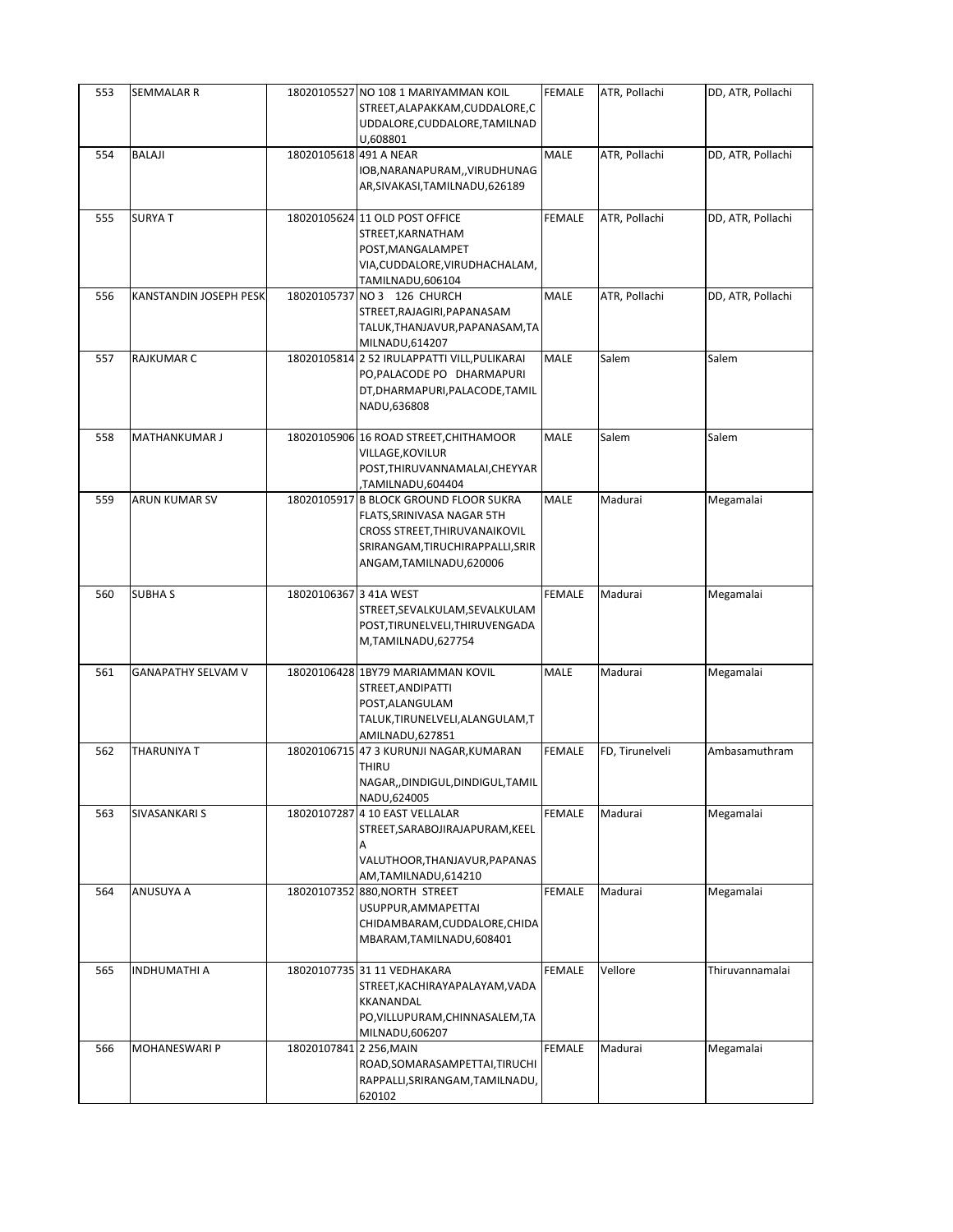| 567 | UMA G                 |                      | 18020107842 9 686 VINAYAGAR KOVIL<br>STREET, VANDAIYANKUPPAM<br>MANJAKOLLAI, BHUVANAGIRI<br>CUDDALORE, CUDDALORE, BHUVAN         | <b>FEMALE</b> | Vellore       | Thiruvannamalai |
|-----|-----------------------|----------------------|----------------------------------------------------------------------------------------------------------------------------------|---------------|---------------|-----------------|
|     |                       |                      | GIRI, TAMILNADU, 608601                                                                                                          |               |               |                 |
| 568 | AJIN S                |                      | 18020108692 NO 2 159, NORTH SARAL, SARAL<br>POST, KANNIYAKUMARI, KALKULAM,<br>TAMILNADU,629203                                   | MALE          | Madurai       | Megamalai       |
| 569 | JANCI RANI LAKSHMIBAI |                      | 18020108796 NO. 14 LAKSHMINARAYANA<br>NAGAR, MADURAI<br>ROAD, MANAPPARAI, TIRUCHIRAPPA<br>LLI, MANAPPARAI, TAMILNADU, 6213<br>06 | <b>FEMALE</b> | Madurai       | Megamalai       |
| 570 | <b>RAKESH T</b>       |                      | 18020108851 WARD 17 DOOR NO 48, RAJIV<br><b>GANDHI</b><br>NAGAR, GUDALUR, THENI, UTHAMAP<br>ALAYAM, TAMILNADU, 625518            | MALE          | ATR, Pollachi | Tiruppur        |
| 571 | RATHIBHARATHI RAGAVAN | 18020109080 EAST     | STREET, THENNAMANADU, ORATHA<br>NADU, THANJAVUR, ORATHANADU, T<br>AMILNADU, 614625                                               | <b>FEMALE</b> | Madurai       | Megamalai       |
| 572 | <b>RAGUP</b>          |                      | 18020109868 KALAIKULAM THAYAMANGALM<br>PO,,,SIVAGANGA,ILAYANGUDI,TAMI<br>LNADU,630709                                            | <b>MALE</b>   | Madurai       | Megamalai       |
| 573 | ABDUL KAPOOR          | 18020110135 3 38 NEW | COLONY, ATHINATHAPURAM, ALWA<br>RTHIRUNAGARI, THOOTHUKUDI, ERA<br>L,TAMILNADU,628612                                             | MALE          | Madurai       | Megamalai       |
| 574 | PRASANTH C            |                      | 18020110233 1 179 GOPALAPATTI<br>VILL,ETTIYAMPATTI POST,HARUR<br>TK,DHARMAPURI,HARUR,TAMILNA<br>DU,636903                        | MALE          | Salem         | Salem           |
| 575 | JEEVANANDHAM N        |                      | 18020110396 PANJUKALIPATTY, PANANGATOOR<br>POST, OMALUR TK SALEM<br>DT, SALEM, OMALUR, TAMILNADU, 63<br>6455                     | MALE          | Dharmapuri    | Dharmapuri      |
| 576 | CHANDRALEKHA S        |                      | 18020110441 VEDAKATTAMADUVU, VEDAKATTA<br>MADUVU<br>PO,, DHARMAPURI, HARUR, TAMILNA<br>DU,636906                                 | <b>FEMALE</b> | Vellore       | Thiruvannamalai |
| 577 | SATHYAMOORTHY S       |                      | 18020110513 S.KOTTAVOOR, KUPPUR<br>POST,,DHARMAPURI,DHARMAPURI,<br>TAMILNADU,636704                                              | MALE          | Salem         | Salem           |
| 578 | ARUNMOZHI S           |                      | 18020110899 1 125 CHINNAPERAMANOOR, B<br>AGRAHARAM<br>POST,,DHARMAPURI,PENNAGARAM<br>TAMILNADU,636813                            | FEMALE        | Salem         | Salem           |
| 579 | PERUMAL               |                      | 18020111214 3212 KOLLAIMEDU<br>VADUGANTHANGAL,,,VELLORE,KAT<br>PADI, TAMILNADU, 632204                                           | MALE          | Dharmapuri    | Dharmapuri      |
| 580 | SELVAM S              |                      | 18020111566 2 319 SOUTH COLONY<br>STREET, MANGALAPURAM, KADAYA<br>NALLUR, TIRUNELVELI, KADAYANALL<br>UR, TAMILNADU, 627751       | MALE          | Madurai       | Megamalai       |
| 581 | <b>GEETHAT</b>        |                      | 18020112094 EAST STREET, KARUNAKARANALLUR<br>POST,,CUDDALORE<br>DISTRICT, KATTUMANNARKOVIL<br>TK,TAMILNADU,608301                | <b>FEMALE</b> | Madurai       | Megamalai       |
| 582 | RAJESH G              |                      | 18020112261 1132 NAMMANERI<br>VILLAGE,MOSUR P.O,ARAKKONAM<br>TALUK, VELLORE, ARAKKONAM, TAMI<br>LNADU,631004                     | MALE          | Vellore       | Thiruvannamalai |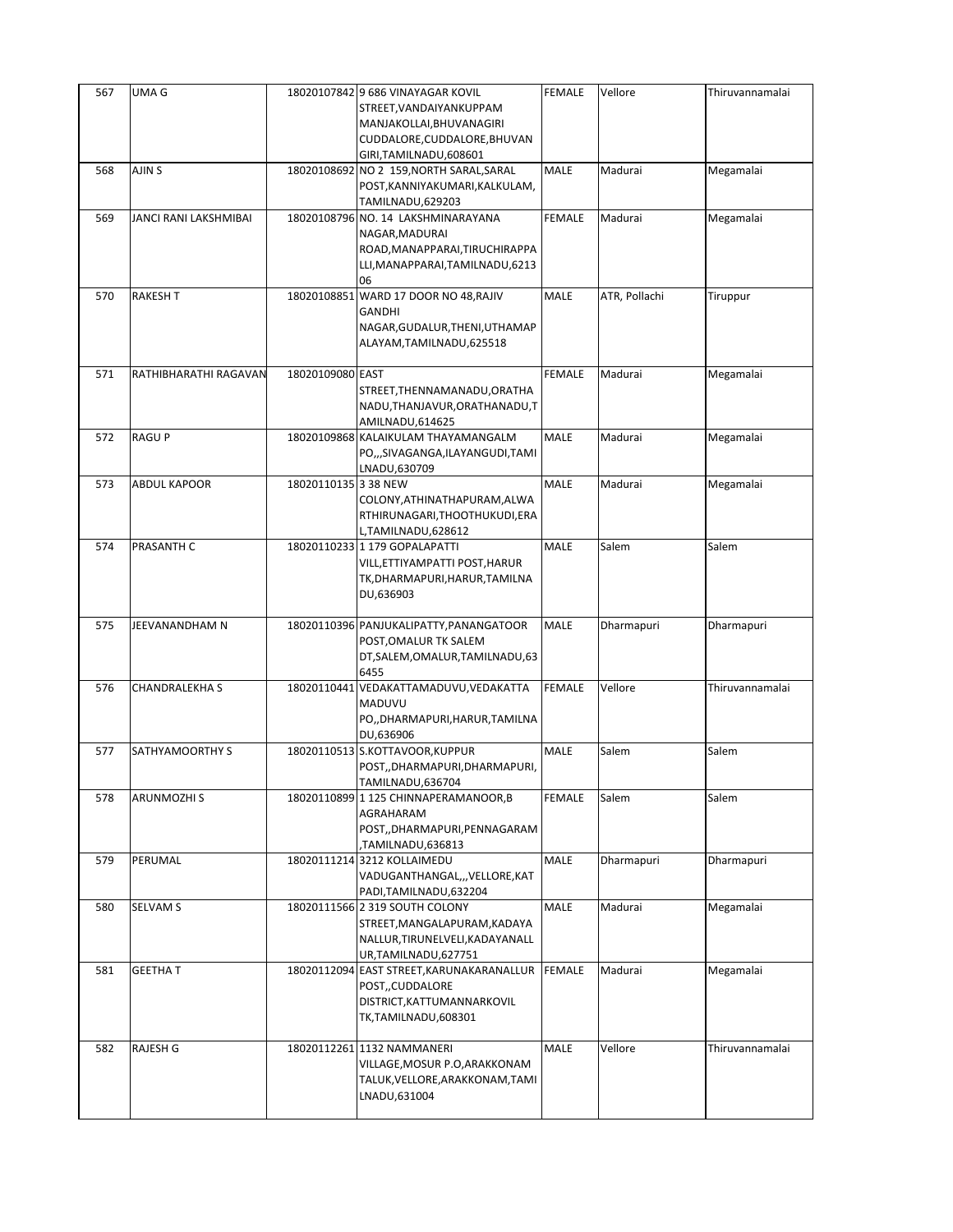| 583 | <b>GOMATHY R</b>     | 18020112355 12 NORTH |                                                 | FEMALE        | Madurai       | Megamalai       |
|-----|----------------------|----------------------|-------------------------------------------------|---------------|---------------|-----------------|
|     |                      |                      | STREET, ALADIYUR, PERUNGULAM, T                 |               |               |                 |
|     |                      |                      | HOOTHUKUDI, SRIVAIKUNTAM, TAMI                  |               |               |                 |
|     |                      |                      | LNADU,628752                                    |               |               |                 |
| 584 | SATHIYARAJ K         | 18020112357          | DOOR NO171SOUTH                                 | <b>MALE</b>   | Madurai       | Megamalai       |
|     |                      |                      | STREET, VIZHAPALLAM, UDAYARPAL                  |               |               |                 |
|     |                      |                      | <b>AYAM</b>                                     |               |               |                 |
|     |                      |                      | TK, ARIYALUR, UDAYARPALAYAM, TA                 |               |               |                 |
|     |                      |                      | MILNADU,621803                                  |               |               |                 |
| 585 | SARAVANAN S          |                      | 18020112363 MUTHUKRISHNA PURAM                  | MALE          | ATR, Pollachi | Tiruppur        |
|     |                      |                      | ROAD, NEAR SUB REGISTRAR                        |               |               |                 |
|     |                      |                      | OFFICE, JAKKAM                                  |               |               |                 |
|     |                      |                      | PATTI, THENI, AUNDIPATTI, TAMILNA               |               |               |                 |
|     |                      |                      | DU,625512                                       |               |               |                 |
| 586 | CHINNASAMY M         |                      | 18020112385 1ST WARD RICE MILL                  | MALE          | Madurai       | Megamalai       |
|     |                      |                      | STREET, SAPTUR, SAPTUR                          |               |               |                 |
|     |                      |                      | POSTT, MADURAI, PERAIYUR, TAMILN                |               |               |                 |
|     |                      |                      | ADU,625705                                      |               |               |                 |
| 587 | MANGAIYARKARASI V    |                      | 18020112925 NO 78 PALAIYAMMAN KOVIL             | <b>FEMALE</b> | Villupuram    | Villupuram      |
|     |                      |                      | STREET, KUZHIPANTHANDALAM, THI                  |               |               |                 |
|     |                      |                      | RUKAZHUKUNDRAM, KANCHEEPURA                     |               |               |                 |
|     |                      |                      | M, THIRUKAZHUKUNDRAM, TAMILN                    |               |               |                 |
|     |                      |                      | ADU,603105                                      |               |               |                 |
| 588 | THIRUMALAIVASAN R    |                      | 18020113089 2BY 233, AMBETHKAR                  | MALE          | Vellore       | Thiruvannamalai |
|     |                      |                      | STREET, ELAVAMPATTI VILLAGE                     |               |               |                 |
|     |                      |                      | AND                                             |               |               |                 |
|     |                      |                      | POST, VELLORE, TIRUPATTUR, TAMIL                |               |               |                 |
|     |                      |                      | NADU,635602                                     |               |               |                 |
| 589 | UMADEVI R            |                      | 18020113177 H 8 JJ NAGAR, TAMIL NADU            | <b>FEMALE</b> | Madurai       | Megamalai       |
|     |                      |                      | <b>HOUSING</b>                                  |               |               |                 |
|     |                      |                      | BOARD, KURUMBANJAVADI, ARIYALU                  |               |               |                 |
|     |                      |                      | R, ARIYALUR, TAMILNADU, 621713                  |               |               |                 |
|     |                      |                      |                                                 |               |               |                 |
| 590 | MARIESWARAN P        |                      | 18020113196 2 239 NIRAIPANDIAN                  | <b>MALE</b>   | Madurai       | Megamalai       |
|     |                      |                      | COLONY, VIJAYAKARISALKULAM,, VIR                |               |               |                 |
|     |                      |                      | UDHUNAGAR, VEMBAKOTTAI, TAMIL                   |               |               |                 |
|     |                      |                      | NADU,626131                                     |               |               |                 |
| 591 | ARJUN A              |                      | 18020113212 D.NO.32 LIG QUATRAS, INDIRA         | MALE          | Vellore       | Thiruppathur    |
|     |                      |                      | NAGAR, UTHANGARAI                               |               |               |                 |
|     |                      |                      | PO, KRISHNAGIRI, UTHANGARAI, TAM                |               |               |                 |
|     |                      |                      | ILNADU,635207                                   |               |               |                 |
| 592 | SIVARANJANI S        |                      | 18020113380 SEETHARAMANPATTINAM, IDAYATH FEMALE |               | Madurai       | Megamalai       |
|     |                      |                      | IMANGALAM PO, MANAMELKUDI                       |               |               |                 |
|     |                      |                      | TK,PUDUKKOTTAI,MANAMELKUDI,T                    |               |               |                 |
|     |                      |                      | AMILNADU,614620                                 |               |               |                 |
|     |                      |                      |                                                 |               |               |                 |
| 593 | PRIYADHARSHINI N     |                      | 18020113546 43 SRI NAGAR, 6TH CROSS STREET      | <b>FEMALE</b> | STR, Erode    | Hassanur        |
|     |                      |                      | EXT, BHARATHINAGAR GANAPATHY                    |               |               |                 |
|     |                      |                      | COIMBATORE, COIMBATORE, COIMB                   |               |               |                 |
|     |                      |                      | ATORE-NORTH, TAMILNADU, 641006                  |               |               |                 |
|     |                      |                      |                                                 |               |               |                 |
|     |                      |                      |                                                 |               |               |                 |
| 594 | MEENAKSHI SUNDARAM S |                      | 18020113640 P.NO.15THIRUNAGAR, SRINIVASAPU      | <b>MALE</b>   | Madurai       | Megamalai       |
|     |                      |                      | RAM                                             |               |               |                 |
|     |                      |                      | EXTENSION,, THANJAVUR, THANJAVU                 |               |               |                 |
|     | <b>KARTHICK M</b>    |                      | R,TAMILNADU,613009                              |               | Vellore       | Thiruvannamalai |
| 595 |                      |                      | 18020113922 NO.2 238 KALVAKARAI                 | MALE          |               |                 |
|     |                      |                      | STREET, PERUMUCHI VILLAGE AND                   |               |               |                 |
|     |                      |                      | POST, ARAKKONAM                                 |               |               |                 |
|     |                      |                      | TK, VELLORE, ARAKKONAM, TAMILNA                 |               |               |                 |
|     |                      |                      | DU,631002                                       |               |               |                 |
| 596 | MOHAN M              |                      | 18020114324 28, AHIMSAPURAM FIRST               | MALE          | Madurai       | Megamalai       |
|     |                      |                      | STREET, EXTENCE                                 |               |               |                 |
|     |                      |                      | SELLUR, MADURAI, MADURAI, TAMIL<br>NADU,625002  |               |               |                 |
|     |                      |                      |                                                 |               |               |                 |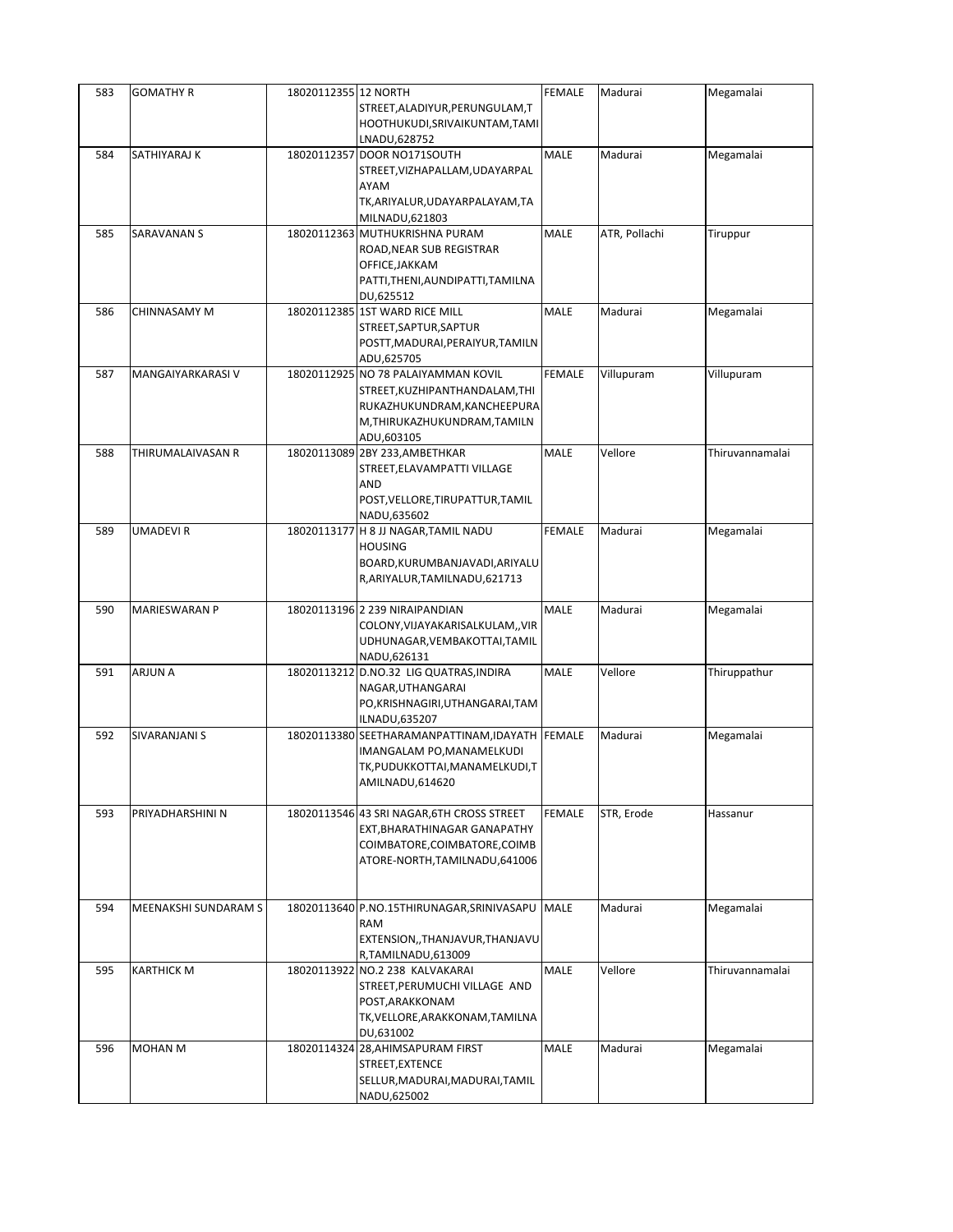| 597 | <b>VIJAYAKUMAR A</b> |                         | 18020114473 NO.303 ROAD                            | MALE          | Salem            | Salem             |
|-----|----------------------|-------------------------|----------------------------------------------------|---------------|------------------|-------------------|
|     |                      |                         | STREET, CHITHANAKKAL                               |               |                  |                   |
|     |                      |                         | VILLAGE, BRAMMADESAM                               |               |                  |                   |
|     |                      |                         | POST, THIRUVANNAMALAI, VEMBAK                      |               |                  |                   |
|     |                      |                         | KAM, TAMILNADU, 632511                             |               |                  |                   |
| 598 | SATHAM HUSSAIN K     | 18020114487 65 GANDHIJI |                                                    | MALE          | ATR, Pollachi    | DD, ATR, Pollachi |
|     |                      |                         | STREET, KUCHANUR, CHINNAMANUR                      |               |                  |                   |
|     |                      |                         |                                                    |               |                  |                   |
|     |                      |                         | POST, THENI, UTHAMAPALAYAM, TA                     |               |                  |                   |
|     |                      |                         |                                                    |               |                  |                   |
|     |                      |                         | MILNADU,625515                                     |               |                  |                   |
| 599 | MASILAMANI M         |                         | 18020114498 1 29 KONGALNAGARAM                     | <b>FEMALE</b> | TNFA, Coimbatore | TNFTC, Vagaidam   |
|     |                      |                         | POST, UDUMALPET                                    |               |                  |                   |
|     |                      |                         | TK,TIRUPPUR,TIRUPPUR,UDUMALAI                      |               |                  |                   |
|     |                      |                         | PETTAI, TAMILNADU, 642205                          |               |                  |                   |
| 600 | <b>KARTHIKA J</b>    |                         | 18020114507 103, THAMOTHARANAGAR, THOOTH           | <b>FEMALE</b> | Madurai          | Megamalai         |
|     |                      |                         | UKUDI,THOOTHUKUDI,THOOTHUKU                        |               |                  |                   |
|     |                      |                         | DI, TAMILNADU, 628003                              |               |                  |                   |
| 601 | SATHYA D             |                         | 18020114659 SAPPAMUTTLU, THOGARAPALLI, KRIS FEMALE |               | Vellore          | Thiruppathur      |
|     |                      |                         | HNAGIRI, KRISHNAGIRI, KRISHNAGIRI,                 |               |                  |                   |
|     |                      |                         | TAMILNADU,635203                                   |               |                  |                   |
| 602 | <b>KAMESH M</b>      |                         | 18020114769 2 400 MIDDLE                           | <b>MALE</b>   | Madurai          | Megamalai         |
|     |                      |                         | STREET, MANALUR, MANALUR                           |               |                  |                   |
|     |                      |                         | POST, SIVAGANGAI, THIRUPPUVANA                     |               |                  |                   |
|     |                      |                         | M,TAMILNADU,630611                                 |               |                  |                   |
| 603 | <b>AGASTHIYA P</b>   | 18020114954 YATHAVAR    |                                                    | <b>FEMALE</b> | FD, Tirunelveli  | DD, Kalakad       |
|     |                      |                         | STREET, GANGAIKONDACHOLAPURA                       |               |                  |                   |
|     |                      |                         | M PO, UDAYARPALAYAM                                |               |                  |                   |
|     |                      |                         |                                                    |               |                  |                   |
|     |                      |                         | TK, ARIYALUR, UDAYARPALAYAM, TA                    |               |                  |                   |
|     |                      |                         | MILNADU,612901                                     |               |                  |                   |
| 604 | <b>ARUN SING R</b>   |                         | 18020115058 108A MAIN ROAD, MELASELLAPAN           | <b>MALE</b>   | Madurai          | Megamalai         |
|     |                      |                         | PETTAI, PANDANALLUR                                |               |                  |                   |
|     |                      |                         | POSR, THANJAVUR, THIRUVIDAIMAR                     |               |                  |                   |
|     |                      |                         | UDUR, TAMILNADU, 609807                            |               |                  |                   |
|     |                      |                         |                                                    |               |                  |                   |
| 605 | SETHURAJ D           |                         | 18020115927 NO.1D VELAMMAL STAFF                   | <b>MALE</b>   | Madurai          | Megamalai         |
|     |                      |                         | QUARTERS, VELAMMAL                                 |               |                  |                   |
|     |                      |                         | VILLAGE, ANUPANADI, MADURAI, MA                    |               |                  |                   |
|     |                      |                         | DURAI NORTH, TAMILNADU, 625009                     |               |                  |                   |
|     |                      |                         |                                                    |               |                  |                   |
| 606 | <b>KALAIARASI R</b>  |                         | 18020115930 539, MOLAIYANUR VILLAGE &              | <b>FEMALE</b> | Vellore          | Thiruvannamalai   |
|     |                      |                         | POST,,DHARMAPURI,PAPPIREDDIPA                      |               |                  |                   |
|     |                      |                         | TTI, TAMILNADU, 636904                             |               |                  |                   |
| 607 | <b>MOHANA S</b>      | 18020115956 8 315       |                                                    | <b>FEMALE</b> | Dharmapuri       | Dharmapuri        |
|     |                      |                         | SAMIYAMPALAIYAM, KATHERI, SALE                     |               |                  |                   |
|     |                      |                         | M                                                  |               |                  |                   |
|     |                      |                         | DISTRICT, SALEM, SANKAGIRI, TAMILN                 |               |                  |                   |
|     |                      |                         | ADU,638183                                         |               |                  |                   |
| 608 | MUTHURAKKU R         |                         | 18020116353 1 16 PANAIUR                           | <b>FEMALE</b> | Madurai          | Megamalai         |
|     |                      |                         |                                                    |               |                  |                   |
|     |                      |                         | ROAD, AYYANARPURAM, MADURAI,                       |               |                  |                   |
|     |                      |                         | MADURAI, MADURAI                                   |               |                  |                   |
|     |                      |                         | SOUTH, TAMILNADU, 625009                           |               |                  |                   |
| 609 | MANIKANDAN M         |                         | 18020116538 1 153 SOUTH STREET, PALAVOOR           | MALE          | Madurai          | Megamalai         |
|     |                      |                         | AND POST, RADHAPURAM                               |               |                  |                   |
|     |                      |                         | TALUKA, TIRUNELVELI, RADHAPURA                     |               |                  |                   |
|     |                      |                         | M,TAMILNADU,627114                                 |               |                  |                   |
|     |                      |                         |                                                    |               |                  |                   |
| 610 | MUTHURASU C          |                         | 18020116569 SANARAPPATTI, KORANAMPATTI             | MALE          | Dharmapuri       | Dharmapuri        |
|     |                      |                         | POST, IDAPPADI                                     |               |                  |                   |
|     |                      |                         | TK, SALEM, IDAPPADI, TAMILNADU, 63                 |               |                  |                   |
|     |                      |                         | 7102                                               |               |                  |                   |
| 611 | <b>ESAKKIMUTHU K</b> |                         | 18020116597 12 27 GANESAPURAM                      | MALE          | Madurai          | Megamalai         |
|     |                      |                         | COLONY, KIZHA                                      |               |                  |                   |
|     |                      |                         | AMBUR, AMBASAMUDRAM, TIRUNEL                       |               |                  |                   |
|     |                      |                         | VELI, AMBASAMUDRAM, TAMILNAD                       |               |                  |                   |
|     |                      |                         | U,627418                                           |               |                  |                   |
|     |                      |                         |                                                    |               |                  |                   |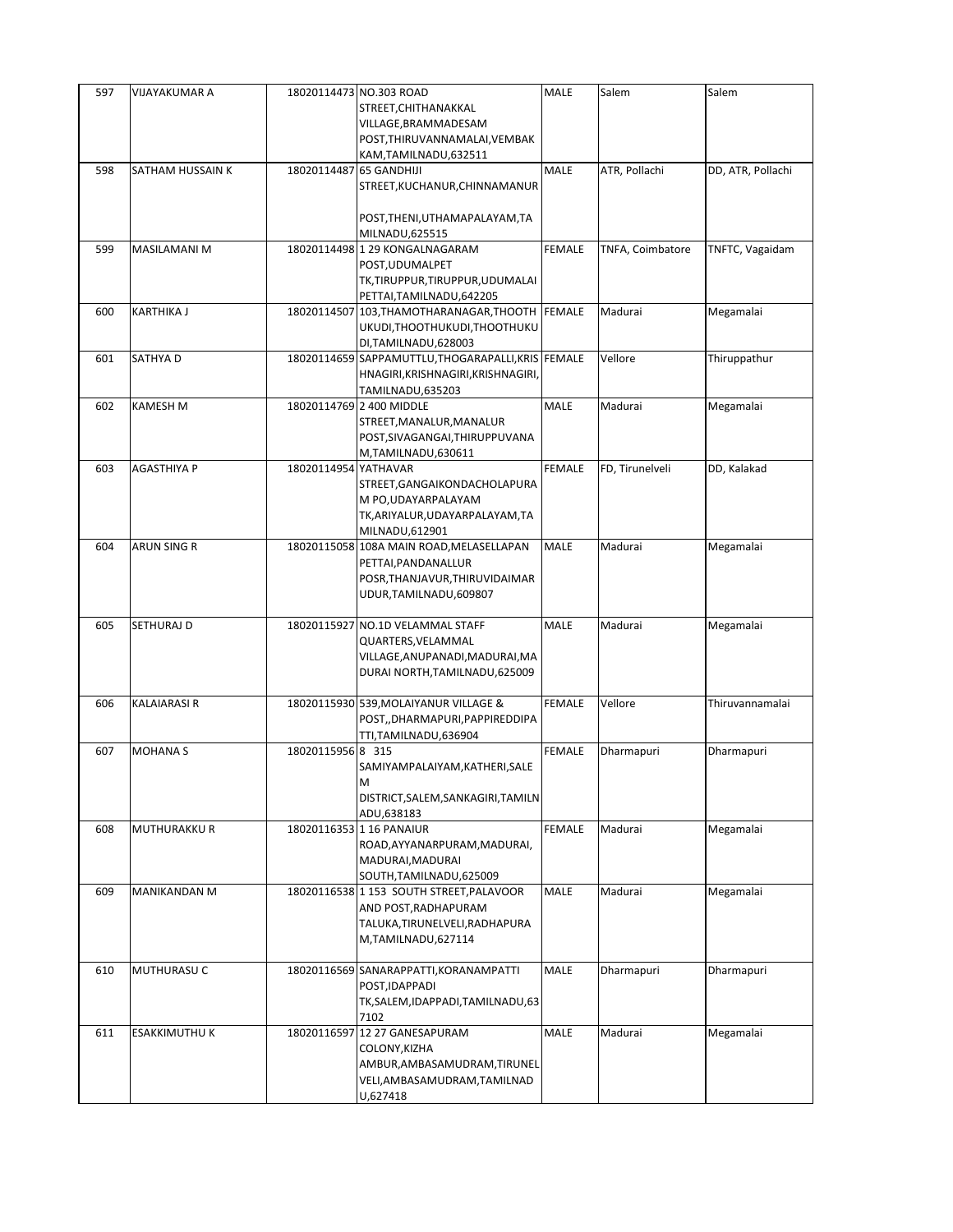| 612 | SARAVANAN            |                        | 18020116657 5.165 85.KOUNDAM                     | MALE          | Salem      | Salem           |
|-----|----------------------|------------------------|--------------------------------------------------|---------------|------------|-----------------|
|     |                      |                        | PALAYAM, RAYAR PALAYAM                           |               |            |                 |
|     |                      |                        | PO,TIRUCHENGODE                                  |               |            |                 |
|     |                      |                        | TK, NAMAKKAL, TIRUCHENGODE, TA                   |               |            |                 |
|     |                      |                        | MILNADU,637205                                   |               |            |                 |
| 613 | IRUTHAYA SOPHIA A    |                        | 18020116699 6 351 CHURCH STREET, M               | <b>FEMALE</b> | Madurai    | Megamalai       |
|     |                      |                        | SAVERIARPURAM, THOOTHUKUDI, T                    |               |            |                 |
|     |                      |                        | HOOTHUKUDI, THOOTHUKUDI, TAMI                    |               |            |                 |
|     |                      |                        | LNADU,628005                                     |               |            |                 |
| 614 | <b>MANONMANIS</b>    | 18020117001 KK         |                                                  | <b>FEMALE</b> | Madurai    | Megamalai       |
|     |                      |                        |                                                  |               |            |                 |
|     |                      |                        | NAGAR, ODDANCHATRAM, , DINDIGU                   |               |            |                 |
|     |                      |                        | L, ODDANCHATRAM, TAMILNADU, 62                   |               |            |                 |
|     |                      |                        | 4619                                             |               |            |                 |
| 615 | SATHEESH KUMAR A     | 18020117366 5 168 EAST |                                                  | MALE          | Dharmapuri | Dharmapuri      |
|     |                      |                        | STREET, CHINNAMAMPATTU, PERIYA                   |               |            |                 |
|     |                      |                        | <b>MAMPATTU</b>                                  |               |            |                 |
|     |                      |                        | POST, VILLUPURAM, KALLAKURICHI, T                |               |            |                 |
|     |                      |                        | AMILNADU,606206                                  |               |            |                 |
| 616 | LALITHA G            |                        | 18020117632 2 47 ARUNTHATHIYAR                   | <b>FEMALE</b> | Salem      | Salem           |
|     |                      |                        | STREET, VETTUKKADU, KALAPPANAY                   |               |            |                 |
|     |                      |                        | AKKENPATTI, NAMAKKAL, SENDAMA                    |               |            |                 |
|     |                      |                        | NGALAM, TAMILNADU, 637404                        |               |            |                 |
|     |                      |                        |                                                  |               |            |                 |
| 617 | A VASUKI             |                        | 18020117710 NORTH STREET, VENGARAYAN             | <b>FEMALE</b> | Madurai    | Megamalai       |
|     |                      |                        | KUDIKADU, NANJIKKOTTAI                           |               |            |                 |
|     |                      |                        | POST, THANJAVUR, THANJAVUR, TAM                  |               |            |                 |
|     |                      |                        |                                                  |               |            |                 |
|     |                      |                        | ILNADU,613006                                    |               |            |                 |
| 618 | PRAVEENKUMAR I       |                        | 18020117903 6 57 SENGUPTHA                       | <b>MALE</b>   | Madurai    | Megamalai       |
|     |                      |                        | STREET, PARAMAKUDI, , RAMANATH                   |               |            |                 |
|     |                      |                        | APURAM, PARAMAKUDI, TAMILNAD                     |               |            |                 |
|     |                      |                        | U,623707                                         |               |            |                 |
| 619 | PARAMESHWARI A       | 18020117909 VANDIYAR   |                                                  | <b>FEMALE</b> | Madurai    | Megamalai       |
|     |                      |                        | STREET, VEPPANKADU, THANJAVUR,                   |               |            |                 |
|     |                      |                        | THANJAVUR, PATTUKKOTTAI, TAMIL                   |               |            |                 |
|     |                      |                        | NADU,614615                                      |               |            |                 |
| 620 | <b>ILAYARAJA M</b>   |                        | 18020117964 ILAYARAJA, MALLAL, SATHARASANKO MALE |               | Madurai    | Megamalai       |
|     |                      |                        | TTAI                                             |               |            |                 |
|     |                      |                        | POST, SIVAGAGAI, SIVAGANGAI, TAMI                |               |            |                 |
|     |                      |                        | LNADU,630561                                     |               |            |                 |
| 621 | PRABU <sub>S</sub>   | 18020118124            | 23.15F VEERAMPATTY VELLUR                        | MALE          | Madurai    | Megamalai       |
|     |                      |                        |                                                  |               |            |                 |
|     |                      |                        | PO,,,PUDUKKOTTAI,VIRALIMALAI,TA                  |               |            |                 |
|     |                      |                        | MILNADU,621316                                   |               |            |                 |
| 622 | ABIRAMI B            | 18020118638            | MIDDLE STREET, MEETHIKUDI                        | <b>FEMALE</b> | Vellore    | Thiruvannamalai |
|     |                      |                        | KOVILAMPOONDI                                    |               |            |                 |
|     |                      |                        | POST, CHIDAMBARAM                                |               |            |                 |
|     |                      |                        | TK, CUDDALORE, CHIDAMBARAM, TA                   |               |            |                 |
|     |                      |                        | MILNADU,608002                                   |               |            |                 |
| 623 | DHIVYA BHARATHI M    |                        | 18020118654 26 AYYAGOUNDAR                       | <b>FEMALE</b> | Dharmapuri | Dharmapuri      |
|     |                      |                        | STREET, VALAPPADY                                |               |            |                 |
|     |                      |                        | POST, VALAPPADY                                  |               |            |                 |
|     |                      |                        | TALUK, SALEM, VALAPPADY, TAMILN                  |               |            |                 |
|     |                      |                        | ADU,636115                                       |               |            |                 |
| 624 | <b>GUNASEKARAN M</b> |                        | 18020118667 19 BRAMANAR                          | MALE          | Villupuram | Villupuram      |
|     |                      |                        | STREET, MUSARAVAKKAM, KANCEEP                    |               |            |                 |
|     |                      |                        |                                                  |               |            |                 |
|     |                      |                        | URAM, KANCHIPURAM, KANCHIPUR                     |               |            |                 |
|     |                      |                        | AM,TAMILNADU,631551                              |               |            |                 |
| 625 | PERIYASAMY V         | 18020118718 4.77       |                                                  | MALE          | MTR, Ooty  | DD, MTR, Ooty   |
|     |                      |                        | PALAYATHANTHOTTAM, MUTHALAI                      |               |            |                 |
|     |                      |                        | PATTY PO, KULITHALAI                             |               |            |                 |
|     |                      |                        | TK, KARUR, KULITHALAI, TAMILNADU,                |               |            |                 |
|     |                      |                        | 639103                                           |               |            |                 |
| 626 | VINITHA M            |                        | 18020118845 46 A KADALKUDI SALAI, PUDUR          | <b>FEMALE</b> | Madurai    | Megamalai       |
|     |                      |                        | <b>VILLAGE AND</b>                               |               |            |                 |
|     |                      |                        | POST,, THOOTHUKUDI, VILATHIKULA                  |               |            |                 |
|     |                      |                        | M,TAMILNADU,628905                               |               |            |                 |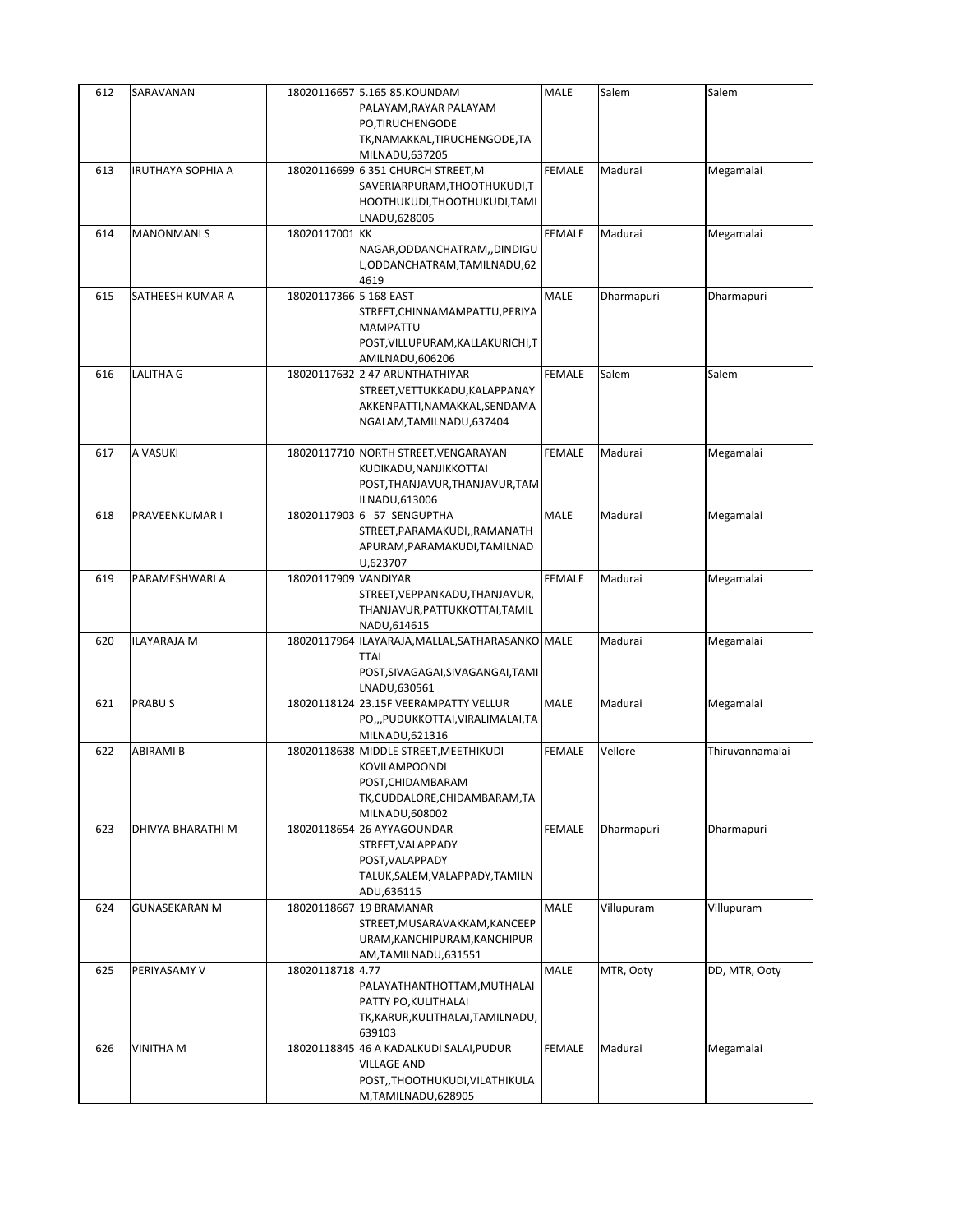| 627 | <b>BEULAH VIOLET</b> | 18020118980 71, GKM     | LAYOUT, COIMBATORE, COIMBATOR<br>E,COIMBATORE-                                                                                              | <b>FEMALE</b> | STR, Erode    | Hassanur          |
|-----|----------------------|-------------------------|---------------------------------------------------------------------------------------------------------------------------------------------|---------------|---------------|-------------------|
| 628 | N THEIVAKKANI        | 18020119009 2 82 EAST   | NORTH, TAMILNADU, 641035<br>STREET, THIRUVANANTHAPURAM, A<br>LLIKULAM, THOOTHUKUDI, THOOTH<br>UKUDI, TAMILNADU, 628103                      | <b>FEMALE</b> | Madurai       | Megamalai         |
| 629 | P BAKKIYA            |                         | 18020119236 NO 1 97 A WEST<br>STREET, KADALANGUDI<br>PO,KUDAVASAL<br>TK,TIRUVARUR,KUDAVASAL,TAMILN<br>ADU,609501                            | <b>FEMALE</b> | Madurai       | Megamalai         |
| 630 | AMSAVENI A           |                         | 18020119252 375 MARIYAMMAN KOIL STREET, M<br>PILLAYARKUPPAM, MELPATHI<br>PO, VILLUPURAM, VILLUPURAM, TAM<br>ILNADU,605103                   | <b>FEMALE</b> | Salem         | Salem             |
| 631 | BAVABAHURUDEEN M     | 18020119361 2 32 NEW    | STREET, KATTUMAVADI, PRAGRAMA<br>M<br>POST, NAGAPATTINAM, NAGAPATTI<br>NAM, TAMILNADU, 609703                                               | MALE          | Madurai       | Theni             |
| 632 | <b>ARUNAK</b>        | 18020119820 NO.41 3RD   | STREET, KOTTAIYAMMAN<br>NAGAR, OLD<br>KATPADI, VELLORE, KATPADI<br>TALUK, TAMILNADU, 632007                                                 | <b>FEMALE</b> | Vellore       | Thiruvannamalai   |
| 633 | THENMOZHI K          |                         | 18020119940 23 5 NETHAJI STREET, 2ND<br>LANE, PICHANOOR<br>GUDIYATTAM, VELLORE, GUDIYATTA<br>M,TAMILNADU,632602                             | <b>FEMALE</b> | Vellore       | Thiruvannamalai   |
| 634 | SANDHIKA A           |                         | 18020120026 MELA STREET<br>PUNALKULAM, THETHUVASALPATTI<br>POST, GANDARVAKKOTTAI<br>TK, PUDUKKOTTAI, GANDARVAKKOT<br>TAI, TAMILNADU, 613301 | <b>FEMALE</b> | Madurai       | Theni             |
| 635 | JEYACHANDRAN P       |                         | 18020120045 5 18 A KEEZHA<br>VILAI, THALAKULAM, THALAKULAM<br>POST, KANNIYAKUMARI, KALKULAM,<br>TAMILNADU,629802                            | MALE          | Tirunelveli   | Tirunelveli       |
| 636 | SEENIVASAN D         |                         | 18020120350 6 MARIAMMAN KOVIL<br>STREET, KAVINDAPADI<br>PUDUR, KAVINDAPADI, ERODE, BHAV<br>ANI, TAMILNADU, 638455                           | MALE          | ATR, Pollachi | DD, ATR, Pollachi |
| 637 | SARALA J             | 18020120393 40 ROAD     | STREET, PERIYAKUMATTI, BHUVANA<br>GIRI TK CUDDALORE<br>DT, CUDDALORE, BHUVANAGIRI, TAM<br>ILNADU,608501                                     | <b>FEMALE</b> | Vellore       | Thiruvannamalai   |
| 638 | SAKTHIRAM            |                         | 18020120792 44D1 KOTTAIYADI<br>STREET, TIRUNELVELI<br>TOWN, TIRUNELVELI, TIRUNELVELI, TI<br>RUNELVELI<br>TOWN, TAMILNADU, 627006            | MALE          | Madurai       | Theni             |
| 639 | SURESH R             | 18020120822 170 2, MAIN | ROAD, KOSAPALLAM, CUDDALORE, TI<br>TAKUDI, TAMILNADU, 606105                                                                                | MALE          | Vellore       | Thiruvannamalai   |
| 640 | NIVETHIDHA M         |                         | 18020120950 3 129 POOSARIKADU<br>KEELPURAM, PANAIYADIKUTHAGAI<br>PO, KATHARIPULAM, NAGAPATINAM<br>VEDARANYAM,TAMILNADU,614808               | FEMALE        | Madurai       | Theni             |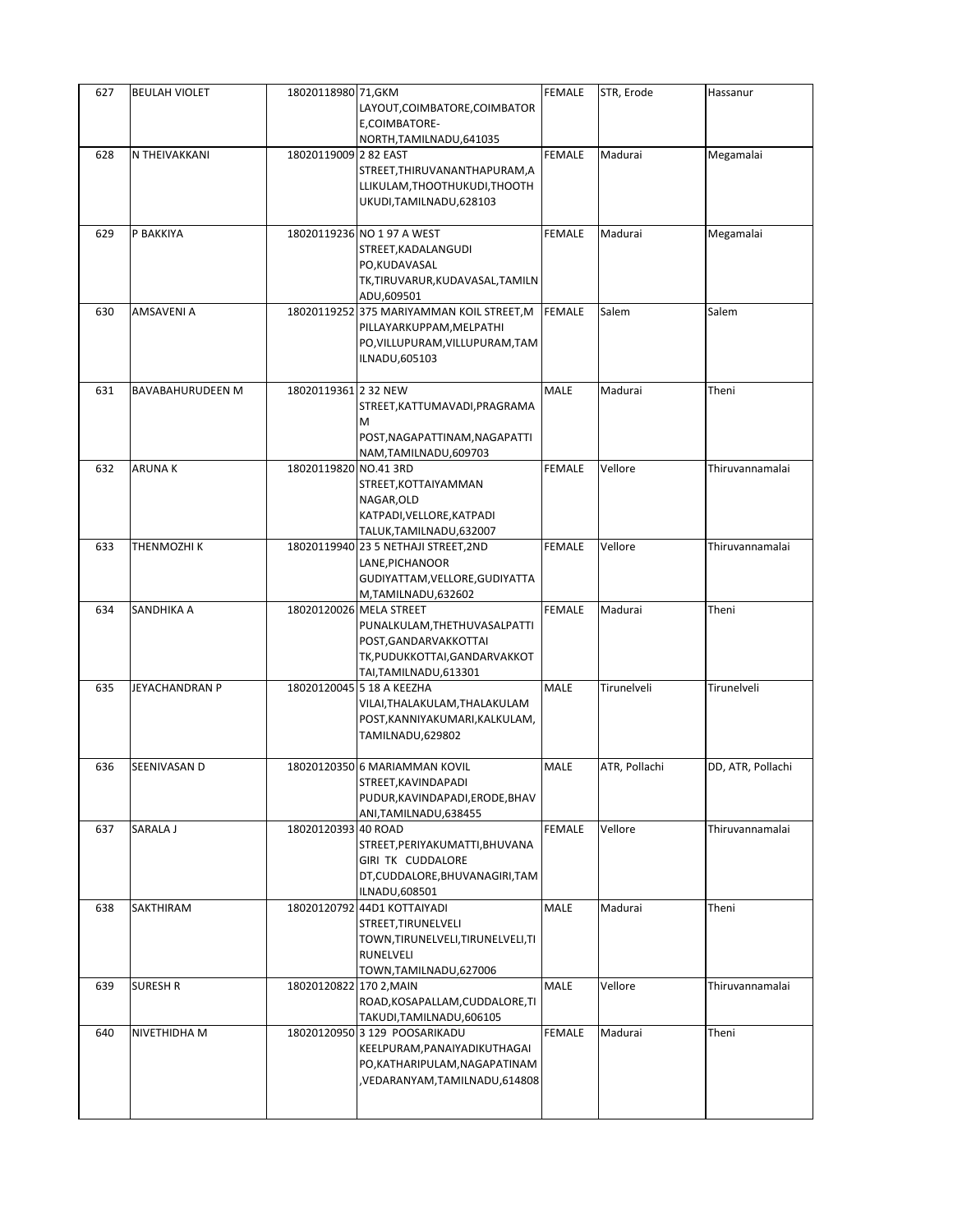| 641 | RUTHRAMOORTHI M        |                          | 18020121264 THIRUMANIKAPURAM<br>KETHAIYURAMBU,,,DINDIGUL,ODDA                                                                                             | <b>MALE</b>   | Madurai         | Theni           |
|-----|------------------------|--------------------------|-----------------------------------------------------------------------------------------------------------------------------------------------------------|---------------|-----------------|-----------------|
|     |                        |                          | NCHATTIRAM, TAMILNADU, 624619                                                                                                                             |               |                 |                 |
| 642 | LATHA M                |                          | 18020121673 4 388 SOUTH<br>STREET, ARAICHIPATTI, PANAVADALI<br>CHATRAM<br>PO,TIRUNELVELI,SANKARANKOVIL,T                                                  | <b>FEMALE</b> | Madurai         | Theni           |
| 643 | <b>DENSINGH A</b>      |                          | AMILNADU, 627953<br>18020122149 8 36 PILLAIYAR KOVIL<br>STREET, RAMNAGAR<br>ALANGULAM, KUTHAPANCHAN<br>POST, TIRUNELVELI, ALANGULAM, TA<br>MILNADU,627851 | MALE          | Madurai         | Theni           |
| 644 | MANIMEGALAI A          |                          | 18020122642 ANDIPATTI VILL, ELAVADAI<br>PO, HARUR<br>TK, DHARMAPURI, HARUR, TAMILNA<br>DU,635305                                                          | <b>FEMALE</b> | Vellore         | Thiruppathur    |
| 645 | SAMUTHIRAVALLI K       | 18020123001 2 56 EAST    | STREET, POTHIREDDIPATTI, GOLLAPA<br>TTI POST, VIRUDHUNAGAR, SATTUR<br>TALUK, TAMILNADU, 626203                                                            | <b>FEMALE</b> | FD, Tirunelveli | DD, Kalakad     |
| 646 | <b>DURAISAMI M</b>     | 18020123281 WEST         | MINNAPPALAYAM, MINNAPPALAYA<br>M POST, SIVAGIRI<br>VIA, ERODE, MODAKKURICHI, TAMILN<br>ADU,638109                                                         | MALE          | MTR, Ooty       | DD, MTR, Ooty   |
| 647 | PARTHIBAN M            |                          | 18020123800 GINGEE MAIN<br>ROAD, ASHOKAPURI, ASHOKAPURI<br>POST, VILUPPURAM, VIKRAVANDI, TA<br>MILNADU,605203                                             | MALE          | Salem           | Salem           |
| 648 | FATHIMA FIRTHOUS M     | 18020123837 3 LEBBAI     | STREET, PANPOLI,, TIRUNELVELI, SHE<br>NKOTTAI, TAMILNADU, 627807                                                                                          | <b>FEMALE</b> | Madurai         | Theni           |
| 649 | <b>ESWARI M</b>        | 18020123976 2 61, NORTH  | STREET, SENTHATTIYAPURAM, TIRUN<br>ELVELI, SANKARANKOVIL, TAMILNAD<br>U,627753                                                                            | FEMALE        | Madurai         | Theni           |
| 650 | RAJASEKAR C            |                          | 18020124436 448 CHELLIAMMAN NAGAR<br>METTUKUDISAI, ONNUPURAM<br>POST, ARNI<br>TALUKA, THIRUVANNAMALAI, ARNI, T<br>AMILNADU,632315                         | MALE          | STR, Erode      | Hassanur        |
| 651 | PREETHI CHAKRAVARTHY P |                          | 18020124469 NANGAVALLI, VEERAKKAL, POONAYA MALE<br>Ν<br>KAATUVALAVU, SALEM, METTUR, TA<br>MILNADU,636454                                                  |               | Dharmapuri      | Dharmapuri      |
| 652 | <b>BANUPRIYA J</b>     | 18020124518 1 300 SENIYA | STREET, THIRUMANGALAKUDI<br>PO,,THANJAVUR,THIRUVIDAIMARU<br>DUR, TAMILNADU, 612102                                                                        | <b>FEMALE</b> | Madurai         | Theni           |
| 653 | <b>KARTHICK A</b>      |                          | 18020124779 MARUTHUPANDIYAR<br>NAGAR, MELAPARTHIBANUR, PARAM<br>AKUDI<br>TK, RAMANATHAPURAM, PARAMAK<br>UDI,TAMILNADU,623608                              | MALE          | Madurai         | Theni           |
| 654 | SARANYA S              | 18020125571 3 657 MAIN   | ROAD, SOLATHARAM, , CUDALORE, SR<br>IMUSHNAM, TAMILNADU, 608701                                                                                           | FEMALE        | Vellore         | Thiruvannamalai |
| 655 | JAYANTHI R             |                          | 18020125727 2 133, THIPPATTI<br>VILL, RAJAGOLLAHALLI<br>PO, DHARMAPURI, NALLAMPALLI, TA<br>MILNADU,636813                                                 | FEMALE        | Salem           | Salem           |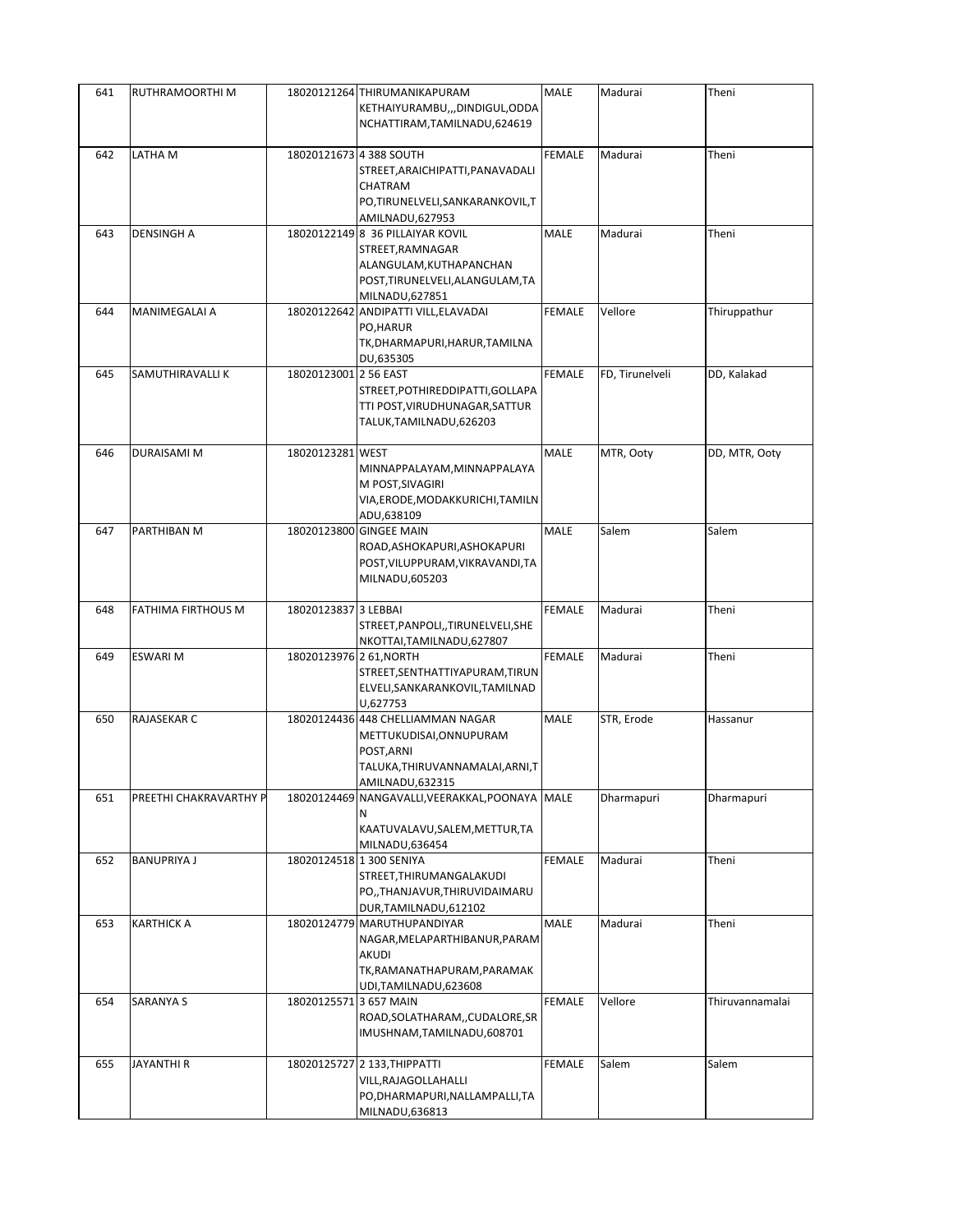| 656 | <b>GUNASEKARAN G</b> |                         | 18020126041 5 74, SOUTH CAR<br>STREET, KURUVIKULAM, TIRUNELVELI<br>SANKARANKOVIL,TAMILNADU,6277,<br>54                           | MALE          | Madurai         | Theni           |
|-----|----------------------|-------------------------|----------------------------------------------------------------------------------------------------------------------------------|---------------|-----------------|-----------------|
| 657 | THANGA THAMIL DEVI S |                         | 18020126295 3 121 1 MUSLIM<br>STREET, MUTHAIYAPURAM, , THOOT<br>HUKUDI, THOOTHUKUDI, TAMILNAD<br>U,628005                        | <b>FEMALE</b> | Madurai         | Theni           |
| 658 | PRASANTH G           | 18020126536 895         | MULLANGIVALASU, KARATHOLUVU<br>PO,,TIRUPPUR,MADATHUKULAM,TA<br>MILNADU, 642203                                                   | <b>MALE</b>   | STR, Erode      | Hassanur        |
| 659 | <b>TAMILSELVI T</b>  |                         | 18020126758 THAVALAIVEERANPATTI,,,TIRUCHIR<br>APPALLI, MANAPPARAI, TAMILNADU,<br>621311                                          | <b>FEMALE</b> | Madurai         | Theni           |
| 660 | THENMOZHI D          |                         | 18020127709 NO 294 METTU<br>STREET, ERUMPOONDI VILLAGE<br><b>AND</b><br>POST,,TIRUVANNAMALAI,KILPENNA<br>THUR, TAMILNADU, 604601 | <b>FEMALE</b> | Salem           | Salem           |
| 661 | P SATHEESH MOORTHY   |                         | 18020127841 ECHANAPATTI, KARIMANGALAM<br>POST, KARIMANGALAM<br>THALUK, DHARMAPURI, PALACODE, T<br>AMILNADU,635111                | MALE          | Vellore         | Thiruvannamalai |
| 662 | <b>RANJITHA P</b>    |                         | 18020127959 2 46 SEPPAVARAM<br>STREET, GOVINDAKUDI<br>POST,,THIRUVARUR,VALANGAIMAN<br>TAMILNADU,612701,                          | <b>FEMALE</b> | MTR, Ooty       | DD, MTR, Ooty   |
| 663 | <b>KESTAN M</b>      | 18020128087 111C        | SINGHITHURAI, KAYALPATNAM, TUTI<br>CORIN, TUTICORIN, TIRUCHENDUR, T<br>AMILNADU,628204                                           | <b>MALE</b>   | Madurai         | Theni           |
| 664 | <b>ARULMOZHI S</b>   |                         | 18020128398 NO 2 462, KEERAIPATTI<br>VILL, KEERAIPATTI<br>PO, DHARMAPURI, HARUR, TAMILNA<br>DU,636903                            | <b>FEMALE</b> | Vellore         | Thiruvannamalai |
| 665 | MANIKANDAN K         | 18020128728 25 NORTH    | STREET, MELAKONDAYAM<br>PETTAI, THIRUVANAIKOIL, TIRUCHIRA<br>PPALLI, SRIRANGAM, TAMILNADU, 62<br>0005                            | <b>MALE</b>   | STR, Erode      | Hassanur        |
| 666 | <b>RAMKUMAR R</b>    | 18020128905 4 NORTH     | STREET, THENMUDIYANUR VILLAGE<br>AND POST,THANDARAMPET<br>TALUK, TIRUVANNAMALAI, THANDAR<br>AMPATTU, TAMILNADU, 606707           | MALE          | Dharmapuri      | Dharmapuri      |
| 667 | <b>VANMATHIS</b>     | 18020129366 EAST        | STREET, VATHIYARKUDIKADU, PARUK<br>KAL, ARIYALUR, UDAYARPALAYAM, TA<br>MILNADU,621804                                            | <b>FEMALE</b> | FD, Tirunelveli | DD, Kalakad     |
| 668 | SUBHASHINI S         |                         | 18020129636 NO 26C 74 GANDHI<br>ROAD, VALATTIYUR<br>JOLARPETTAI, TIRUPATTUR<br>TALUK, VELLORE, TIRUPATTUR, TAMIL<br>NADU,635851  | <b>FEMALE</b> | Vellore         | Thiruvannamalai |
| 669 | PERUMAL              | 18020129806 131 BARATHI | STREET, ANANDAPURAM, , PONDICHE<br>RRY, PONDICHERRY, PUDUCHERRY, 6<br>05102                                                      | MALE          | Vellore         | Thiruppathur    |
| 670 | KANAGA SUBBIRAMANI K |                         | 18020130030 2.28 A.PALLAPACHERI, ABIRAMAM<br>POST, KAMUTHI<br>TALUK, RAMANATHAPURAM, KAMU<br>THI, TAMILNADU, 623601              | MALE          | Madurai         | Theni           |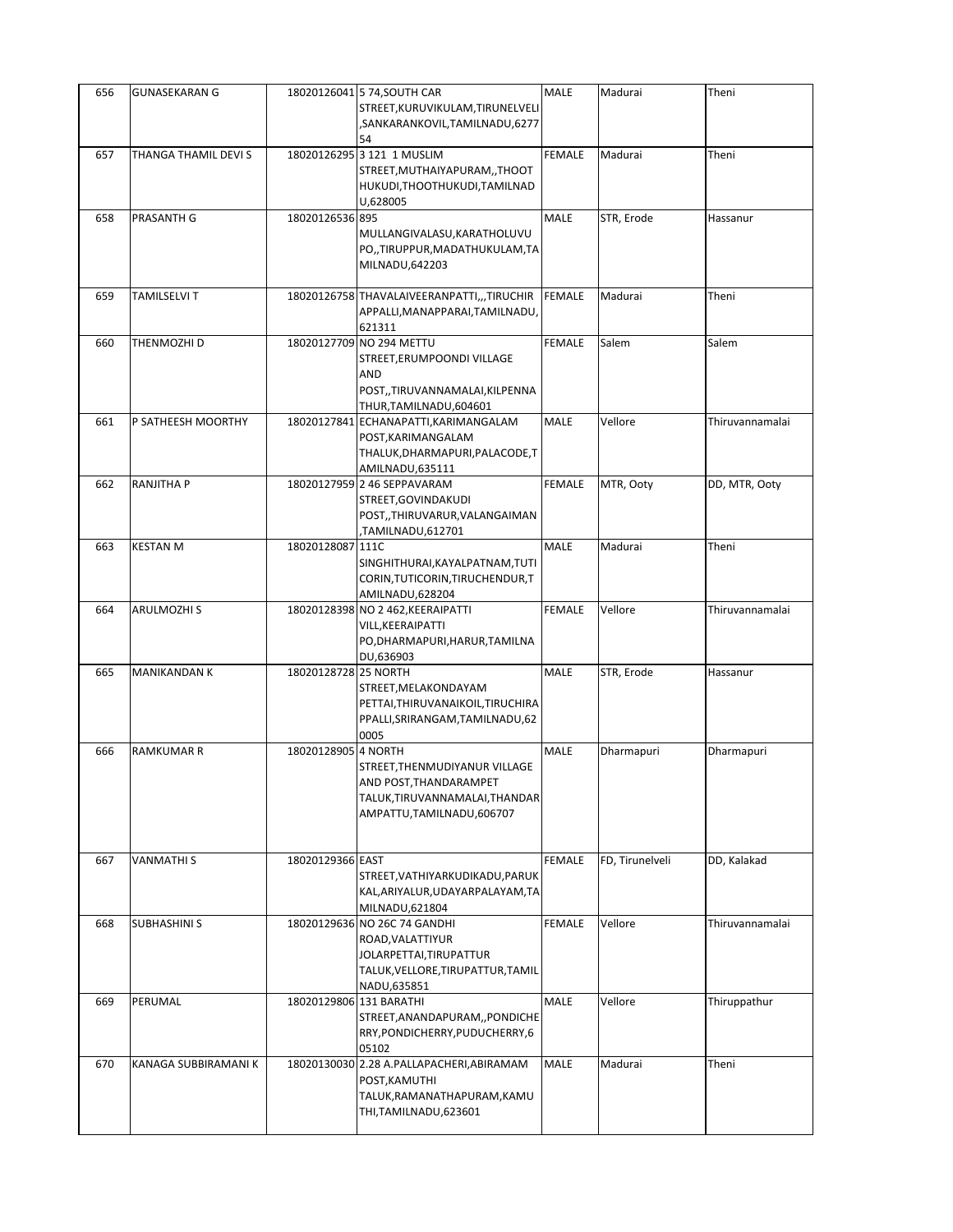| 671 | <b>SHANTHINIT</b>      |                         | 18020130427 1 56 PUTHU SUKKAM PATTI, MELUR FEMALE<br>TALUK,, MADURAI, MELUR, TAMILNA<br>DU,625106                                              |               | FD, Tirunelveli | DD, Kalakad       |
|-----|------------------------|-------------------------|------------------------------------------------------------------------------------------------------------------------------------------------|---------------|-----------------|-------------------|
| 672 | SAKABUDEEN A           |                         | 18020130434 30 SANTHAI PUTHUR<br>STREET, CHINNAMANUR, , THENI, UTH<br>AMAPALAYAM, TAMILNADU, 625515                                            | <b>MALE</b>   | ATR, Pollachi   | DD, ATR, Pollachi |
| 673 | <b>VIJAYAKUMAR P</b>   |                         | 18020130584 163 MASIMALAIYAN KOVIL<br>STREET, RAMANATHA PURAM<br>PUDUR, SENDHAMANGALAM<br>TALUK, NAMAKKAL, SENDHAMANGA<br>LAM,TAMILNADU,637409 | MALE          | Salem           | Salem             |
| 674 | ASAI THAMBI P          |                         | 18020131282 131 VELLUSAMYPURAM, KOTHUR<br>ROAD, KARUR, KARUR, KARUR, TAMIL<br>NADU,639002                                                      | <b>MALE</b>   | Madurai         | Theni             |
| 675 | SELVAKUMARI C          | 18020131290 3 30 SOUTH  | STREET, THUNGAPURAM, KUNNAM<br>TK, PERAMALUR, KUNNAM, TAMILNA<br>DU,621716                                                                     | <b>FEMALE</b> | Madurai         | Theni             |
| 676 | SEETHALAKSHMI PERIYANN |                         | 18020132179 27 ETTIYANUR VILL, N.S REDDIYUR<br>PO,, DHARMAPURI, DHARMAPURI, TA<br>MILNADU,636804                                               | <b>FEMALE</b> | Salem           | Salem             |
| 677 | <b>JAYASREE P</b>      |                         | 18020132350 96 ANGALAMMAN KOVIL<br>STREET, KONDANGI<br>VILLAGE, VILLUPURAM, VILLUPURAM<br>,VILLUPURAM,TAMILNADU,605301                         | <b>FEMALE</b> | Dharmapuri      | Dharmapuri        |
| 678 | PONNUSAMY M            |                         | 18020132455 NO 2 1 39, SOUTH RATION SHOP<br>NEAR, PUDUKOTTAI THOOTHUKUDI<br>DISTRICT, THOOTHUKUDI, THOOTHU<br>KUDI, TAMILNADU, 628103          | MALE          | Madurai         | Theni             |
| 679 | PRABHAKARAN P          |                         | 18020132679 2 119 REDDIYAR<br>STREETT, SILUVAMPATTI<br>POST, NAMAKKAL, NAMAKKAL, NAM<br>AKKAL, TAMILNADU, 637003                               | MALE          | Salem           | Salem             |
| 680 | <b>JASMINI SELVAM</b>  | 18020132938 NO.136      | THATHANAVALASAI, BOMMIKUPPA<br>M,, VELLORE, TIRUPATTUR, TAMILNA<br>DU,635653                                                                   | <b>FEMALE</b> | Salem           | Salem             |
| 681 | RANGADURAI PALANISAMY  |                         | 18020133043 3 4 ANNA NAGAR, PALLAPALAYAM<br>POST, MANGALAM<br>VIA, TIRUPPUR, PALLADAM, TAMILNA<br>DU,641663                                    | <b>MALE</b>   | MTR, Ooty       | DD, MTR, Ooty     |
| 682 | NAVAMANI A             | 18020133359 16 17, EAST | THEERTHAMPALAYAM, MANAPPALLI<br>POST, NAMAKKAL, MOHANUR, TAMIL<br>NADU,637017                                                                  | <b>FEMALE</b> | Salem           | Salem             |
| 683 | <b>SURESH K</b>        |                         | 18020134009 NO.07 IYYANAR KOIL<br>STREET, KILIYANUR &<br>POST, KILIYANUR, VILLUPURAM, VAN<br>UR, TAMILNADU, 604102                             | <b>MALE</b>   | Dharmapuri      | Dharmapuri        |
| 684 | <b>SRIKURINJI S</b>    |                         | 18020134166 27 MARIYAMMAN KOVIL<br>STREET, PAIYUR<br>POST, THIRUKOVILUR, VILLUPURAM,<br>THIRUKOVILUR, TAMILNADU, 607203                        | <b>FEMALE</b> | Dharmapuri      | Dharmapuri        |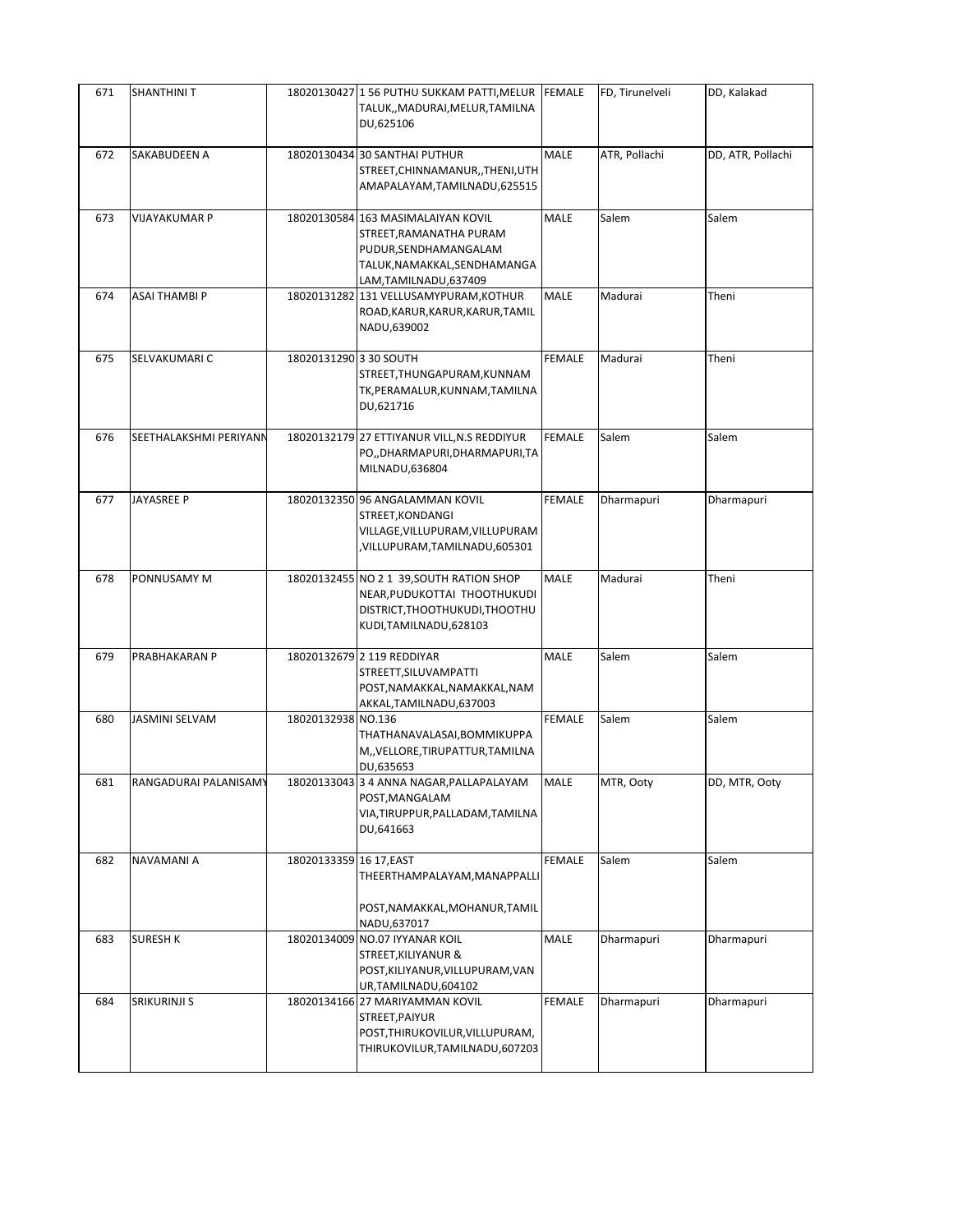| STREET, DEIVANAGAYAPERI, NANGU<br><b>NERI</b><br>TALUK, TIRUNELVELI, NANGUNERI, TA<br>MILNADU,627354<br>18020134423 NO 1 349 KANNAGI<br>MALE<br>686<br><b>BALAGANESAN G</b><br>Dharmapuri<br>Dharmapuri<br>STREET, AMMAIYARKUPPAM<br>VILLAGE POST, PALLIPET<br>TALUK, THIRUVALLUR, PALLIPET, TAM<br>ILNADU,631301<br>18020134640 5 10 VANNIYAR<br>MALE<br>687<br><b>MANOJKUMAR L</b><br>Madurai<br>Theni<br>VALASU, MUTHANAICKENPATTY, PAL<br>ANI<br>TALUK, DINDIGUL, PALANI, TAMILNA<br>DU,624618<br>PERUMAL S<br>18020134856 KAMARAJ<br>MALE<br>688<br>Madurai<br>Theni<br>NAGER, MUTHOOR, SIVATHIPATTI, TI<br>RUNELVELI, PALAYAMKOTTAI, TAMIL<br>NADU,627011<br><b>GOBINATH T</b><br><b>MALE</b><br>689<br>18020135050 2.38, SOUTH<br>Madurai<br>Theni<br>STREET, THINNAKONAM, TIRUCHIRA<br>PPALLI, MUSIRI, TAMILNADU, 621202<br>18020135291 NO.52<br><b>MALE</b><br>690<br>THANGAMANI S<br>Madurai<br>Theni<br>NADUKADU, NALUVEDAPATHI, NAGA<br>PATTINAM, NAGAPATTINAM, VEDHA<br>RANYAM, TAMILNADU, 611112<br><b>MEENAP</b><br>18020135700 NO.205 ARAKONAM ROAD<br><b>FEMALE</b><br>691<br>Dharmapuri<br>Dharmapuri<br>STREET, AYARPADI VILLAGE AND<br>POST OCHERI, VELLORE<br>DISTRICT, VELLORE, NEMILI, TAMILNA<br>DU,632531<br>VIJAYBHARATHI B<br>MALE<br>Salem<br>692<br>18020135703 DR ANNAL NAGAR<br>Salem<br>VILLAGE, MORAPPUR POST, HARUR<br>TALUK, DHARMAPURI, HARUR, TAMIL<br>NADU,635305<br><b>MALE</b><br>Theni<br>693<br>SENTHILKUMAR G<br>18020135757 35 AMBEDKAR NAGAR, 2ND<br>Madurai<br>STREET, SANKARANKOVIL, TIRUNELV<br>ELI, SANKARANKOVIL, TAMILNADU, 6<br>27756<br>Salem<br>694<br><b>RAMYAR</b><br>18020136043 13 MATHA KOVIL ST, BOMMIDI<br>FEMALE<br>Salem<br>PO,, DHARMAPURI, PAPPIREDDIPATT<br>I,TAMILNADU,635301<br>695<br><b>KAVERIS</b><br><b>FEMALE</b><br>STR, Erode<br>18020136137 7 21, RAM NAGAR<br>Hassanur<br>LAYOUT, RAILWAY STATION<br>SOUTH, COIMBATORE, POLLACHI, TA<br>MILNADU, 642001<br>696<br><b>NIVYA P</b><br>18020136538 4 62 NADU VEETHI, KULLAMPATTI<br><b>FEMALE</b><br>Dharmapuri<br>Dharmapuri<br>POST, AYOTHIYAPATTANAM<br>VIA, SALEM, VALAPADY, TAMILNADU,<br>636103<br>SANGEETHA M<br>18020136583 3 1 B EAST STREET, M<br><b>FEMALE</b><br>FD, Tirunelveli<br>DD, Kalakad<br>697<br>ARASANKULAM, V VEDAPATTI<br>POST, THOOTHUKUDI, VILATHIKULA<br>M,TAMILNADU,628907<br>MALE<br>698<br>G MANIVANNAN<br>18020136729 54A VASANTHA NAGAR, WEST CAR<br>Madurai<br>Theni<br>STREET, MANAMADURAI, SIVAGANG<br>A, MANAMADURAI, TAMILNADU, 630<br>606<br>MALE<br>699<br><b>RAJKUMAR R</b><br>18020137018 NO 4 250 RM VEERAPPAN<br>Villupuram<br>Villupuram<br>STREET, PERUMBAKKAM, CHENNAI, K | ANCHEEPURAM, SOLINGANALLUR, T | 685 | MUTHURAJ A | 18020134318 54A NADAR | MALE | Madurai | Theni |
|---------------------------------------------------------------------------------------------------------------------------------------------------------------------------------------------------------------------------------------------------------------------------------------------------------------------------------------------------------------------------------------------------------------------------------------------------------------------------------------------------------------------------------------------------------------------------------------------------------------------------------------------------------------------------------------------------------------------------------------------------------------------------------------------------------------------------------------------------------------------------------------------------------------------------------------------------------------------------------------------------------------------------------------------------------------------------------------------------------------------------------------------------------------------------------------------------------------------------------------------------------------------------------------------------------------------------------------------------------------------------------------------------------------------------------------------------------------------------------------------------------------------------------------------------------------------------------------------------------------------------------------------------------------------------------------------------------------------------------------------------------------------------------------------------------------------------------------------------------------------------------------------------------------------------------------------------------------------------------------------------------------------------------------------------------------------------------------------------------------------------------------------------------------------------------------------------------------------------------------------------------------------------------------------------------------------------------------------------------------------------------------------------------------------------------------------------------------------------------------------------------------------------------------------------------------------------------------------------------------------------------------------------|-------------------------------|-----|------------|-----------------------|------|---------|-------|
|                                                                                                                                                                                                                                                                                                                                                                                                                                                                                                                                                                                                                                                                                                                                                                                                                                                                                                                                                                                                                                                                                                                                                                                                                                                                                                                                                                                                                                                                                                                                                                                                                                                                                                                                                                                                                                                                                                                                                                                                                                                                                                                                                                                                                                                                                                                                                                                                                                                                                                                                                                                                                                                   |                               |     |            |                       |      |         |       |
|                                                                                                                                                                                                                                                                                                                                                                                                                                                                                                                                                                                                                                                                                                                                                                                                                                                                                                                                                                                                                                                                                                                                                                                                                                                                                                                                                                                                                                                                                                                                                                                                                                                                                                                                                                                                                                                                                                                                                                                                                                                                                                                                                                                                                                                                                                                                                                                                                                                                                                                                                                                                                                                   |                               |     |            |                       |      |         |       |
|                                                                                                                                                                                                                                                                                                                                                                                                                                                                                                                                                                                                                                                                                                                                                                                                                                                                                                                                                                                                                                                                                                                                                                                                                                                                                                                                                                                                                                                                                                                                                                                                                                                                                                                                                                                                                                                                                                                                                                                                                                                                                                                                                                                                                                                                                                                                                                                                                                                                                                                                                                                                                                                   |                               |     |            |                       |      |         |       |
|                                                                                                                                                                                                                                                                                                                                                                                                                                                                                                                                                                                                                                                                                                                                                                                                                                                                                                                                                                                                                                                                                                                                                                                                                                                                                                                                                                                                                                                                                                                                                                                                                                                                                                                                                                                                                                                                                                                                                                                                                                                                                                                                                                                                                                                                                                                                                                                                                                                                                                                                                                                                                                                   |                               |     |            |                       |      |         |       |
|                                                                                                                                                                                                                                                                                                                                                                                                                                                                                                                                                                                                                                                                                                                                                                                                                                                                                                                                                                                                                                                                                                                                                                                                                                                                                                                                                                                                                                                                                                                                                                                                                                                                                                                                                                                                                                                                                                                                                                                                                                                                                                                                                                                                                                                                                                                                                                                                                                                                                                                                                                                                                                                   |                               |     |            |                       |      |         |       |
|                                                                                                                                                                                                                                                                                                                                                                                                                                                                                                                                                                                                                                                                                                                                                                                                                                                                                                                                                                                                                                                                                                                                                                                                                                                                                                                                                                                                                                                                                                                                                                                                                                                                                                                                                                                                                                                                                                                                                                                                                                                                                                                                                                                                                                                                                                                                                                                                                                                                                                                                                                                                                                                   |                               |     |            |                       |      |         |       |
|                                                                                                                                                                                                                                                                                                                                                                                                                                                                                                                                                                                                                                                                                                                                                                                                                                                                                                                                                                                                                                                                                                                                                                                                                                                                                                                                                                                                                                                                                                                                                                                                                                                                                                                                                                                                                                                                                                                                                                                                                                                                                                                                                                                                                                                                                                                                                                                                                                                                                                                                                                                                                                                   |                               |     |            |                       |      |         |       |
|                                                                                                                                                                                                                                                                                                                                                                                                                                                                                                                                                                                                                                                                                                                                                                                                                                                                                                                                                                                                                                                                                                                                                                                                                                                                                                                                                                                                                                                                                                                                                                                                                                                                                                                                                                                                                                                                                                                                                                                                                                                                                                                                                                                                                                                                                                                                                                                                                                                                                                                                                                                                                                                   |                               |     |            |                       |      |         |       |
|                                                                                                                                                                                                                                                                                                                                                                                                                                                                                                                                                                                                                                                                                                                                                                                                                                                                                                                                                                                                                                                                                                                                                                                                                                                                                                                                                                                                                                                                                                                                                                                                                                                                                                                                                                                                                                                                                                                                                                                                                                                                                                                                                                                                                                                                                                                                                                                                                                                                                                                                                                                                                                                   |                               |     |            |                       |      |         |       |
|                                                                                                                                                                                                                                                                                                                                                                                                                                                                                                                                                                                                                                                                                                                                                                                                                                                                                                                                                                                                                                                                                                                                                                                                                                                                                                                                                                                                                                                                                                                                                                                                                                                                                                                                                                                                                                                                                                                                                                                                                                                                                                                                                                                                                                                                                                                                                                                                                                                                                                                                                                                                                                                   |                               |     |            |                       |      |         |       |
|                                                                                                                                                                                                                                                                                                                                                                                                                                                                                                                                                                                                                                                                                                                                                                                                                                                                                                                                                                                                                                                                                                                                                                                                                                                                                                                                                                                                                                                                                                                                                                                                                                                                                                                                                                                                                                                                                                                                                                                                                                                                                                                                                                                                                                                                                                                                                                                                                                                                                                                                                                                                                                                   |                               |     |            |                       |      |         |       |
|                                                                                                                                                                                                                                                                                                                                                                                                                                                                                                                                                                                                                                                                                                                                                                                                                                                                                                                                                                                                                                                                                                                                                                                                                                                                                                                                                                                                                                                                                                                                                                                                                                                                                                                                                                                                                                                                                                                                                                                                                                                                                                                                                                                                                                                                                                                                                                                                                                                                                                                                                                                                                                                   |                               |     |            |                       |      |         |       |
|                                                                                                                                                                                                                                                                                                                                                                                                                                                                                                                                                                                                                                                                                                                                                                                                                                                                                                                                                                                                                                                                                                                                                                                                                                                                                                                                                                                                                                                                                                                                                                                                                                                                                                                                                                                                                                                                                                                                                                                                                                                                                                                                                                                                                                                                                                                                                                                                                                                                                                                                                                                                                                                   |                               |     |            |                       |      |         |       |
|                                                                                                                                                                                                                                                                                                                                                                                                                                                                                                                                                                                                                                                                                                                                                                                                                                                                                                                                                                                                                                                                                                                                                                                                                                                                                                                                                                                                                                                                                                                                                                                                                                                                                                                                                                                                                                                                                                                                                                                                                                                                                                                                                                                                                                                                                                                                                                                                                                                                                                                                                                                                                                                   |                               |     |            |                       |      |         |       |
|                                                                                                                                                                                                                                                                                                                                                                                                                                                                                                                                                                                                                                                                                                                                                                                                                                                                                                                                                                                                                                                                                                                                                                                                                                                                                                                                                                                                                                                                                                                                                                                                                                                                                                                                                                                                                                                                                                                                                                                                                                                                                                                                                                                                                                                                                                                                                                                                                                                                                                                                                                                                                                                   |                               |     |            |                       |      |         |       |
|                                                                                                                                                                                                                                                                                                                                                                                                                                                                                                                                                                                                                                                                                                                                                                                                                                                                                                                                                                                                                                                                                                                                                                                                                                                                                                                                                                                                                                                                                                                                                                                                                                                                                                                                                                                                                                                                                                                                                                                                                                                                                                                                                                                                                                                                                                                                                                                                                                                                                                                                                                                                                                                   |                               |     |            |                       |      |         |       |
|                                                                                                                                                                                                                                                                                                                                                                                                                                                                                                                                                                                                                                                                                                                                                                                                                                                                                                                                                                                                                                                                                                                                                                                                                                                                                                                                                                                                                                                                                                                                                                                                                                                                                                                                                                                                                                                                                                                                                                                                                                                                                                                                                                                                                                                                                                                                                                                                                                                                                                                                                                                                                                                   |                               |     |            |                       |      |         |       |
|                                                                                                                                                                                                                                                                                                                                                                                                                                                                                                                                                                                                                                                                                                                                                                                                                                                                                                                                                                                                                                                                                                                                                                                                                                                                                                                                                                                                                                                                                                                                                                                                                                                                                                                                                                                                                                                                                                                                                                                                                                                                                                                                                                                                                                                                                                                                                                                                                                                                                                                                                                                                                                                   |                               |     |            |                       |      |         |       |
|                                                                                                                                                                                                                                                                                                                                                                                                                                                                                                                                                                                                                                                                                                                                                                                                                                                                                                                                                                                                                                                                                                                                                                                                                                                                                                                                                                                                                                                                                                                                                                                                                                                                                                                                                                                                                                                                                                                                                                                                                                                                                                                                                                                                                                                                                                                                                                                                                                                                                                                                                                                                                                                   |                               |     |            |                       |      |         |       |
|                                                                                                                                                                                                                                                                                                                                                                                                                                                                                                                                                                                                                                                                                                                                                                                                                                                                                                                                                                                                                                                                                                                                                                                                                                                                                                                                                                                                                                                                                                                                                                                                                                                                                                                                                                                                                                                                                                                                                                                                                                                                                                                                                                                                                                                                                                                                                                                                                                                                                                                                                                                                                                                   |                               |     |            |                       |      |         |       |
|                                                                                                                                                                                                                                                                                                                                                                                                                                                                                                                                                                                                                                                                                                                                                                                                                                                                                                                                                                                                                                                                                                                                                                                                                                                                                                                                                                                                                                                                                                                                                                                                                                                                                                                                                                                                                                                                                                                                                                                                                                                                                                                                                                                                                                                                                                                                                                                                                                                                                                                                                                                                                                                   |                               |     |            |                       |      |         |       |
|                                                                                                                                                                                                                                                                                                                                                                                                                                                                                                                                                                                                                                                                                                                                                                                                                                                                                                                                                                                                                                                                                                                                                                                                                                                                                                                                                                                                                                                                                                                                                                                                                                                                                                                                                                                                                                                                                                                                                                                                                                                                                                                                                                                                                                                                                                                                                                                                                                                                                                                                                                                                                                                   |                               |     |            |                       |      |         |       |
|                                                                                                                                                                                                                                                                                                                                                                                                                                                                                                                                                                                                                                                                                                                                                                                                                                                                                                                                                                                                                                                                                                                                                                                                                                                                                                                                                                                                                                                                                                                                                                                                                                                                                                                                                                                                                                                                                                                                                                                                                                                                                                                                                                                                                                                                                                                                                                                                                                                                                                                                                                                                                                                   |                               |     |            |                       |      |         |       |
|                                                                                                                                                                                                                                                                                                                                                                                                                                                                                                                                                                                                                                                                                                                                                                                                                                                                                                                                                                                                                                                                                                                                                                                                                                                                                                                                                                                                                                                                                                                                                                                                                                                                                                                                                                                                                                                                                                                                                                                                                                                                                                                                                                                                                                                                                                                                                                                                                                                                                                                                                                                                                                                   |                               |     |            |                       |      |         |       |
|                                                                                                                                                                                                                                                                                                                                                                                                                                                                                                                                                                                                                                                                                                                                                                                                                                                                                                                                                                                                                                                                                                                                                                                                                                                                                                                                                                                                                                                                                                                                                                                                                                                                                                                                                                                                                                                                                                                                                                                                                                                                                                                                                                                                                                                                                                                                                                                                                                                                                                                                                                                                                                                   |                               |     |            |                       |      |         |       |
|                                                                                                                                                                                                                                                                                                                                                                                                                                                                                                                                                                                                                                                                                                                                                                                                                                                                                                                                                                                                                                                                                                                                                                                                                                                                                                                                                                                                                                                                                                                                                                                                                                                                                                                                                                                                                                                                                                                                                                                                                                                                                                                                                                                                                                                                                                                                                                                                                                                                                                                                                                                                                                                   |                               |     |            |                       |      |         |       |
|                                                                                                                                                                                                                                                                                                                                                                                                                                                                                                                                                                                                                                                                                                                                                                                                                                                                                                                                                                                                                                                                                                                                                                                                                                                                                                                                                                                                                                                                                                                                                                                                                                                                                                                                                                                                                                                                                                                                                                                                                                                                                                                                                                                                                                                                                                                                                                                                                                                                                                                                                                                                                                                   |                               |     |            |                       |      |         |       |
|                                                                                                                                                                                                                                                                                                                                                                                                                                                                                                                                                                                                                                                                                                                                                                                                                                                                                                                                                                                                                                                                                                                                                                                                                                                                                                                                                                                                                                                                                                                                                                                                                                                                                                                                                                                                                                                                                                                                                                                                                                                                                                                                                                                                                                                                                                                                                                                                                                                                                                                                                                                                                                                   |                               |     |            |                       |      |         |       |
|                                                                                                                                                                                                                                                                                                                                                                                                                                                                                                                                                                                                                                                                                                                                                                                                                                                                                                                                                                                                                                                                                                                                                                                                                                                                                                                                                                                                                                                                                                                                                                                                                                                                                                                                                                                                                                                                                                                                                                                                                                                                                                                                                                                                                                                                                                                                                                                                                                                                                                                                                                                                                                                   |                               |     |            |                       |      |         |       |
|                                                                                                                                                                                                                                                                                                                                                                                                                                                                                                                                                                                                                                                                                                                                                                                                                                                                                                                                                                                                                                                                                                                                                                                                                                                                                                                                                                                                                                                                                                                                                                                                                                                                                                                                                                                                                                                                                                                                                                                                                                                                                                                                                                                                                                                                                                                                                                                                                                                                                                                                                                                                                                                   |                               |     |            |                       |      |         |       |
|                                                                                                                                                                                                                                                                                                                                                                                                                                                                                                                                                                                                                                                                                                                                                                                                                                                                                                                                                                                                                                                                                                                                                                                                                                                                                                                                                                                                                                                                                                                                                                                                                                                                                                                                                                                                                                                                                                                                                                                                                                                                                                                                                                                                                                                                                                                                                                                                                                                                                                                                                                                                                                                   |                               |     |            |                       |      |         |       |
|                                                                                                                                                                                                                                                                                                                                                                                                                                                                                                                                                                                                                                                                                                                                                                                                                                                                                                                                                                                                                                                                                                                                                                                                                                                                                                                                                                                                                                                                                                                                                                                                                                                                                                                                                                                                                                                                                                                                                                                                                                                                                                                                                                                                                                                                                                                                                                                                                                                                                                                                                                                                                                                   |                               |     |            |                       |      |         |       |
|                                                                                                                                                                                                                                                                                                                                                                                                                                                                                                                                                                                                                                                                                                                                                                                                                                                                                                                                                                                                                                                                                                                                                                                                                                                                                                                                                                                                                                                                                                                                                                                                                                                                                                                                                                                                                                                                                                                                                                                                                                                                                                                                                                                                                                                                                                                                                                                                                                                                                                                                                                                                                                                   |                               |     |            |                       |      |         |       |
|                                                                                                                                                                                                                                                                                                                                                                                                                                                                                                                                                                                                                                                                                                                                                                                                                                                                                                                                                                                                                                                                                                                                                                                                                                                                                                                                                                                                                                                                                                                                                                                                                                                                                                                                                                                                                                                                                                                                                                                                                                                                                                                                                                                                                                                                                                                                                                                                                                                                                                                                                                                                                                                   |                               |     |            |                       |      |         |       |
|                                                                                                                                                                                                                                                                                                                                                                                                                                                                                                                                                                                                                                                                                                                                                                                                                                                                                                                                                                                                                                                                                                                                                                                                                                                                                                                                                                                                                                                                                                                                                                                                                                                                                                                                                                                                                                                                                                                                                                                                                                                                                                                                                                                                                                                                                                                                                                                                                                                                                                                                                                                                                                                   |                               |     |            |                       |      |         |       |
|                                                                                                                                                                                                                                                                                                                                                                                                                                                                                                                                                                                                                                                                                                                                                                                                                                                                                                                                                                                                                                                                                                                                                                                                                                                                                                                                                                                                                                                                                                                                                                                                                                                                                                                                                                                                                                                                                                                                                                                                                                                                                                                                                                                                                                                                                                                                                                                                                                                                                                                                                                                                                                                   |                               |     |            |                       |      |         |       |
|                                                                                                                                                                                                                                                                                                                                                                                                                                                                                                                                                                                                                                                                                                                                                                                                                                                                                                                                                                                                                                                                                                                                                                                                                                                                                                                                                                                                                                                                                                                                                                                                                                                                                                                                                                                                                                                                                                                                                                                                                                                                                                                                                                                                                                                                                                                                                                                                                                                                                                                                                                                                                                                   |                               |     |            |                       |      |         |       |
|                                                                                                                                                                                                                                                                                                                                                                                                                                                                                                                                                                                                                                                                                                                                                                                                                                                                                                                                                                                                                                                                                                                                                                                                                                                                                                                                                                                                                                                                                                                                                                                                                                                                                                                                                                                                                                                                                                                                                                                                                                                                                                                                                                                                                                                                                                                                                                                                                                                                                                                                                                                                                                                   |                               |     |            |                       |      |         |       |
|                                                                                                                                                                                                                                                                                                                                                                                                                                                                                                                                                                                                                                                                                                                                                                                                                                                                                                                                                                                                                                                                                                                                                                                                                                                                                                                                                                                                                                                                                                                                                                                                                                                                                                                                                                                                                                                                                                                                                                                                                                                                                                                                                                                                                                                                                                                                                                                                                                                                                                                                                                                                                                                   |                               |     |            |                       |      |         |       |
|                                                                                                                                                                                                                                                                                                                                                                                                                                                                                                                                                                                                                                                                                                                                                                                                                                                                                                                                                                                                                                                                                                                                                                                                                                                                                                                                                                                                                                                                                                                                                                                                                                                                                                                                                                                                                                                                                                                                                                                                                                                                                                                                                                                                                                                                                                                                                                                                                                                                                                                                                                                                                                                   |                               |     |            |                       |      |         |       |
|                                                                                                                                                                                                                                                                                                                                                                                                                                                                                                                                                                                                                                                                                                                                                                                                                                                                                                                                                                                                                                                                                                                                                                                                                                                                                                                                                                                                                                                                                                                                                                                                                                                                                                                                                                                                                                                                                                                                                                                                                                                                                                                                                                                                                                                                                                                                                                                                                                                                                                                                                                                                                                                   |                               |     |            |                       |      |         |       |
|                                                                                                                                                                                                                                                                                                                                                                                                                                                                                                                                                                                                                                                                                                                                                                                                                                                                                                                                                                                                                                                                                                                                                                                                                                                                                                                                                                                                                                                                                                                                                                                                                                                                                                                                                                                                                                                                                                                                                                                                                                                                                                                                                                                                                                                                                                                                                                                                                                                                                                                                                                                                                                                   |                               |     |            |                       |      |         |       |
|                                                                                                                                                                                                                                                                                                                                                                                                                                                                                                                                                                                                                                                                                                                                                                                                                                                                                                                                                                                                                                                                                                                                                                                                                                                                                                                                                                                                                                                                                                                                                                                                                                                                                                                                                                                                                                                                                                                                                                                                                                                                                                                                                                                                                                                                                                                                                                                                                                                                                                                                                                                                                                                   |                               |     |            |                       |      |         |       |
|                                                                                                                                                                                                                                                                                                                                                                                                                                                                                                                                                                                                                                                                                                                                                                                                                                                                                                                                                                                                                                                                                                                                                                                                                                                                                                                                                                                                                                                                                                                                                                                                                                                                                                                                                                                                                                                                                                                                                                                                                                                                                                                                                                                                                                                                                                                                                                                                                                                                                                                                                                                                                                                   |                               |     |            |                       |      |         |       |
|                                                                                                                                                                                                                                                                                                                                                                                                                                                                                                                                                                                                                                                                                                                                                                                                                                                                                                                                                                                                                                                                                                                                                                                                                                                                                                                                                                                                                                                                                                                                                                                                                                                                                                                                                                                                                                                                                                                                                                                                                                                                                                                                                                                                                                                                                                                                                                                                                                                                                                                                                                                                                                                   |                               |     |            |                       |      |         |       |
|                                                                                                                                                                                                                                                                                                                                                                                                                                                                                                                                                                                                                                                                                                                                                                                                                                                                                                                                                                                                                                                                                                                                                                                                                                                                                                                                                                                                                                                                                                                                                                                                                                                                                                                                                                                                                                                                                                                                                                                                                                                                                                                                                                                                                                                                                                                                                                                                                                                                                                                                                                                                                                                   |                               |     |            |                       |      |         |       |
|                                                                                                                                                                                                                                                                                                                                                                                                                                                                                                                                                                                                                                                                                                                                                                                                                                                                                                                                                                                                                                                                                                                                                                                                                                                                                                                                                                                                                                                                                                                                                                                                                                                                                                                                                                                                                                                                                                                                                                                                                                                                                                                                                                                                                                                                                                                                                                                                                                                                                                                                                                                                                                                   |                               |     |            |                       |      |         |       |
|                                                                                                                                                                                                                                                                                                                                                                                                                                                                                                                                                                                                                                                                                                                                                                                                                                                                                                                                                                                                                                                                                                                                                                                                                                                                                                                                                                                                                                                                                                                                                                                                                                                                                                                                                                                                                                                                                                                                                                                                                                                                                                                                                                                                                                                                                                                                                                                                                                                                                                                                                                                                                                                   |                               |     |            |                       |      |         |       |
|                                                                                                                                                                                                                                                                                                                                                                                                                                                                                                                                                                                                                                                                                                                                                                                                                                                                                                                                                                                                                                                                                                                                                                                                                                                                                                                                                                                                                                                                                                                                                                                                                                                                                                                                                                                                                                                                                                                                                                                                                                                                                                                                                                                                                                                                                                                                                                                                                                                                                                                                                                                                                                                   |                               |     |            |                       |      |         |       |
|                                                                                                                                                                                                                                                                                                                                                                                                                                                                                                                                                                                                                                                                                                                                                                                                                                                                                                                                                                                                                                                                                                                                                                                                                                                                                                                                                                                                                                                                                                                                                                                                                                                                                                                                                                                                                                                                                                                                                                                                                                                                                                                                                                                                                                                                                                                                                                                                                                                                                                                                                                                                                                                   |                               |     |            |                       |      |         |       |
|                                                                                                                                                                                                                                                                                                                                                                                                                                                                                                                                                                                                                                                                                                                                                                                                                                                                                                                                                                                                                                                                                                                                                                                                                                                                                                                                                                                                                                                                                                                                                                                                                                                                                                                                                                                                                                                                                                                                                                                                                                                                                                                                                                                                                                                                                                                                                                                                                                                                                                                                                                                                                                                   |                               |     |            |                       |      |         |       |
|                                                                                                                                                                                                                                                                                                                                                                                                                                                                                                                                                                                                                                                                                                                                                                                                                                                                                                                                                                                                                                                                                                                                                                                                                                                                                                                                                                                                                                                                                                                                                                                                                                                                                                                                                                                                                                                                                                                                                                                                                                                                                                                                                                                                                                                                                                                                                                                                                                                                                                                                                                                                                                                   |                               |     |            |                       |      |         |       |
|                                                                                                                                                                                                                                                                                                                                                                                                                                                                                                                                                                                                                                                                                                                                                                                                                                                                                                                                                                                                                                                                                                                                                                                                                                                                                                                                                                                                                                                                                                                                                                                                                                                                                                                                                                                                                                                                                                                                                                                                                                                                                                                                                                                                                                                                                                                                                                                                                                                                                                                                                                                                                                                   |                               |     |            |                       |      |         |       |
|                                                                                                                                                                                                                                                                                                                                                                                                                                                                                                                                                                                                                                                                                                                                                                                                                                                                                                                                                                                                                                                                                                                                                                                                                                                                                                                                                                                                                                                                                                                                                                                                                                                                                                                                                                                                                                                                                                                                                                                                                                                                                                                                                                                                                                                                                                                                                                                                                                                                                                                                                                                                                                                   |                               |     |            |                       |      |         |       |
|                                                                                                                                                                                                                                                                                                                                                                                                                                                                                                                                                                                                                                                                                                                                                                                                                                                                                                                                                                                                                                                                                                                                                                                                                                                                                                                                                                                                                                                                                                                                                                                                                                                                                                                                                                                                                                                                                                                                                                                                                                                                                                                                                                                                                                                                                                                                                                                                                                                                                                                                                                                                                                                   |                               |     |            |                       |      |         |       |
|                                                                                                                                                                                                                                                                                                                                                                                                                                                                                                                                                                                                                                                                                                                                                                                                                                                                                                                                                                                                                                                                                                                                                                                                                                                                                                                                                                                                                                                                                                                                                                                                                                                                                                                                                                                                                                                                                                                                                                                                                                                                                                                                                                                                                                                                                                                                                                                                                                                                                                                                                                                                                                                   |                               |     |            |                       |      |         |       |
|                                                                                                                                                                                                                                                                                                                                                                                                                                                                                                                                                                                                                                                                                                                                                                                                                                                                                                                                                                                                                                                                                                                                                                                                                                                                                                                                                                                                                                                                                                                                                                                                                                                                                                                                                                                                                                                                                                                                                                                                                                                                                                                                                                                                                                                                                                                                                                                                                                                                                                                                                                                                                                                   |                               |     |            |                       |      |         |       |
|                                                                                                                                                                                                                                                                                                                                                                                                                                                                                                                                                                                                                                                                                                                                                                                                                                                                                                                                                                                                                                                                                                                                                                                                                                                                                                                                                                                                                                                                                                                                                                                                                                                                                                                                                                                                                                                                                                                                                                                                                                                                                                                                                                                                                                                                                                                                                                                                                                                                                                                                                                                                                                                   |                               |     |            |                       |      |         |       |
|                                                                                                                                                                                                                                                                                                                                                                                                                                                                                                                                                                                                                                                                                                                                                                                                                                                                                                                                                                                                                                                                                                                                                                                                                                                                                                                                                                                                                                                                                                                                                                                                                                                                                                                                                                                                                                                                                                                                                                                                                                                                                                                                                                                                                                                                                                                                                                                                                                                                                                                                                                                                                                                   |                               |     |            |                       |      |         |       |
|                                                                                                                                                                                                                                                                                                                                                                                                                                                                                                                                                                                                                                                                                                                                                                                                                                                                                                                                                                                                                                                                                                                                                                                                                                                                                                                                                                                                                                                                                                                                                                                                                                                                                                                                                                                                                                                                                                                                                                                                                                                                                                                                                                                                                                                                                                                                                                                                                                                                                                                                                                                                                                                   |                               |     |            |                       |      |         |       |
| AMILNADU,600100                                                                                                                                                                                                                                                                                                                                                                                                                                                                                                                                                                                                                                                                                                                                                                                                                                                                                                                                                                                                                                                                                                                                                                                                                                                                                                                                                                                                                                                                                                                                                                                                                                                                                                                                                                                                                                                                                                                                                                                                                                                                                                                                                                                                                                                                                                                                                                                                                                                                                                                                                                                                                                   |                               |     |            |                       |      |         |       |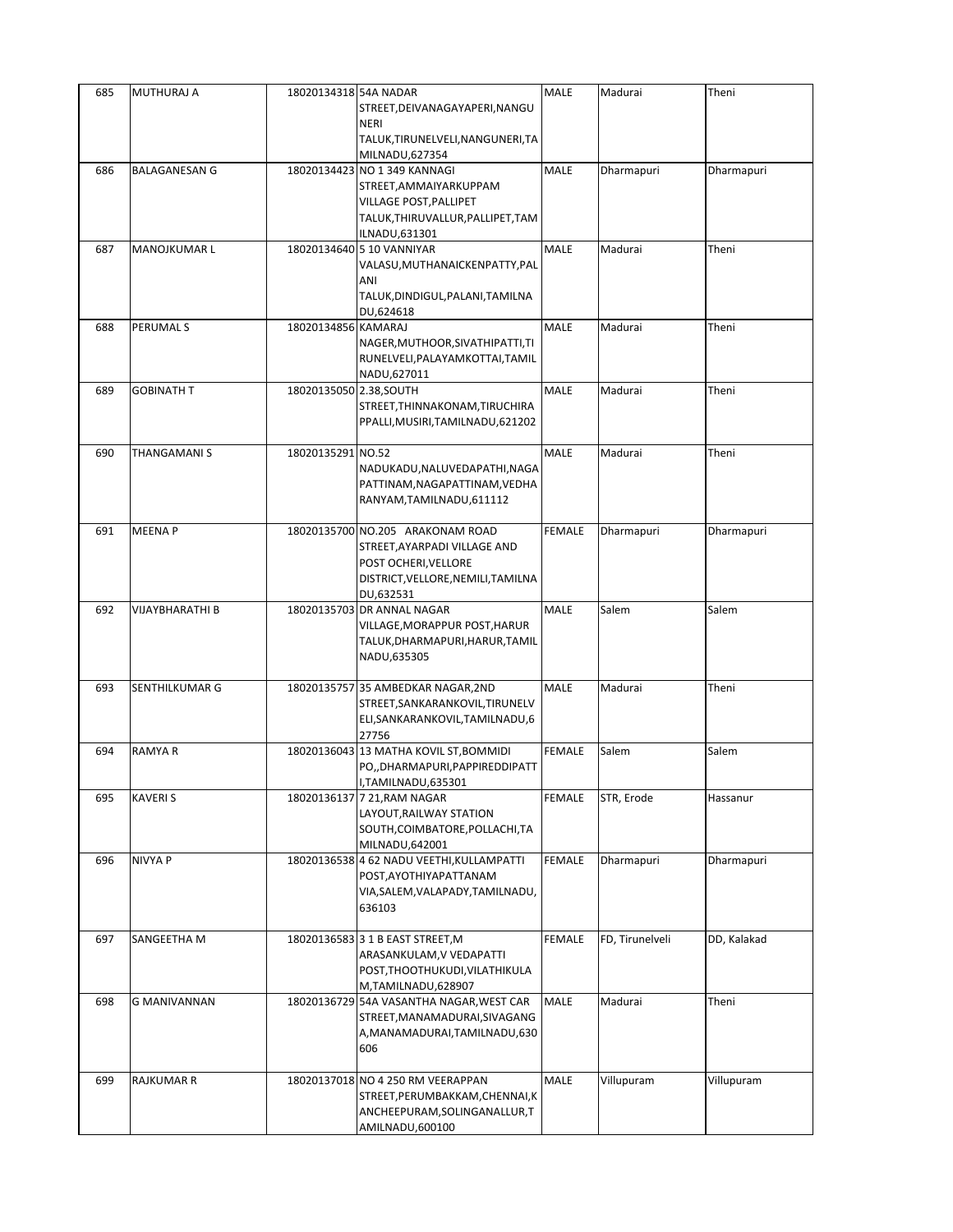| 700 | <b>PUNITHAS</b>     |                   | 18020137264 2 RAJESWARI ILLAM, SASTHA<br><b>NAGAR 3RD SUNDARAR</b>                                                                            | <b>FEMALE</b> | FD, Tirunelveli | DD, Kalakad |
|-----|---------------------|-------------------|-----------------------------------------------------------------------------------------------------------------------------------------------|---------------|-----------------|-------------|
|     |                     |                   | STREET, MUDAKATHAN, MADURAI, A<br>NAIYUR, TAMILNADU, 625017                                                                                   |               |                 |             |
| 701 | S ARUL AROCKIA PAUL |                   | 18020137583 12A ALAGAPURI NAGAR<br>WEST, RAMNAGAR, DEVAKOTTAI, SIV<br>AGANGAI<br>DT, DEVAKOTTAI, TAMILNADU, 63030                             | MALE          | Madurai         | Theni       |
| 702 | SASIKUMAR K         |                   | 18020137872 16 1.57 A, ARUNACHALA CHETTI<br>STREET, MECHERI, SALEM, METTUR, T<br>AMILNADU,636451                                              | MALE          | Dharmapuri      | Dharmapuri  |
| 703 | SARANYA             |                   | 18020138228 NO.1SOUTH PADAVATTAMMAN<br>KOIL<br>STREET, CHINTADRIPET, CHENNAI, CH<br>ENNAI, TRIPLICANE, TAMILNADU, 600<br>002                  | <b>FEMALE</b> | Chennai         | Thiruvallur |
| 704 | THAMAYANTHI S       |                   | 18020138309 NO.296 NORTH STREET, PALUR<br>POST, PANRUTI<br>TALUK, CUDDALORE, PANRUTI, TAMIL<br>NADU,607102                                    | FEMALE        | Madurai         | Theni       |
| 705 | PRABU PERIYASAMY    |                   | 18020138598 ANDIKOTTAI, BOMMIAMPATTY<br>POST, OMALUR TALUK SALEM<br>DISTRICT, SALEM, OMALUR, TAMILNA<br>DU,636351                             | MALE          | Dharmapuri      | Dharmapuri  |
| 706 | VIJI KALA M         | 18020138755 16 49 | E2, CHAMPAIYANVILAI, KALLUKOOTT<br>AM<br>POST, KANNIYAKUMARI, KALKULAM,<br>TAMILNADU,629802                                                   | <b>FEMALE</b> | Tirunelveli     | Tirunelveli |
| 707 | S SIVARANJINI       |                   | 18020139343 REVATHI S, NO.11 NORTH<br>STREET, THANGESWARI<br>NAGAR, TRICHY, TRICHY, TAMILNADU<br>,620004                                      | <b>FEMALE</b> | Madurai         | Theni       |
| 708 | P S VIJAYARAGAVAN   |                   | 18020139697 6 58 D ESWARAN KOVIL MELA<br>STREET, EMANESWARAM, PARAMAK<br>UDI, RAMANATHAPURAM, PARAMAK<br>UDI,TAMILNADU,623701                 | MALE          | Madurai         | Theni       |
| 709 | <b>KAVITHA E</b>    |                   | 18020139944 4 255 SALEM MAIN<br>ROAD, MANAMEDU, THOTTIYAM, TRI<br>CHIRAPALLI, THOTTIYAM, TAMILNAD<br>U,621209                                 | <b>FEMALE</b> | FD, Tirunelveli | DD, Kalakad |
| 710 | SAMBASIVAM T        |                   | 18020140881 NAWAB KOTTAI<br>INSIDE, ARCOT, ARCOT<br>TALUK, VELLORE, ARCOT<br>TALUK, TAMILNADU, 632503                                         | MALE          | Dharmapuri      | Dharmapuri  |
| 711 | SARAVANARAJALU P    |                   | 18020141208 27 MARRIAMMAN KOIL<br>STREET, PALAYA KUNJARAM VILL<br>ERAIYUR VIA, ULUNDURPET<br>TK, VILLUPURAM, ULUNDURPET, TAM<br>ILNADU,607201 | MALE          | Dharmapuri      | Dharmapuri  |
| 712 | ABINAYA K           |                   | 18020142609 10 THIRUNAGAR MAIN<br>ROAD, AYYAMPETTAI, PAPANASAM<br>TK,THANJAVUR,PAPANASAM<br>TK,TAMILNADU,614201                               | FEMALE        | Madurai         | Theni       |
| 713 | ANJALAKSHI T        |                   | 18020142852 175 MUDAPULIYAN<br>STREET, KEELMAMPATTU, PANRUTI, C<br>UDDALORE, PANRUTI, TAMILNADU, 6<br>07106                                   | <b>FEMALE</b> | FD, Tirunelveli | DD, Kalakad |
| 714 | ESAKKIAMMAL         |                   | 18020142889 156 2 PRIYAM PLAZA<br>CAPSTOCKS, WEST CAR<br>STREET, TIRUNELVELI<br>TOWN, TIRUNELVELI, PALAYAMKOTT<br>AI, TAMILNADU, 627006       | FEMALE        | Madurai         | Theni       |